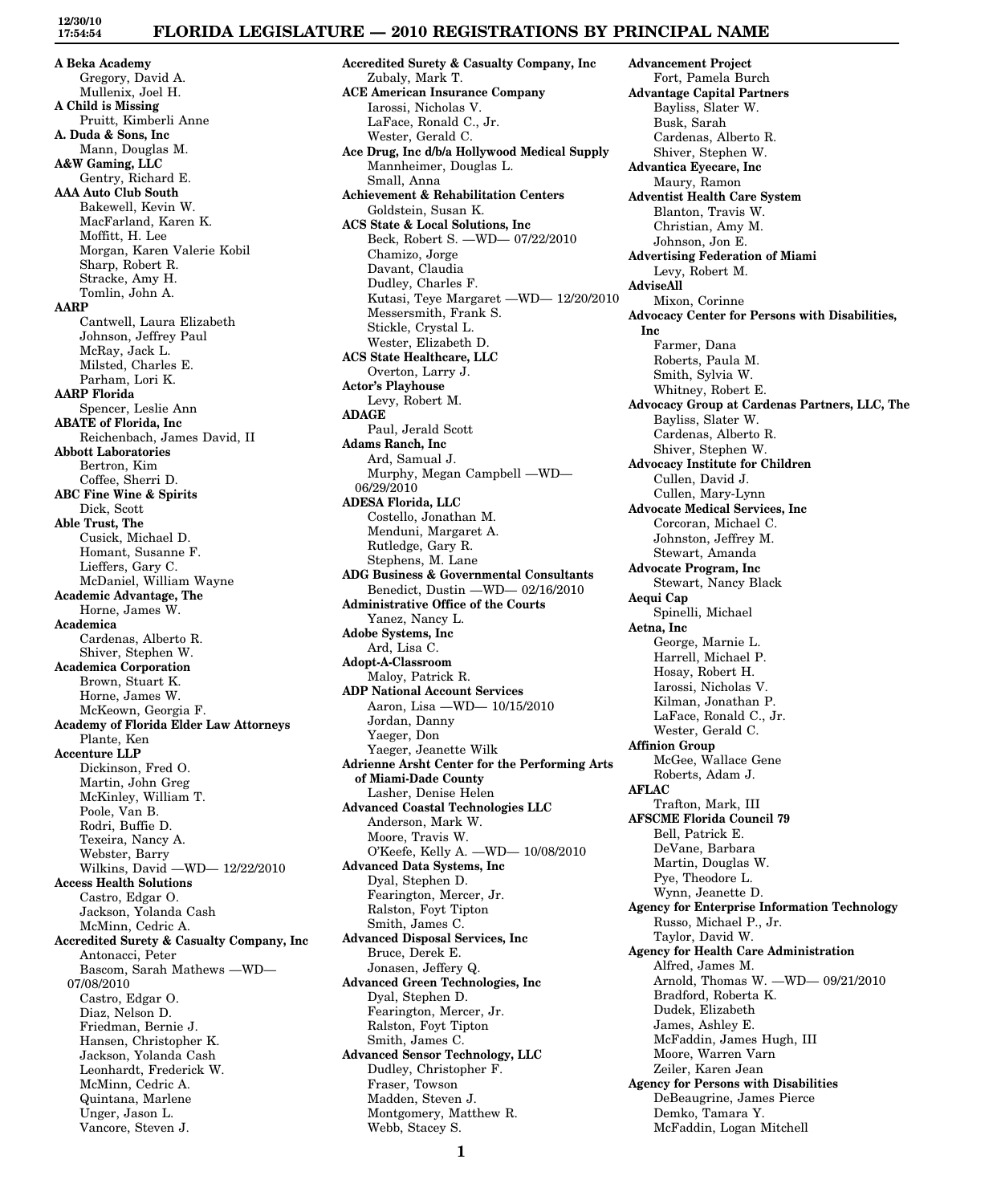## **FLORIDA LEGISLATURE — 2010 REGISTRATIONS BY PRINCIPAL NAME**

**Agency for WorkForce Innovation** Ayers, Michael S. Lorenzo, Cynthia **AGL Resources, Inc** Benford, Brady J. Jaber, Lila A. Williams, J. Larry **Agri-Source Fuels, LLC** Paul, Jerald Scott **AHIP - America's Health Insurance Plans** Ryan, Joy M. Vail, Abby L. **AIDS HealthCare Foundation** Peebles, William J. Peterson, Karen M. **Air Transport Association of America** Dughi, Leslie Y. LaFace, Ronald C. **Aircraft Owners and Pilots Association** Rhodes, Nelson D. **Ajax Building Corp.** Blair, Robert Corcoran, Michael C. Dudley, Christopher F. Johnston, Jeffrey M. LaFace, Ronald C., Jr. Madden, Steven J. O'Connell, Patricia G. Stewart, Amanda Webb, Stacey S. **Alachua County Florida** Mills, Richard C., Jr. **Alarm Association of Florida** Prutsman, Eric D. **Albritton Williams, Inc** Kirk, Erik H. **All Children's Health System** Boehmer, Laura E. Jogerst, Brian B. Maguire, Amy R. **All Points Logistics, LLC** Feeney, Thomas C., III **All Star Toilets Co, LLC** Rodriguez, Monica L. **Allegiance Security Group, LLC** Tsamoutales, Frank N. —WD— 03/25/2010 Yarbrough, Cameron —WD— 03/25/2010 **Allergan, Inc** Russell, Douglas W. **Allete Properties, Inc** Abberger, Lester **Alliance for Affordable Services** Faraci, Daniel M. **Alliance for Aging, Inc** Gomez, Fausto B. Reyes, Manuel (Manny) **Alliance for Digital Equality** Hollis, Julius **Alliance for Pediatric Therapies** Snow, Alisa LaPolt Snow, Christopher Robert **Alliance of Automobile Manufacturers** Bertron, James A. Bibeau, Brian H. Carr, Diane Wagner Stengle, Dan R. **Alliance of Florida PPECs** Snow, Alisa LaPolt Snow, Christopher Robert **Alliance of Park Residents, Inc** Moore, Travis W. **Allied New Technologies, Inc** Angelos, Cynthia G. Daniel, Karlin C. —WD— 12/21/2010 Meros, George N., Jr.

**Allied Veterans of the World, Inc. & Affiliates** Cruz, Carlos M., Jr. Iarossi, Nicholas V. LaFace, Ronald C., Jr. **Allstate Floridian Insurance Companies** Ballard, Brian D. Turbeville, William Gregory **Allstate Insurance Company** Ballard, Brian D. Dudley, Charles F. Reyes, Robert F. Simmons, Robert L. Turbeville, William Gregory **Almost Family, Inc** Overton, Joel T. Overton, Larry J. **Alpha One Foundation** Labasky, Beth K. **Alternative Medicine Integration of Florida** Hansen, Wendy Smith **Altria Client Services Inc. and its Affiliates** Collins, Sean M. Cory, Jack Cory, Keyna French, John H. Gentry, Richard E. Rathbun, Jim G. Raynor, Michael S., Sr. Spangler, Toby Spearman, Guy M., III **Aluminum Association, The** Hosay, Robert H. Kirk, Erik H. **Alzheimer's Association, Florida Gulf Coast Chapter** Baggett, Fred W. Corbella, Agustin G. Dempsey, Hayden R. Dughi, Leslie Y. **Alzheimer's Community Care** Connors, M. Jordan —WD— 08/02/2010 Duncanson, Carole L. **Alzheimer's Foundation of America** Curva, Felicidad R. (Fely) **Alzheimers Family Center** Tobin, Jack N. **Amazon Corporate LLC** Wilder, Steven Todd —WD— 05/17/2010 **Amazon.com** Ballard, Brian D. Bracy, Carol L. Forrest, Mathew Smith, Jim **Amedisys, Inc** Glazer, Michael J. **Amer-I-Can** Daly, Erin C. **Amer-I-Can Program** Cory, Jack Cory, Keyna **Amerada Hess Corporation** Sanford, Paul P. **Ameresco** Brantley, Bobby L., Sr. Holley, John H. **American Agri-Business Insurance Company** Karlinsky, Fred E. Mask, Trevor Mayernick, Frank P., Jr. —WD— 07/02/2010 Mayernick, Tracy Hogan —WD— 07/02/2010 Webb, Katherine S.

**American Airlines** White, Dawn B. **American Association for Nude Recreation** Levy, Robert M. **American Association of Physician Specialists** Cory, Jack Cory, Keyna Daly, Erin C. **American Bankers Insurance Company of Florida** Karlinsky, Fred E. Mask, Trevor Mayernick, Frank P., Jr. —WD— 07/02/2010 Mayernick, Tracy Hogan —WD— 07/02/2010 Webb, Katherine S. **American Bankers Insurance Group** Bassett, Harry Iarossi, Nicholas V. LaFace, Ronald C., Jr. Wester, Gerald C. **American Building Contractors** Miller, Lisa **American Cancer Society, Florida Division, Inc** Bohannon, Hubert (Bo) Case, Chip Fiorentino, Thomas M., Jr. Fischer, Michael J. Hansen, Wendy Smith Heffley, Richard J. Horton, Kelly W. Hull, Paul E. McKeown, Georgia F. Mobley, Joseph G. Reid, Ryan David Ross, Jared Mitchell Texeira, Nancy A. Walker, Whitney W. —WD— 07/28/2010 **American Care, Inc** McCarthy, Lauren Lyn —WD— 06/10/2010 Overton, Joel T. Overton, Larry J. **American Civil Liberties Union of Florida** Bhatia, Courtenay Strickland Dawson, Daria Charelecia **American Coalition for Clean Coal Electricity** Thompson, James Harold **American Coalition of Companies for Debt Reduction** Collins, Ed **American Council of Life Insurance** Hennessy, Jane A. Sanford, Paul P. **American Council of Life Insurers** Leonard, Curtis C. Meenan, Timothy J. Ryan, Joy M. Vail, Abby L. **American Diabetes Association** Bertron, Kim Chapman, Randi G. **American Elder Care** Cory, Jack Cory, Keyna Daly, Erin C. Horenbein, Barry Maury, Ramon **American Eldercare, Inc** Timmins, Margaret M. **American Equity Investment Life Insurance Company** (Senate Only) Beltrame, Marc T. (Senate Only) Gregg, Adam C.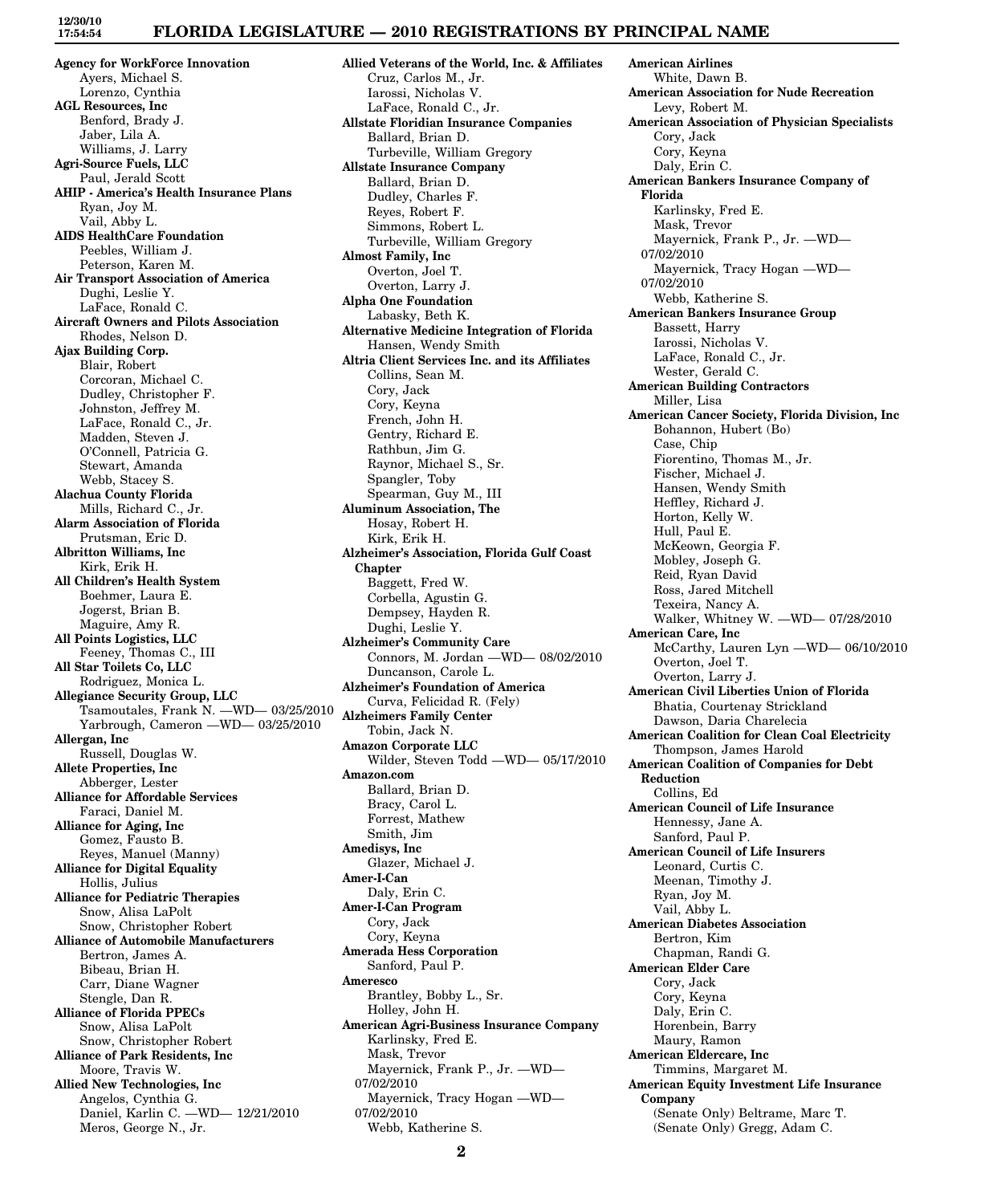### **FLORIDA LEGISLATURE — 2010 REGISTRATIONS BY PRINCIPAL NAME**

**American Express Company** Becker, Geoffrey P. R. —WD— 11/19/2010 Daughton, James R., Jr. Hedrick, Wendy E. Husband, Warren H. Lyon, Aimee Diaz Metz, Stephen W. Sheheane, G. Herb **American Family Life Assurance Company** Meenan, Timothy J. Ryan, Joy M. Vail, Abby L. **American Fire Sprinkler Association-Florida Chapter** Martin, Frederick A. Snow, Christopher Robert Snyder, James A. **American Forest and Paper Association** Dyal, Stephen D. Fearington, Mercer, Jr. Ralston, Foyt Tipton Smith, James C. **American Geo Technical** Raney, Randal A. —WD— 12/16/2010 **American Heart Association** Case, Chip Mosteller, James A. Souder-Schale, Nikole K. **American Heritage Life Insurance Company** Reyes, Robert F. **American Insurance Association** Iarossi, Nicholas V. LaFace, Ronald C., Jr. Pearce, Cecil —WD— 10/15/2010 Wester, Gerald C. **American Integrity Insurance Company of Florida** Meenan, Timothy J. Ryan, Joy M. Vail, Abby L. **American Integrity Insurance Group** Miller, Lisa **American International Group, Inc** Dudley, Charles F. Erath, Charles G. (Greg) Harbison, Rheb Maloy, Patrick R. Reyes, Robert F. **American Lawyer Media, L.P.** Malaney, Wayne R. **American Legion, Department of Florida, Inc, The** Helmich, William E. McDaniel, Michael Ray **American Lung Association of Florida** Becker, Geoffrey P. R. —WD— 11/19/2010 Daughton, James R., Jr. Fliger, Amanda Hedrick, Wendy E. Husband, Warren H. Lyon, Aimee Diaz Olsen, Brenda P. Sheheane, G. Herb **American Managed Care, LLC** Arnold, Thomas W. Dudley, Christopher F. Madden, Steven J. Rancourt, David A. **American Marketing** Ericks, Candice D. Ericks, David L. **American Massage Therapy Association, Florida Chapter** Sarvis, Kenneth C.

**American Medical and Life Insurance Company AmeriHealth Mercy** Goldwater, Barry M., Jr —WD— 07/22/2010 Kigel, Beth R. **American Planning Association, Florida Chapter** Abberger, Lester **American Promotional Events, Inc** Atkinson, Timothy P. Burgess, Gavin D. —WD— 09/22/2010 Fernandez, Segundo J. **American Registration Systems** Horenbein, Barry **American Renewables, LLC** Dudley, Christopher F. Fraser, Towson Madden, Steven J. Montgomery, Matthew R. Webb, Stacey S. **American Resort Development Association** Bibeau, Brian H. Carr, Diane Wagner Fisher, Andrew M. Gamel, Jason Gruber, Kurt P. Hunter, Gary K. Stengle, Dan R. Stewart, Chris Webb, Robert J. Weber, Victoria L. **American Safety Council, Inc** Miller, Randy **American Society of Notaries** Butler, Kathleen **American Strategic Insurance Company** Miller, Lisa **American Traditions Insurance Company** Karlinsky, Fred E. Webb, Katherine S. **American Traffic Solutions, Inc** Anderson, George Oscar Betz, Louis G. Bustle, Electra Castro, Edgar O. Diaz, Nelson D. Dudley, Christopher F. Floyd, Chris L. Fraser, Towson Henderson, Cynthia A. Iarossi, Nicholas V. Jackson, Yolanda Cash LaFace, Ronald C., Jr. Levy, Robert M. Madden, Steven J. McMinn, Cedric A. Montgomery, Matthew R. Snow, Christopher Robert **American Water Works Association (Florida Section)** Mann, Douglas M. **American Watercraft Association** Mathews, Peggy H. **Americans for Tax Reform** Watson, Richard **Americans United for Separation of Church and State** Sher, Dena S. **Amerigroup Corporation** Baggett, Fred W. Corbella, Agustin G. Dempsey, Hayden R. —WD— 02/08/2010 Dughi, Leslie Y. Kassack, H. Jay Overton, Joel T. Overton, Larry J.

McGee, Wallace Gene Roberts, Adam J. **Ameripro Inspection Corporation** Cruz, Carlos M., Jr. **Ameritox Ltd.** Bennett, Robert S. Donaldson, Laura Jacobs —WD— 05/05/2010 Pfeifer, Pamela —WD— 07/12/2010 **Amgen** Paredes, Marco Russell, Douglas W. Snider, Kipp D. **AMS Staff Leasing** Villella, Ronald **Amscot Financial, Inc** Becker, Geoffrey P. R. —WD— 11/19/2010 Daughton, James R., Jr. Hedrick, Wendy E. Husband, Warren H. Lyon, Aimee Diaz Metz, Stephen W. Sheheane, G. Herb **Amtrak** Bradshaw, Paul R. Bustle, Electra Dudley, Christopher F. Fraser, Towson Madden, Steven J. Rancourt, David A. **AmTrust Financial Services, Inc** Stiles, Mary Ann **AmTrust Insurance Services, Inc** Book, Ronald L. Brown, Rana G. Mallette, Kelly C. **Amtrust North America of Florida** Zagorac, Michael, Jr. —WD— 03/09/2010 **Anastasia Mosquito Control District of St. Johns County** Dickinson, Fred O. —WD— 04/29/2010 Poole, Van B. —WD— 04/29/2010 **Anchor Towing, Inc** Book, Ronald L. Mallette, Kelly C. **Anderson Columbia, Inc** Eaton, James E. **Anesthesiologist Professional Assurance Co.** Delegal, Mark K. Mayer, Ashley —WD— 12/10/2010 **Angela Isham/Estate of David Isham** Balido, Albert Killinger, Lee M. **Angela Isham, individually & as Personal Rep of Estate of David Isham** Stewart, Nancy Black —WD— 07/14/2010 **Angelo's Aggregate Materials, LTD** Magill, James Patrick McGlynn, Kimberly F. Stipanovich, John M. (Mac) **Angelo's Recycled Materials** Ballard, Brian D. Castille, Colleen M. —WD— 05/20/2010 DeFoor, J. Allison, II —WD— 05/20/2010 Turbeville, William Gregory **Angelos Aggregate Materials, LTD** Coker, Christopher **Anheuser-Busch Companies, Inc** Cruz, Carlos M., Jr. Harris, Peter F. McGee, Wallace Gene Roberts, Adam J. Spearman, Guy M., III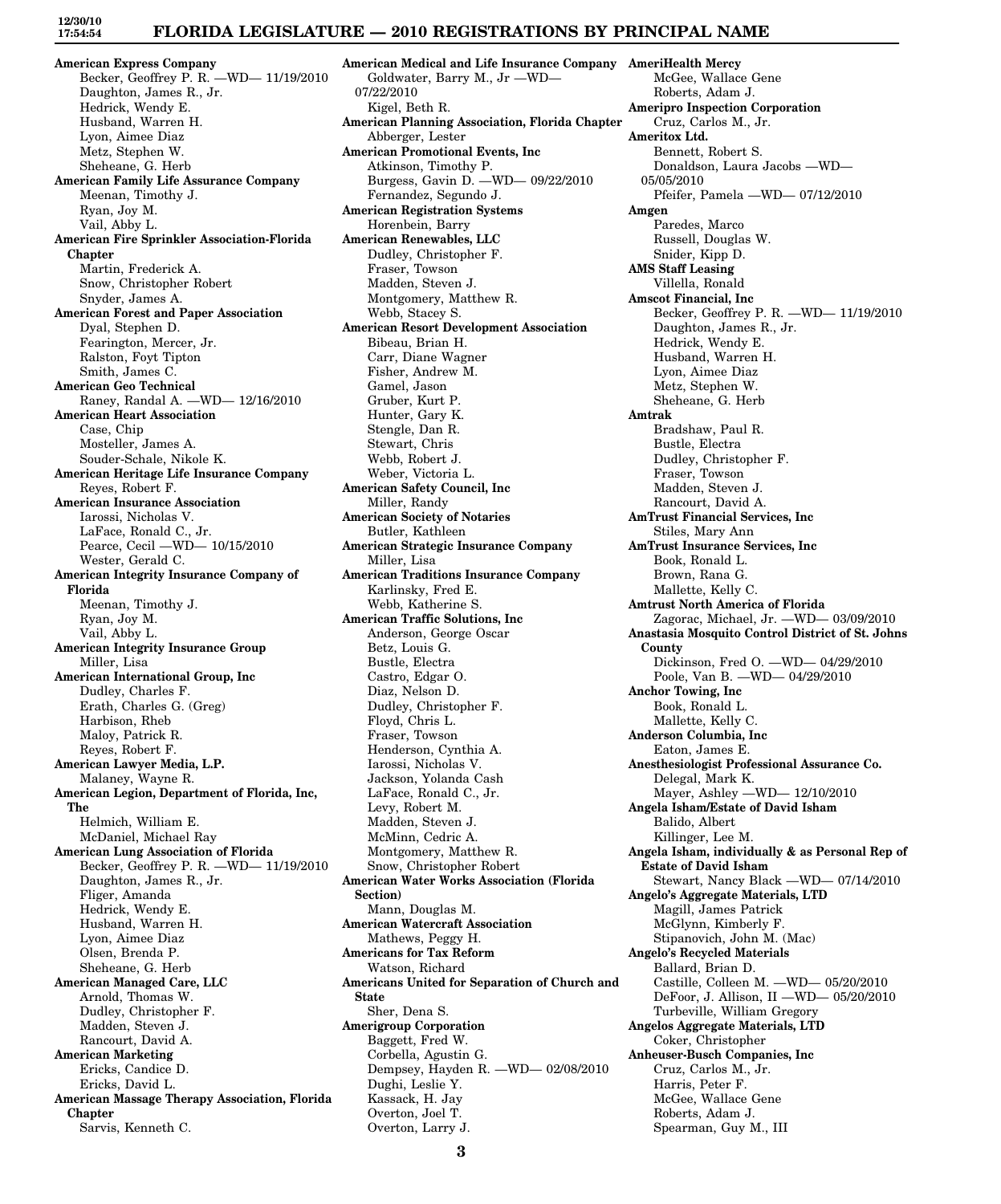# **FLORIDA LEGISLATURE — 2010 REGISTRATIONS BY PRINCIPAL NAME**

**Anti-Defamation League** Barkey, David L. **Apalachee Center, Inc** McGee, Wallace Gene Overton, Joel T. Overton, Larry J. Roberts, Adam J. Thompson, James Harold **Apalachee Regional Planning Council** Blume, Charles D. **Apalachicola Riverkeeper** Liles, Andrew J. **Apple Inc** Dudley, Christopher F. Fraser, Towson Madden, Steven J. Stanfield, Lynes D. Webb, Stacey S. **Appliance Direct** Tsamoutales, Frank N. Yarbrough, Cameron **Appraisal Institute** Hartnett, Robert C. **Appriss** Bustle, Electra Dudley, Christopher F. Fraser, Towson Madden, Steven J. Webb, Stacey S. **Apria Healthcare** Brantley, Bobby L., Sr. Holley, John H. **AQUA Utilities Florida** Henderson, Cynthia A. **ARAMARK Corporation** Corcoran, Michael C. —WD— 10/19/2010 Davant, Claudia —WD— 05/18/2010 Johnston, Jeffrey M. —WD— 10/19/2010 Stewart, Amanda —WD— 10/19/2010 **Arbor Properties** Reeves, Richard A. **Arc of Florida, Inc, The** Sansom, Jerry H. **Arcola Systems, LLC** Ramba, David E. **Area Agency on Aging of Broward County** Rayborn, Keri M. **Area Agency on Aging of Pasco-Pinellas** Rayborn, Keri M. Timmins, Margaret M. **Area Health Education Center Network** Patchett, R. Dale **Area Wide Council on Aging of Broward County** Timmins, Margaret M. **Areawide Council on Aging of Broward County** Tobin, Jack N. **Argosy University - Sarasota** Anderson, Mark W. **Argosy University - Tampa** Anderson, Mark W. **Armor Correctional Health Services** Heffley, Richard J. Horton, Kelly W. **Aromas Cigar & Wine Bar LLC** Law, John G. -SUSPENDED- 06/24/2010 **Art Institute of Ft Lauderdale** Anderson, Mark W. **Art Institute of Jacksonville, The** Anderson, Mark W. **Art Institute of Tampa** Anderson, Mark W. **Arthrex, Inc**

Thompson, James Harold

**Ascot Acquisitions** Matthews, Frank E. **Ascot Development** Ballard, Brian D. **Ashbritt** Book, Ronald L. **ASPCA** Church, Ann **Aspen Insurance UK, Ltd** Meros, George N., Jr. **Asphalt Contractors Association of Florida, Inc** Bayliss, Slater W. Busk, Sarah Cardenas, Alberto R. Cordero, Jim Shiver, Stephen W. **Assessments.com** Bryan, Matt A. Hartley, Jeff **Associated A.I.H. Holdings, Ltd. (Ireland)** Stiles, Mary Ann **Associated Builders & Contractors Florida East Coast Chapter** Bowen, Carol Delgado-Marante, Kara Maria Dyga, Peter M. **Associated Builders & Contractors of Florida, Inc** Bowen, Carol Delgado-Marante, Kara Maria Dyga, Peter M. George, Marnie L. Harrell, Michael P. Hosay, Robert H. Kilman, Jonathan P. Schulte, Leonard E. —WD— 09/30/2010 Watson, Richard **Associated Builders & Contractors, Inc (North Florida Chapter)** Lewis, Stephen R. Jr. **Associated Consulting International** Sharkey, Jeffrey B. **Associated Gas Distributors of Florida** Rogers, G. David **Associated Group, LLC, The** Griffin, David **Associated Industries Insurance Company, Inc** Stiles, Mary Ann **Associated Industries Insurance Services, Inc** Stiles, Mary Ann **Associated Industries of Florida** Bishop, Barney T., III Cardenas, Alberto R. Cory, Keyna Dudley, Christopher F. Dughi, Leslie Y. Fraser, Towson French, John H. Gentry, Richard E. Gonzalez, Jose L. Harris, Peter F. Iarossi, Nicholas V. Madden, Steven J. McInvale, Elizabeth S. Meiners, H. Frank Montgomery, Matthew R. Perdue, Tamela Ivey Rancourt, David A. Rathbun, Jim G. Shiver, Stephen W. Webb, Stacey S. Wester, Gerald C. **Associated Industries of Florida Service Corporation** Cory, Keyna

**Associated Industries of Florida Service** Perdue, Tamela Ivey **Associated Marine Institutes, Inc** Bryan, Matt A. Hartley, Jeff Myers, Julie S. **Associated Reinsurance Brokers, Inc (US)** Stiles, Mary Ann **Associated Reinsurance Brokers, Ltd. (Bermuda)** Stiles, Mary Ann **Association for Retarded Citizens** Levy, Robert M. **Association for Retarded Citizens of Florida d.b.a The ARC of FL, The** Linton, Deborah Jean **Association of American Publishers, Inc** Boyd, Robert J. **Association of Florida Community Developers, Inc** Bibeau, Brian H. Garner, James F. Hunter, Gary K. Hunter, William D. Matthews, Frank E. Stengle, Dan R. Stuart, Cheryl G. Vogel, Cathleen C. **Association of Government Supervisors** Levy, Robert M. **Association of Public Safety Communications Officials** Pinsky, Richard B. **Association of Retarded Citizens of Florida, The** Sansom, Dixie N. **Association of Settlement Companies, The** Cassini, Charles Martin (Marty) Ericks, David L. **Association of Support Coordination Agencies** Labasky, Beth K. **Association of Surgical Technologists- FL State Assembly** Gonzalez, Lawrence A. **Associations, Inc** O'Doski, Rhett E. Stafford, Sean C. **Assurance Financial Partners, LLC** Book, Ronald L. Mallette, Kelly C. **AstraZeneca Pharmaceuticals, LP** Padgett, Diana Hadi Plendl, Francesca **Asurion Corporation** Meenan, Timothy J. Ryan, Joy M. Vail, Abby L. **Asurion Insurance Services, Inc** Castro, Edgar O. Dudley, Christopher F. Hennessy, Jane A. Madden, Steven J. Meenan, Timothy J. Mitchell, R. Paul Rancourt, David A. Ryan, Joy M. Sanford, Paul P. Vail, Abby L. **Asurion Protection Services, LLC** Meenan, Timothy J. Ryan, Joy M. Vail, Abby L. **AT&T** Aleksander, Sebastian Bascom, Sarah Mathews Bayliss, Slater W. Beninate, Victor H.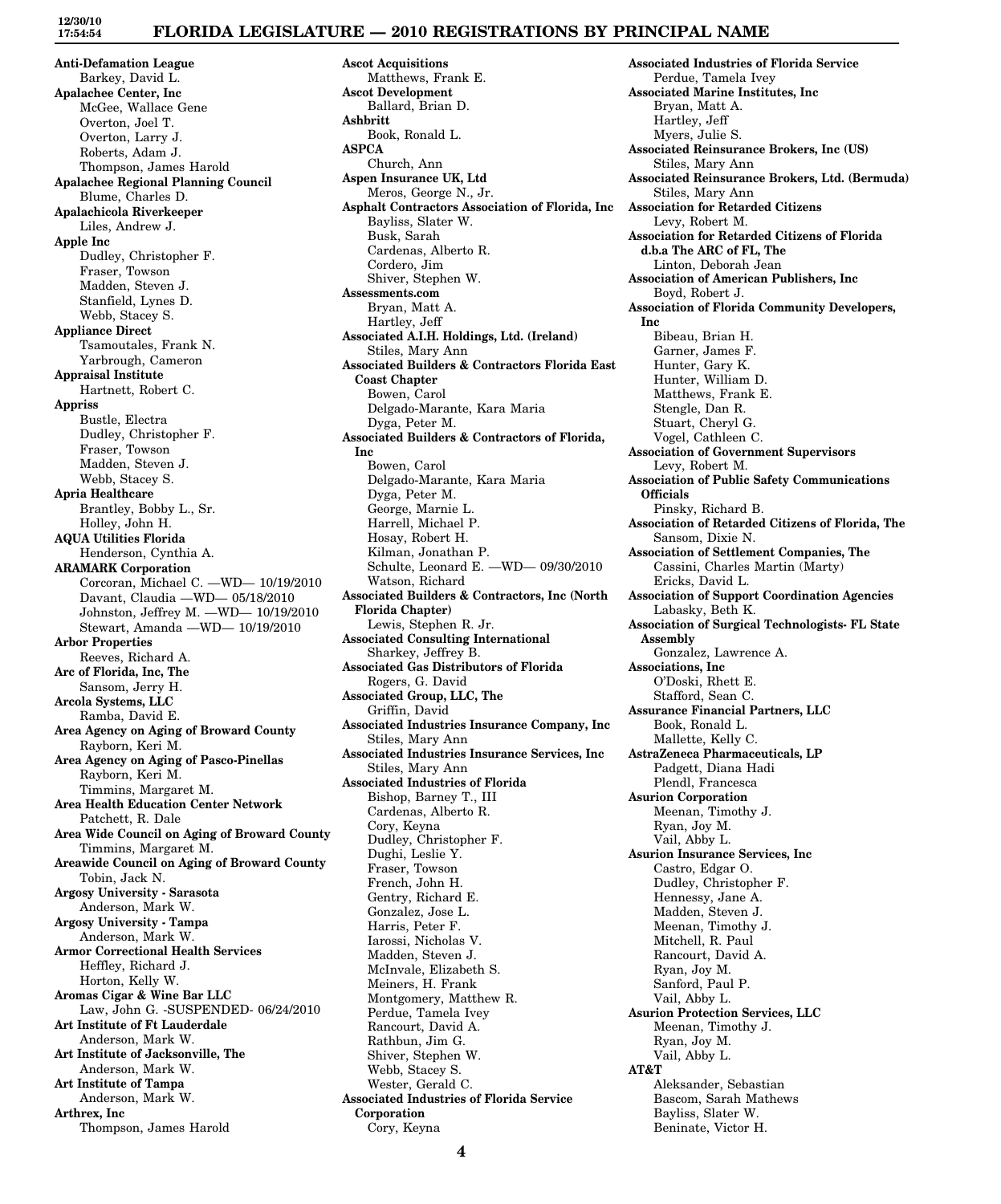## **FLORIDA LEGISLATURE — 2010 REGISTRATIONS BY PRINCIPAL NAME**

**AT&T (cont.)** Bitner, David I. —WD— 12/08/2010 Bitner, Wendy M. Bjorklund, Rachael Bohannon, Hubert (Bo) Book, Ronald L. Brown, Rana G. Cardenas, Alberto R. Case, Chip Corbella, Agustin G. Cruz, Carlos M., Jr. Custin, David R. Davant, Claudia Diaz, Nelson D. Dubuque, Ray Edward Duncan, Mary Heather Duncanson, Carole L. Dyal, Stephen D. Enwright, Randall Enwright (Randy) Ericks, Candice D. Ericks, David L. Feeney, Andrew M. —WD— 05/14/2010 Fiorentino, Thomas M., Jr. Flores, Ramon Fort, Pamela Burch Gentry, Richard E. Gomez, Fausto B. Gosnell, Beth Green, Jennifer Jankowski Hall, Andrew Linton Hawken, Robert E. Heffley, Richard J. Holloway, Wilbert T. Horenbein, Barry Horton, Kelly W. Jackson, Yolanda Cash Lopez, Vincent, Jr. Lorenzo, Alberto Magill, James Patrick Mallette, Kelly C. McCabe, Elise R. McGlynn, Kimberly F. McKay, Michelle D. McKenzie, Catherine L. Meiners, H. Frank Mobley, Joseph G. Moya, Christopher R. Nix, Taylor Leigh —WD— 06/08/2010 Perez, Fatima F. Pinsky, Richard B. Pittman, Sean A. Pollock, Daniel W. Quick, Selena Hoeltke Ramba, David E. Ray, Barbara L. Raynor, Michael S., Sr. Reed, Casey E. Reyes, Manuel (Manny) Rimes, James C., Jr. Sharkey, Jeffrey B. Shiver, Stephen W. Spearman, Guy M., III Spencer, Judy Diane Spinelli, Michael Springer, Frederick J. Stipanovich, John M. (Mac) Thomson, Todd Walker, Whitney W. —WD— 07/28/2010 York, Joseph S. **Athletic Trainers Association of Florida** Blanton, Travis W. Christian, Amy M. Johnson, Jon E.

**Atlantic Civil, Inc** Killinger, Lori Lewis, Terry E. Lyon, M. Christopher **Atlantic Dental, Inc** Cordell, Melaney **Atlantic Housing Partners, LLLP** Gray, John Charles Hansen, Christopher K. Leonhardt, Frederick W. Unger, Jason L. **Atlantic Marine Holding Company** Vinyard, Herschel T. **Atlantic Solar** Barlow, Thomas W. **Attorneys' Title Fund Services, LLC** Becker, Geoffrey P. R. —WD— 11/19/2010 Daughton, James R., Jr. Hedrick, Wendy E. Husband, Warren H. Lyon, Aimee Diaz Metz, Stephen W. Sheheane, G. Herb **Attorneys' Title Insurance Fund, Inc** Becker, Geoffrey P. R. —WD— 09/30/2010 Daughton, James R., Jr. —WD— 09/30/2010 Hedrick, Wendy E. —WD— 09/30/2010 Husband, Warren H. —WD— 09/30/2010 Lyon, Aimee Diaz —WD— 09/30/2010 Metz, Stephen W. —WD— 09/30/2010 Sheheane, G. Herb —WD— 09/30/2010 **Audubon of Florida** Draper, Eric Lee, Charles Wraithmell, Julie Brashears **Autism Society of Florida, Inc** Ross, Kingsley R. **Auto Tag Management Group, Inc** Smith, Lawrence J. **Auto-Owners Insurance Company** Combs, Bert Lewis **AutoDataDirect, Inc** Becker, Geoffrey P. R. —WD— 11/19/2010 Daughton, James R., Jr. Hedrick, Wendy E. Husband, Warren H. Lyon, Aimee Diaz Metz, Stephen W. Sheheane, G. Herb **Automated Citation Enforcement Service** Pearson, Allen Louis, II **Automated Healthcare Solutions** Ballard, Brian D. McCann, Joseph M. Panza, Thomas F. **AutoNation, Inc** Book, Ronald L. Brown, Rana G. Mallette, Kelly C. Scott, James A. **Avalon Correctional Services, Inc** Aaron, Lisa —WD— 10/15/2010 Jordan, Danny Yaeger, Don Yaeger, Jeanette Wilk **Avantair, Inc** Moffitt, H. Lee **Avatar Properties, Inc** Bibeau, Brian H. Dean, Isaac H. Matthews, Frank E. **Avaya, Inc** Ballard, Brian D. Bracy, Carol L.

**Avaya, Inc (cont.)** McCann, Joseph M. Smith, Jim Turbeville, William Gregory Young, Amy J. **Ave Maria Stewardship Community District** van Assenderp, Kenza **Ave Maria University** Welch, Michael J. **Avis Budget Group** Bell, Douglas S. Bell, Samuel P. Crowley, Kevin X. **AvMed, Inc. d/b/a/ AvMed Health Plans** Blanton, Garrett R. Harbison, Rheb **AVT Simulation** Feeney, Thomas C., III **A1 Imaging Centers LLC** Cruz, Carlos M., Jr. **A1A Transportation, Inc** Goldstein, Susan K. **B. J. Alan Companies** Aubuchon, Joshua D. Dunbar, Peter M. Edenfield, Martha J. **Bail Agents Independent League of Florida** Book, Ronald L. Brown, Rana G. Mallette, Kelly C. **Bailey Publishing & Communications, Inc** Malaney, Wayne R. **Baker County Board of County Commissioners** Doolin, Christian B. **Baker Hostetler LLP** Howell, Stephanie Ann Johnson, Jennifer B. **Baltimore Orioles** Bitner, David I. —WD— 12/08/2010 Bitner, Wendy M. **Bank of America Corporation** Blanton, Travis W. Christian, Amy M. Johnson, Jon E. **Bank of America Corporation/Bank of America, NA** Fields, Michael M. **Bankers Insurance Company** Guzzo, Gary A. Reyes, Robert F. **Baptist Health** Jogerst, Brian B. **Baptist Health Care** Ballard, Brian D. Bracy, Carol L. Overton, Joel T. Overton, Larry J. **Baptist Health Care Corporation** Nobles, Molly S. **Baptist Health South Florida** Levy, Robert M. Lumpkin, Barbara L. **Barclays Capital, Inc** Ellinwood, Charles **Barry University** Blair, Robert Corcoran, Michael C. Johnston, Jeffrey M. Stewart, Amanda **Baxter Healthcare Corporation** Overton, Joel T. Overton, Larry J. **Bay County Tourist Development Council** Flack, Deborah E.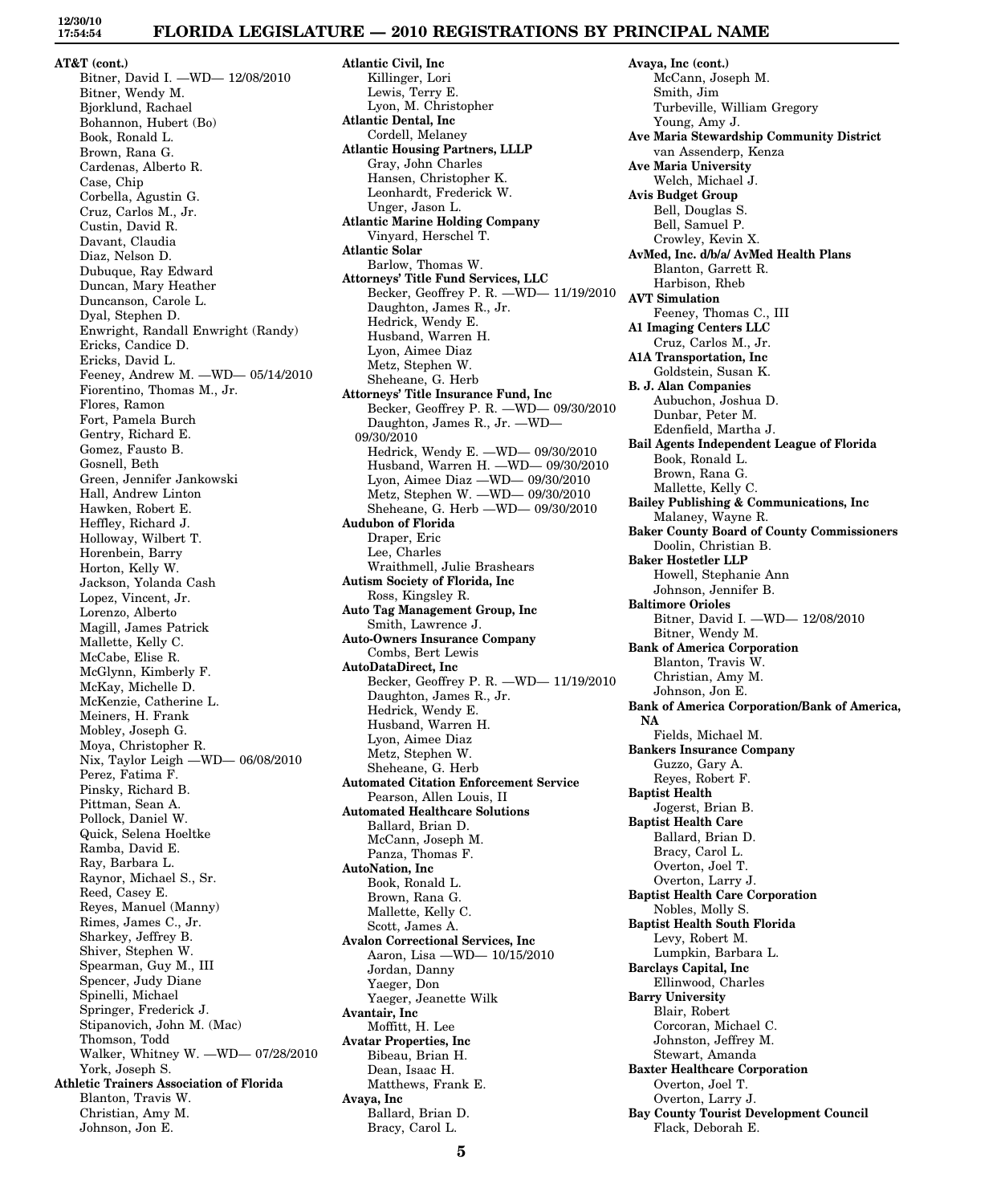## **FLORIDA LEGISLATURE — 2010 REGISTRATIONS BY PRINCIPAL NAME**

**Bay Medical Center** Russell, Douglas W. **Bay Point Schools, Inc** Bayliss, Slater W. Cardenas, Alberto R. Martinez, Marcia Esther Shiver, Stephen W. **BayCare Health System, Inc** Blanton, Travis W. Christian, Amy M. Johnson, Jon E. Overton, Joel T. Overton, Larry J. Prutsman, Eric D. **Bayer HealthCare LLC** Birdsong, Mike Hansen, Christopher K. Huey, J. Michael Steibly, Todd C. **BBR Entertainment, Inc** Cruz, Carlos M., Jr. **Beazley Group plc., Syndicate 2623/623 at Lloyd's** Meros, George N., Jr. **Becker & Poliakoff P. A.** Castro, Edgar O. Diaz, Nelson D. Friedman, Bernie J. Poliakoff, Keith M. **Beer Industry of Florida, Inc** Criss, Ralph Eric Gentry, Richard E. **Behavior Analyst Certification Board** Bell, Douglas S. Bell, Samuel P. **Bencor, Inc** Smith, John Andrew Smith, John Andrew (Drew), Jr. **Bernstein Litowitz Berger & Grossmann LLP** George, Marnie L. Harrell, Michael P. Hosay, Robert H. Kilman, Jonathan P. Schulte, Leonard E. —WD— 09/30/2010 **Bert Rodgers Schools of Real Estate, Inc** McKay, Michelle D. **Best Buddies International** Book, Ronald L. Brown, Rana G. Mallette, Kelly C. **Best Friends Animal Society** Lasher, Denise Helen **Betfair** Iarossi, Nicholas V. **Bethesda Healthcare System** Ballard, Brian D. Bracy, Carol L. McCann, Joseph M. Smith, Jim Turbeville, William Gregory Young, Amy J. **Bethune Cookman University** Jackson, Yolanda Cash McMinn, Cedric A. **BGIF, Inc** Costello, Jonathan M. Rutledge, Gary R. —WD— 11/02/2010 **BI Incorporated** Bryan, Matt A. Hartley, Jeff **Big Bend Advocacy Association** Peterson, Corey

Sharkey, Jeffrey B.

**Big Bend Community Based Care, Inc** Sharkey, Jeffrey B. **Big Bend Regional Healthcare Information Organization, Inc** Dillon, William Watters, Wayne C. **Big Brothers Big Sisters Association of Florida** Karlinsky, Fred E. —WD— 07/30/2010 Mask, Trevor —WD— 07/30/2010 Mayernick, Frank P., Jr. Mayernick, Tracy Hogan Webb, Katherine S. —WD— 07/30/2010 **Big M Casino, The** Haben, Ralph H., Jr. **Binson's Hospital Supplies, Inc** Beck, Robert S. —WD— 07/22/2010 Davant, Claudia Stickle, Crystal L. **Bio Plus, Inc** Peeples, Winn F. **BioEnergy Solutions** Dobson, Michael J. -SUSPENDED-06/09/2010 **BioFlorida, Inc** Becker, Geoffrey P. R. —WD— 11/19/2010 Daughton, James R., Jr. Hedrick, Wendy E. Husband, Warren H. Lyon, Aimee Diaz Metz, Stephen W. Sheheane, G. Herb **BioRenewableProjects, LLC** Dobson, Michael J. -SUSPENDED-06/09/2010 **Biotech Restorations, LLC** Armstrong, Eva B. **Biscayne Bay Pilots** Book, Ronald L. Brown, Rana G. Mallette, Kelly C. **Black and Veatch Corporation** Tsamoutales, Frank N. **Blackboard Connect, Inc** Blanton, Travis W. Unger, Jason L. **Blackboard, Inc** Davant, Claudia Stickle, Crystal L. **Blacklidge Emulsions** Dickinson, Fred O. McKeown, Georgia F. McKinley, William T. Texeira, Nancy A. **Blank & Meenan P. A.** Sechen, Robert N. **Bliss McKnight Systems, Inc** Spitzer, Kurt Alfred **Blue Coat Systems, Inc** Aaron, Lisa —WD— 10/15/2010 Jordan, Danny Yaeger, Don Yaeger, Jeanette Wilk **Blue Cross and Blue Shield of Florida, Inc** Arnold, Thomas W. Dudley, Christopher F. Fraser, Towson Hennessy, Jane A. Hightower, Michael R. Jollivette, Cyrus M. LaFace, Ronald C. Madden, Steven J. Nicholson-Choice, Maribel N. Pizzi, David A. Rancourt, David A.

**Blue Cross and Blue Shield of Florida, Inc** Smith, Steven D. Webb, Stacey S. **Blue Sky Solar, LLC** Gomez, Fausto B. Power, Evan J. Reyes, Manuel (Manny) **Bluewater Remediation Services, LLC** Castille, Colleen M. —WD— 11/10/2010 DeFoor, J. Allison, II —WD— 11/10/2010 **BMC Software, Inc** Aaron, Lisa —WD— 10/12/2010 Jordan, Danny Yaeger, Don Yaeger, Jeanette Wilk **BMG Money, Inc** Diaz Levya, Danny Holtzman, Sofia **Board of Commissioners of Gulf County Florida** Harrison, William G., Jr. Rivard, Adrien A., III **Boardwalk Land Development, Inc** Rotundo, Louis C. **Boat Owners Association of the United States** Basham, Bonnie H. **Boca Raton Community Hospital** Rancourt, David A. **Boehringer Ingelheim** McKeown, Georgia F. **Boehringer Ingelheim Pharmaceuticals, Inc** WeMett, Kevin **Boeing Company, The** Tucker, Kenneth J. **Borinquen Health Care Center, Inc** Chamizo, Jorge Hopes, Scott L. Kutasi, Teye Margaret —WD— 12/20/2010 **Boyd Gaming Corporation** Colodny, Michael —WD— 08/03/2010 Karlinsky, Fred E. —WD— 08/03/2010 Mask, Trevor —WD— 08/03/2010 Mayernick, Frank P., Jr. Mayernick, Tracy Hogan Webb, Katherine S. —WD— 08/03/2010 **Boynton Beach Associates XIX, LLLP** Rotundo, Louis C. **BP America** Dyal, Stephen D. Fearington, Mercer, Jr. Ralston, Foyt Tipton Smith, James C. **Brad Fieldson** Tsamoutales, Frank N. Yarbrough, Cameron **Brain Injury Association of Florida, Inc** Carvalho, Anthony P. Kennedy, Melinda (Lindy) Reed, Casey E. **Braman Management Association** Overton, Larry J. **Brandon Community Advantage Center** Pierce, Ronald **Brandt Information Services, Inc** Shiver, Stephen W. **BreitBurn Florida, LLC** Patchett, R. Dale **Brevard Community College** Nix, Taylor Leigh —WD— 06/08/2010 Spearman, Guy M., III —WD— 06/08/2010 **Brevard Community College Foundation** Nix, Taylor Leigh Spearman, Guy M., III **Brevard County** Book, Ronald L. Brown, Rana G.

Sanford, Paul P.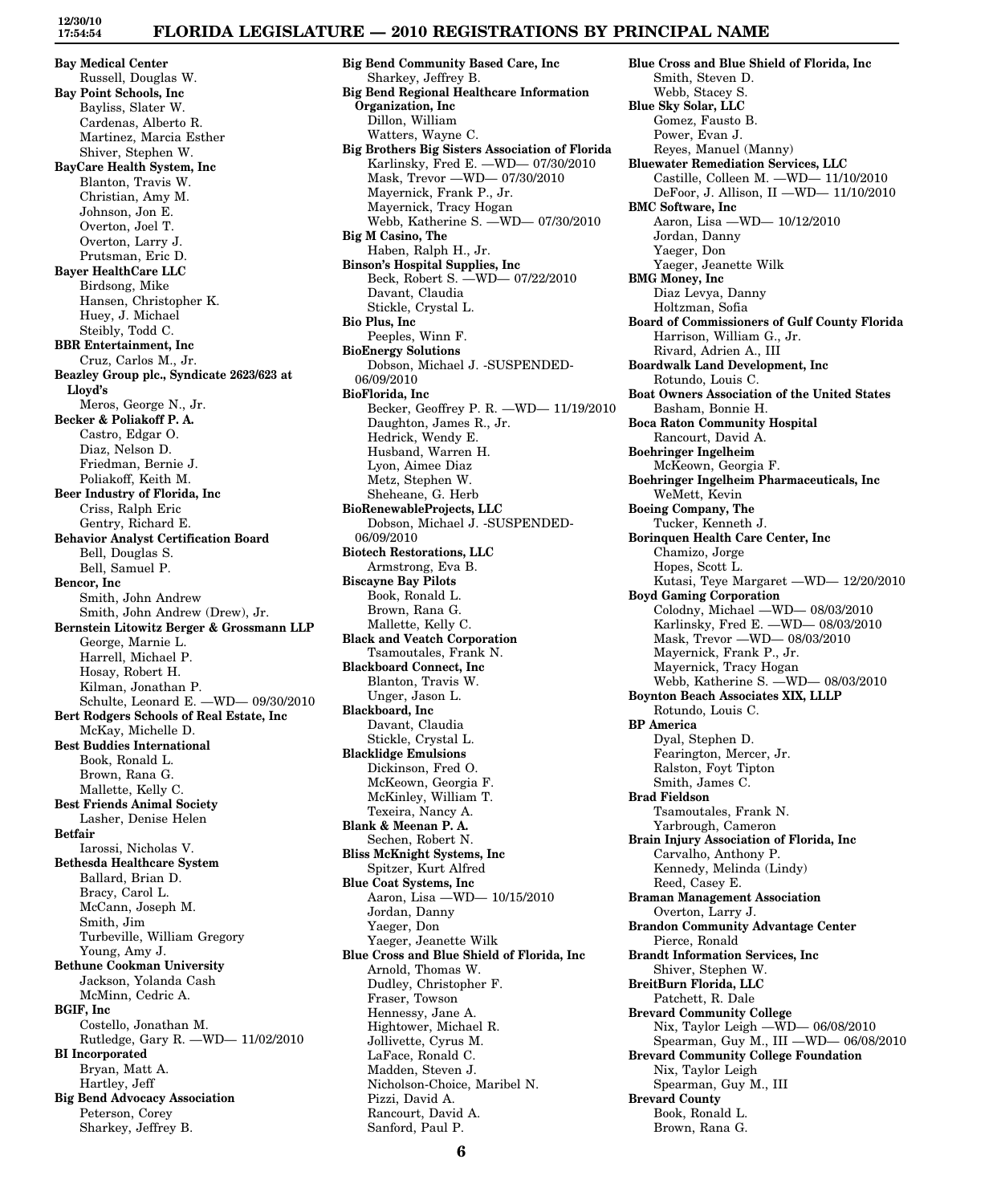# **FLORIDA LEGISLATURE — 2010 REGISTRATIONS BY PRINCIPAL NAME**

**Brevard County (cont.)** Mallette, Kelly C. **Brevard County Board of County Commissioners** Holt, Leigh R. Tsamoutales, Frank N. Yarbrough, Cameron **Brevard County Schools** Mixon, M. Juhan O'Farrell, Michael J. **Brevard Workforce** Holland, Christopher M. **Bridges of America** Arnold, J. Keith Bacot, Brett R. Flynn, Mark W. **Bright House Networks** Akeson, Melissa Rubin, William D. Turnbull, Heather L. **Brightstart Pediatrics** Snow, Alisa LaPolt Snow, Christopher Robert **Bristol-Myers Squibb Company** Becker, Geoffrey P. R. —WD— 11/19/2010 Brock, Scott A. Hedrick, Wendy E. Husband, Warren H. Lyon, Aimee Diaz Metz, Stephen W. Sheheane, G. Herb **British American Business Council of Palm Beach** Towner, Michael **Brotherhood of Locomotive Engineers and Trainmen** Lavery, David S. **Brotherhood of Railroad Signalmen** Prieguez, Manuel Ulvert, Christian —WD— 05/28/2010 Weems, Lori K. **Broward Center for the Performing Arts** Ericks, David L. **Broward Children's Center** Wronowski, Denise M. **Broward Community College** Pippin, Barbara Cohen **Broward County** Book, Ronald L. Brown, Christopher A. Brown, Rana G. Carvalho, Anthony P. Ericks, Candice D. Ericks, David L. Harkins, Gretchen Labrador, Edward G. Madison, Pamela L. Mallette, Kelly C. Metzger, Edward L. Pittman, Sean A. Reed, Casey E. Scott, James A. Sewell, Roberta M. Zingale, James A. **Broward County AFL-CIO** Smith, Lawrence J. **Broward County Clerk of Courts** Book, Ronald L. Mallette, Kelly C. **Broward County Property Appraiser** Ericks, Candice D. Ericks, David L. Wolfe, Robert Lee, Jr.

**Broward County Sheriff's Office** Baggett, Fred W. Corbella, Agustin G. Dempsey, Hayden R. Dughi, Leslie Y. Ericks, Candice D. Ericks, David L. Heffley, Richard J. Horton, Kelly W. **Broward Health** Russell, Douglas W. **Broward League of Cities** Klenet, Russell H. **Broward Principals and Administrative Assistants** Duncanson, Carole L. **Broward Principals' and Assistants' Association Calhoun County Board of County** Maxwell, Lisa M. **Broward Rehabilitation Center, Inc** Lewin, Merick Tyler **Broward Teachers Union** Santeramo, Patrick A. Trotter, LaFrances Flynn **Brown Mackie College - Miami** Anderson, Mark W. **Bryant Middleton (class representative)** Buell, Mark P. Elligett, Raymond T., Jr. Hoag, Gregory J. Masterson, Thomas D. **Buchanan Ingersoll & Rooney PC** Gorrie, Jan Johnson —WD— 12/08/2010 **Buckeye Florida LP** Brown, Monesia T. Curtis, Michele Renee Daughton, James R., Jr. Hedrick, Wendy E. Husband, Warren H. Lyon, Aimee Diaz Metz, Stephen W. Sheheane, G. Herb Simmons, Dan **Buigas & Associates** Whitson, Jeffrey L. **Builders Association of South Florida** Burton, Truly **Builders Notice Corporation** Watson, Richard **Building Energy Assessment Professionals, Inc** Rogers, Michael John Wilson, Robert W. **Building Officials Association of Florida** Carvajal, Allison S. Peebles, William J. —WD— 10/08/2010 Peterson, Karen M. —WD— 10/08/2010 Ramba, David E. **Building Owners & Managers Association of Florida** Moffitt, H. Lee **Burton Ritchie** Aubuchon, Joshua D. —WD— 04/23/2010 Dunbar, Marc W. —WD— 04/23/2010 Dunbar, Peter M. —WD— 04/23/2010 **Business and Professional Women of Florida** Lowe, Jessica A. —WD— 08/26/2010 **C. Sanders Alliance Group** (Senate Only) Sanders, Cory C. **C. T. Fitzpatrick** Ard, Samual J. Shirley, M. Scott Tomasello, Thomas G. **C.O.P.D. Foundation** Labasky, Beth K.

**C.O.R.E. Program, The** Stewart, Nancy Black **CA, Inc** Davant, Claudia **Caesars Entertainment Operating Company, Inc** Satz, David Tsamoutales, Frank N. Yarbrough, Cameron **Cajana, Inc** Aaron, Lisa —WD— 10/15/2010 Jordan, Danny Yaeger, Don Yaeger, Jeanette Wilk **Calder Race Course, Inc** Brewton, Wilbur E. Evans, Gina **Commissioners** Bell, Patrick E. **Calhoun County School Board** Bell, Patrick E. **Calhoun-Liberty Hospital** Bell, Patrick E. **Callery-Judge Grove, LP** Aleksander, Sebastian Killinger, Lori Lewis, Terry E. Lyon, M. Christopher Patchett, R. Dale Ramba, David E. **Calvert Education Services, Inc** Blanton, Garrett R. **Camillus House, Inc** Abrams, Michael I. Rodriguez, Monica L. **Camp Dresser & McKee Inc** Rudd, Ryder S. **Canaveral Pilots Association** Nix, Taylor Leigh Spearman, Guy M., III **Canaveral Port Authority** Carmody, Christopher L. Ellis, William R. Leonhardt, Frederick W. Sansom, Dixie N. Sansom, Jerry H. Stuart, Robert F., Jr. **Canopy Prospecting, Inc** Sansom, Dixie N. **Capital Area Chapter of the American Red Cross, The** Jump, Debara **Capital Collateral Regional Counsel-Middle Region** Butts, Vicki Jennings, Bill **Capital Collateral Regional Counsel-South** Dupree, Neal A. **Capital Health Plan** Arnold, Thomas W. Bradshaw, Paul R. Nix, Taylor Leigh Spearman, Guy M., III **Capital Insurance Agency** Blanton, Garrett R. **Capital Insurance Agency, Inc** Richmond, Ronald R. **Capital Strategies, Inc** Rodriguez, Monica L. **Capital Trust Agency** Dudley, Christopher F. Sharkey, Jeffrey B. Webb, Stacey S.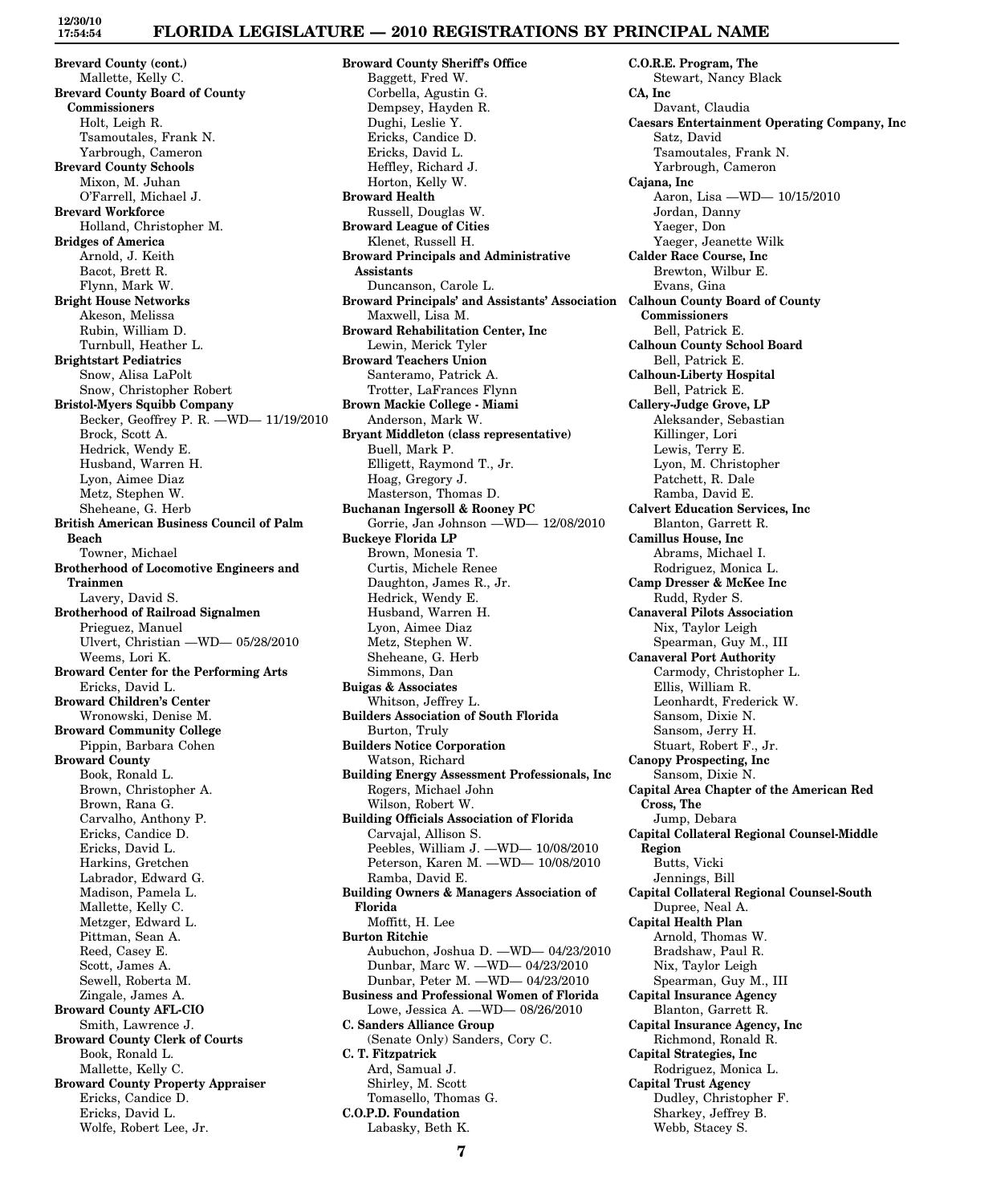# **FLORIDA LEGISLATURE — 2010 REGISTRATIONS BY PRINCIPAL NAME**

**Capitol Alliance Group** Arnall, Joe H. Peterson, Corey Sharkey, Jeffrey B. **Capitol Preferred/South Fidelity Insurance** Miller, Lisa **Carasoft Technology Corp.** Aaron, Lisa —WD— 06/25/2010 Jordan, Danny Jordan, Danny —WD— 06/25/2010 Yaeger, Don —WD— 06/25/2010 Yaeger, Jeanette Wilk —WD— 06/25/2010 **Care Access Health Plan, Inc** Bryan, Matt A. Hartley, Jeff Jogerst, Brian B. Myers, Julie S. Naff, Jim A. Villella, Ronald **Care Center for Mental Health, Inc** Hill, A. Stephen **CareOne Services, Inc** Fraser, Towson Madden, Steven J. **Cargor Partners III** Ramba, David E. **Caribbean Conservation Corporation** Appelson, Gary S Helmich, William E. **Caring Hearts** Snow, Alisa LaPolt Snow, Christopher Robert **Carlisle Development Group** Book, Ronald L. Brown, Rana G. Mallette, Kelly C. **Carlisle Development Group, LLC** Anderson, George Oscar Dudley, Christopher F. —WD— 09/30/2010 **Carlisle Group, The** Bitner, David I. —WD— 12/08/2010 **Carlton Fields** Harbison, Rheb Linnan, Nancy G. **Carlton Palms Education Centers** Herron, Mark **Carlton Palms Educational Center** Angelos, Cynthia G. Daniel, Karlin C. —WD— 12/21/2010 Duncanson, Carole L. Guenther-Peterson, Nance Silver, Ron **Carnegie Learning** Arza, Ralph **Caron Foundation of Florida, Inc d/b/a Renaissance Inst of Palm Beach** Hill, A. Stephen **Cash America International** Dickinson, Fred O. McKinley, William T. O'Brien, Barbara Poole, Van B. **Castle Key Indemity** Dudley, Charles F. Reyes, Robert F. Simmons, Robert L. **Castle Key Insurance** Dudley, Charles F. Reyes, Robert F. Simmons, Robert L. **Catalina Marketing Corporation**

George, Marnie L. Harrell, Michael P.

**Cathedral Foundation of Jacksonville** Doyle, Kevin A. **Catholic Cemeteries of the Archdiocese of Miami Charter Schools USA** Boyd, Robert J. **Catholic Health Services** Overton, Joel T. Overton, Larry J. **CB Richard Ellis, Inc** Steibly, Todd C. Unger, Jason L. **CCE Coalition, Inc** Beck, Robert S. Davant, Claudia —WD— 07/22/2010 **CEC Entertainment** Blanton, Garrett R. Sellers, Lawrence E., Jr. **Cedar Hammock Fire Control District** Lewis, Terry E. **Cemex Construction Materials Of Florida, LLC** Bruce, H. Douglas Steverson, Jonathan P. **Centene Corporation** Arnold, Thomas W. Dudley, Christopher F. Madden, Steven J. Mitchell, R. Paul Rancourt, David A. **Center for Drug Free Living** Hill, A. Stephen **Center for Fine Arts Education** Meiners, H. Frank Reed, Casey E. **Center for Reproductive Rights** (House Only) Goldberg, Jordan Rache **Centerlane Holdings, LLC** Holton, Calvin L., III —WD— 11/12/2010 **Central Florida Communities, Inc** Carmody, Christopher L. Leonhardt, Frederick W. Stuart, Robert F., Jr. **Central Florida Health Alliance** Prutsman, Eric D. **Central Florida Hotel & Lodging Association** Carmody, Christopher L. Leonhardt, Frederick W. Stuart, Robert F., Jr. **Central Florida Regional Transportation Authority** Juarez, Julia **Central Florida Regional Transportation Authority (LYNX)** Carmody, Christopher L. Leonhardt, Frederick W. Stuart, Robert F., Jr. **CenturyLink, Inc** Carmody, Christopher L. Leonhardt, Frederick W. Stuart, Robert F., Jr. **Ceridian Corporation** Dudley, Charles F. Reyes, Robert F. Wester, Elizabeth D. **CESTA, LLC** Antonacci, Peter Huey, J. Michael Unger, Jason L. **CF Industries, Inc.** Bibeau, Brian H. Matthews, Frank E. Stengle, Dan R. **CGI Technologies and Solutions, Inc** Aaron, Lisa —WD— 10/15/2010 Jordan, Danny

**CGI-AMS** Coler, Gregory L. Brown, Stuart K. Fuentes, Jose K. Gentry, Richard E. Horne, James W. James, Stephen McKeown, Georgia F. Pozzuoli, Edward J. Scott, James A. **Chaucer Syndicate 1084 At Lloyd's** Meros, George N., Jr. **Chevron Environmental Services Company** Dudley, Alison B. Wood, Douglas B. **Chevron North America Exploration and Production Company** Dudley, Alison B. Wood, Douglas B. **Chevron Products Company** Dudley, Alison B. Wood, Douglas B. **Chevron Shipping Company LLC** Dudley, Alison B. Wood, Douglas B. **Chief Executive Officers of Management Companies** Anderson, Mark W. **Child & Family Connections** DeRita, Thomas, Jr. Fishbein, Jason **Children's Board of Hillsborough County** Panacek, Luanne Petrila, Amelia T. **Children's Campaign, Inc** Alexionok, Linda Greene, Patricia B. Miller, Roy W. **Children's Care Campus, Inc** Snow, Alisa LaPolt Snow, Christopher Robert **Children's Forum, Inc, The** Curva, Felicidad R. (Fely) **Children's Home Society** Book, Ronald L. Mallette, Kelly C. **Children's Home Society of Florida, The** Angelos, Cynthia G. Daniel, Karlin C. —WD— 12/21/2010 Heffley, Richard J. Horton, Kelly W. Jaacks, Melissa Paige Jackson, Tanya C. Pfeiffer, Summer J. **Children's Hospital Extended Care Center** Snow, Alisa LaPolt Snow, Christopher Robert **Children's Magic** Detzner, Kenneth W. **Children's Network of Southwest Florida, LLC** McDaniel, William Wayne **Children's Rehab Network** Snow, Alisa LaPolt Snow, Christopher Robert **Children's Services Council of Palm Beach County** Moyle, Jon C., Jr. Sheehan, Thomas A., III **Children's Services of Broward County** Goldman, Evan Josh **Children's Trust, The**

Ragbeer, Diana L.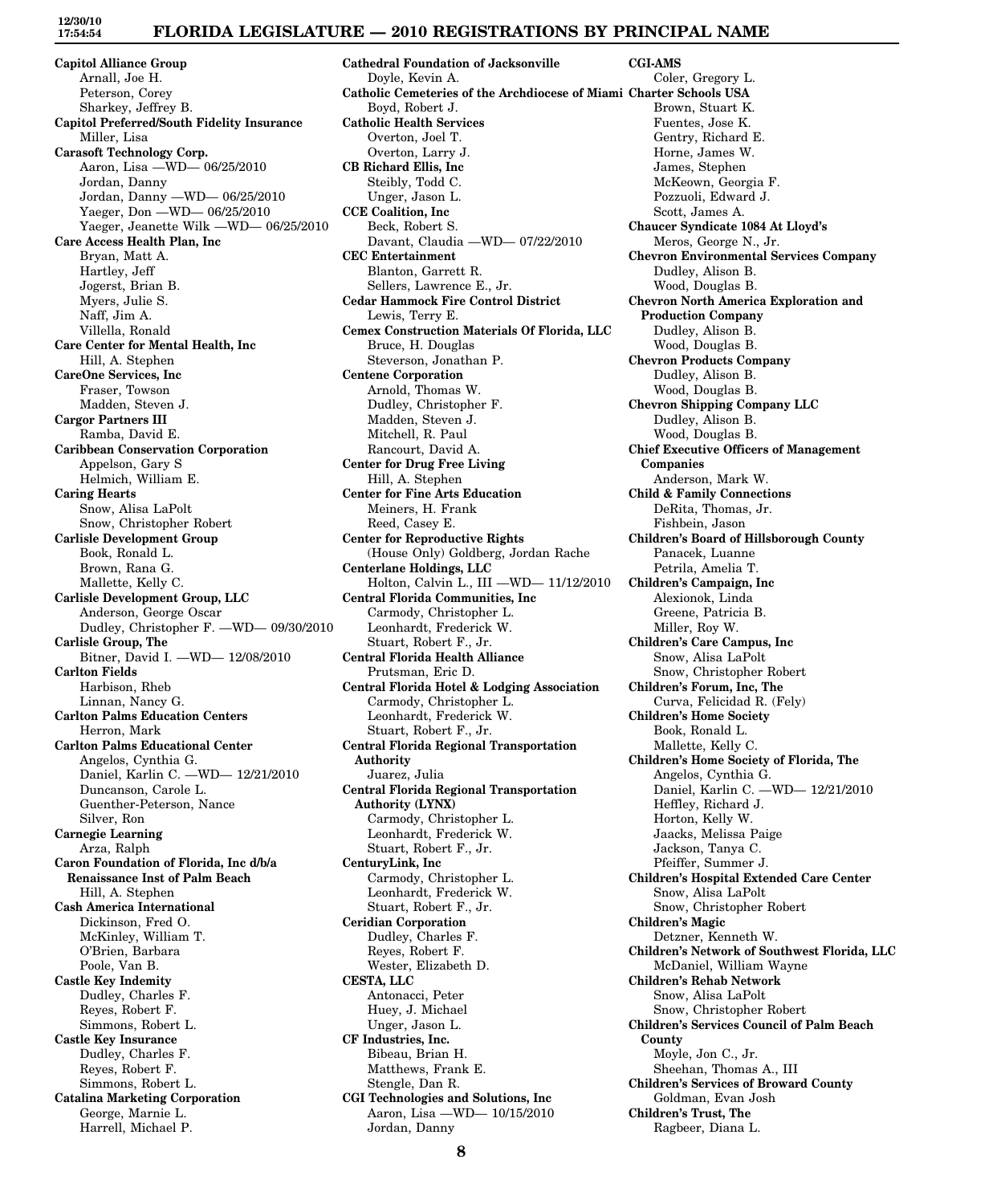## **FLORIDA LEGISLATURE — 2010 REGISTRATIONS BY PRINCIPAL NAME**

**Citrus County School Board**

**ChildrenFirst Home Health Care System** Overton, Joel T. Overton, Larry J. **Chinquapin Farm** Bohannon, Hubert (Bo) Fiorentino, Thomas M., Jr. Mobley, Joseph G. Walker, Whitney W. —WD— 07/28/2010 **Choices, Inc** Mayernick, Frank P., Jr. Mayernick, Tracy Hogan **Christian Coalition of Florida** Stephens, William K. **Christian International School of Health Care Professions, LLC** Lewis, Jimmy Randall (Randy) **Chromalloy** Magill, James Patrick McGlynn, Kimberly F. Stipanovich, John M. (Mac) **Churchill Downs, Inc** Benford, Brady J. Williams, J. Larry **CH2M Hill, Inc** Klena, Christine M. **Cigar Association** Coates, Richard E. **CIGNA** Iarossi, Nicholas V. LaFace, Ronald C., Jr. Wester, Gerald C. **Circulo Cubano Of Tampa, Inc** Betz, Louis G. **Cisco Systems, Inc** George, Marnie L. Harrell, Michael P. Hosay, Robert H. Kilman, Jonathan P. Schulte, Leonard E. —WD— 09/30/2010 **Citgo Petroleum Corporation** Gray, John Charles Unger, Jason L. **Citigroup Global Markets, Inc** Ballard, Brian D. Bracy, Carol L. Forrest, Mathew McCann, Joseph M. Smith, Jim Turbeville, William Gregory Young, Amy J. **Citigroup Management Corp.** Iarossi, Nicholas V. LaFace, Ronald C., Jr. West, Alan Wester, Gerald C. **CitiStreet** Poole, Van B. —WD— 04/29/2010 **Citizens for a Digital Future** O'Connell, Ray **Citizens for Clean Energy** Rudd, Ryder S. **Citizens for Florida Waterways** Mathews, Peggy H. **Citizens for Florida's Waterways** Webster, Steven **Citizens Property Insurance Corporation** Ashburn, Christine M. Binnun, Sharon Bunker, Candace J. Murphy, Susanne K. **Citrus County Hospital Board** Benford, Brady J. England, Arthur J., Jr Flanagan, Mark G.

Williams, J. Larry

Bedford, Robert L. **Citrus Health Network, Inc** Abrams, Michael I. Rodriguez, Monica L. **Citrus Memorial Health Foundation, Inc** Gonzalez, Jason B —WD— 07/14/2010 Thompson, James Harold **Citrus Memorial Health Foundation, Inc d/b/a Citrus Memorial Hospital** Adams, Howard E. (Gene) —WD— 03/04/2010 Delegal, Mark K. —WD— 03/04/2010 Dunbar, Peter M. —WD— 03/04/2010 Edenfield, Martha J. —WD— 03/04/2010 **Citrus Memorial Health System** Gorrie, Jan Johnson **City College** Falmlen, Marlene Harris, Bob L. Plyler, Kristen Leigh **City Commission of the City of Fernandina Beach Florida** Jacobs, Arthur I. **City Furniture** Klenet, Russell H. **City of Alachua** Bruce, H. Douglas Steverson, Jonathan P. **City of Altamonte Springs** Feeney, Thomas C., III Rotundo, Louis C. **City of Aventura** Book, Ronald L. Brown, Rana G. Mallette, Kelly C. **City of Bartow** Grimes, Ken Matthews, Frank E. Milita, M. Dale **City of Belle Glade** Aleksander, Sebastian **City of Belleview** Bell, Patrick E. **City of Blountstown** Bell, Patrick E. **City of Boca Raton** Ballard, Brian D. Bracy, Carol L. McCann, Joseph M. Smith, Jim Turbeville, William Gregory Young, Amy J. **City of Boca Raton by Leif J. Ahnell, City Manager** Angelos, Cynthia G. —WD— 11/23/2010 Daniel, Karlin C. —WD— 12/21/2010 Weiss, Howard I. **City of Bonita Springs** Green, Carole Stacell, Ashley E. **City of Boynton Beach** Killinger, Lori **City of Cape Coral** Castro, Edgar O. Diaz, Nelson D. Friedman, Bernie J. Jackson, Yolanda Cash McMinn, Cedric A. **City of Carrabelle** Berryhill, Don W. Hartman, Daniel W. **City of Clearwater** Aubuchon, Joshua D.

**City of Clearwater (cont.)** Edenfield, Martha J. Goudeau, Cynthia E. **City of Clewiston** Hansen, Christopher K. Huey, J. Michael Steibly, Todd C. **City of Cocoa** Sansom, Jerry H. **City of Coconut Creek** Blasi, Mary C. Cousins, Nancy A. Ericks, Candice D. Ericks, David L. Greenstein, Ron Klenet, Russell H. —WD— 11/15/2010 Rivera, David J. **City of Cooper City** Book, Ronald L. Brown, Rana G. Lichtstein, Jason S. —WD— 12/03/2010 Mallette, Kelly C. **City of Coral Gables** Gomez, Fausto B. Power, Evan J. Reyes, Manuel (Manny) **City of Coral Springs** Ericks, Candice D. Ericks, David L. **City of Dania Beach** Duncanson, Carole L. **City of Daytona Beach** Ramba, David E. **City of Deerfield Beach** Akeson, Melissa Rubin, William D. Turnbull, Heather L. **City of Doral** Abrams, Michael I. Lorenzo, Alberto Rodriguez, Monica L. **City of Florida City** Levy, Robert M. **City of Fort Lauderdale** Duncanson, Carole L. —WD— 10/06/2010 Jean, Alain Killinger, Lori Lewis, Terry E. Lyon, M. Christopher Sayfie, Justin J. **City of Fort Meade** Cloud, Thomas A. **City of Fort Myers** Arnold, J. Keith Bacot, Brett R. Flynn, Mark W. **City of Fort Walton Beach** Bayliss, Slater W. Busk, Sarah Shiver, Stephen W. **City of Gainesville** Bruce, H. Douglas Steverson, Jonathan P. **City of Haines City** Cloud, Thomas A. Leonhardt, Frederick W. Stuart, Robert F., Jr. Unger, Jason L. **City of Hallandale Beach** Blair, Robert Book, Ronald L. —WD— 06/18/2010 Brown, Rana G. —WD— 06/18/2010 Corcoran, Michael C. Johnston, Jeffrey M. Mallette, Kelly C. —WD— 06/18/2010

Dunbar, Peter M.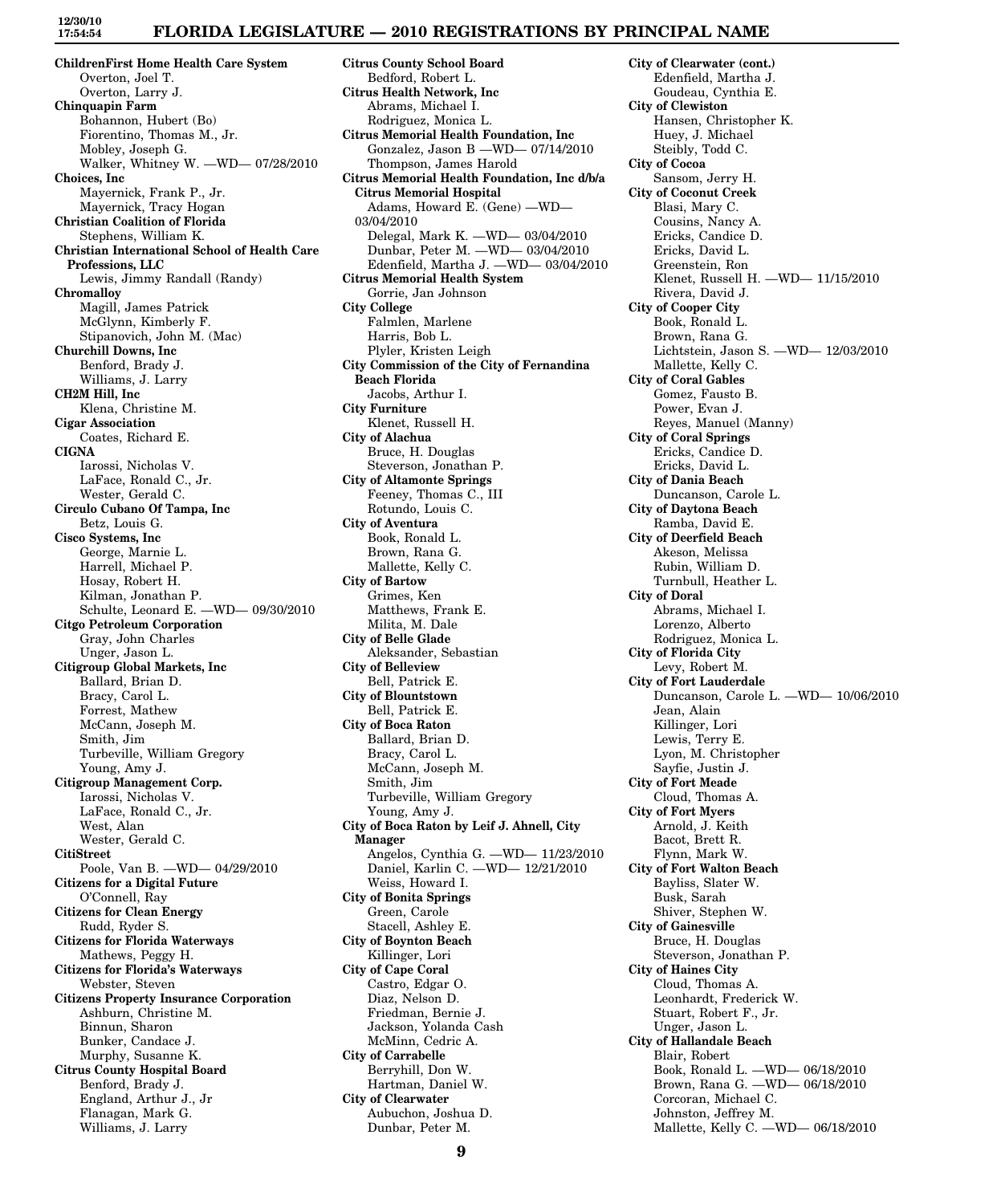## **FLORIDA LEGISLATURE — 2010 REGISTRATIONS BY PRINCIPAL NAME**

**City of Hallandale Beach (cont.)** Stewart, Amanda **City of Hialeah** Figueroa, Andreina **City of Hollywood** Antonacci, Peter Castro, Edgar O. Dean, Isaac H. Diaz, Nelson D. Friedman, Bernie J. Jackson, Yolanda Cash McMinn, Cedric A. Sayfie, Justin J. Unger, Jason L. **City of Holmes Beach** Ramba, David E. **City of Homestead** Balido, Albert Fuentes, Jose K. Levy, Robert M. **City of Indian Harbour Beach** DuPree, William Matthew **City of Jacksonville** Anderson, George Oscar Bohannon, Hubert (Bo) Dean, Isaac H. Dudley, Christopher F. Fiorentino, Thomas M., Jr. Fraser, Towson Hart, Kenneth R. Hewett, Shannon Madden, Steven J. Meros, George N., Jr. Mobley, Joseph G. Thompson, James Harold Webb, Stacey S. **City of Jacksonville/Construction Trades Qualifying Board** Hickok, Richard A. **City of Key West** Antonacci, Peter Carmody, Christopher L. Hansen, Christopher K. Leonhardt, Frederick W. Scales, Edwin A., III Sharkey, Jeffrey B. Stuart, Robert F., Jr. Unger, Jason L. **City of Kissimmee** Peebles, William J. Peterson, Karen M. Smallwood, Donald T. **City of LaBelle** Spratt, Joseph R. **City of Lake Mary** Juarez, Julia **City of Lake Worth** Killinger, Lori **City of Lakeland** Hollis, Justin M. —WD— 07/22/2010 Shepp, David A. **City of Lauderdale Lakes** Book, Ronald L. Brown, Rana G. Friedman, Bernie J. Jackson, Yolanda Cash Mallette, Kelly C. McMinn, Cedric A. **City of Lauderhill** Klenet, Russell H. **City of Maitland** Donaldson, Laura Jacobs Pfeifer, Pamela —WD— 07/12/2010 Rotundo, Louis C.

**City of Marathon** Chamizo, Jorge Dudley, Charles F. Kutasi, Teye Margaret —WD— 12/20/2010 Rumberger, E. Thom Valenstein, Noah D. —WD— 08/10/2010 **City of Margate** Tobin, Jack N. **City of Melbourne** Carmody, Christopher L. Leonhardt, Frederick W. Sansom, Jerry H. Stuart, Robert F., Jr. **City of Miami** Abrams, Michael I. Blair, Robert Book, Ronald L. Brown, Rana G. Corcoran, Michael C. Fuentes, Jose K. Gomez, Fausto B. Johnston, Jeffrey M. Mallette, Kelly C. Menendez, Kirk R. Pittman, Sean A. Power, Evan J. Reyes, Manuel (Manny) Rodriguez, Monica L. Stewart, Amanda **City of Miami Beach** Costello, Jonathan M. Crowder, Kevin Gomez, Fausto B. Levy, Robert M. Menduni, Margaret A. Reyes, Manuel (Manny) Rutledge, Gary R. **City of Miami Gardens** Jackson, Yolanda Cash McMinn, Cedric A. **City of Miami Springs** Balido, Albert Fuentes, Jose K. James, Stephen Killinger, Lee M. Osorio, Gilberto (Gil) —WD— 10/12/2010 **City of Miramar** Akeson, Melissa Book, Ronald L. Mallette, Kelly C. Rubin, William D. Turnbull, Heather L. **City of Moore Haven** Grimes, Ken Milita, M. Dale Vanassche, Connie Carpenter **City of Mount Dora** Peebles, William J. Peterson, Karen M. **City of Naples, The** Pritt, Robert D. **City of North Bay Village** Gomez, Fausto B. Power, Evan J. Reyes, Manuel (Manny) **City of North Lauderdale** Ericks, Candice D. Ericks, David L. Sigerson, David K., Jr. **City of North Miami** Book, Ronald L. Brown, Rana G.

**City of North Miami Beach** Book, Ronald L. Brown, Rana G. Mallette, Kelly C. **City of North Port** Baggett, Fred W. Corbella, Agustin G. Dempsey, Hayden R. Dughi, Leslie Y. **City of Oakland Park** Klenet, Russell H. Pozzuoli, Edward J. Scott, James A. Taylor, Daniel E. **City of Ocala** Bayliss, Slater W. Busk, Sarah Cardenas, Alberto R. Shiver, Stephen W. **City of Ocoee** Carmody, Christopher L. Leonhardt, Frederick W. Stuart, Robert F., Jr. **City of Okeechobee** Grimes, Ken Milita, M. Dale Vanassche, Connie Carpenter **City of Opa-Locka** Jackson, Yolanda Cash McMinn, Cedric A. **City of Orlando** Arnold, Thomas W. Carmody, Christopher L. Dudley, Christopher F. Fraser, Towson Leonhardt, Frederick W. Madden, Steven J. Peebles, William J. Peterson, Karen M. Rancourt, David A. Russell, Kathleen Stuart, Robert F., Jr. Webb, Stacey S. **City of Ormond Beach** Bell, Douglas S. Bell, Samuel P. Crowley, Kevin X. **City of Oviedo** Bayliss, Slater W. Busk, Sarah Cardenas, Alberto R. **City of Palm Bay** Book, Ronald L. Brown, Rana G. Mallette, Kelly C. **City of Palm Beach Gardens** DeRita, Thomas, Jr. **City of Palm Coast** Bell, Douglas S. Bell, Samuel P. Crowley, Kevin X. **City of Parkland** Klenet, Russell H. **City of Pembroke Pines** Daniel, David T. Ericks, Candice D. Ericks, David L. Smith, Lawrence J. Villella, Ronald **City of Pensacola** Meiners, H. Frank Reed, Casey E. **City of Pinellas Park** Book, Ronald L. Brown, Rana G.

Mallette, Kelly C.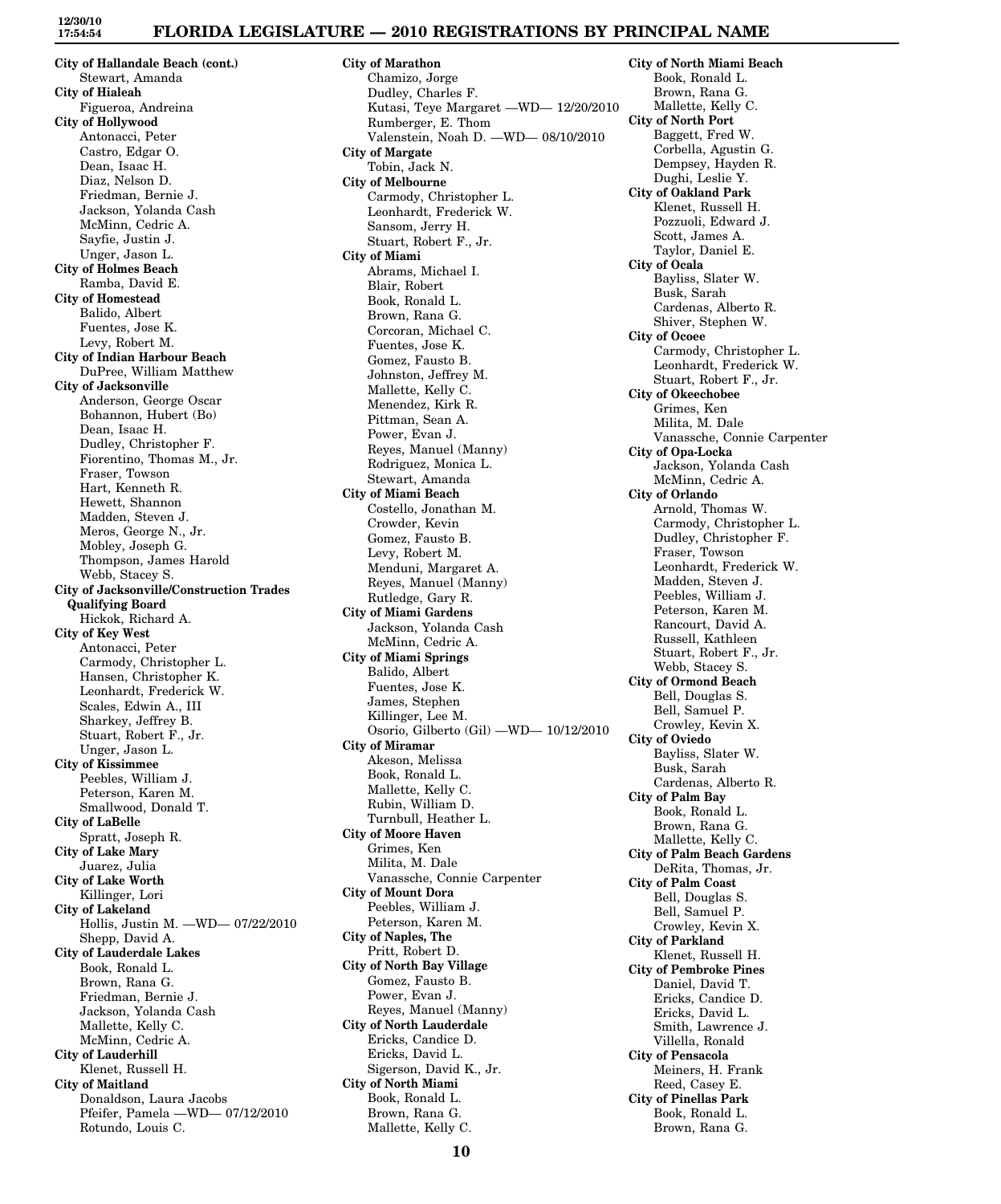**12/30/10 17:54:54**

## **FLORIDA LEGISLATURE — 2010 REGISTRATIONS BY PRINCIPAL NAME**

**City of Plantation** Ericks, Candice D. Ericks, David L. **City of Pompano Beach** Friedman, Bernie J. Jackson, Yolanda Cash Klenet, Russell H. McMinn, Cedric A. **City of Port Orange** Pittman, Sean A. **City of Port St. Lucie** Bentrott, Jerry A. Connors, M. Jordan **City of Riviera Beach** Pittman, Sean A. **City of Rockledge** Sansom, Jerry H. **City of Sanford** Brantley, Bobby L., Sr. Holley, John H. **City of Sanibel** Dickinson, Fred O. Poole, Van B. **City of Sarasota** Churuti, Susan H. Roth, Cari L. **City of Satellite Beach** DuPree, William Matthew **City of South Bay** Book, Ronald L. Brown, Rana G. Mallette, Kelly C. **City of South Daytona** Bell, Douglas S. Bell, Samuel P. Crowley, Kevin X. Ramba, David E. **City of South Miami** Gomez, Fausto B. Reyes, Manuel (Manny) **City of St. Cloud** Barrett, William **City of St. Petersburg** Boehmer, Laura E. —WD— 10/18/2010 Yost, Todd E. **City of Sunny Isles Beach** Book, Ronald L. Brown, Rana G. Mallette, Kelly C. **City of Sunrise** Book, Ronald L. Klenet, Russell H. **City of Sweetwater** Balido, Albert Fuentes, Jose K. James, Stephen Killinger, Lee M. Osorio, Gilberto (Gil) —WD— 10/12/2010 **City of Tallahassee** Book, Ronald L. Bradshaw, Paul R. Brown, Rana G. Dudley, Christopher F. Fraser, Towson Madden, Steven J. Mallette, Kelly C. Peebles, William J. Peterson, Karen M. Pittman, Sean A. Rancourt, David A. **City of Tamarac** Book, Ronald L. Brown, Rana G. Mallette, Kelly C.

**City of Tampa** James, Stephen Killinger, Lee M. Martinez, Bob Peebles, William J. Peterson, Karen M. Stevenson, Deborah Hummer **City of Tavares** Beck, Robert S. —WD— 07/22/2010 Davant, Claudia Stickle, Crystal L. **City of Temple Terrace** Betz, Louis G. **City of Titusville** Nix, Taylor Leigh Spearman, Guy M., III **City of Wauchula** Berryhill, Don W. **City of West Miami** Gomez, Fausto B. Power, Evan J. Reyes, Manuel (Manny) **City of West Palm Beach** Killinger, Lori Lewis, Terry E. Lyon, M. Christopher **City of West Park** Diaz, Nelson D. Friedman, Bernie J. Jackson, Yolanda Cash McMinn, Cedric A. **City of Weston** Chamizo, Jorge Dudley, Charles F. Scott, James A. Wester, Elizabeth D. **City of Winter Garden** Vaughn, Andrea L. **City of Winter Park** Peebles, William J. Peterson, Karen M. **City-County Public Works Authority** Grimes, Ken Milita, M. Dale **Civil Justice Reform Group** Dickinson, Fred O. McKinley, William T. Poole, Van B. Texeira, Nancy A. **ClaimAssistant** Miller, Lisa **ClaimOne, LLC** Dudley, Christopher F. Fraser, Towson **Clarke Schools for Hearing and Speech--Jacksonville** Bulger, Theresa **Clay & Baker Kid's Net, Inc** Hill, A. Stephen **Clay County Behavioral Health Center, Inc** Hill, A. Stephen **Clay County Clerk of the Circuit Court** Horne, James W. McKeown, Georgia F. **Clay County Utility Authority** Horne, James W. McKeown, Georgia F. **Clean Energy Group** Juarez, Julia Sinclair, Mark A. **Clean Water Action** Shirreffs, Dawn —WD— 07/22/2010 **Clearinghouse on Human Services** Curva, Felicidad R. (Fely)

**Clerk of the Circuit and County Courts** Cruz, Carlos M., Jr. **Climate Exchange PLC** Pinsky, Richard B. —WD— 05/13/2010 Sharkey, Jeffrey B. **Clinical Pharmacology Services** Betz, Louis G. **CLVL Solutions, LLC** Adams, Howard E. (Gene) Bell, Douglas S. Edenfield, Martha J. **CNA Surety** Snow, Christopher Robert Snyder, James A. **CNL Financial Services, Inc** Gonzalez, Lawrence A. **Cnow, Inc** Silver, Ron **Coalition for Fair & Comprehensive Tax Reform** Woodall, Karen **Coalition for Property Rights** Saviak, Carol C. **Coalition for Renewable Energy Solutions, Inc** Arnall, Joe H. Peterson, Corey Sharkey, Jeffrey B. Towner, Michael **Coalition for the Education of Exceptional Students** Cerra, John F. Cerra, Robert J. **Coalition to Protect Florida's Economy** Green, Jennifer Jankowski **Coalition 4 Responsible Growth** Layne, Denise D. **Coast Dental PA** Magill, James Patrick McGlynn, Kimberly F. Stipanovich, John M. (Mac) **Coast Florida P. A.** Magill, James Patrick McGlynn, Kimberly F. Stipanovich, John M. (Mac) **Coastal Behavioral Healthcare, Inc** Green, Carole Stacell, Ashley E. **Coastal Conservation Association Florida** Aukeman, John Raymond, III Dunbar, Peter M. Edenfield, Martha J. Forsgren, Ted Safley, Ramon Z. Snowden, Meredith Woodrum **Cobb Theatres** Chamizo, Jorge Dudley, Charles F. **Cobblestone Country Club HOA** Connors, M. Jordan —WD— 02/17/2010 McNicholas, Thomas R. **Coca-Cola Company, The** Ballard, Brian D. **Coca-Cola Enterprises** Bell, Douglas S. Bell, Samuel P. Crowley, Kevin X. Heuchan, Brecht W. McKay, Michelle D. **Cole National Corporation** Horenbein, Barry **College Board, The** Bassett, Stacy H. Dudley, Christopher F. Fraser, Towson Gupta, David Levesque, Patricianna Lyn Winters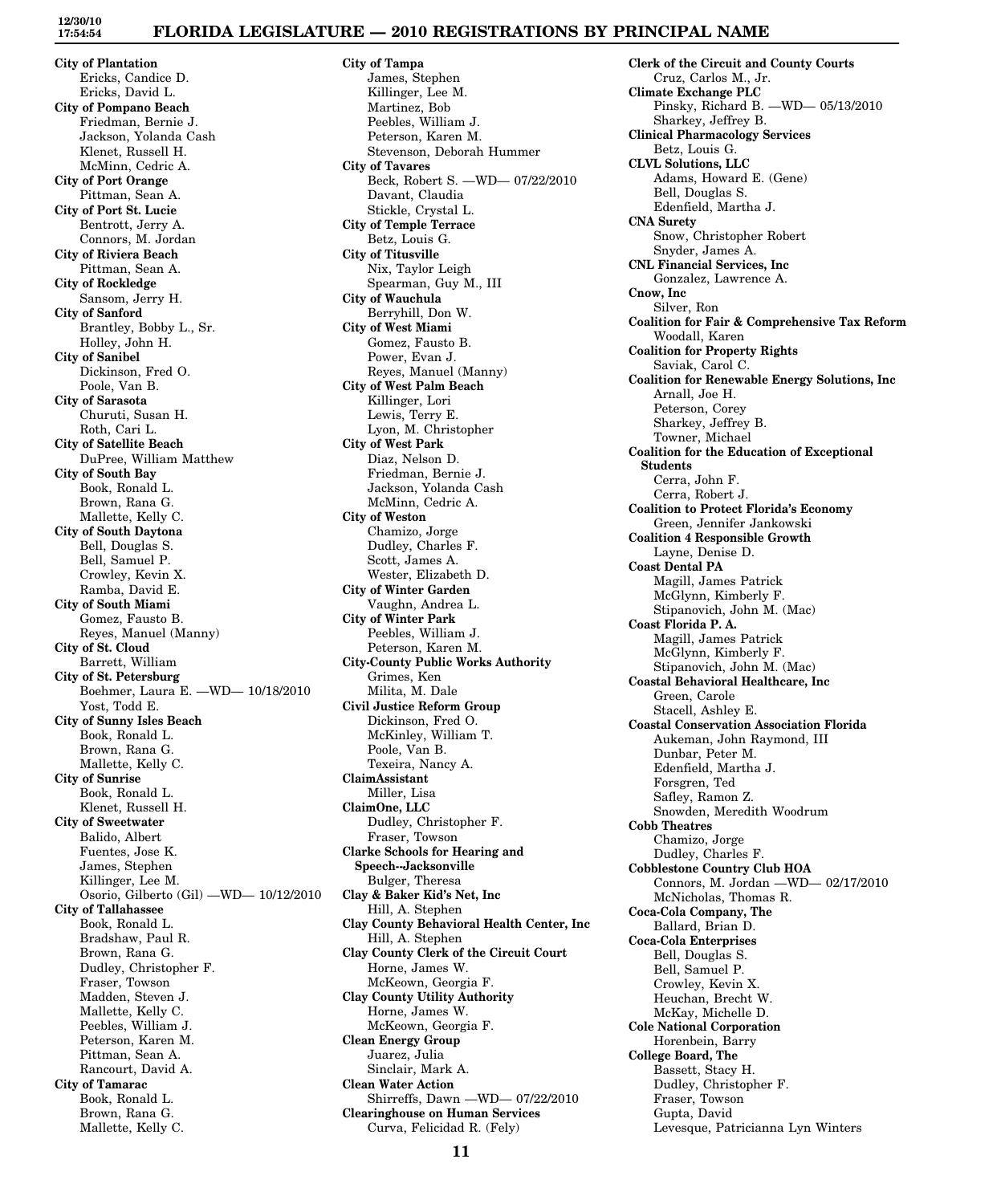## **FLORIDA LEGISLATURE — 2010 REGISTRATIONS BY PRINCIPAL NAME**

**College Board, The (cont.)** Madden, Steven J. Maxwell, Mark A. Webb, Stacey S. Zalamea, Margarita —WD— 03/22/2010 **Collier County** Arnold, J. Keith Bacot, Brett R. Flynn, Mark W. **Collier County Audubon Society** Quasius, Peter Leslie **Collier County Clerk of Courts Dwight E. Brock Community Associations Institute** (Senate Only) Pires, Anthony P., Jr **Collier Davis, LLC** Pritt, Robert D. **Collier Enterprises Management, Inc** Cox, Ernest A. —WD— 11/19/2010 **Collier Health Services, Inc** Overton, Joel T. Overton, Larry J. **Collier Resources Company** Matthews, Frank E. **Colling Gilbert Wright & Carter** Dudley, Christopher F. **Colodny, Fass, Talenfeld, Karlinsky & Abate, P. A.** Colodny, Michael Karlinsky, Fred E. Mask, Trevor Mayernick, Frank P., Jr. —WD— 07/02/2010 Mayernick, Tracy Hogan —WD— 07/02/2010 Talenfeld, Howard M. Webb, Katherine S. **Colonial Life Insurance** Batchelor, Dick J. **Comanche Consulting, Inc** Johnston, John R. Reichelderfer, Marc R. **Comcast** Dickinson, Fred O. Horne, James W. Klenet, Russell H. McKeown, Georgia F. McKinley, William T. Musselwhite, Brian J. Poole, Van B. Texeira, Nancy A. **Commission for the Transportation Disadvantaged** Forman, Lawrence Stuart **Commission on Ethics** Claypool, Philip Doss, Virlindia **Commonwealth Annuity & Life Insurance Company** Kitzman, Eleanor Lynn —WD— 03/29/2010 **Commonwealth Brands, Inc** Bibeau, Brian H. Carr, Diane Wagner Iarossi, Nicholas V. Stengle, Dan R. Weber, Victoria L. **Communications International, Inc** Trammell, Robert D. **Communications Telecommunications Council** Peebles, William J. Peterson, Karen M. **Communitel, Inc** Balido, Albert Killinger, Lee M.

**Communities In Schools of Florida** Gracey, Lois L. **Community Advocacy Network** Costello, Jonathan M. Levy, Robert M. Menduni, Margaret A. Rutledge, Gary R. **Community Association Leadership Lobby** Goin, Yeline Moore, Travis W. Muller, David G. Moore, Travis W. **Community Bridges** Dudley, Alison B. **Community Education Partners** Carmody, Christopher L. Leonhardt, Frederick W. Stuart, Robert F., Jr. **Community Health Centers Alliance** Blanton, Travis W. Dillon, William **Community Health Charities of Florida** Cooper, Barton Cooper, Gwen C. **Community Health South Florida, Inc** Chamizo, Jorge Kutasi, Teye Margaret —WD— 12/20/2010 May, Brian E. **Community Hospice of Northeast Florida, Inc** Bohannon, Hubert (Bo) Fentriss, Anna Cam Fiorentino, Thomas M., Jr. Mobley, Joseph G. Walker, Whitney W. —WD— 07/28/2010 **Community Newspapers, Inc** Levy, Robert M. **Compassionate Care Hospice** Murman, Sandra —WD— 11/15/2010 **CompBenefits Corporation** Akeson, Melissa Reyes, Robert F. Rubin, William D. Turnbull, Heather L. **Competitive Carriers of the South, Inc** Bertron, Kim Moyle, Jon C., Jr. **Complete Energy Systems LLC** Barlow, Thomas W. **Compugroup Technologies Corporation** Ballard, Brian D. Turbeville, William Gregory **Computer Associates, Inc** Stickle, Crystal L. **Computer Sciences Corporation** Ballard, Brian D. Turbeville, William Gregory **Computerized Vehicle Registration** Killinger, Lori Lyon, M. Christopher Ramba, David E. **Concerned Citizens for Equal Taxation** Androff, Theresa Ann Nix, Taylor Leigh Spearman, Guy M., III **Conference of Circuit Judges of Florida** Adams, Howard E. (Gene) Dunbar, Peter M. Edenfield, Martha J. **Conference of County Court Judges** Busk, Sarah Cardenas, Alberto R. Shiver, Stephen W.

**Confident Care of Florida** Overton, Joel T. Overton, Larry J. **Congress for New Urbanisum Florida** Abberger, Lester **Connections Academy** McKinley, William T. Poole, Van B. Texeira, Nancy A. **Conservancy of Southwest Florida, The** Abberger, Lester **Consolidated Credit Counseling Services, Inc** Book, Ronald L. Mallette, Kelly C. **Consortium of Florida Education Foundations** Brown, Stuart K. Prutsman, Eric D. **Constellation Energy** Bustle, Electra Dudley, Christopher F. Fraser, Towson Rancourt, David A. **Consumer Data Industry Association** Becker, Geoffrey P. R. —WD— 11/19/2010 Daughton, James R., Jr. Hedrick, Wendy E. Husband, Warren H. Lyon, Aimee Diaz Metz, Stephen W. Sheheane, G. Herb **Consumer Energy Alliance** Batt, David L. **Consumer Health Alliance** Iarossi, Nicholas V. Wester, Gerald C. **Consumer Lending Alliance, Inc** Bjorklund, Rachael Moya, Christopher R. **Consumers Union of U.S., Inc** Hillebrand, Gail **Continental Casualty Company d/b/a CNA** Guzzo, Gary A. Stern, Michael B. **Continental Group, Inc, The** Moore, Travis W. **Convergys Corporation** Ballard, Brian D. Bracy, Carol L. McCann, Joseph M. Nave, Robert G. Smith, Jim Turbeville, William Gregory Young, Amy J. **Copart, Inc** Bustle, Electra Fraser, Towson **Coreslab Structures (Tampa), Inc** Dickinson, Fred O. —WD— 04/29/2010 McKinley, William T. —WD— 04/29/2010 **Corinthian College** Bitner, David I. —WD— 12/08/2010 **Corn Refiners Association** Anderson, Mark W. Grant, John A., Jr. Moore, Travis W. **Correctional Medical Authority** Campbell, Murdina **Correctional Medical Services, Inc** Dickinson, Fred O. —WD— 07/19/2010 McKinley, William T. —WD— 07/19/2010 Poole, Van B. —WD— 07/19/2010 **Corrections Corporation of America** Ballard, Brian D. Bracy, Carol L. Bryan, Matt A.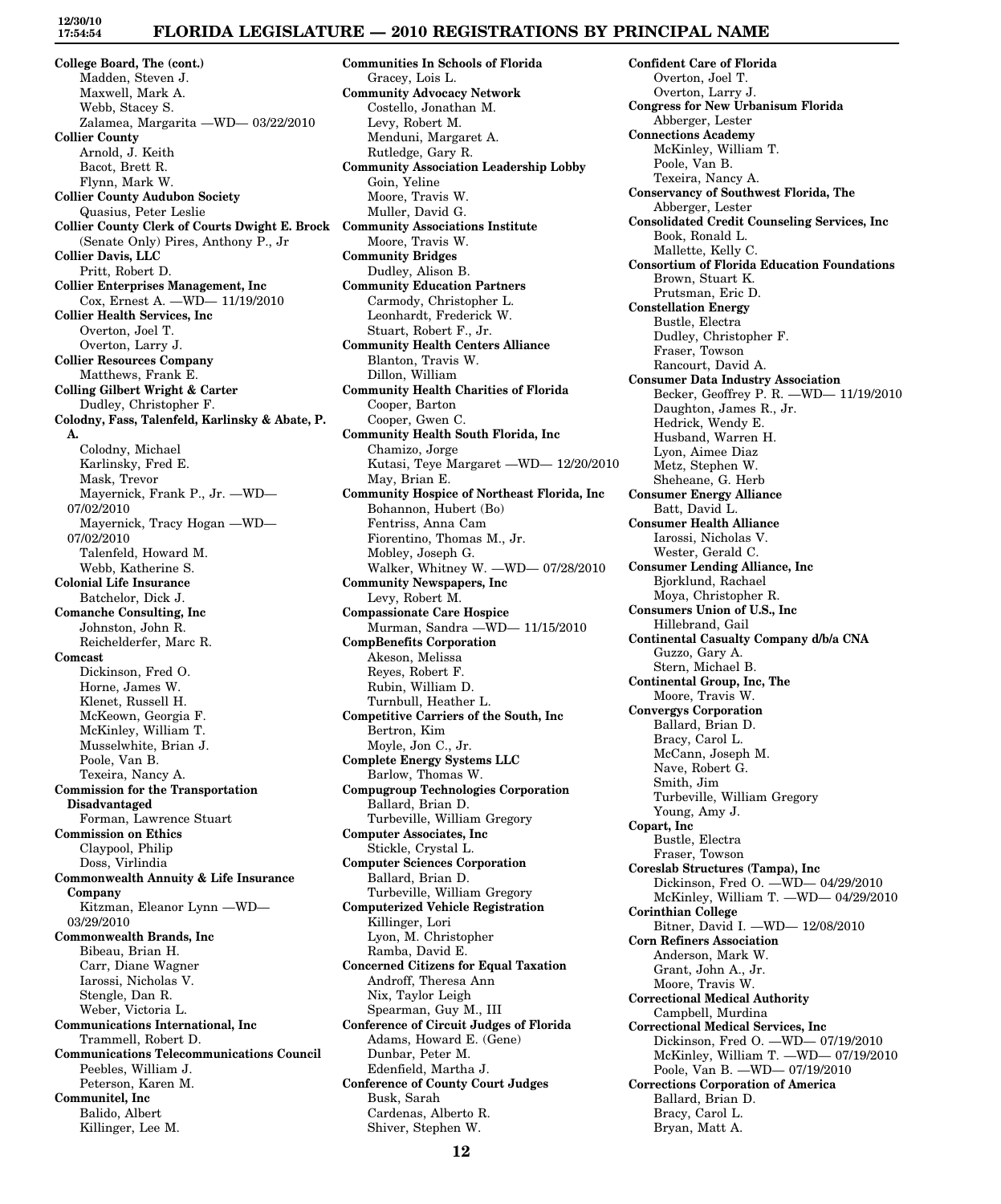#### **FLORIDA LEGISLATURE — 2010 REGISTRATIONS BY PRINCIPAL NAME**

**Corrections Corporation of America (cont.)** Hartley, Jeff McCann, Joseph M. Myers, Julie S. Naff, Jim A. Smith, Jim Turbeville, William Gregory Villella, Ronald Young, Amy J. **Council of Florida Family Practice & Community Teaching Hospitals** Blanton, Travis W. Christian, Amy M. Johnson, Jon E. **Council of Florida Medical School Deans** Gorrie, Jan Johnson Meek, Terry **Council of State Governments** Ballard, Brian D. Bracy, Carol L. **Court Programs Incorporated** Batchelor, Dick J. **Covanta Energy** Henderson, Scott Wade **Covanta Energy Corporation** O'Doski, Rhett E. Rudd, Ryder S. Stafford, Sean C. **Coventry First** Heffley, Richard J. Horton, Kelly W. **Coventry Health Care, Inc** Akeson, Melissa McKinley, William T. Poole, Van B. Rubin, William D. Turnbull, Heather L. **Craig A. Smith & Associates** Grimes, Ken Milita, M. Dale **Credit Solutions** Blair, Robert Corcoran, Michael C. Johnston, Jeffrey M. Stewart, Amanda **Creditguard of America, Inc** Book, Ronald L. Mallette, Kelly C. **Criminal Conflict & Civil Regional Counsel** Weaver, Nan Allyson **Criminal Conflict & Civil Regional Counsel 3rd Region** George, Joseph P., Jr. Joyce, Richard F. **Criminal Conflict & Civil Regional Counsel, Region Five** Deen, Jeffrey **Criminal Conflict & Civil Regional Counsel, Region One** Lewis, Jeffrey **Criminal Conflict & Civil Regional Counsel, Region Two** Hendry, John E. **Criminal Law Section of the Florida Bar** Smith, Rodney Warren **Crisis Center of Tampa Bay** Betz, Louis G. **Critical Intervention Services, Inc** Betz, Louis G. Carmody, Christopher L. —WD— 10/14/2010 Leonhardt, Frederick W. —WD— 10/14/2010 Stuart, Robert F., Jr. —WD— 10/14/2010

**Crooms Investments LLC** Castille, Colleen M. —WD— 12/08/2010 **Crowe Horwath LLP** Blakely, Edward W., Jr. Coates, Richard E. **Crowne Consulting Group** Brantley, Bobby L., Sr. Holley, John H. **Crystal Springs Recreational Preserve, Inc** Harvey, James M. **CS & Associates, Inc.** Fraser, Towson **CSX Transportation** Bohannon, Hubert (Bo) Fiorentino, Thomas M., Jr. Hart, Kenneth R. Mobley, Joseph G. O'Malley, Edward Michael O'Malley, Robert M. Thompson, James Harold Walker, Whitney W. —WD— 07/28/2010 **CTIA-The Wireless Association** Snowden, K. Dane —WD— 12/27/2010 **Cuban-American Bar Association** Chamizo, Jorge Kutasi, Teye Margaret —WD— 12/20/2010 **Cubic Transportation Systems, Inc** Bierman, Mitchell A. Gomez, Fausto B. Power, Evan J. Reyes, Manuel (Manny) **Cushman & Wakefield** Bjorklund, Rachael Moya, Christopher R. **CVS/Caremark** Arnold, Thomas W. Dudley, Christopher F. Flynn, Mark W. Fraser, Towson Madden, Steven J. Rancourt, David A. Webb, Stacey S. Zagorac, Michael, Jr. **CyberCitizens for Justice** Pinsky, Richard B. **CyberStaff America, Ltd** Aaron, Lisa —WD— 10/15/2010 Jordan, Danny Yaeger, Don Yaeger, Jeanette Wilk **Cypress Creek Partners, LLC** Bradshaw, Paul R. —WD— 06/24/2010 Dudley, Christopher F. Fraser, Towson —WD— 06/21/2010 **Cypress Health Care Management LLC** Blanton, Travis W. Christian, Amy M. Johnson, Jon E. **Cypress Property & Casualty Insurance Company** Miller, Lisa **Cystic Fibrosis Foundation** Tsamoutales, Frank N. Yarbrough, Cameron **Cytonics Corporation** Pinsky, Richard B. **DACCO** Gorrie, Jan Johnson **Dade Amateur Golf Assoc.** Goldstein, Susan K. **Dade County Farm Bureau** Edwards, Kathleen A. **Dade Medical College** Cruz, Carlos M., Jr. Horne, James W.

**Daiichi Sankyo, Inc** Bell, Douglas S. Bell, Samuel P. Vojtech, Julie **Daily Business Review** Cory, Jack Cory, Keyna Daly, Erin C. **Dallas National Insurance Company** Villella, Ronald **Dan Marino Foundation, Inc., The** Goldstein, Susan K. **Danfoss Turbocor Compressors, Inc** Paul, Jerald Scott **Darden Restaurants, Inc** Carmody, Christopher L. Connelly, Susan Leonhardt, Frederick W. Stuart, Robert F., Jr. Thibodaux, Elisabeth **Darlene Achille as Guardian of the Property of Pierreisna Archille** Karlinsky, Fred E. Mask, Trevor Mayernick, Frank P., Jr. —WD— 07/02/2010 Mayernick, Tracy Hogan —WD— 07/02/2010 Talenfeld, Howard M. Webb, Katherine S. **Dave & Buster's, Inc** Sellers, Lawrence E., Jr. **David R. Custin & Associates, Inc** Custin, David R. **DaVita, Inc** Arnold, Thomas W. Bassett, Matthew Bustle, Electra Stewart, Nancy Black —WD— 06/10/2010 **Dayspring Village, Inc.** Adkins, Douglas D. **Daytona Beach Chamber of Commerce** Cameron, Jim **Daytona Beach Kennel Club, Inc** Harris, Sandra S. Panza, Thomas F. **Daytona State College** Crow, Sharon K. **Daytona State College Foundation, Inc** Crow, Sharon K. **DC Strategies, LLC** Wood-Carper, Desinda L. **Dealer Services Corporation** Mannheimer, Douglas L. **Deanne's Office & Computer Supply, Inc d/b/a DOCS** Edenfield, Martha J. **Defenders of Wildlife** Macdonald, Laurie Ann Moore, Travis W. Mullins, Sue **DeHart and Darr Associates** Androff, Theresa Ann Nix, Taylor Leigh Spearman, Guy M., III **Delaware North Companies Gaming & Entertainment, Inc** Biehl, Taylor Patrick **Delaware North Companies, Inc** Harris, Sandra S. Kariher, Jules Panza, Thomas F. Uhlfelder, Steven J.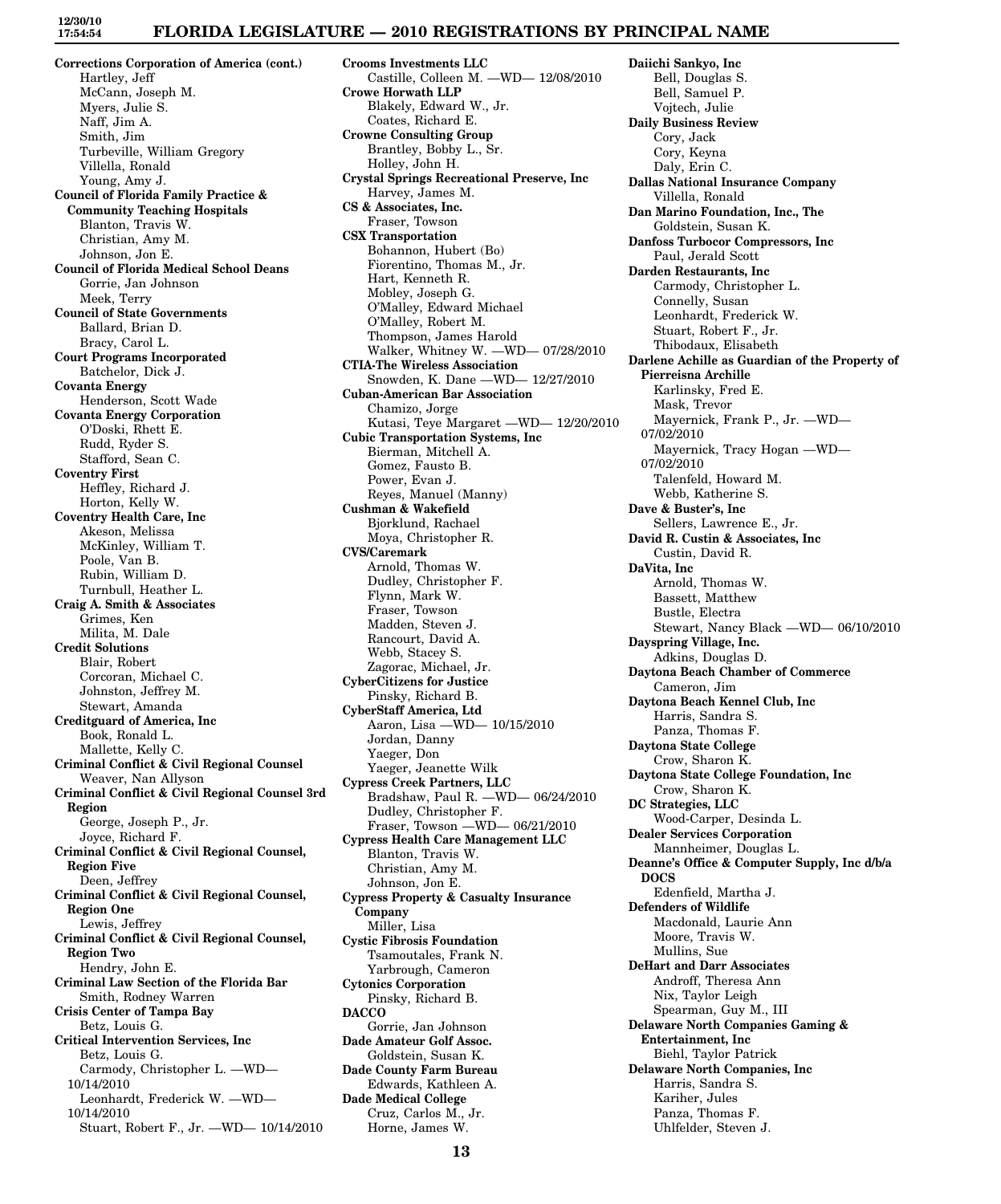**Delaware North Parks Services, Inc** Harris, Sandra S. Panza, Thomas F. **Dell, Inc** Aaron, Lisa —WD— 09/30/2010 Jordan, Danny Yaeger, Don Yaeger, Jeanette Wilk **Deloitte Consulting, LLP** Ballard, Brian D. Bracy, Carol L. McCann, Joseph M. Smith, Jim Turbeville, William Gregory Young, Amy J. Zingale, James A. **Delta Health Group, Inc** Asztalos, Robert P. **Demotech, Inc** Lotane, Robert A. Malaney, Wayne R. Miller, Lisa **Dennis Gay** Murman, Sandra —WD— 11/15/2010 **DentaQuest** Overton, Joel T. Overton, Larry J. **Department of Agriculture & Consumer Services** Aller, Chuck Brown, Joanne M. Bryan, Jerry L. Calhoun, Barry Dale Crawford, Constance N. Johnstone, Arthur Karels, James R. Levenstein, Jay S. Liford, Alvis D. McInnes, David C. —WD— 12/27/2010 Meyer, Craig A. —WD— 05/05/2010 Palmer, Leslie Maria Rackley, Anderson Hall Rhodes, Terry L. —WD— 05/05/2010 Rhodes, Terry L. —WD— 11/05/2010 Salario, Michael A. —WD— 11/24/2010 Scott, W. Ray Strange, Carole Vaughn, Phyllis —WD— 11/24/2010 Wilhelm, R. Sherman **Department of Business & Professional Regulation** Liem, Charles Matiyow, Scott McGhee, Darrick D. Miller, Matilde Parramore, Janet M. Smith, Laurie (Lynn) Richardson **Department of Children and Families** Abramowitz, Alan Frank Berner, Ann M. Borman, Peretz I. (Perry) Cagle, Mary T. Coleman, Harriet Ann Colyer, Jacquetta B. Cook, Walter Roy Cooper, John K. Cox, Nicholas Bernard D'Aiuto, William S. Digre, Gerald Peter Dimitris, Jason Emilios Dreicer, Nancy Jane Fairbanks, David L. Ferradaz, Gilda P. Hardy, Eddie J., Sr. Henriquez, Robert K.

Henry, Jim R.

**Department of Children and Families (cont.)** Holmes, Steven E. Kouzehkanani, Ramin Melvin, H. L. (Vern) Palmer, Barbara Ruiz, Hiram A. Sanford, Peggy Sealey, Joyce Y. Sheldon, George H. Sofferin, David A Tibbs, Ester S. Topa, John A. Williams, Reginald Clark Winstead, Don E. **Department of Community Affairs** Coven, Sheri Gauthier, Charles Kittrell, Annette C. Pelham, Thomas G. Phillips, Sunny Carol —WD— 12/02/2010 Richardson, Michael Richmond, James L. Steibly, Janice Browning Stiller, Shaw Philip **Department of Corrections** Davison, Richard D. Maggitas, Tommy Manalo, Kristen McNeil, Walter A. Prudom, Richard Rogers, Bonnie Welty, Jason L. **Department of Education** Champion, Linda R. Cooper, Tanya Lee Costin, Loretta Haithcock, Frances Hildreth, Joyce Holcombe, Willis N. Kearney, Deborah K. Newman, John Palmer, William T. (Bill) Smith, Eric J. **Department of Elder Affairs** Beach, E. Douglas Corley, Charles T. Kidd, Tonya M. Owen, Sarah **Department of Environmental Protection** Cooper, Cameron L. —WD— 12/09/2010 Drew, Mimi A. Fitzwater, Jennifer Lovett, Grace Potter Sole, Michael W. —WD— 10/12/2010 **Department of Financial Services** Butler, R. Terry Carlson, Michael W. Gsteiger, Yvonne Hanna Halas, Julius Hughes, Amber Miranda McMurray, Kimberly Dawn —WD— 08/23/2010 Sabolic, Andrew Shaw, Sean Michael —WD— 12/08/2010 Sumner, Daniel Y. —WD— 11/19/2010 Teston, Tamera Myrle **Department of Health** Arisso, Manuel (Manny) —WD— 10/04/2010 Berfield, Kimberly Ann Love, Andrew B. Ros, Ana M. Viamonte Siedlecki, Robert, Jr.

Czernis, John T. Fielder, Steven M. Jones, Julie L. Korst, LeeAnn Ringers, Andrew L. Vaughn, Diana Kay **Department of Juvenile Justice** Daly, Christina K. Harris, Vickie Johnson, Lisa M. Layman, Kelly —WD— 07/21/2010 Love, Roderick Peterman, Frank, Jr. Sanchez, Ana Maria Schuknecht, Fred W. Toms, Sarah —WD— 12/13/2010 Welty, Jason L. —WD— 05/03/2010 **Department of Law Enforcement** Bailey, Gerald M. Dodson, A. Lynn Kliner, Victoria Meredith Ramage, Michael R. Tucker, Kenneth S. Zadra, Mark Alan **Department of Lottery** Bussey, Jon DiBenigno, Leo C. Harmon, Dennis Wilson Jackson, Cynthia B. Thompson, Carrie Ann Wendel, Bryan P. **Department of Management Services** Brock, Meredith Faulkenberry, David Finch, James Granger, Kenneth E. —WD— 02/16/2010 Irvin, Elizabeth South, Linda H. **Department of Military Affairs** Carbonell, Roberto, III Sutphin, Glenn W., Jr. **Department of Revenue** Babin, Robert Paul, Jr. —WD— 11/19/2010 Lloyd, Tony Blake Mattuski, Lia Moeller, Lynne M. Thomas, Debra J. Vickers, Lisa **Department of State** Boynton, John O'Hara, III Browning, Kurt S. —WD— 07/08/2010 Buford, Rivers H., III Davis, Jennifer K. Kennedy, Jennifer L. Pettijohn, JuDee L. Roberts, Dawn K. —WD— 12/01/2010 **Department of Transportation** Baxter, Eva E. Bussey, Jon —WD— 02/16/2010 Garner, Johnny L. Hunt, Deborah L. Johnson, Marsha Kopelousos, Stavroula (Stephanie) Price, Cindy Shaw Thibault, Kevin J. Yarbrough, Alexis M. **Department of Veterans' Affairs** Brodie, James K. Collins, LeRoy, Jr. Daniell, Walter E. **Desoto County Board of Commissioners** Grimes, Ken Milita, M. Dale

**Department of Highway Safety & Motor Vehicles**

Sosa, Jacqueline (Jacqui)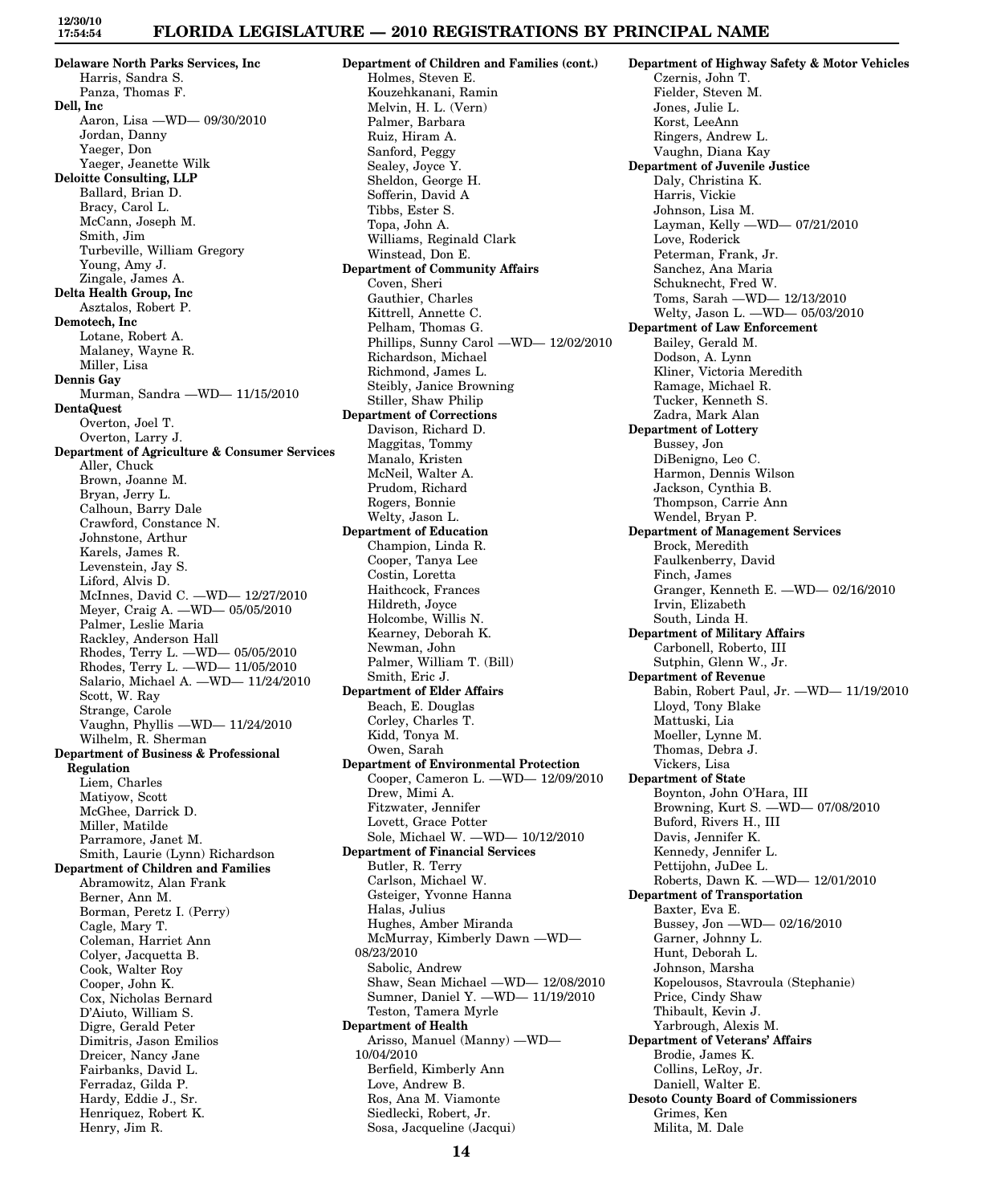# **FLORIDA LEGISLATURE — 2010 REGISTRATIONS BY PRINCIPAL NAME**

**Destin Family Ltd.** McVoy, Ross A. **Det Norske Veritas (DNV) Healthcare** Stewart, Eric Edward **Devereux Florida** McCarthy, Lauren Lyn —WD— 06/10/2010 Parrish, Todd —WD— 12/06/2010 **Devereux Foundation** Overton, Joel T. Overton, Larry J. **DeVry, Inc** Falmlen, Marlene Harris, Bob L. Plyler, Kristen Leigh **Dewey & LeBoeuf** Mang, Douglas A. **Diabetes Research Institute Foundation, Inc** Book, Ronald L. Mallette, Kelly C. **Diageo, Inc** Bryan, Matt A. Hartley, Jeff Myers, Julie S. Naff, Jim A. Villella, Ronald **Diamond Game Enterprises, Inc** Griffin, David Nortelus, Eliakim Roberts, David J. **Diamond Housing Partners** Sharkey, Jeffrey B. **DiMaio & Associates** DiMaio, Victor Rudy **Direct General Corporation** George, Marnie L. Harrell, Michael P. Johnson, Jon E. Kilman, Jonathan P. Schulte, Leonard E. —WD— 09/30/2010 **Direct Marketing Association** Becker, Geoffrey P. R. —WD— 11/19/2010 Daughton, James R., Jr. Hedrick, Wendy E. Husband, Warren H. Lyon, Aimee Diaz Metz, Stephen W. Sheheane, G. Herb **Disabled American Veterans, Department of Florida** Mirabella, Frank A. Price, Charley D. **Disaster, Strategies and Ideas Group, LLC** Bustle, Electra Fraser, Towson Rancourt, David A. **Discovery Communications** Bedford, Robert L. **Dispensing Solutions Inc** Moyle, Jon C., Jr. **Distilled Spirits Council of the United States** Iarossi, Nicholas V. LaFace, Ronald C., Jr. **District School Board of Monroe County Florida** LaFace, Ronald C., Jr. O'Connell, Patricia G. Pickup-Crawford, Vernon A. **District School Board of Pasco County** Prutsman, Eric D. **Diving Equipment and Marketing Association (DEMA)** Falmlen, Marlene Harris, Bob L. Plyler, Kristen Leigh

**Division of Administrative Hearings** Cohen, Robert S. Langham, David W. Lawrence, Marilyn R. Stampelos, Charles A. Wingler, Cynthia Jean **Division of Emergency Management** Cherry, John M., III Halstead, David Peterson, Angela R. **Dobson, Craig and Associates** Dobson, Michael J. -SUSPENDED-06/09/2010 **Doctors Company, The** Kirk, Erik H. **Dollar Financial Corp.** Iarossi, Nicholas V. LaFace, Ronald C., Jr. **Dombia of Illinois, Inc** Karlinsky, Fred E. Mask, Trevor Mayernick, Frank P., Jr. —WD— 07/02/2010 Mayernick, Tracy Hogan —WD— 07/02/2010 Webb, Katherine S. **Dombia, Inc of Florida** Mayernick, Frank P., Jr. Mayernick, Tracy Hogan **Don Meyler Inspections** Iarossi, Nicholas V. Wester, Gerald C. **Dosal Tobacco Corporation** Akeson, Melissa Bascom, Sarah Mathews Bjorklund, Rachael Bryan, Matt A. Colodny, Michael Fernandez-Quincoces, Guillermo J. George, Marnie L. Hansen, Christopher K. Harrell, Michael P. Hartley, Jeff Hawken, Robert E. Hosay, Robert H. Huey, J. Michael Karlinsky, Fred E. Kilman, Jonathan P. Mask, Trevor Mayernick, Frank P., Jr. —WD— 07/02/2010 Mayernick, Tracy Hogan —WD— 07/02/2010 McCray, Kim M. Moya, Christopher R. Myers, Julie S. Naff, Jim A. Nocco, Bridget O'Doski, Rhett E. Prieguez, Manuel Rubin, William D. Schulte, Leonard E. —WD— 09/30/2010 Stafford, Sean C. Turnbull, Heather L. Ulvert, Christian —WD— 05/28/2010 Unger, Jason L. Villella, Ronald Webb, Katherine S. Weems, Lori K. **Down Syndrome Association of Miami** Fuentes, Jose K. —WD— 05/19/2010 Killinger, Lee M. **Dr. Gerald James Luongo** Luongo, Gerald James

**Dr. P. Phillips Orlando Performing Arts Center** Dudley, Christopher F. Fraser, Towson Madden, Steven J. Rancourt, David A. Webb, Stacey S. **Dr. Pierre Blemur** Martinez, Marcia Esther **DRA/CRT Tallahassee Corp Center** Bjorklund, Rachael Moya, Christopher R. **Driver Safety Forum, LLC** Garcia, Reginald R. Johnson, Jon E. **Driver's Rights Inc** Book, Ronald L. Mallette, Kelly C. **Dun & Bradstreet** Davant, Claudia —WD— 05/18/2010 **Dutko Worldwide, LLC** Dickinson, Fred O. Horne, James W. McKeown, Georgia F. McKinley, William T. Patent, Sophia K. Poole, Van B. Texeira, Nancy A. **Duval Teachers United** Brady, Teresa W. (Terrie) **E. I. DuPont de Nemours** Cory, Jack Cory, Keyna **E. I. DuPont de Nemours and Company** Mayberry, Warren E. **E. R. Jahna Industries, Inc** McCormack, Fred A. **Earth Share** Cooper, Barton **Earthjustice Legal Defense Fund** Mullins, Sue **East Central Florida Services, Inc** Matthews, Frank E. **East Coast Public Adjusters, Inc** Corcoran, Michael C. Johnston, Jeffrey M. Kigel, Beth R. Stewart, Amanda Wooley, Christopher D. —WD— 07/15/2010 **East Coast Surfing Hall of Fame and Museum** Hebrock, Bill J. **East County Water Control District** Lewis, Terry E. Lyon, M. Christopher **East Naples Fire Control & Rescue District** Donaldson, Laura Jacobs **Easter Seals Florida** Asztalos, Robert P. **Eastern Shipbuilding Group** Harrison, William G., Jr. **eBay, Inc** Dickinson, Fred O. Horne, James W. McKeown, Georgia F. McKinley, William T. Poole, Van B. Texeira, Nancy A. **Ebro Greyhound Park** Hess, Mark W. **Eckerd Youth Alternatives, Inc** Nix, Taylor Leigh Spearman, Guy M., III Stewart, Nancy Black **Eclipse Energy Systems, Inc** Bell, Patrick E.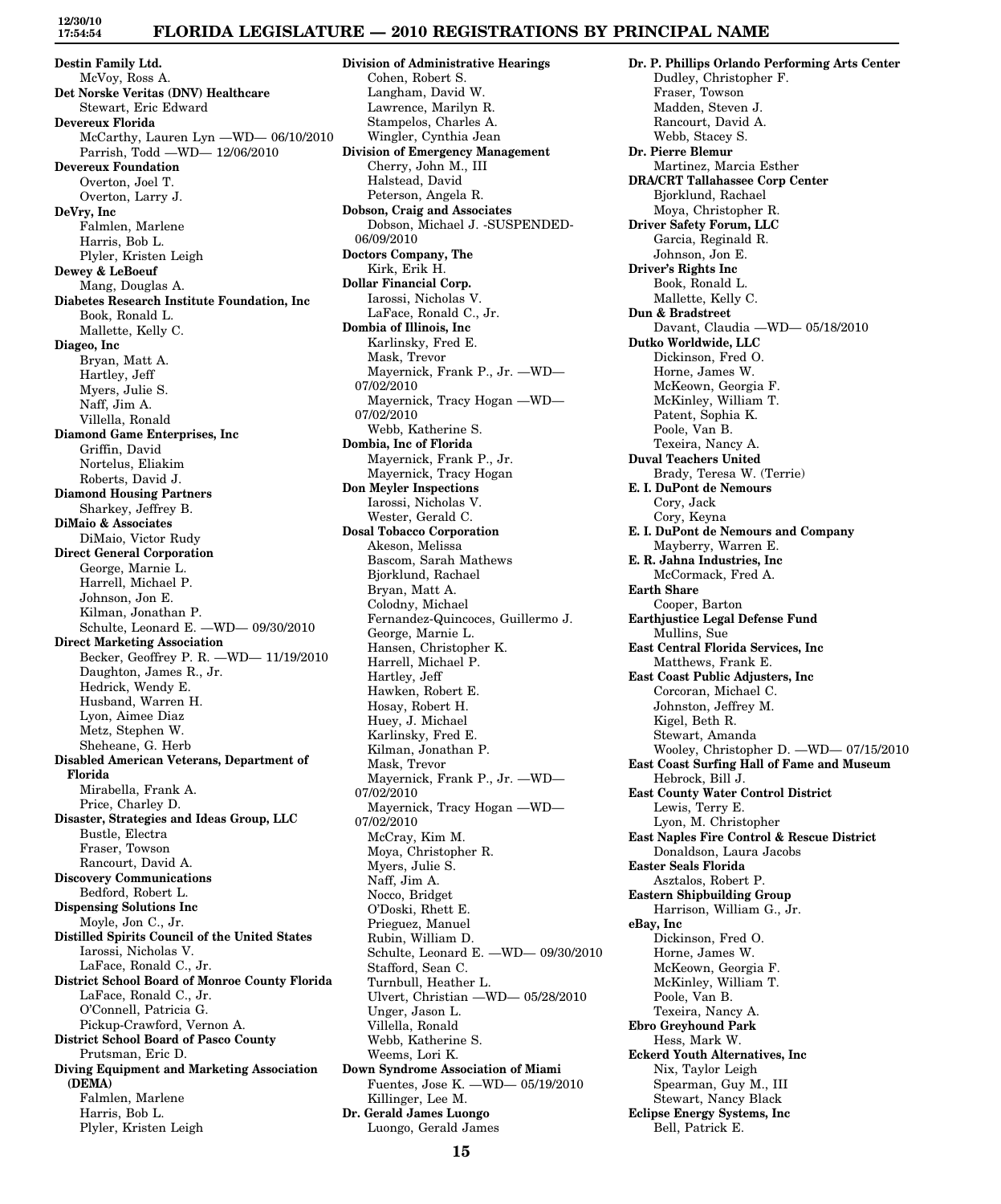# **FLORIDA LEGISLATURE — 2010 REGISTRATIONS BY PRINCIPAL NAME**

**Ecology & Environment, Inc** Johnson, Barrett G. **EDC of Florida's Space Coast** d'Hemecourt, Chelsea Holland, Christopher M. **Eddie Weekley & Charlotte Williams** Karlinsky, Fred E. Mask, Trevor Talenfeld, Howard M. Webb, Katherine S. **Edison State College** Holliday, Matthew R. **EDS Corporation** Blanton, Travis W. George, Marnie L. —WD— 08/26/2010 Harrell, Michael P. —WD— 08/26/2010 Hosay, Robert H. —WD— 08/26/2010 Johnson, Jon E. Kilman, Jonathan P. —WD— 08/26/2010 **EdSouth** Dudley, Christopher F. Rancourt, David A. **Education Management Corporation** Anderson, Mark W. **Education Partnership, LLC** Perry, Joseph D. **Educational Management Services** Whitis, Derek A. **Educational Options Inc** Lieffers, Gary C. **Educational Testing Service** Dudley, Christopher F. Fraser, Towson Madden, Steven J. Webb, Stacey S. **Edward Waters College** Castro, Edgar O. Diaz, Nelson D. Friedman, Bernie J. Jackson, Yolanda Cash McMinn, Cedric A. **EF Johnson** Jacobs, Robert W., Jr. McLaughlin, Daryl G. **Eisai, Inc** Ballard, Brian D. Coleman, Keli M. McCann, Joseph M. **El Paso Corporation** Fearington, Mercer, Jr. Ralston, Foyt Tipton Smith, James C. **Electrolysis Association of Florida, Inc** Gonzalez, Lawrence A. **Electrolysis Society of Florida, Inc** Gonzalez, Lawrence A. **Electronic Arts, Inc** Harrell, Michael P. Hosay, Robert H. Kilman, Jonathan P. **Electronic Learning Products, Inc** Betz, Louis G. **Elephant Outlook** Watters, Wayne C. **Eli Lilly and Company** Deratany, Tim D. **EMBARQ Florida, Inc d/b/a CenturyLink** Becker, Melanie Copeland, James L. Kurtz, Charles Dean Smith, James G., II **Embraer Aircraft Holding, Inc** Bradshaw, Paul R. Bustle, Electra —WD— 02/10/2010 Rancourt, David A. —WD— 02/08/2010

**Embry-Riddle Aeronautical University** Bell, Douglas S. Bell, Samuel P. **EMC Corporation** Ray, Barbara L. Springer, Frederick J. **EMD Serono, Inc** Large, Toni Uhlfelder, Steven J. **Emerald Coast Association of Realtors** Long, Clifford **Emergency Medicine Learning & Resource Center** Large, Toni **Empower** Bayliss, Slater W. Cardenas, Alberto R. Shiver, Stephen W. **Empower Software Solutions, Inc** Ballard, Brian D. Turbeville, William Gregory **Energy Farm, Inc** Wright, Robert Scheffel **Energy Systems Group** Bryan, Matt A. Hartley, Jeff Myers, Julie S. Naff, Jim A. **Energy 5.0 LLC** Hansen, Christopher K. Huey, J. Michael Steibly, Todd C. **Enterprise Florida, Inc** Preston, Michael P. Spann, Sharon M **Enterprise Leasing Company of Florida, LLC** Baggett, Fred W. Corbella, Agustin G. Dempsey, Hayden R. Dughi, Leslie Y. **Entertainment Software Association** McKinley, William T. Poole, Van B. Texeira, Nancy A. **Environmental Affairs Group** Liles, Andrew J. **Envision Pharmaceutical Services, Inc., an Ohio corporation** Ballard, Brian D. McCann, Joseph M. **Epilepsy Foundation of Florida** Abrams, Michael I. Rodriguez, Monica L. **eQHealth Solutions, Inc** Iarossi, Nicholas V. LaFace, Ronald C., Jr. **Equipment Leasing & Finance Association** Brown, Dennis **Eric Brody** Ballard, Brian D. Corcoran, Michael C. Johnston, Jeffrey M. McCann, Joseph M. Stewart, Amanda **Ericks Consultants, Inc** Cassini, Charles Martin (Marty) Spencer, Angelina M. **Ernst & Young LLP** Arnold, Thomas W. Bustle, Electra Dudley, Christopher F. Fraser, Towson Madden, Steven J. Mitchell, R. Paul

**Erskin Bell, II** Feeney, Thomas C., III **Escambia County** Gentry, Richard E. **Escambia County Property Appraiser** Herron, Mark **ESG Enterprises, Inc** Unger, Jason L. **Essent US Holdings, Inc** Safley, Ramon Z. —WD— 03/23/2010 Snowden, Meredith Woodrum —WD— 03/23/2010 **Estate of Christian D. Stephenson** Corcoran, Michael C. Johnston, Jeffrey M. Stewart, Amanda **Estate of Franklin Weekley** Bell, Patrick E. Lamonica, Don F. **Estate of Janet Pandrea** Blair, Robert Corcoran, Michael C. Johnston, Jeffrey M. Stewart, Amanda **Estate of Jean A. Pierre Kamel** Block, Lawrence (Lance) J., Jr. Corcoran, Michael C. Johnston, Jeffrey M. Stewart, Amanda **Estate of Sherril L. Aversa** Bell, Patrick E. Lamonica, Don F. **ETC of Central Florida, Inc** Spinelli, Michael **Everglades Trust, The** Dickinson, Fred O. Horne, James W. Lindstrom, Richard A. McKinley, William T. Parrish, Ralph B. Poole, Van B. Rumberger, E. Thom Valenstein, Noah D. Valenstein, Noah D. —WD— 08/10/2010 **Everglades Venture Company, LLC** Connors, M. Jordan —WD— 08/20/2010 **Evidence-Based Associates** Henderson, Cynthia A. Marin, Steven Nuhfer, Esther J. **Evolent Technologies, Inc** Beck, Robert S. Jaacks, Melissa Paige Jackson, Tanya C. **ExCalibar Almaz** Holland, Christopher M. **Excelsior College** Horne, James W. McKeown, Georgia F. **Executive Office of the Governor** Ball, Randy J. Carrin, JoAnn Ciupalo, Holger Date, Mary Elston —WD— 08/30/2010 DeJesus Brown-Barrios, Robert Dennard, Michelle Ramsey Drago, Charles Walker Fishburne, Lucia M. Foster, Barbara F. Foy, David K. —WD— 08/30/2010 Golden, Teresa R. Granger, Kenneth E. Grant, Bruce D. Grayson, Andrew S. Hart, Charles Christian, IV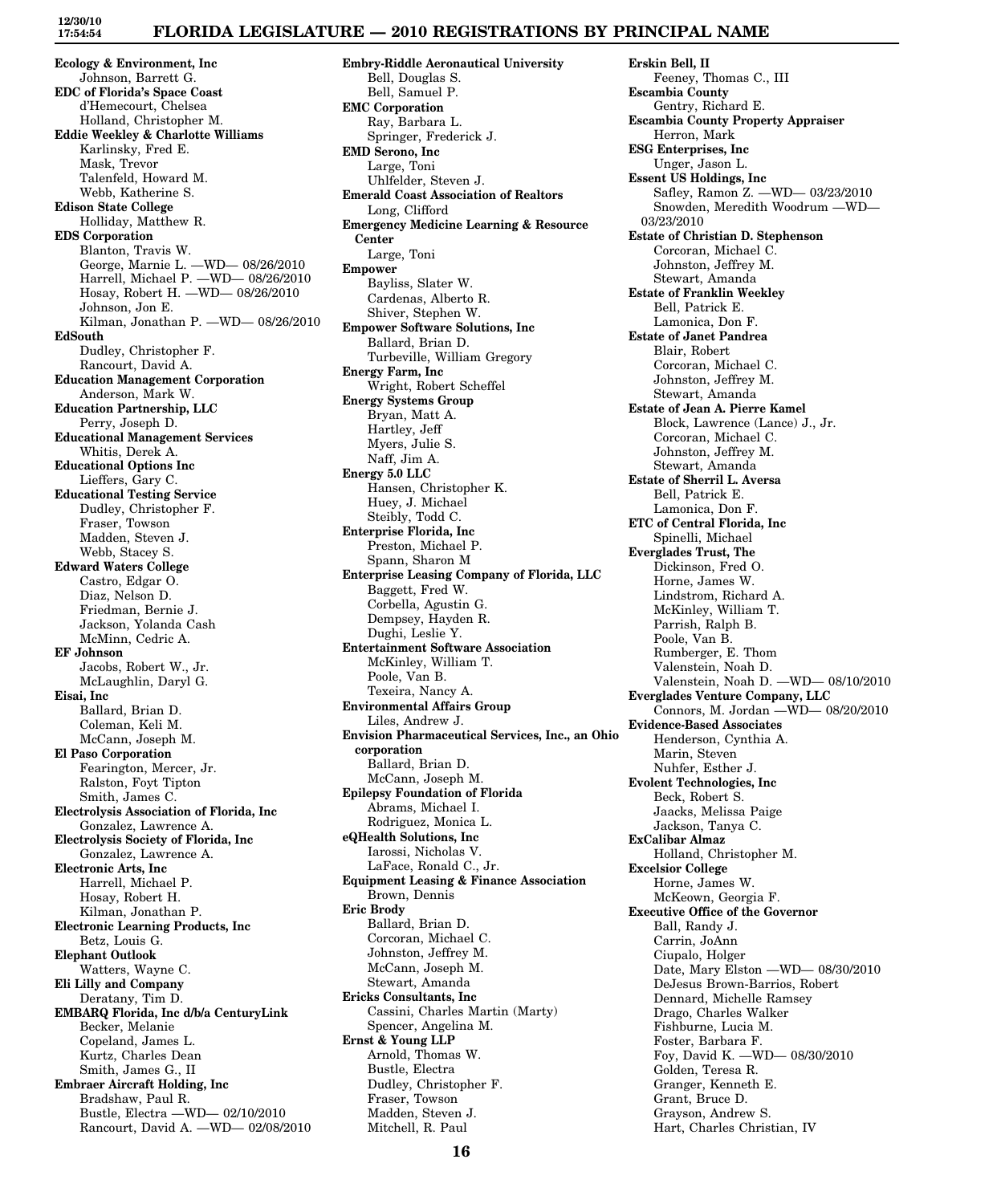### **FLORIDA LEGISLATURE — 2010 REGISTRATIONS BY PRINCIPAL NAME**

**Executive Office of the Governor (cont.)** Kallinger, James R. Kittel, Scott D. LeBlanc, Mallory Anne MacInnes, Erin Manguso, Michael Mankodi, Shachi —WD— 09/23/2010 Mannelli, Theodore Frank Marino, Joseph Arthur McDaniel, Jerry Lee Mears, Kathleen J. —WD— 08/30/2010 Mitchell, John T. Nunez, Jorge Olson, Daniel M. Pingree, Kristin S. —WD— 08/30/2010 Prater, Amanda Ball —WD— 08/30/2010 Raffington, Jasmin M. Rayman, Brett Dennis Saliba, Lisa K. Sparks, Robert James Strum, Shane Stetner Stuart, Benjamin —WD— 08/16/2010 Thompson, Carrie Ann —WD— 07/15/2010 Timmann, Carolyn Barton Tondee, Sharon Renee Vickers, Robert —WD— 11/09/2010 Weiss, Christian O. **Exeter Architectural Products, Inc** Reynolds, Robert R. **Exodus Payment Systems** Miller, Lisa **Expedia, Inc** Green, Jennifer Jankowski **Express Meds RX, LLC** Overton, Larry J. **Express Meds Rx, LLC d/b/a Reliance Meds** Hunt, Allison **Express Scripts, Inc** O'Doski, Rhett E. Stafford, Sean C. **Exxon Mobil Corporation** Ball, Charles Robert Bibeau, Brian H. Carr, Diane Wagner Petrovich, Michael P. Stengle, Dan R. **EZTagFL, Inc** Towner, Michael **F & W Forestry Services, Inc** Baughman-McLeod, Kathy —WD— 09/02/2010 Facemire, Lauren —WD— 09/02/2010 **F. E. B. Corp.** Bohannon, Hubert (Bo) Bradshaw, Paul R. Fiorentino, Thomas M., Jr. Fraser, Towson Mobley, Joseph G. Walker, Whitney W. —WD— 07/28/2010 **FAAST** Harris, Peter F. **FAB Professionals, Inc** Betz, Louis G. **Fair Districts Florida** Perry, Joseph D. **Fairmont Specialty Insurance Company, f/k/a Ranger Insurance Company** Antonacci, Peter Stafford, Sean C. Unger, Jason L. **Fairpay Solutions** Bohannon, Hubert (Bo) Fiorentino, Thomas M., Jr. Mobley, Joseph G.

**Fairplay Solutions** Walker, Whitney W. —WD— 07/28/2010 **Fairway East 86th Street LLC** Bradshaw, Paul R. Dudley, Christopher F. **Families Against Mandatory Minimums** Abberger, Lester **Families for Alimony Reform** George, Marnie L. Harrell, Michael P. Kilman, Jonathan P. **Family First** Prutsman, Eric D. **Family Lands Remembered, LLC** Cox, Ernest A. **Family Network on Disabilities of Florida, Inc** Helmich, William E. **Family Preservation Services of Florida** Card, Christopher J. **Family Services of Metro Orlando** Parrish, Todd —WD— 12/06/2010 **Family Winemakers of California** Corcoran, Michael C. Johnston, Jeffrey M. Stewart, Amanda **Faraday Syndicate 435 At Lloyd's** Meros, George N., Jr. **Farm Share** Levy, Robert M. Naff, Jim A. **Farmers Group, Inc** Caballero, Christian **Farmland Reserve, Inc** Bradshaw, Paul R. Bruening, Ari D. Dudley, Christopher F. Fraser, Towson Grow, Robert J. Hunter, Gary K. Madden, Steven J. Matthews, Frank E. Rich, A. Wayne **FAVACA** Sharkey, Jeffrey B. **FCCI Insurance Group** Blanton, Travis W. Coates, Richard E. —WD— 02/23/2010 Dudley, Charles F. Goldie, W. Michael Guzzo, Gary A. Hawken, Robert E. Hennessy, Jane A. Jackson, Yolanda Cash Johnson, Jon E. Karlinsky, Fred E. O'Doski, Rhett E. Parrish, Louis B. Perry, Joseph D. —WD— 02/15/2010 Reyes, Robert F. Safley, Ramon Z. Sanford, Paul P. Snowden, Meredith Woodrum Stafford, Sean C. Webb, Katherine S. **Federal Property Registration Corp** Pierce, Ronald **Federation of Manufactured Home Owners of Florida, Inc** Stewart, Nancy Black **Federation of Phyicians and Dentists** Meyer, Ronald G. Seddon, John J. **Federation of Public Employees AFL-CIO** Ericks, David L.

**FedEx Corporation** Travillion, Duple Jantelle **Feld Entertainment** Shepp, David A. **Fellowship House Foundation, Inc** Hill, A. Stephen **FES, LLC** Fraser, Towson —WD— 06/01/2010 Madden, Steven J. —WD— 06/01/2010 Montgomery, Matthew R. —WD— 06/01/2010 **Fidelity Investments** Anderson, George Oscar Bustle, Electra Chapman, Jennifer Bloch Dudley, Christopher F. Fraser, Towson Madden, Steven J. Mitchell, R. Paul Montgomery, Matthew R. Rancourt, David A. Webb, Stacey S. **Fidelity National Financial, Inc** Alba, Erika Lorenz Bohannon, Hubert (Bo) Fiorentino, Thomas M., Jr. Meenan, Timothy J. —WD— 02/18/2010 Mobley, Joseph G. Ryan, Joy M. —WD— 02/03/2010 Walker, Whitney W. —WD— 07/28/2010 **Financial Service Centers of Florida** Becker, Geoffrey P. R. —WD— 11/19/2010 Daughton, James R., Jr. Hedrick, Wendy E. Husband, Warren H. Levy, Robert M. Lyon, Aimee Diaz Metz, Stephen W. Sheheane, G. Herb **FirsStar Development, Inc** Ralston, Foyt Tipton **First Amendment Foundation** Petersen, Barbara Anne **First American Title Insurance Company** Dudley, Christopher F. Madden, Steven J. Mang, Douglas A. Sumner, Gary R. Webb, Stacey S. **First Coast Technical College** Bohannon, Hubert (Bo) Walker, Whitney W. —WD— 07/28/2010 **First Coast Technical Institute** Fiorentino, Thomas M., Jr. **First Data Corporation** Coates, Richard E. Fenner, Noreen **First Flight Insurance Group** Andrews, Ben Allen **First Florida, LLC** Becker, Geoffrey P. R. —WD— 02/09/2010 Husband, Warren H. —WD— 02/09/2010 Metz, Stephen W. —WD— 02/12/2010 **First Floridian Auto and Home Insurance Company** Dunbar, Peter M. Hernandez, Rene Roddenberry, J. Steve Safley, Ramon Z. Snowden, Meredith Woodrum **First Home Insurance Company** Maynard, Zollie M. **First Professionals Insurance Company** Bell, Douglas S. Delegal, Mark K.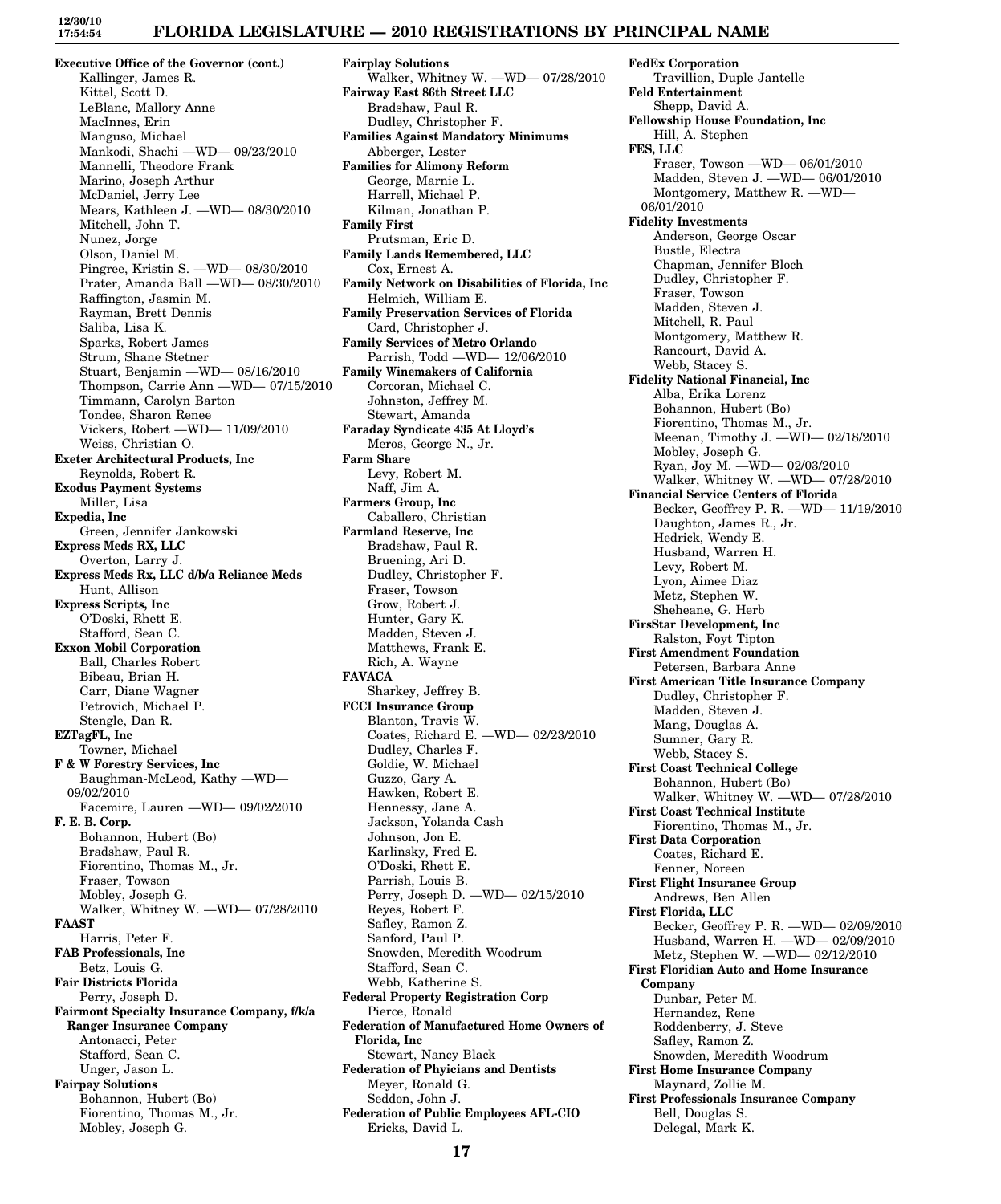## **FLORIDA LEGISLATURE — 2010 REGISTRATIONS BY PRINCIPAL NAME**

**First Professionals Insurance Company (cont.)** Mayer, Ashley —WD— 12/10/2010 Mortham, Allen, Jr. Mortham, Sandra B. Roddenberry, J. Steve **First Southwest Company** Marquez, Edward McGrath, Lakshmi **First Step of Sarasota, Inc** Cardamone, Mollie C. Green, Carole Stacell, Ashley E. **Fisher Island Community Association** Tsamoutales, Frank N. Yarbrough, Cameron **Fla Chapter Board of Directors International Society of Arboriculture** Tsamoutales, Frank N. **Flagler County** Abberger, Lester **Fleet Advantage, LLC** Goldstein, Susan K. **Fletcher's Tender Care** Snow, Alisa LaPolt Snow, Christopher Robert **Flint Hills Resources, LP** Fearington, Mercer, Jr. Ralston, Foyt Tipton Smith, James C. **FLO-SUN, Inc** Aaron, Lisa —WD— 10/15/2010 Jordan, Danny Yaeger, Don Yaeger, Jeanette Wilk **Floirda Cable Telecommunications Association, Inc** Costello, Jonathan M. **Florida A & M University** Ammons, James Henry, Jr. Thompson, Tola Rhombi **Florida Academy of Family Physicians** Becker, Geoffrey P. R. —WD— 11/19/2010 Daughton, James R., Jr. Hedrick, Wendy E. Husband, Warren H. Lyon, Aimee Diaz Metz, Stephen W. Sheheane, G. Herb **Florida Academy of Pediatric Dentistry** Grant, John A., Jr. **Florida Academy of Physician Assistants** Corcoran, Michael C. Meyer, Ronald G. Mixon, Corinne Mixon, M. Juhan Mixon, Pat C. **Florida Adoption Council** Christian, Amy M. Johnson, Jon E. **Florida Adult Day Care Association** Asztalos, Robert P. **Florida Advocacy and Consulting** Gonzalez, Jean Maynard **Florida AFL-CIO** Dempsey, Brian Fowler, L. W., Jr. Garrett, Phyllis R. Prieguez, Manuel Templin, Richard E., III Ulvert, Christian —WD— 05/28/2010 Weems, Lori K. Williams, R. Michael **Florida Airboat Association** Basham, Bonnie H.

**Florida Airports Council** Johnston, John R. **Florida Alcohol & Drug Abuse Association, Inc** Booker, Mary A. Fontaine, Mark P. Franzetti, Christine Karlinsky, Fred E. —WD— 07/30/2010 Mask, Trevor —WD— 07/30/2010 Mayernick, Frank P., Jr. Mayernick, Tracy Hogan Webb, Katherine S. —WD— 07/30/2010 **Florida Alliance for Assistive Services and Technology, Inc** Ballard, Brian D. Bracy, Carol L. McCann, Joseph M. Smith, Jim Turbeville, William Gregory Young, Amy J. **Florida Alliance for Health, Phys Ed, Recreation, Dance & Sports** Curva, Felicidad R. (Fely) **Florida Alliance for Renewable Energy** Pinsky, Richard B. **Florida Alliance of Boys & Girls Clubs** Cory, Jack Cory, Keyna Daly, Erin C. Runnels, Vicki **Florida Alliance of Certified Asset Recovery Specialists, P. A., The** Barner, Charles E. **Florida Alliance of Home Care Services, Inc** Chamizo, Jorge Dudley, Charles F. **Florida Alliance of Maritime Organizations, Inc** Ballard, Brian D. Bracy, Carol L. Evans, Gina Forrest, Mathew Iarossi, Nicholas V. Karlinsky, Fred E. Lukis, Sylvester Mask, Trevor Mayernick, Frank P., Jr. —WD— 07/02/2010 Mayernick, Tracy Hogan —WD— 07/02/2010 McCann, Joseph M. Nocco, Bridget —WD— 10/29/2010 Nuhfer, Esther J. Webb, Katherine S. **Florida Alliance of Media & Entertainment, Inc (F.A.M.E.)** Caserta, David **Florida Alliance of Paralegal Associations** Carvajal, Allison S. Ramba, David E. **Florida Alliance of Planned Parenthood Affiliates** Kunkel, Stephanie Karen Lowe, Jessica A. —WD— 08/26/2010 **Florida Ambulance Association, Inc** Meek, Terry **Florida Animal Control Association** Costello, Jonathan M. Menduni, Margaret A. Rutledge, Gary R. **Florida Apartment Association** Book, Ronald L. Mallette, Kelly C. Rogo, Jeffrey J. **Florida Aquaculture Association** Vogel, Cathleen C.

**Florida Aquarium, The** Blair, Robert Corcoran, Michael C. Johnston, Jeffrey M. Stewart, Amanda **Florida Arcade and Bingo Association, Inc** Pinsky, Richard B. **Florida ASHI (FLASHI)** Hebrank, Kari B. **Florida Assisted Living Affiliation** Cusick, Michael D. —WD— 06/23/2010 McDaniel, William Wayne —WD— 06/23/2010 Pugh, Kandace M. —WD— 05/06/2010 **Florida Assisted Living Association** Granger, Alberta Lange, Patricia Langston, Susan C. McDaniel, William Wayne **Florida Assn for Volunteer Action in the Caribbean and the Americas** Beyer, Christopher Martin Pasquarelli, Demian A. **Florida Associated General Contractors Council** Becker, Geoffrey P. R. —WD— 11/19/2010 Daughton, James R., Jr. Hedrick, Wendy E. Husband, Warren H. Lyon, Aimee Diaz Metz, Stephen W. Sheheane, G. Herb **Florida Association Electrical Contractors** Watson, Richard **Florida Association for Auto Safety, Inc** Akeson, Melissa Corcoran, Michael C. Heuchan, Brecht W. Johnston, Jeffrey M. Rubin, William D. Stewart, Amanda Turnbull, Heather L. **Florida Association for Behavior Analysis** Prutsman, Eric D. **Florida Association for Insurance Reform** Handerhan, Paul John **Florida Association for Media in Education, Inc** Cerra, John F. Cerra, Robert J. **Florida Association for Nude Recreation** Levy, Robert M. **Florida Association for Women Lawyers** Jackson, Yolanda Cash McMinn, Cedric A. **Florida Association of Academic Nonpublic Schools (FAANS)** Boyd, Robert J. **Florida Association of Agencies Serving the Blind** Hebrock, Bill J. **Florida Association of Area Agencies on Aging, Inc** Beck, Robert S. Davant, Claudia —WD— 07/22/2010 **Florida Association of Birth Centers** Steward, Dawn T. **Florida Association of Blood Banks, Inc** Chapman, Catherine B. Guilday, Thomas J. Hansen, Christopher K. Huey, J. Michael Steibly, Todd C. **Florida Association of Broadcasters, Inc** Garcia, Reginald R. Griffin, David Rathbun, Jim G.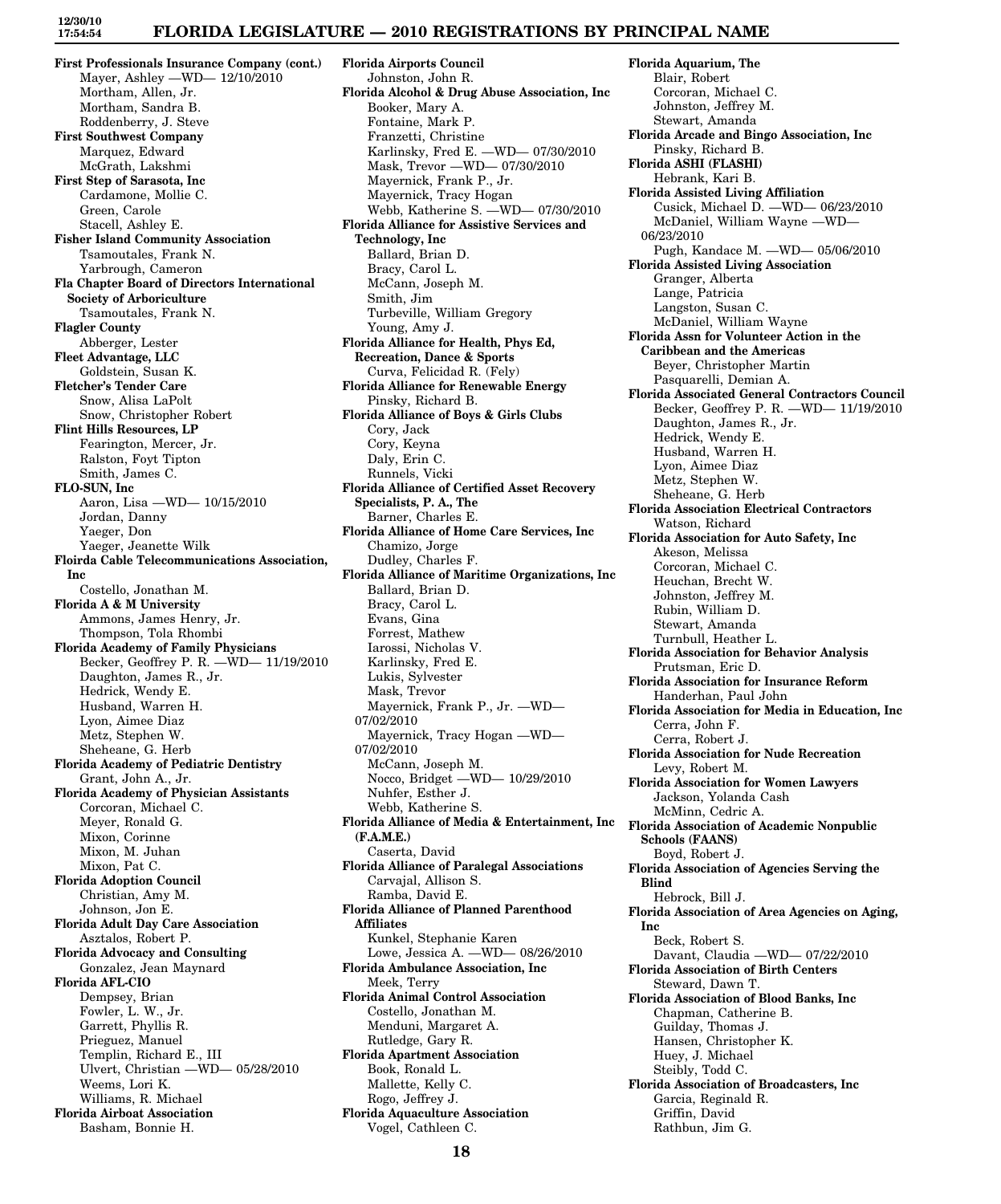### **FLORIDA LEGISLATURE — 2010 REGISTRATIONS BY PRINCIPAL NAME**

**Florida Association of Building Inspectors** Bertsch, Jerry Wayne, Jr. **Florida Association of Centers for Independent Living, Inc** Brawer, Martina **Florida Association of Child Care** Mabry, Janet F. **Florida Association of Children's Hospitals** Ferrell, Dana L. **Florida Association of Christian Child Care** Hollahan, Dick **Florida Association of Christian Colleges & Schools** Burke, Howard George **Florida Association of Community Colleges** Brawer, Michael Dudley, Christopher F. Fraser, Towson Plante, Ken Webb, Stacey S. **Florida Association of Community Health Centers** Coker, J. Travis Pierce, Ronald **Florida Association of Convention and Visitors Bureaus** Martin, Frederick A. Snow, Christopher Robert Snyder, James A. **Florida Association of Coordinated Transportation Systems (FACTS)** Juarez, Julia **Florida Association of Counties** Bleakley, Sarah M. Bryan, Matt A. Carroll, Sarrah Delegal, Virginia Ferguson, Diana Hartley, Jeff Holley, Christopher L. Mortham, Allen, Jr. Mortham, Sandra B. Myers, Julie S. Naff, Jim A. Poole, Eric S. Smith, John Wayne Suggs, Davin Wildermuth, Heather **Florida Association of Counties Trust** Spitzer, Kurt Alfred **Florida Association of Court Clerks & Comptrollers** Allman, Elizabeth L. Baggett, Fred W. Corbella, Agustin G. Dempsey, Hayden R. Dughi, Leslie Y. Long, Russell R. Pittman, Sean A. **Florida Association of Crime Stoppers** Blakely, Edward W., Jr. Coates, Richard E. **Florida Association of Criminal Defense Lawyers** Chamizo, Jorge Dudley, Charles F. Kutasi, Teye Margaret —WD— 12/20/2010 **Florida Association of Crop Insurance Agents, Inc** George, Marnie L. Harrell, Michael P. Kilman, Jonathan P. Schulte, Leonard E. —WD— 09/30/2010

**Florida Association of District School Superintendents** Frank, Joy Griesheimer, Donald L. Montford, William J. —WD— 11/01/2010 **Florida Association of DUI Programs, Inc** McLeod, Laura **Florida Association of Food Banks** Cusick, Michael D. McDaniel, William Wayne **Florida Association of Forensic Professionals** Book, Ronald L. Mallette, Kelly C. **Florida Association of Health Planning Agencies, Inc, The** Stephens, M. Lane **Florida Association of Health Plans, Inc** Akeson, Melissa Baggett, Fred W. Bascom, Sarah Mathews Bracher, James J. Cerio, Timothy M. Corcoran, Michael C. Cruley, Lyndsey —WD— 11/04/2010 Dempsey, Hayden R. —WD— 02/08/2010 Dughi, Leslie Y. Garner, Michael W. Hennessy, Jane A. Johnston, Jeffrey M. LaFace, Ronald C., Jr. Mazuchowski, Susan Kim Meros, George N., Jr. Moore, Mary Pat Rubin, William D. Sanford, Paul P. Stewart, Amanda Turnbull, Heather L. Unger, Jason L. Wester, Gerald C. **Florida Association of Health Underwriters** O'Doski, Rhett E. Stafford, Sean C. **Florida Association of Healthy Start Coalitions** Jogerst, Brian B. **Florida Association of Homes and Services for the Aging** Berkowitz, Carol A. Bodo, Erwin P. Boyd, Janegale M. Early, Mary Ellen K. Matillo, Gail G. Overton, Joel T. Overton, Larry J. **Florida Association of Housing and Redevelopment Officials** Pinsky, Richard B. **Florida Association of Instructional Materials Administrators** Mixon, M. Juhan O'Farrell, Michael J. **Florida Association of Insurance Agents** Brainerd, Stanley James Grady, Jeffrey W Johnson, J. Scott Maxwell, Mark A. Pearce, Laura Boyd Reeves, Richard A. Stephens, M. Lane Ulrich, Kyle A. **Florida Association of Insurance and Financial Advisors** Meenan, Timothy J. Ryan, Joy M. Vail, Abby L.

**Florida Association of Jewish Federations** Diaz, Nelson D. Friedman, Bernie J. **Florida Association of Kennel Clubs** Mixon, M. Juhan Mixon, Pat C. **Florida Association of Licensed Investigators** Carmody, Christopher L. —WD— 10/14/2010 Leonhardt, Frederick W. —WD— 10/14/2010 Stuart, Robert F., Jr. —WD— 10/14/2010 **Florida Association of Local Housing Finance Authorities** Hendrickson, Mark A. **Florida Association of Marriage and Family Therapy** Piller, Melinda A. **Florida Association of Mitigation Bankers, Inc** Carr, Diane Wagner Matthews, Frank E. Olsen, Eric T. Savage, Amelia A. **Florida Association of Mortgage Brokers** Costello, Jonathan M. Ecenia, Stephen A. Rutledge, Gary R. **Florida Association of Nurse Anesthetists, Inc** Killinger, Lori Linn, James W. Lyon, M. Christopher **Florida Association of Orthodontists** Large, Toni Uhlfelder, Steven J. **Florida Association of Orthotists and Prosthetists** LaFace, Ronald C., Jr. O'Connell, Patricia G. **Florida Association of Planned Parenthood Affiliates** Kunkel, Stephanie Karen Lowe, Jessica A. —WD— 08/26/2010 **Florida Association of Plumbing, Heating, Cooling Contractors** Fentriss, Anna Cam **Florida Association of Postsecondary Schools & Colleges** Mizereck, Kathryn K. Mortham, Sandra B. **Florida Association of Professional Employer Organizations** Bryan, Matt A. Daniel, David T. Hartley, Jeff Myers, Julie S. Naff, Jim A. Villella, Ronald **Florida Association of Professional Geologists a Section of the AIPG** Burgess, Gavin D. —WD— 09/22/2010 Fernandez, Segundo J. **Florida Association of Professional Lobbyists** Adams, L. Carl **Florida Association of Professional Process Servers** Levy, Robert M. **Florida Association of Property Appraisers, Inc** Cleaver, Martha W. **Florida Association of Property Tax Professionals (FAPTP)** Phipps, Benjamin K. **Florida Association of Public Insurance Adjusters** Brewton, Wilbur E. Evans, Gina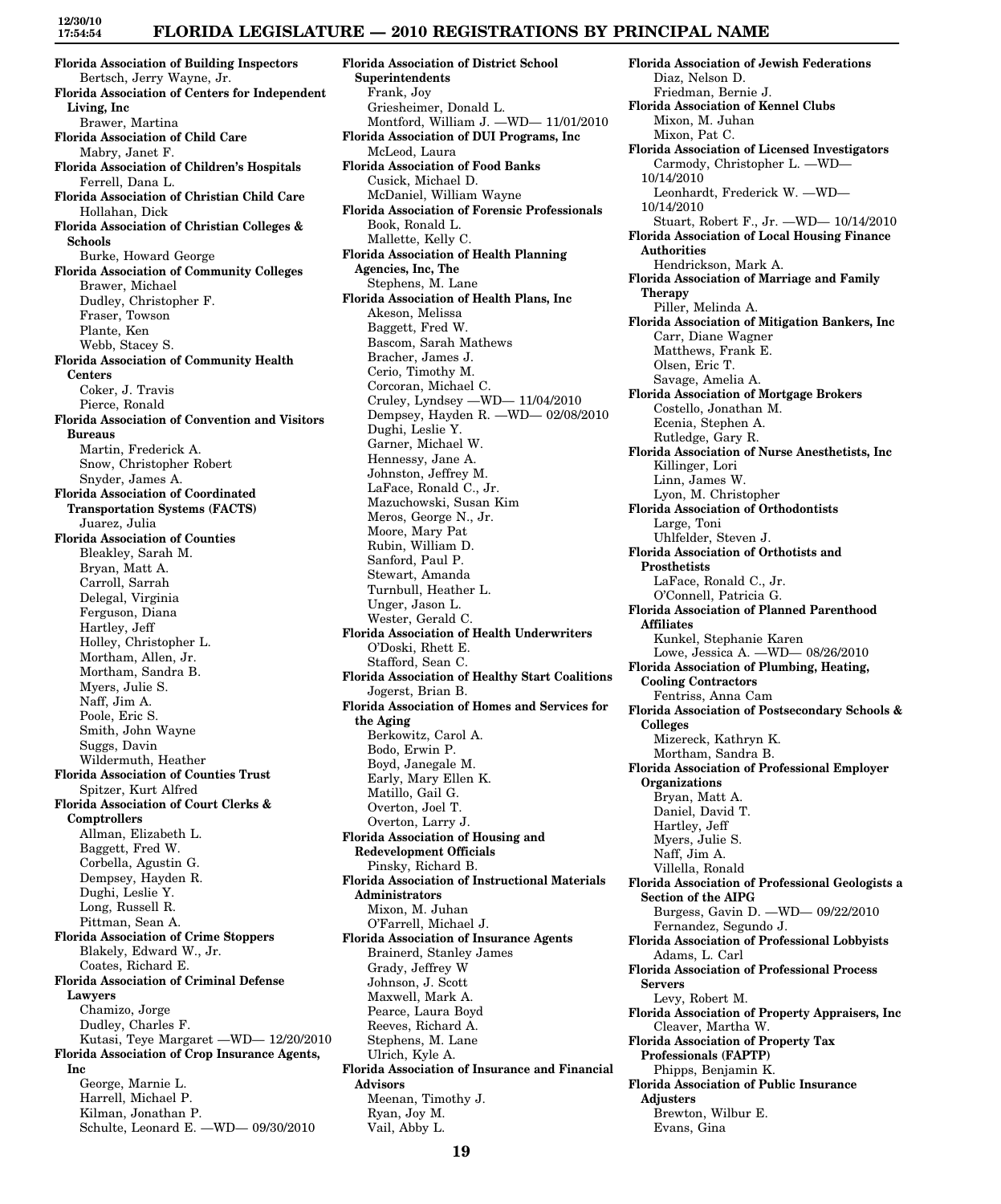**Florida Association of Public Insurance** Farrar, Matthew D. Plante, Ken Rayborn, Keri M. Timmins, Margaret M. **Florida Association of Realtors** Adams, Howard E. (Gene) Aleksander, Sebastian Bayliss, Slater W. Cardenas, Alberto R. Fridlington, John Joseph Goldman, Louis E. Greacen, John E. Heffley, Richard J. Horton, Kelly W. Martinez, Sarah Z. Miller, Lisa Price, Harold L. Rothell, John M. Schwartz, Randy James Sebree, John M. Weber, Victoria L. **Florida Association of Rehabilitation Facilities, Inc** Book, Ronald L. Goldstein, Susan K. Mallette, Kelly C. Sewell, Suzanne Swilley, Courtney E. **Florida Association of RV Parks and Campgrounds** Booth, Preston M. Eastman, David D. Tillman, Barbara M. Tillman, Jim K. **Florida Association of School Administrators** Hamilton, James P. Mixon, Corinne Mixon, M. Juhan O'Farrell, Michael J. Warford, James M. Wood, Larry D. **Florida Association of School Psychologists** Cerra, John F. Cerra, Robert J. **Florida Association of School Resource Officers** Gonzalez, Jean Maynard **Florida Association of Science Teachers** Bedford, Robert L. **Florida Association of Security Companies** Carmody, Christopher L. —WD— 10/14/2010 Leonhardt, Frederick W. —WD— 10/14/2010 Stuart, Robert F., Jr. —WD— 10/14/2010 **Florida Association of Sinkhole Specialists** Miller, Lisa —WD— 03/05/2010 Paul, Jerald Scott **Florida Association of Special Districts** Capko, William G. Killinger, Lori Lewis, Terry E. Linn, James W. Lyon, M. Christopher **Florida Association of State Troopers** Kirby, J. Mike Medcalf, D. Drew Owens, John T., III **Florida Association of the American Institute of Architects** Hansen, Christopher K. Huey, J. Michael Long, Vicki L. Steibly, Todd C.

**Florida Association of the Deaf** Lieffers, Gary C. **Florida Association of Wholesale Distributors, Inc** Shepp, David A. **Florida Atlantic University** Mann, David J. Pritchett, John F. **Florida Atlantic University Foundation, Inc** Dudley, Christopher F. Fraser, Towson Madden, Steven J. Rancourt, David A. Webb, Stacey S. **Florida Attractions Association, Inc** Lupfer, William G. **Florida Auto Dealers Group** Dickinson, Sharon C. (Sherry) **Florida Auto Dismantlers and Recyclers Association** Karlinsky, Fred E. Mask, Trevor Mayernick, Frank P., Jr. —WD— 07/02/2010 Mayernick, Tracy Hogan —WD— 07/02/2010 Webb, Katherine S. **Florida Automobile Dealers Association** Bradshaw, Paul R. Bustle, Electra Dudley, Christopher F. Forehand, John W. Fraser, Towson Madden, Steven J. Montgomery, Matthew R. Rancourt, David A. Smith, Ted L. Webb, Stacey S. **Florida Automobile Joint Underwriting Association** Graham, William B. Guzzo, Gary A. Reyes, Robert F. **Florida Aviation Aerospace Alliance** Sansom, Jerry H. **Florida Aviation Trades Association** Prutsman, Eric D. **Florida Bankers Association** DiMarco, Anthony Hale, Russell B. Jenkins, C. Scott —WD— 09/09/2010 Kinney, Allison F. Sanchez, Alejandro M. Townes, Virginia B. **Florida Baptist Convention** Bunkley, William H. **Florida Bar Business Law Section, The** Lyon, Aimee Diaz Metz, Stephen W. Wiley, William B. **Florida Bar Foundation, The** Lyon, Aimee Diaz Metz, Stephen W. **Florida Bar/Workers' Compensation Section, The** Gomez, Fausto B. Reyes, Manuel (Manny) **Florida Bar, Family Law Section, The** Castro, Edgar O. Diaz, Nelson D. Friedman, Bernie J. Jackson, Yolanda Cash McMinn, Cedric A. **Florida Bar, The** Becker, Geoffrey P. R. —WD— 11/19/2010 Boscan, Jose M.

**Florida Bar, The (cont.)** Bryan, Matt A. Daughton, James R., Jr. Fort, Pamela Burch Harkness, John F., Jr. Hartley, Jeff Hedrick, Wendy E. Hill, Paul F. Husband, Warren H. Lyon, Aimee Diaz Metz, Stephen W. Myers, Julie S. Naff, Jim A. Sheheane, G. Herb Villella, Ronald **Florida Beer Wholesalers Association** Ballard, Brian D. Bracy, Carol L. McCann, Joseph M. Rubin, Mitchell J. Smith, Jim Turbeville, William Gregory Young, Amy J. **Florida Beverage Association** Harbin, Martha K. **Florida Bicycle Association** Hallam, Laura T. Lasche, Ernest Patricio, III Peterson, Corey Sharkey, Jeffrey B. **Florida Biodiversity Foundation, Inc, The** Carmody, Christopher L. Leonhardt, Frederick W. Stuart, Robert F., Jr. **Florida BioFuels Association** Webster, Steven **Florida Birth-Related Neurological Injury Compensation Association** Brewton, Wilbur E. Costello, Jonathan M. Ecenia, Stephen A. Evans, Gina Hennessy, Jane A. Menduni, Margaret A. Rutledge, Gary R. Sanford, Paul P. Shipley, Kenney **Florida Brewers Guild** Aubuchon, Joshua D. Bell, Douglas S. Delegal, Mark K. Dunbar, Marc W. Dunbar, Peter M. Edenfield, Martha J. **Florida Brownfields Association, Inc** Bohannon, Hubert (Bo) Fiorentino, Thomas M., Jr. Mobley, Joseph G. Walker, Whitney W. —WD— 07/28/2010 **Florida Building Material Association, Inc** Hebrank, Kari B. **Florida Buildings and Trades Council** Prieguez, Manuel Ulvert, Christian —WD— 05/28/2010 Weems, Lori K. **Florida Cable Telecommunications Association, Inc** Blanton, Travis W. Bradshaw, Paul R. Caluda, Janice Carvajal, Allison S. Chamizo, Jorge Dudley, Charles F. Dudley, Christopher F. Fraser, Towson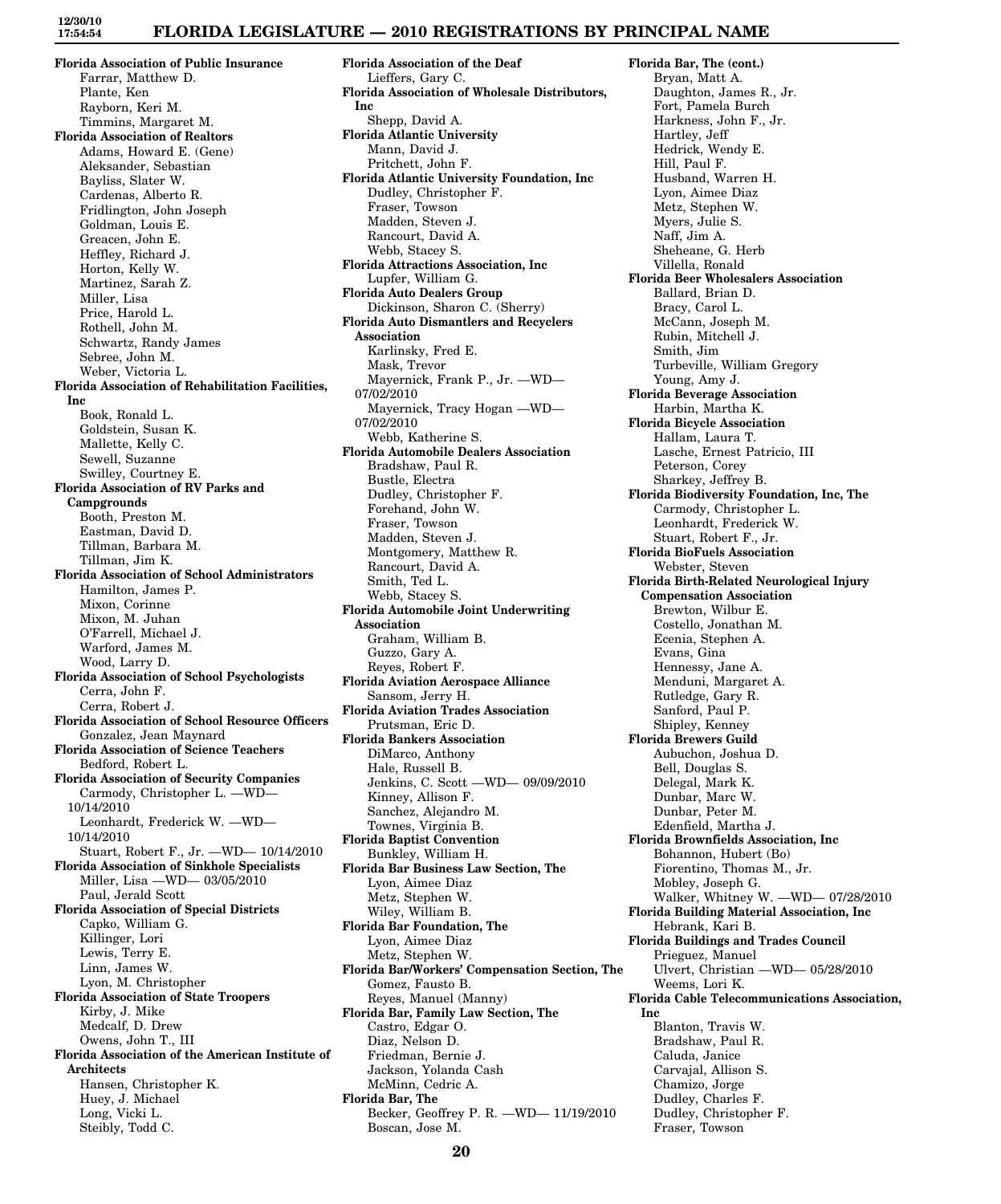#### **FLORIDA LEGISLATURE — 2010 REGISTRATIONS BY PRINCIPAL NAME**

**Florida Cable Telecommunications Association,** Haben, Ralph H., Jr. Harris, James E., Jr. Johnson, Jon E. Konuch, David A. Madden, Steven J. Maloy, Patrick R. McGee, Wallace Gene Rancourt, David A. Roberts, Adam J. Rutledge, Gary R. Stewart, Nancy Black Webb, Stacey S. Wester, Elizabeth D. Wilkerson, Steven E. **Florida Carpenters Regional Council** Bayliss, Slater W. **Florida Catholic Conference** Dudley, Fred R. Herzog, James B. Hopkins, Sheila S. McCarron, D. Michael McKown, Mia L. Sheedy, Michael B. **Florida Cattlemen's Association** Ard, Samual J. Murphy, Megan Campbell —WD— 06/29/2010 **Florida Cemetery Funeral Cremation Association, Inc** Knopke, Keenan L. McVoy, Ross A. **Florida Center for Child and Family Development** Card, Christopher J. Hawken, Robert E. **Florida Center for Fiscal & Economic Policy** Hall, John C. Walsh, Kelly Ann **Florida Central Railroad** Rotundo, Louis C. **Florida Certification Board** Balido, Albert McGarry, Neal A. **Florida CHAIN** Snow, Alisa LaPolt **Florida Chamber of Commerce** Babington, Adam E. Becker, Geoffrey P. R. —WD— 11/19/2010 Blanton, Travis W. Bryan, Matt A. Christian, Amy M. Daniel, David T. Daughton, James R., Jr. Delegal, Mark K. Harris, James E., Jr. Hartley, Jeff Hedrick, Wendy E. Husband, Warren H. Johnson, Jon E. Johnson, Marian P. Kutasi, Teye Margaret Littlejohn, Charles B. Lyon, Aimee Diaz Mayer, Ashley —WD— 12/10/2010 Metz, Stephen W. Myers, Julie S. Naff, Jim A. Sheheane, G. Herb Sheheane, Gabriel H. Villella, Ronald Weber, Victoria L. Wilson, Mark

**Florida Chapter American College of Cardiology Florida College of Emergency Physicians** George, Marnie L. Harrell, Michael P. Hosay, Robert H. Kilman, Jonathan P. Schulte, Leonard E. —WD— 09/30/2010 **Florida Chapter Association of Housing Counselors & Agencies Inc** Milton, Jonas Charles **Florida Chapter of the American College of Physicians Services, Inc** Nuland, Christopher L. **Florida Chapter of the American Society of Landscape Architects** Costello, Jonathan M. Ecenia, Stephen A. Menduni, Margaret A. Rutledge, Gary R. **Florida Chapter of the International Society of Arboriculture** Yarbrough, Cameron **Florida Chapter, American Society of Consultant Pharmacists** Kile, Bradley Daniel **Florida Children's Services Council, Inc** Alarcon, Vivian Zaricki Bell, Douglas S. Bell, Samuel P. Book, Ronald L. Carvalho, Anthony P. Kennedy, Melinda (Lindy) Mallette, Kelly C. Reed, Casey E. **Florida Chiropractic Association, Inc** Carvajal, Allison S. Driggers, Kimberly A. Hebert, John T. Lambert, Paul W. Nix, Taylor Leigh Prieguez, Manuel Spearman, Guy M., III Ulvert, Christian —WD— 05/28/2010 Weems, Lori K. **Florida Citrus Mutual** Sparks, Michael W. Whitis, Derek A. **Florida Citrus Sports Events Inc** Cory, Jack Cory, Keyna Daly, Erin C. **Florida Coalition Against Domestic Violence** Carr, Tiffany Magill, James Patrick McGlynn, Kimberly F. Ramos, Richard Anthony Stipanovich, John M. (Mac) Wiseman, Leisa S. **Florida Coalition for Assisted Living and Mental Health, Inc** Anderson, Mark W. **Florida Coalition for Children** Carvalho, Anthony P. Cusick, Michael D. Kennedy, Melinda (Lindy) McDaniel, William Wayne Mortham, Deborah P. Parrish, Todd —WD— 12/06/2010 Reed, Casey E. **Florida Coalition for the Homeless, Inc** Curva, Felicidad R. (Fely) **Florida Collectors Association** Kennedy, Melinda (Lindy) Meiners, H. Frank

Biehl, Taylor Patrick Large, Toni Meros, George N., Jr. Uhlfelder, Steven J. **Florida Commission on Community Service** Amparo, Alexis **Florida Commission on Human Relations** Daniel, Clyde Derick Kranert, Lawrence Francis, Jr. Shutes, Aletta Wilson, Michelle Martin **Florida Community Association Managers Alliance, Inc** Pinsky, Richard B. **Florida Community Loan Fund, Inc** Beaton, Joy L. **Florida Community Papers Advertising Network** Blair, Robert Corcoran, Michael C. Johnston, Jeffrey M. Stewart, Amanda **Florida Community Services Corp. of Walton County, Inc** Ballard, Brian D. Parrish, Ralph B. Smith, Jim Turbeville, William Gregory **Florida Community Services Corporation** Bell, Patrick E. **Florida Comprehensive Health Association** Ashford, L. Jerome **Florida Concrete & Products Association** Ballard, Brian D. Bascom, Sarah Mathews Bracy, Carol L. McCann, Joseph M. Smith, Jim Turbeville, William Gregory Young, Amy J. **Florida Concrete Pipe Institute** Johnston, John R. **Florida Conservation Campaign, The** Gomez, Fausto B. —WD— 05/25/2010 Gray, John Charles —WD— 05/25/2010 **Florida Consortium of Charter Schools** Cardenas, Alberto R. **Florida Consortium of Public Charter Schools** Figueroa, Andreina Shiver, Stephen W. **Florida Consumer Action Network** Newton, William B. **Florida Cosmetology Schools Association** Betz, Louis G. **Florida Council Against Sexual Violence** Poore, Therese M. **Florida Council for Behavioral Healthcare, Inc** Blanton, Travis W. Bryant, John Newbold Christian, Amy M. Hunt, Allison Johnson, Jon E. Koch, Karen A. Messer, Shane Overton, Joel T. Overton, Larry J. Sharpe, Harold R. (Bob) **Florida Council of Independent Schools (FCIS)** Boyd, Robert J. Dickinson, Brenda D. **Florida Council of Teachers of Mathematics** Bedford, Robert L. **Florida Council of Yacht Clubs** Basham, Bonnie H. Blanton, Travis W.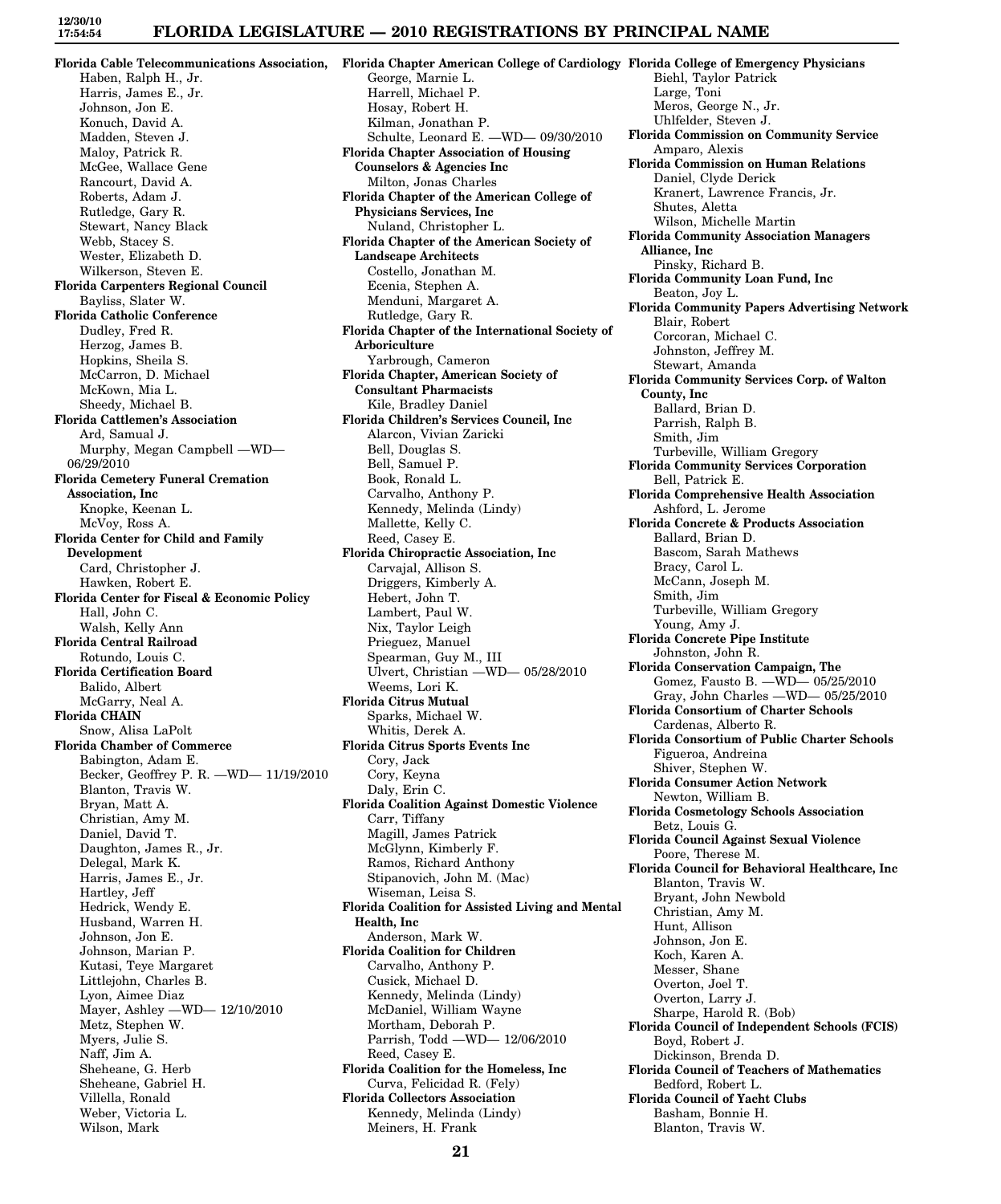**Florida Council of Yacht Clubs (cont.)** Christian, Amy M. Johnson, Jon E. **Florida Council on Aging, Inc** Beck, Robert S. —WD— 07/22/2010 Davant, Claudia —WD— 07/22/2010 **Florida Council on Compulsive Gambling, Inc** Griffin, David Nortelus, Eliakim Roberts, David J. **Florida Counseling Association** Prutsman, Eric D. **Florida Creditors Bar Association, Inc** Daughton, James R., Jr. Husband, Warren H. **Florida Crystals** Blanton, Travis W. Christian, Amy M. Johnson, Jon E. Pittman, Sean A. Whitson, Jeffrey L. **Florida Crystals Corporation** Akeson, Melissa Cantens, Gaston Corcoran, Michael C. Custin, David R. Dean, Isaac H. Dudley, Christopher F. Feeney, Thomas C., III Fraser, Towson Gentry, Richard E. James, Stephen Johnston, Jeffrey M. Killinger, Lee M. Madden, Steven J. Martell, Daniel F. O'Doski, Rhett E. Poole, Samuel Eugene , III Rojas, Luis E. Rubin, William D. Stafford, Sean C. Stewart, Amanda Turnbull, Heather L. **Florida Cultural Alliance** Meiners, H. Frank Reed, Casey E. **Florida Dairy Products Association** Bassett, Wilmer W. (Bill) III **Florida Default Law Group** Husband, Warren H. Metz, Stephen W. **Florida Delegation, Southeast US/Japan** Gomez, Fausto B. Reyes, Manuel (Manny) **Florida Dental Association** Edenfield, Mary N. Hart, Joe Anne Payton, Russell F. Watson, Ronald L. **Florida Dental Benefits, Inc** Whitson, Jeffrey L. **Florida Dental Hygiene Association** Colodny, Michael Karlinsky, Fred E. Mask, Trevor Mayernick, Frank P., Jr. —WD— 07/02/2010 Mayernick, Tracy Hogan —WD— 07/02/2010 Webb, Katherine S. **Florida Dental Laboratory Association** Brantley, Bobby L., Sr. Holley, John H.

**Florida Developmental Disabilities Council, Inc Florida Energy Associates, LLC (cont.)** Arnold, J. Keith Bacot, Brett R. Ballard, Brian D. Dowds, Debra Flynn, Mark W. Hooper, Margaret J. McCann, Joseph M. Smith, Jim Turbeville, William Gregory Young, Amy J. **Florida Distillers Company** Adams, Howard E. (Gene) **Florida Doctors Insurance Company** Galloway, Clyde W., Jr. Guzzo, Gary A. Reyes, Robert F. **Florida Dry Cleaners Coalition** McCormack, Fred A. **Florida East Coast Industries, Inc** Ballard, Brian D. Bracy, Carol L. Forrest, Mathew Kise, Christopher M. Turbeville, William Gregory **Florida Economic Development Council** Colodny, Michael Karlinsky, Fred E. Mask, Trevor Mayernick, Frank P., Jr. Mayernick, Tracy Hogan Schwarz, Ralph L. Webb, Katherine S. **Florida Education Association** Cook, Clara Y. Davis, Alfreda V. Dix, Patsy B. (Pat) Dunbar, Tina Ford, Andrew J. McCall, Joanne M. Meyer, Ronald G. Monroe, Michael C. Nesvig, Sharon Phillips, William Pudlow, John Mark Riley, Eric A. Rodman, Amy B. Russell, Lynda J. Watson, Kevin W. Wright, Jeff L. **Florida Education Fund** Garcia, Reginald R. Martinez, Bob **Florida Electric Cooperatives Association** Bjorklund, Michel L. Greene, Quinton N. Tillman, Jim K. Willingham, William Bartow **Florida Electric Power Coordinating Group, Inc Florida Fire Chiefs' Association** Childs, David W. Matthews, Frank E. McMillian, Stacey M. Petrovich, Michael P. Rogers, Sarah S. Williams, Thornton J. **Florida Electrical Workers Association** Clark, J. B. **Florida Energy Associates, LLC** Bibeau, Brian H. —WD— 02/15/2010 Bradshaw, Paul R. —WD— 02/17/2010 Davant, Claudia —WD— 03/30/2010 Dudley, Christopher F. —WD— 02/17/2010 Fraser, Towson —WD— 02/17/2010 Madden, Steven J. —WD— 02/17/2010 Matthews, Frank E. —WD— 02/15/2010

Mitchell, R. Paul —WD— 02/17/2010 Montgomery, Matthew R. —WD— 02/17/2010 Pittman, Sean A. —WD— 02/12/2010 Rancourt, David A. —WD— 02/17/2010 Stengle, Dan R. —WD— 02/11/2010 Webb, Stacey S. —WD— 02/17/2010 **Florida Energy Pipeline Association** Wilson, Robert W. **Florida Engineering Society** Blanton, Travis W. Christian, Amy M. Johnson, Jon E. Littlejohn, Charles B. Rudd, Frank H. **Florida Facility Managers Association** Malaney, Wayne R. **Florida Faith & Freedom Coalition** Stephens, William K. **Florida Family Action** Dunn, Nathan Patrick Stemberger, John T. **Florida Family Insurance Company** Dudley, Charles F. Dudley, Christopher F. —WD— 06/01/2010 Fraser, Towson —WD— 06/01/2010 Galloway, Clyde W., Jr. Guzzo, Gary A. Kutasi, Teye Margaret —WD— 12/20/2010 Madden, Steven J. —WD— 06/01/2010 Mitchell, R. Paul —WD— 06/01/2010 Reyes, Robert F. Webb, Stacey S. —WD— 06/01/2010 **Florida Farm Bureau Federation** Braswell, Staci N. Fisch, Lee A. Littlejohn, Charles B. Matthews, Frank E. Parks, Benjamin G. Walmsley, Andrew Thomas **Florida Farm Bureau Insurance Company** George, Marnie L. Harrell, Michael P. Kilman, Jonathan P. Schulte, Leonard E. —WD— 09/30/2010 Trafton, James C. **Florida Feed Association** Adams, Howard E. (Gene) Edenfield, Martha J. **Florida Fertilizer & Agrichemical Association** Ard, Samual J. Hartney, Mary C. Murphy, Megan Campbell —WD— 06/29/2010 **Florida Financial Services Association** Shuler, Joseph S. Thompson, James Harold Christian, Amy M. Johnson, Jon E. **Florida Fire Chiefs' Association - Fire Marshal Section** Prutsman, Eric D. **Florida Fire Equipment Dealers Association** Martin, Frederick A. Snow, Christopher Robert Snyder, James A. **Florida Fish and Wildlife Conservation Commission** Breault, Timothy A. Brown, James A. Champeau, Thomas Robert Collins, Charles E. David, Dennis N.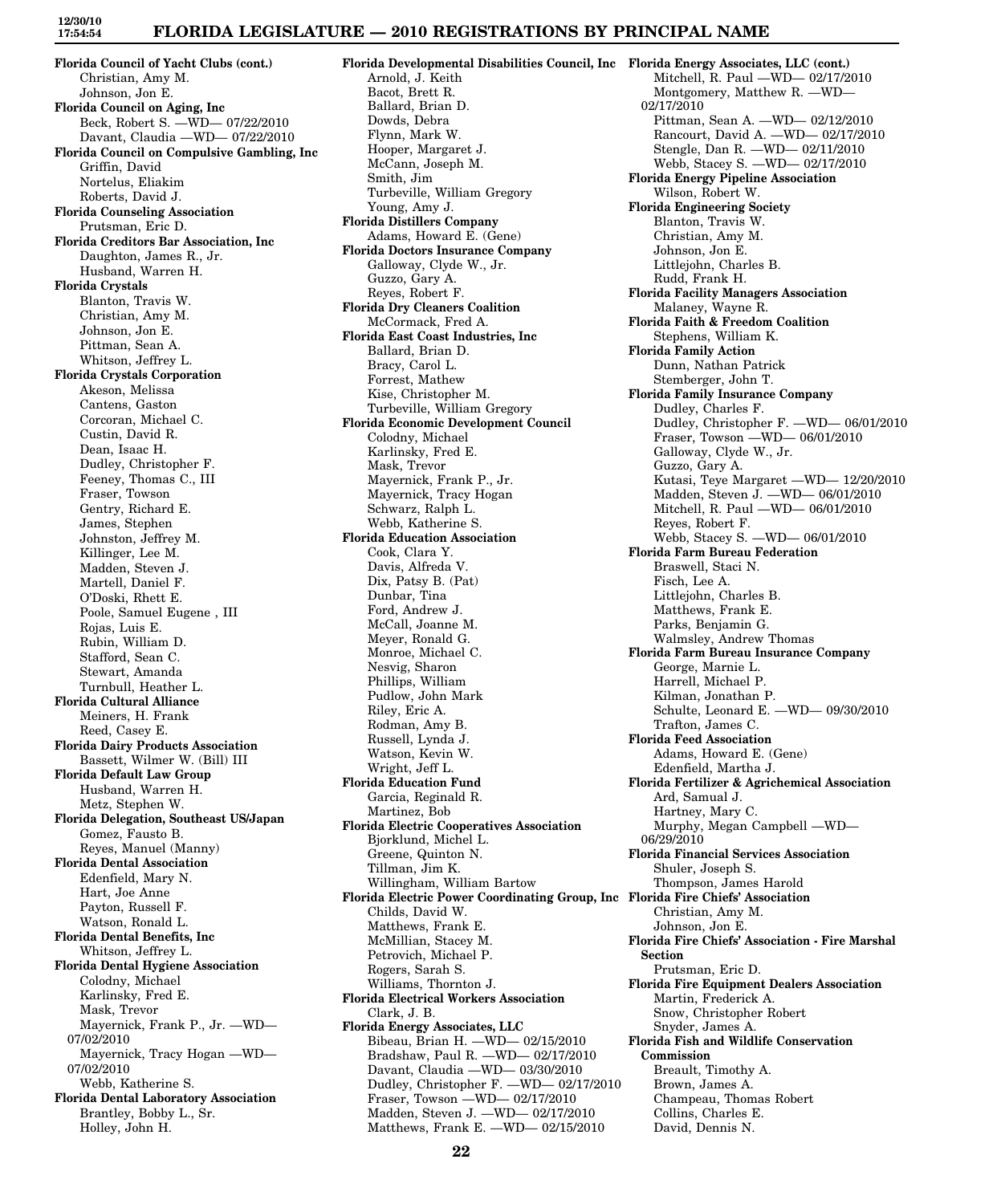## **FLORIDA LEGISLATURE — 2010 REGISTRATIONS BY PRINCIPAL NAME**

**Florida Fish and Wildlife Conservation** Eggemann, Diane R. Elliott, Brandy E. Fauls, Jacqueline L. Garcia, Rolando J. Holder, Greg Laster, Scott —WD— 02/08/2010 McRae, Gil Patten, Kevin Roberson, Louie S. Robson, Mark S. Scovell, Darrell L. Soverel, Camille Ashley Vielhauer, Harold Wiley, Eugene Nichols, II Wilson, Sandra L. Yaun, Michael Allen **Florida Forestry Association** Doran, Jeff G. Gornicki, Philip P. Shelby, Alan D. **Florida Foundation for Responsible Angling, Inc** Towner, Michael **Florida Fraternal Order of Police** Henning, Lisa **Florida Fruit & Vegetable Association** Calhoun, H. F., III Joyner, Michael A. —WD— 12/07/2010 **Florida Funeral and Cemetery Consumer Advocacy, Inc** Swain, Charles W. Wylie, F. James, Jr. **Florida Funeral Directors Association** Dickinson, Fred O. Horne, James W. McKeown, Georgia F. McKinley, William T. Poole, Van B. **Florida Gamco, Inc** Mirabella, Frank A. Price, Charley D. **Florida Gaming Centers, Inc** Tillman, Jim K. **Florida Gas Transmission Company** Wilson, Robert W. **Florida Girl Scouts Legislative Network** Blanton, Garrett R. Greene, Patricia B. McKown, Mia L. **Florida Golfcourse Superintendents Association** Goldie, W. Michael **Florida Goodwill Association** Benford, Brady J. Brown, Monesia T. —WD— 12/13/2010 Rodriguez, Monica L. Smith, John Andrew Smith, John Andrew (Drew), Jr. Williams, J. Larry **Florida Governmental Utility Authority** Adams, Howard E. (Gene) Armstrong, Brian P. Bleakley, Sarah M. Dunbar, Peter M. Edenfield, Martha J. **Florida Green Building Coalition** Rogers, Michael John Wilson, Robert W. **Florida Greyhound Association** Cory, Jack Cory, Keyna Daly, Erin C. Maury, Ramon **Florida Ground Water Association** Leary, Philip L.

**Florida Guardian ad Litem Association** Abrams, Michael I. Rodriguez, Monica L. **Florida Gulf Coast Paralyzed Veterans of America, Inc** Ritter, George B. **Florida Gulf Coast University** Bradshaw, Wilson G. Evans, Susan C. Goen, Jennifer L. **Florida Health Care Association** Asztalos, Robert P. Blanton, Travis W. Bryan, Matt A. Christian, Amy M. Griffin, Lee Ann Hartley, Jeff Jogerst, Brian B. Johnson, Jon E. Mannheimer, Douglas L. Marshall, Anthony V. Myers, Julie S. Naff, Jim A. Pittman, Sean A. Polivka-West, Lumarie Reed, J. Emmett Rigsby, Peggy D. **Florida Health Choices, Inc** Brewton, Wilbur E. Evans, Gina **Florida Health Club Association** Ballard, Brian D. Smith, Jim Young, Amy J. **Florida Healthcare Union** Castro, Edgar O. Diaz, Nelson D. Jackson, Yolanda Cash McMinn, Cedric A. **Florida Heart Research Institute** Book, Ronald L. Mallette, Kelly C. **Florida High School Athletic Association** Arza, Ralph Mixon, Corinne Mixon, M. Juhan O'Farrell, Michael J. **Florida High-Speed Rail, LLC** Bayliss, Slater W. Cardenas, Alberto R. Shiver, Stephen W. **Florida Highway Patrol Command Officers Association, Inc** Smith, John Andrew Smith, John Andrew (Drew), Jr. **Florida Highway Products, Inc** George, Marnie L. Harrell, Michael P. Hosay, Robert H. Kilman, Jonathan P. Schulte, Leonard E. —WD— 09/30/2010 **Florida Holocaust Museum** Anderson, Mark W. **Florida Home Builders Association** Buck, Douglas P. Hart, David A. —WD— 07/20/2010 Hetrick, Keith C. Matthews, Frank E. **Florida Homeowners for Fair Treatment** Moore, Travis W. **Florida Horse Park** Bryan, Matt A. Naff, Jim A.

**Florida Horsemen's Benevolent & Protective Association, Inc** Overton, Joel T. Overton, Larry J. **Florida Hospices & Palliative Care, Inc** Blanton, Travis W. Christian, Amy M. Johnson, Jon E. Ledford, Paul A. Sroka, Joseph S. Stone, David L. **Florida Hospital** Batchelor, Dick J. —WD— 11/29/2010 Blanton, Travis W. Christian, Amy M. Johnson, Jon E. **Florida Hospital Association** Belcher, Paul Bell, William A. Blanton, Travis W. Bryan, Matt A. Christian, Amy M. Cruz, Carlos M., Jr. DeCastro, Martha G. Dudley, Charles F. Duncanson, Carole L. Eikenberg, Eric J. Glatfelter, Ralph Hartley, Jeff Holzer, Katherine S. Johnson, Jon E. Martinez, Bob Myers, Julie S. Rasmussen, Richard H. Reep, Kathryn A. Richmond, Ronald R. Rueben, Bruce Streit, Kim Wester, Elizabeth D. **Florida Hospitality Mutual Insurance Company** Martin, Frederick A. **Florida Hotel & Lodging Legislative Coalition, Inc** Horenbein, Barry **Florida Housing Coalition** Bascom, Sarah Mathews **Florida Housing Finance Corporation** Auger, Stephen P. De La Rosa, Rebecca J. Meffert, Wellington H., II **Florida Humanities Council, Inc** Farver, Janine M. Juarez, Julia **Florida Impact** Curva, Felicidad R. (Fely) **Florida Independent Automobile Dealers Association** Grant, John A., Jr. Jordan, Stephen C. **Florida Independent College Fund** Brown, Stuart K. **Florida Independent Petroleum Producers Association** Matthews, Frank E. **Florida Independent Pharmacy Network** Fischer, Michael J. **Florida Industrial Cogeneration Association** Ramba, David E. **Florida Industrial Powers Users Group** Moyle, Jon C., Jr. **Florida Inland Navigation District** Crosley, Mark T. Moyle, Jon C., Jr. Roach, David K.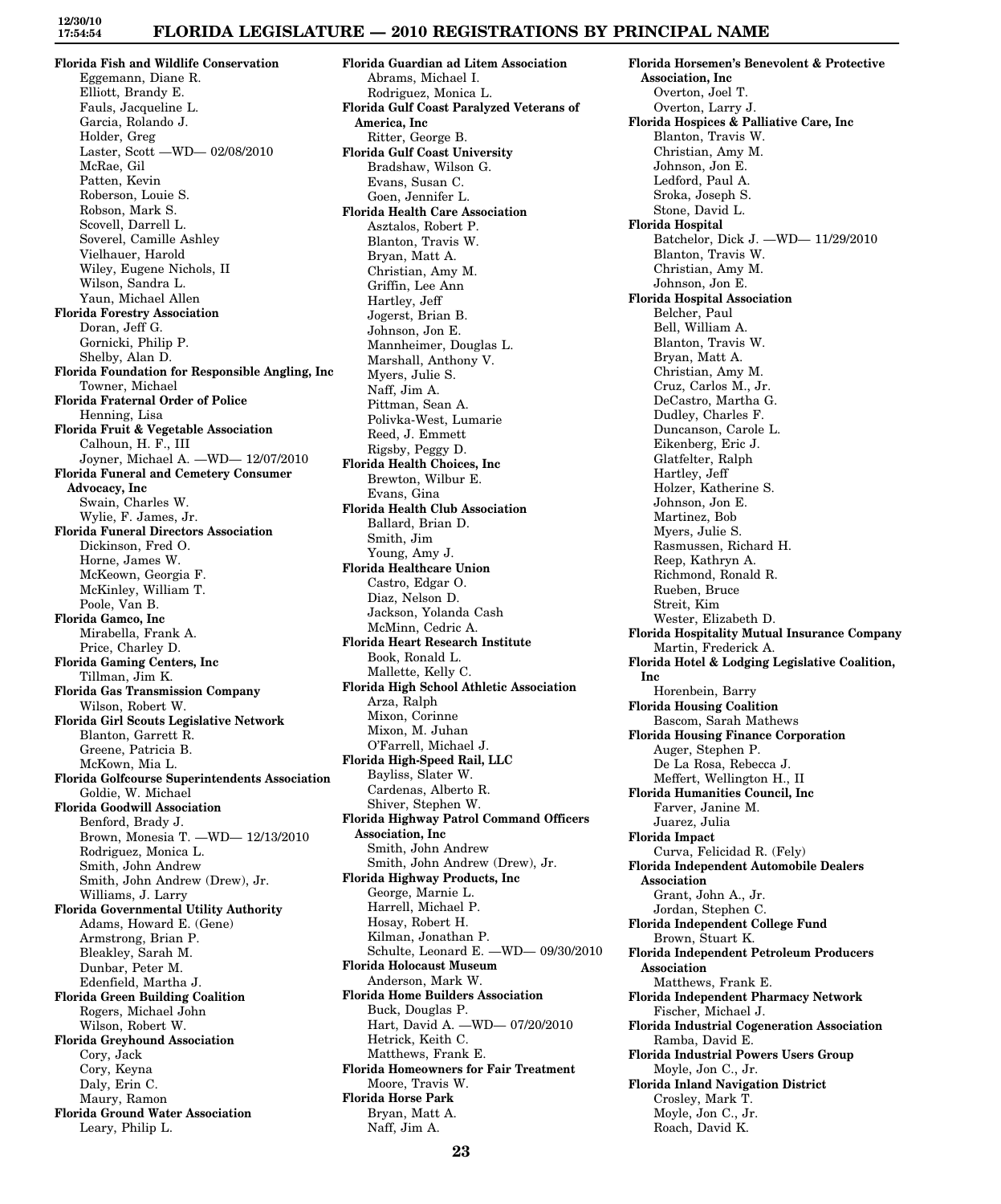## **FLORIDA LEGISLATURE — 2010 REGISTRATIONS BY PRINCIPAL NAME**

**Florida Institute for Human and Machine Cognition, Inc** Brown, Stuart K. Bryan, Matt A. Doster, Brett S. —WD— 11/01/2010 Hartley, Jeff Myers, Julie S. **Florida Institute of Certified Public Accountants** Anderson, Kathryn Brown Green, Jennifer Jankowski Hart, Kenneth R. Johnson, Brent Curtis —WD— 08/12/2010 Johnson, John Walter Plante, Ken Potts, Adam William **Florida Institute of Phosphate Research** Clifford, Paul R. **Florida Institute of Technology** Nix, Taylor Leigh Spearman, Guy M., III **Florida Insurance Council** Ballard, Brian D. Dudley, Charles F. Guzzo, Gary A. Hennessy, Jane A. Jackson, Yolanda Cash Landry, Gary P. Maloy, Patrick R. Marvin, Guy, III —WD— 09/24/2010 May, Brian E. Miller, Samuel G. Pearce, Cecil Reyes, Robert F. Sanford, Paul P. Schulte, Leonard E. —WD— 09/30/2010 Trafton, Mark, III Turbeville, William Gregory **Florida Insurance Guaranty Association** Meenan, Timothy J. Ryan, Joy M. Vail, Abby L. **Florida Intermodal Transportation Association** Sharkey, Jeffrey B. **Florida International Dental Association** Herrera, Maria M. **Florida International University** Gallay, Deborah E. Lorenzo-Palacio, Michelle Maidique, Modesto Marques, Javier I. Rock, John Rosenberg, Mark Sauls, Stephen **Florida International University Foundation** Bayliss, Slater W. —WD— 03/03/2010 Blanton, Travis W. Cardenas, Alberto R. —WD— 03/03/2010 Chamizo, Jorge Christian, Amy M. Dudley, Charles F. Figueroa, Andreina Gomez, Fausto B. Horenbein, Barry Johnson, Jon E. Kutasi, Teye Margaret —WD— 12/20/2010 Power, Evan J. Reyes, Manuel (Manny) Reyes, Robert F. Shiver, Stephen W. —WD— 03/03/2010 Wester, Elizabeth D. **Florida Irrigation Society** Rutledge, Gary R. **Florida Jai-Alai, Inc** Scott, James A. Soper, Hort A.

**Florida Jaycees** Carmody, Christopher L. Leonhardt, Frederick W. Stuart, Robert F., Jr. **Florida Justice Association** Balido, Albert Garcia, Reginald R. Henley, Debra A. Jess, Paul D. Kranz, Kenneth D. Mabry, Janet F. Magdaleno, Nick Porter, Jeffrey Alexander Prieguez, Manuel Ulvert, Christian —WD— 05/28/2010 Weems, Lori K. **Florida Justice Reform Institute** Adams, Howard E. (Gene) Case, Chip Delegal, Mark K. Dunbar, Peter M. —WD— 03/23/2010 Edenfield, Martha J. —WD— 03/23/2010 Large, William Mayer, Ashley —WD— 12/10/2010 O'Doski, Rhett E. Stafford, Sean C. **Florida Juvenile Justice Association** Craig-Myers, Catherine **Florida Keys Aqueduct Authority** DeFoor, J. Allison, II Sechen, Robert N. **Florida Keys Educational Foundation** Sharkey, Jeffrey B. **Florida Land Council** Joyner, Michael A. —WD— 12/07/2010 Littlejohn, Charles B. Littlejohn, Cindy R. **Florida Land Title Association** Bryan, Matt A. Fields, Alan B. Hartley, Jeff Huszagh, Victor Lee Myers, Julie S. Naff, Jim A. **Florida Landmark Communities** Peebles, William J. Peterson, Karen M. **Florida League of Cities** Conn, Kraig A. Cook, Casey Dudley, Clifford Scott Morrison, Harry, Jr. O'Hara, Rebecca A. Payne, J. Allison Pratt, Kenneth D. Sittig, Michael Stanfield, Timothy F. —WD— 11/17/2010 Thomas, John C. **Florida League of Cities, Inc** Coker, Christopher Magill, James Patrick McGlynn, Kimberly F. Peebles, William J. Peterson, Karen M. Stipanovich, John M. (Mac) **Florida League of IB Schools** Cerra, John F. Cerra, Robert J. **Florida Learning for Life** Dyal, Stephen D. Fearington, Mercer, Jr. Ralston, Foyt Tipton Smith, James C.

**Florida Legal Services, Inc** Barker, Dorene P. Cox, Berneice Rosenberg, Arthur J. **Florida Library Association, Inc** Killinger, Lori Lewis, Terry E. Lyon, M. Christopher Roberts, Faye C. **Florida Life and Health Insurance Guaranty Association** Sanford, Paul P. **Florida Life Care Residents Association** Brantley, Bobby L., Sr. Holley, John H. Napier, Bennett E. **Florida Literacy Coaches Association** Levesque, Patricianna Lyn Winters **Florida Long-Term Healthcare Association, Inc** Ballard, Brian D. McCann, Joseph M. Smith, Jim Turbeville, William Gregory Young, Amy J. **Florida Manufactured Housing Association** Cashin, Ken Eastman, David D. Killinger, Lori Lewis, Terry E. Lyon, M. Christopher **Florida Maritime Leadership Coalition, The** Caserta, David **Florida Medical Association** Altenburger, Karl M. Bartolucci, Jennifer M. Blanton, Travis W. Butler, Madelyn E. Caire, Michael Thure —WD— 05/21/2010 Custin, David R. Cyphers, Karen Halperin Farrar, Matthew D. Greenstein, Ron Heffley, Richard J. Hickman, Sarah Hinson, Jennifer F. —WD— 02/02/2010 Horton, Kelly W. Jacquis, Michelle E. Johnson, Jon E. Katopodis, John Nonda Logan, Brian J. —WD— 11/05/2010 Machado, Miguel A. McKay, Michelle D. McMullen, Linda Miller, Holly Randall Reichelderfer, Marc R. Scott, Jeffery M. Stapleton, Timothy J. Timmins, Margaret M. **Florida Memorial University** Jackson, Yolanda Cash McMinn, Cedric A. **Florida Mental Health Counselors Association** Mixon, Corinne Mixon, M. Juhan **Florida MEP** Duncanson, Carole L. **Florida Metropolitan Planning Organization Advisory Council** Glassman, Howard M. **Florida Minerals and Chemistry Council, Inc** Stephens, Nancy D. **Florida Monument Builders Association** Ray, Donald G.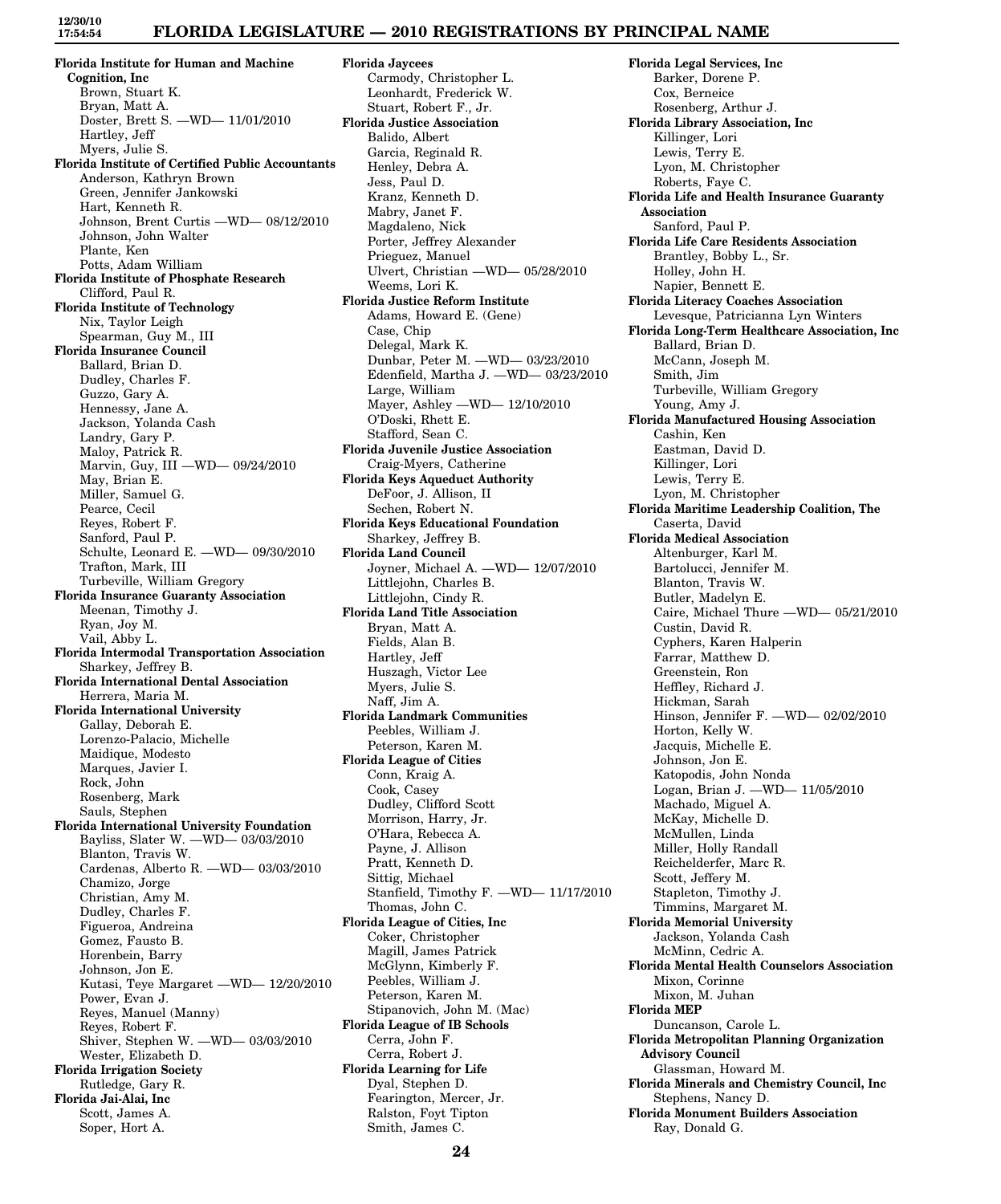## **FLORIDA LEGISLATURE — 2010 REGISTRATIONS BY PRINCIPAL NAME**

**Florida Mosquito Control Association, Inc** Hanna, Randall W. —WD— 11/15/2010 Killinger, Lori Lewis, Terry E. Lyon, M. Christopher Roth, Cari L. **Florida Motorcycle Dealers Association** Peeples, Winn F. —WD— 03/15/2010 **Florida Movers & Warehousemen's Association** Levy, Robert M. **Florida Municipal Association for Safety & Health** Blaser, Scott John **Florida Municipal Construction Insurance Trust** Peebles, William J. Peterson, Karen M. **Florida Municipal Electric Association** Brower, Ron E. Moline, Barry J. Peebles, William J. Pennington, Roger A. Peterson, Karen M. Zubaly, Amy S. Zubaly, Mark T. **Florida Municipal Insurance Trust** Graham, William B. Peebles, William J. Peterson, Karen M. **Florida Municipal Natural Gas Association** Peebles, William J. Peterson, Karen M. **Florida Municipal Power Agency** Brower, Ron E. Peebles, William J. Peterson, Karen M. **Florida National Organization for Women, Inc** DeVane, Barbara **Florida Native Plant Society** Mullins, Sue **Florida Natural Gas Association** Rogers, G. David **Florida Network of Children's Advocacy Centers** Knight, John M. **Florida Network of Youth and Family Services, Inc** Bustle, Electra Dean, A. Keith Dudley, Christopher F. Gromatski, Stacy J. Harris, James E., Jr. Miller, Karen Butler Webb, Stacey S. White, Sheree A. **Florida Neurosurgical Society, Inc** Nuland, Christopher L. **Florida Nurse Practitioner Network, Inc** Carvajal, Allison S. **Florida Nursery Growers and Landscape Association** Bolusky, Benjamin C. Littlejohn, Charles B. Mann, Douglas M. Spratt, James Randolph **Florida Nurses Association** Levy, Robert M. Small, Anna **Florida Obstetric and Gynocologic Society** Ballard, Brian D. Smith, Jim Young, Amy J. **Florida Occupational Therapy Association** Gonzalez, Lawrence A. **Florida Onsite Wastewater Association** Becker, Geoffrey P. R. —WD— 11/19/2010 Daughton, James R., Jr.

**Florida Onsite Wastewater Association (cont.)** Hedrick, Wendy E. Husband, Warren H. Lyon, Aimee Diaz Metz, Stephen W. Sheheane, G. Herb **Florida Optometric Association** Akeson, Melissa Blair, Robert Corcoran, Michael C. Davant, Claudia Green, Carole Hansen, Christopher K. —WD— 10/08/2010 Huey, J. Michael —WD— 10/08/2010 Johnston, Jeffrey M. Ramba, David E. Rubin, William D. Stacell, Ashley E. Steibly, Todd C. —WD— 10/08/2010 Thompson, James Harold Turnbull, Heather L. **Florida Orthopaedic Society** Large, Toni Uhlfelder, Steven J. **Florida Osteopathic Medical Association** Nickles, John David Reynolds, Robert R. Winn, Stephen R. **Florida Outdoor Advertising Association** Adams, Howard E. (Gene) Aubuchon, Joshua D. Audie, Charlotte Brand Dunbar, Peter M. Edenfield, Martha J. Leary, Philip L. **Florida Panthers** Book, Ronald L. **Florida Parking Enforcement, Inc** Barrett, William Custin, David R. Prieguez, Manuel Ulvert, Christian —WD— 05/28/2010 Weems, Lori K. **Florida Parole Commission** Dunphy, Frederick B. —WD— 09/13/2010 Pate, Tena M. Tillman, Jane C. **Florida Partners in Crisis, Inc** Cordial, Gail D. **Florida Patient's Compensation Fund** Maynard, Zollie M. **Florida PBA** Bradford, Gary H. **Florida Pediatric Society/FL Chapter of the AM Acad. of Pediatrics** Moreau, Nancy Elizabeth (Daley) **Florida Peninsula Insurance Company** Ballard, Brian D. Karlinsky, Fred E. Mask, Trevor Mayernick, Frank P., Jr. —WD— 07/02/2010 Mayernick, Tracy Hogan —WD— 07/02/2010 Turbeville, William Gregory Webb, Katherine S. **Florida Perfusionist Society** Mixon, Corinne Mixon, M. Juhan Winalski, David —WD— 01/15/2010 **Florida Pest Management Association** Dempsey, Matthew B. Farrar, Matthew D. Rayborn, Keri M.

**Florida Pest Management Association (cont.)** Timmins, Margaret M. **Florida Petroleum Council** Hamilton, Eric R. Mica, David R. **Florida Petroleum Marketers & Convenience Store Association** Fingar, Robert D. Hansen, Christopher K. Huey, J. Michael Smith, James E. Steibly, Todd C. **Florida Pharmacy Association** Jackson, Michael A. Prieguez, Manuel Ulvert, Christian —WD— 05/28/2010 Weems, Lori K. **Florida Philanthropic Network** Abberger, Lester **Florida Physical Therapy Association** Adams, Howard E. (Gene) Chase, Jodi L. Crosby, Randall Craig Dunbar, Peter M. Edenfield, Martha J. **Florida Pipe Trades, The** Lindstrom, Richard A. **Florida PIRG (The Public Interest Research Group)** Ashwell, Brad Polangin, Richard F. **Florida Podiatric Medical Association** Hansen, Christopher K. Hansen, Wendy Smith Huey, J. Michael Schwartz, Michael I. Steibly, Todd C. **Florida Poison Information Center Network** Klumpp, Lenys **Florida Police Benevolent Association, Inc** Alfieri, Mark Baiardi, James T. Bradford, Gary H. Brickman, Richard L. Champion, Vincent L. Collins, Ed George, Ernest W. Hoffman, Lawrence E. Johnson, Gene L. Kopczynski, Kenneth McHale, Mike Murrell, David B. Puckett, Matthew C. Rivera, John Sands, Telly Shopp, Albert Smith, William Spearing, James M., Jr. Teems, Don C. Tyre, Matthew P. **Florida Police Chiefs Association** Karlinsky, Fred E. —WD— 07/30/2010 Mask, Trevor —WD— 07/30/2010 Mayernick, Frank P., Jr. Mayernick, Tracy Hogan Webb, Katherine S. —WD— 07/30/2010 **Florida Portable Building Manufacturers Association** Crowley, Kevin X. **Florida Ports Council** Blakely, Edward W., Jr. Caserta, David Coates, Richard E. Keller, Toy T. Leikauf, Nancy J.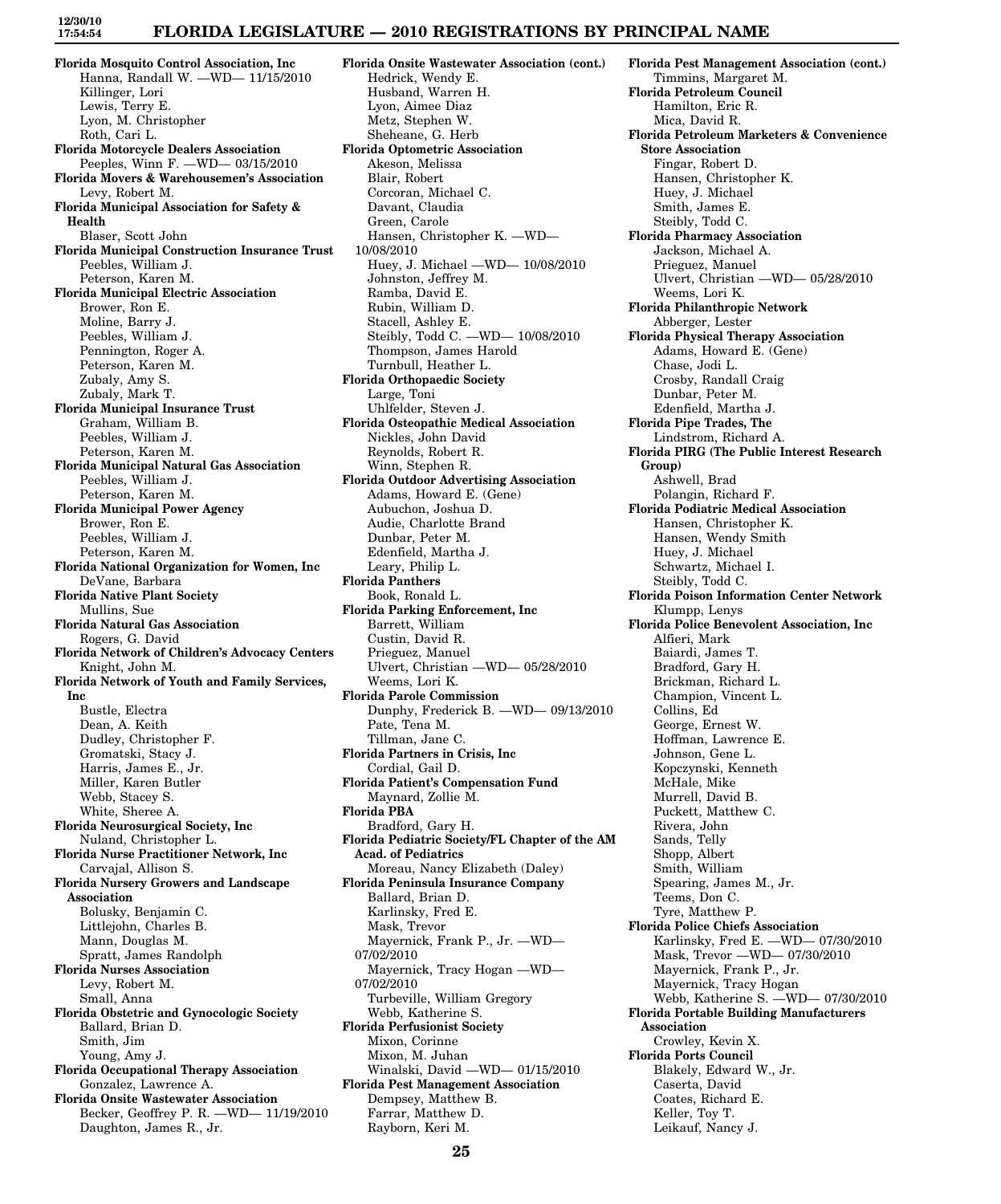### **FLORIDA LEGISLATURE — 2010 REGISTRATIONS BY PRINCIPAL NAME**

**Florida Ports Council (cont.)** Littlejohn, Charles B. Rubin, Michael L. **Florida Poultry Federation, Inc** Stephens, Nancy D. **Florida Power & Light Company** Ballard, Brian D. Blanton, Travis W. Book, Ronald L. Bryan, Patrick M. Chamizo, Jorge Clark, Susan F. Deason, J. Terry Dickinson, Fred O. Ericks, Candice D. Ericks, David L. Fuhrman, Christine J. Gomez, Fausto B. Gosnell, Beth Hamilton, Paul W. Johnson, Jon E. McKinley, William T. McMillian, Stacey M. Parrish, Louis B. Parrish, Ralph B. Poole, Van B. Reyes, Manuel (Manny) Sanford, Paul P. Silagy, Eric Eliot Smith, Jim Sole, Michael W. Turbeville, William Gregory Williams, Thornton J. **Florida Premium Finance Association** Colodny, Michael Karlinsky, Fred E. Mask, Trevor Mayernick, Frank P., Jr. —WD— 07/02/2010 Mayernick, Tracy Hogan —WD— 07/02/2010 Webb, Katherine S. **Florida Prepaid College Foundation Board** Hansen, Christopher K. Leonhardt, Frederick W. Overton, Larry J. Unger, Jason L. **Florida Press Association** Benedict, Dustin —WD— 02/16/2010 D'Alemberte, Talbot Harris, Peter F. Morley, Samuel J. Ridings, H. Dean Uhlfelder, Steven J. **Florida Professional Firefighters** Carver, Bob Marsh, George G. Rainey, Gerald Sicking, Richard A. Tolley, James Richard Watson, Screven H. **Florida Professional Firefighters Association** Touchton, Aris Randall —WD— 11/22/2010 **Florida Propane Gas Association** Rogers, G. David **Florida Propane Gas Safety Education & Research Council** Rogers, G. David **Florida Property and Casualty Association, Inc** Colodny, Michael Hawken, Robert E. Karlinsky, Fred E. Mask, Trevor Mayernick, Frank P., Jr. —WD— 07/02/2010

**Florida Property and Casualty Association, Inc** Mayernick, Tracy Hogan —WD— 07/02/2010 Spinelli, Michael Stanfield, Timothy F. Webb, Katherine S. **Florida Property Taxpayers' Association** Moore, Travis W. **Florida Prosecuting Attorneys Association, Inc** Jacobs, Arthur I. **Florida Providers for Traffic Safety, Inc** Mannheimer, Douglas L. **Florida Psychiatric Society** Becker, Geoffrey P. R. —WD— 11/19/2010 Daughton, James R., Jr. Hedrick, Wendy E. Husband, Warren H. Lyon, Aimee Diaz Metz, Stephen W. Sheheane, G. Herb **Florida Psychological Association** Galietti, Connie Sue Pence Green, Carole Stacell, Ashley E. **Florida Public Broadcasting Service, Inc** Carvalho, Anthony P. Kennedy, Melinda (Lindy) Rodriguez, Monica L. **Florida Public Defender Association, Inc** Gusky, Sheldon Hendrickson, Dan B. Lamonica, Don F. Trammell, Robert D. **Florida Public Health Association** Nuland, Christopher L. **Florida Public Housing Authority Self Insurance Fund** Pinsky, Richard B. **Florida Public Telecommunications Association, Inc** Abberger, Lester Renard, Bruce **Florida Pulp & Paper Association** Dyal, Stephen D. Fearington, Mercer, Jr. Ralston, Foyt Tipton Smith, James C. **Florida Quarter Horse Racing Association** Sheheane, G. Herb **Florida RACCA, Inc** Fentriss, Anna Cam **Florida Radiological Society, Inc** Dudley, Alison B. Hansen, Wendy Smith **Florida Recreation and Park Association** Abberger, Lester Warmack, Eleanor J. **Florida Recreational Vehicle Trade Association** Aubuchon, Joshua D. Dunbar, Marc W. **Florida Recyclers Association** Magill, James Patrick McGlynn, Kimberly F. Stipanovich, John M. (Mac) **Florida Redevelopment Association** Peebles, William J. Peterson, Karen M. **Florida Regional Councils Association** Book, Ronald L. Brown, Rana G. James, Stephen Killinger, Lee M. **Florida Regional Minority Business Council, Inc** Jackson, Yolanda Cash McMinn, Cedric A.

**Florida Registry of Interpreters for the Deaf** Lieffers, Gary C. **Florida Reliability Coordinating Council** Matthews, Frank E. Rogers, Sarah S. **Florida Renal Coalition** Reynolds, Robert R. **Florida Renewable Energy Producers Association, Inc** Dobson, Michael J. -SUSPENDED-06/09/2010 Sigerson, David K., Jr. **Florida Rental Dealers Association** Mixon, M. Juhan **Florida Restaurant and Lodging Association** Becker, Geoffrey P. R. —WD— 11/19/2010 Bryan, Matt A. Daughton, James R., Jr. Dover, Carol B. Hartley, Jeff Hedrick, Wendy E. Husband, Warren H. Lyon, Aimee Diaz McKinley, Susan R. Metz, Stephen W. Sheheane, G. Herb Turner, Richard E. **Florida Retail Federation** Amburn, Ashleigh Blanton, Travis W. Castro, Edgar O. Christian, Amy M. Diaz, Nelson D. Dick, Scott Friedman, Bernie J. Greenstein, Ron Jackson, Yolanda Cash Johnson, Jon E. McAllister, Richard A. McMinn, Cedric A. Miller, Randy Padgett, Samantha Hunter Rogers, John A., Jr. West, Sally **Florida Rights Restoration Coalition** Jackson, Yolanda Cash McMinn, Cedric A. **Florida Roof Deck Association, Inc** Lawson, Deborah E. **Florida Roofing, Sheet Metal & Air Conditioning Contractors Assn** Fentriss, Anna Cam **Florida Rural Health Association** Hopes, Scott L. **Florida Rural Health Clinics** McDaniel, William Wayne **Florida Rural Water Association** Hansen, Christopher K. Huey, J. Michael Steibly, Todd C. **Florida School Boards Association** Blanton, Wayne Melton, Ruth H. Meyer, Ronald G. O'Farrell, Michael J. Schmidt, Max Leon **Florida School Choice Fund** Lasher, Denise Helen Pittman, Sean A. —WD— 05/20/2010 Weber, Victoria L. **Florida School for the Deaf and the Blind** Eccles, Patsy Hutto, L. Daniel Wiseman, Terri R.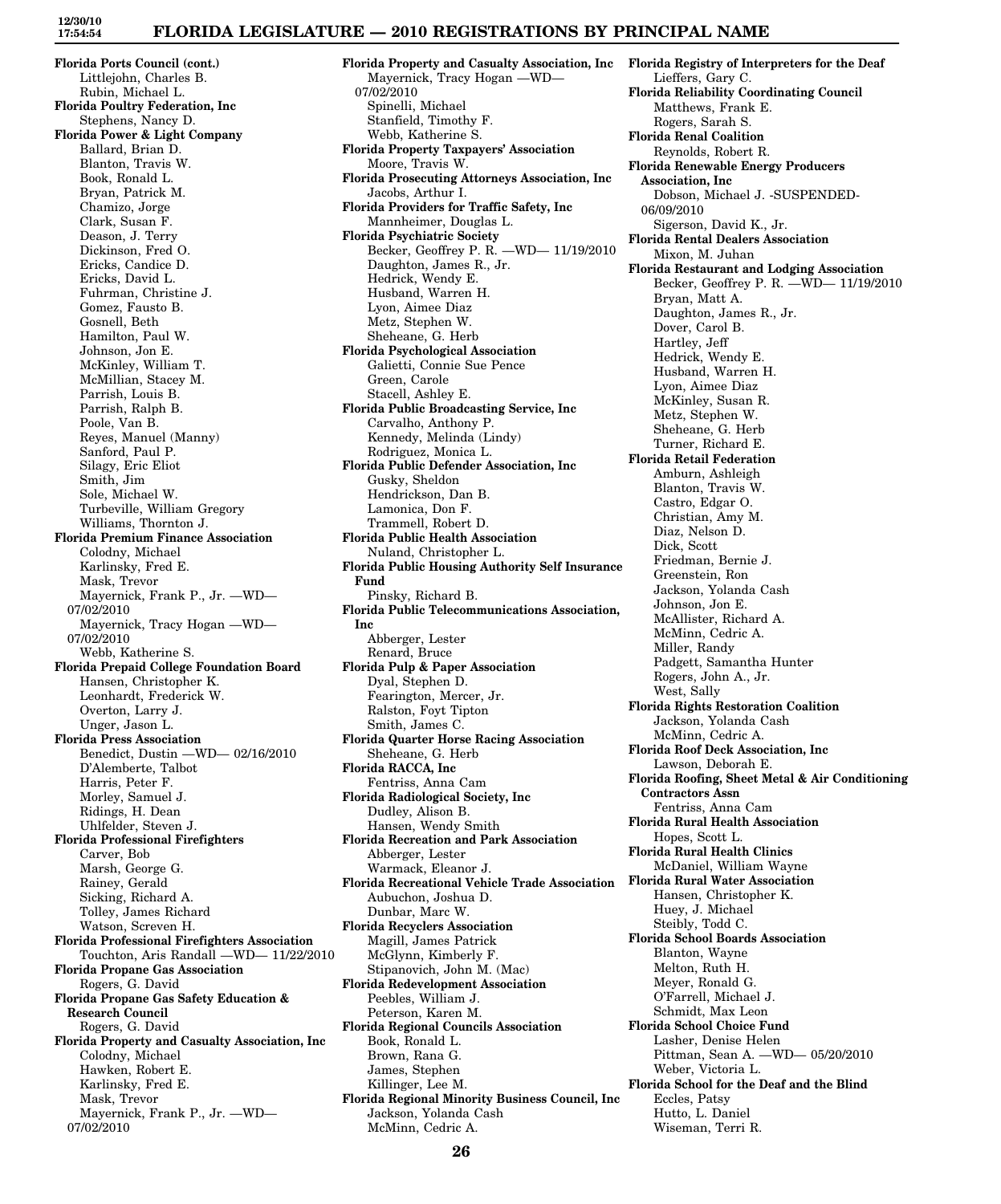### **FLORIDA LEGISLATURE — 2010 REGISTRATIONS BY PRINCIPAL NAME**

**Florida School Health Association** Timmins, Margaret M. **Florida School Nutrition Association** Padgett, Diana Hadi **Florida Seaports Council** Wheeler, Douglas C. **Florida Section American Water Works Association Utility Council** Childs, David W. Olsen, Eric T. **Florida Securities Dealers Association, Inc** Cook, O'Bannon M. O'Doski, Rhett E. Stafford, Sean C. **Florida Self Storage Association** Yaeger, Don Yaeger, Jeanette Wilk **Florida Self-Insurers Guaranty Association, Inc** Bitner, David I. —WD— 12/08/2010 Bitner, Wendy M. **Florida Service Agreement Association** Blank, F. Philip —WD— 11/18/2010 McDaniel, Stephen Meenan, Timothy J. Ryan, Joy M. Sanford, Paul P. Vail, Abby L. **Florida Sheriffs Association** Casey, Charles Steven Goff, Peggy M. Hudson, Roy Preston, Jr. Messersmith, Frank S. Nix, Taylor Leigh Perkins, Gary Rayborn, Keri M. Spearman, Guy M., III **Florida Sheriffs Auto Risk Program** Adams, Howard E. (Gene) Delegal, Mark K. Mayer, Ashley —WD— 12/10/2010 **Florida Sheriffs Worker's Compensation Self Insurance Fund** Adams, Howard E. (Gene) Delegal, Mark K. Mayer, Ashley —WD— 12/10/2010 **Florida Sheriffs' Self Insurance Fund** Adams, Howard E. (Gene) Delegal, Mark K. Mayer, Ashley —WD— 12/10/2010 **Florida Shore & Beach Preservation Association** Armbruster, Lisa H. Flack, Deborah E. **Florida Small Business Development Center** Gomez, Fausto B. **Florida Society of Ambulatory Surgical Centers** Cusick, Michael D. McDaniel, William Wayne **Florida Society of Anesthesiologists** Blanton, Travis W. Christian, Amy M. Johnson, Jon E. **Florida Society of Dermatology & Dermatologic Surgery** Blanton, Travis W. Christian, Amy M. Johnson, Jon E. **Florida Society of Facial Plastic & Reconstructive Surgeons** Bohannon, Hubert (Bo) Fiorentino, Thomas M., Jr. Mobley, Joseph G. Walker, Whitney W. —WD— 07/28/2010 **Florida Society of Health System Pharmacists, Inc** Gonzalez, Lawrence A.

**Florida Society of Health System Pharmacists,** McQuone, Michael James **Florida Society of Hearing Healthcare Professionals** Winn, Stephen R. **Florida Society of Interventional Pain Physicians** Blanton, Travis W. Christian, Amy M. Johnson, Jon E. **Florida Society of Ophthalmology** Blanton, Garrett R. Dudley, Charles F. Dudley, Fred R. Heffley, Richard J. Horton, Kelly W. Logan, Brian J. —WD— 11/05/2010 May, D. Bruce, Jr. Reichelderfer, Marc R. Wester, Elizabeth D. **Florida Society of Oral and Maxillofacial Surgeons** Hansen, Christopher K. Huey, J. Michael Steibly, Todd C. **Florida Society of Pain Management Providers, Inc** Chase, Jodi L. —WD— 06/10/2010 Stewart, Nancy Black —WD— 06/21/2010 **Florida Society of Pathologists** Ballard, Brian D. Smith, Jim Young, Amy J. **Florida Society of Pediatric Surgeons** Jogerst, Brian B. **Florida Society of Plastic Surgeons, Inc** Nuland, Christopher L. **Florida Society of Respiratory Care** Large, Toni Uhlfelder, Steven J. **Florida Society of Theracic and Cardiovascular Surgeons, Inc** Nuland, Christopher L. **Florida Solar Energy Industries Association** Bradshaw, Paul R. Dudley, Christopher F. Fraser, Towson Kershner, R. Bruce Madden, Steven J. Montgomery, Matthew R. Rancourt, David A. **Florida Southern College** Hollis, Justin M. —WD— 07/22/2010 Shepp, David A. **Florida Standardbred Breeders & Owners Association** Bohannon, Hubert (Bo) Boyd, Robert J. Fiorentino, Thomas M., Jr. Walker, Whitney W. —WD— 07/28/2010 **Florida State Alliance of YMCA** Arnold, Thomas W. Dudley, Christopher F. Fraser, Towson Madden, Steven J. Webb, Stacey S. **Florida State Association of Supervisors of Elections, Inc** Labasky, Ronald A. **Florida State Building & Construction Trades Council** Williams, R. Michael **Florida State College at Jacksonville** Lehr, Susan M.

**Florida State Fraternal Order of Police** Grigsby, Thomas J. **Florida State Massage Therapy Association, Inc** Carvajal, Allison S. Lambert, Paul W. Mabry, Janet F. **Florida State Oriental Medical Association** Mixon, Corinne Mixon, M. Juhan Mixon, Pat C. **Florida State Pilots Association** Bascom, Sarah Mathews Blanton, Travis W. Bryan, Matt A. Hartley, Jeff Husband, Warren H. Johnson, Jon E. Myers, Julie S. Naff, Jim A. O'Doski, Rhett E. Villella, Ronald **Florida State University** Barron, Eric J. Daly, Kathleen M. Hinkle, Lee F. **Florida State University School Board of Directors** Moyle, Jon C., Jr. **Florida State University Student Government Association** Pittman, Sean A. **Florida Stormwater Association** Spitzer, Kurt Alfred **Florida Substance Abuse and Mental Health Corporation** Piekalkiewicz, Ellen Z. **Florida Sugar Cane League** Parsons, Philip S. **Florida Suicide Prevention Coalition** Ross, Kingsley R. **Florida Sunshine Entertainment Association, The** Ericks, David L. **Florida Surety Association** Watson, Richard **Florida Surgical Society, Inc** Nuland, Christopher L. **Florida Surplus Lines Association** Mang, Douglas A. Sumner, Gary R. **Florida Surplus Lines Service Office** Pullen, Gary D. Safley, Ramon Z. Snowden, Meredith Woodrum **Florida Surveying and Mapping Society** Bryan, Matt A. Daniel, David T. Hartley, Jeff Myers, Julie S. Naff, Jim A. Villella, Ronald **Florida Swimming Pool Association** Hatfield, Jennifer C. Hebrank, Kari B. —WD— 10/06/2010 **Florida Tax Collectors, Inc** Labasky, Ronald A. Qualls, Timothy R. van Assenderp, Kenza **Florida Thoroughbred Breeders' and Owners' Association** Bryan, Matt A. George, Marnie L. Harrell, Michael P. Hartley, Jeff Hosay, Robert H.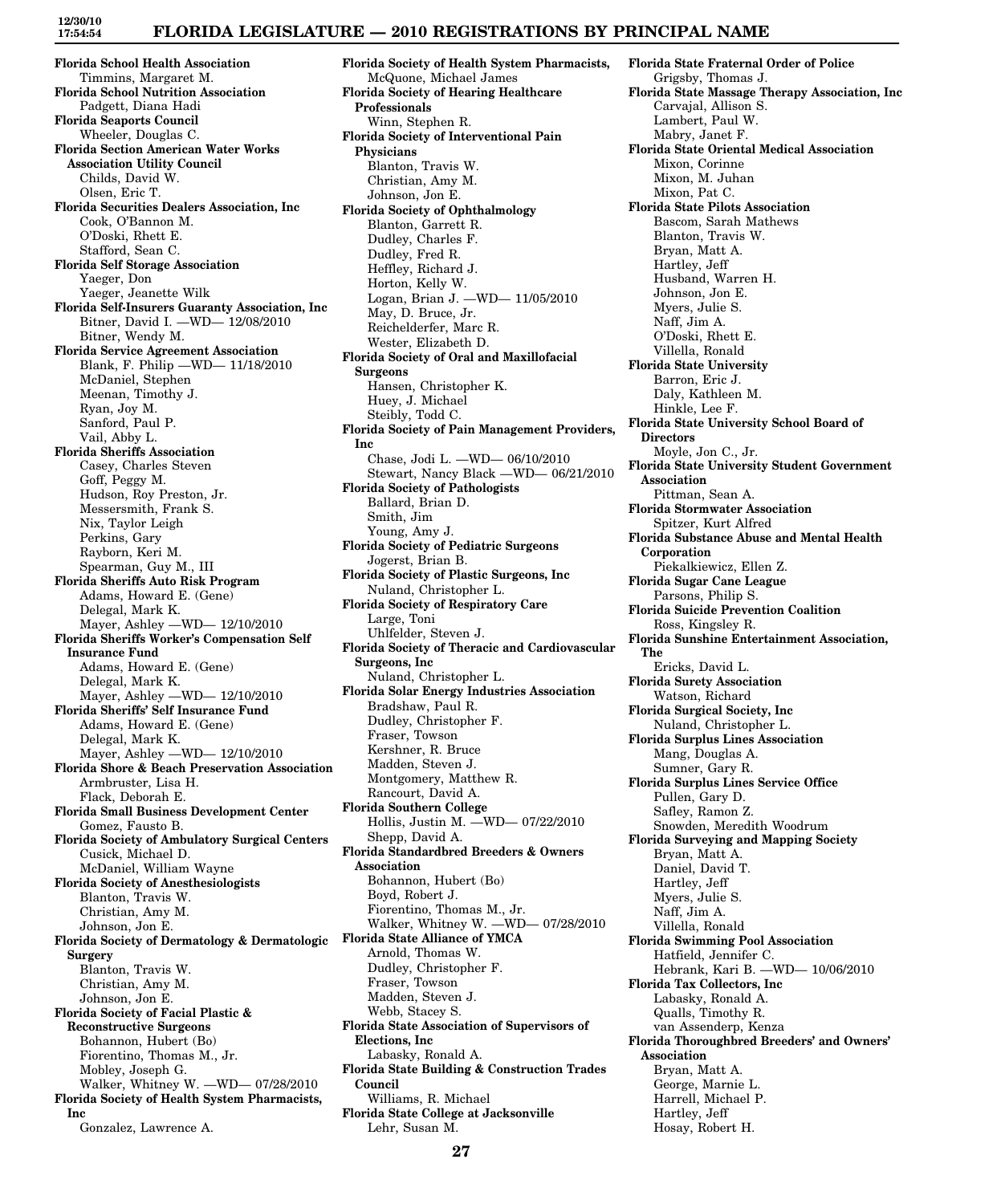## **FLORIDA LEGISLATURE — 2010 REGISTRATIONS BY PRINCIPAL NAME**

**Florida Thoroughbred Breeders' and Owners'** Iarossi, Nicholas V. Kilman, Jonathan P. Myers, Julie S. Naff, Jim A. Villella, Ronald **Florida Together, Inc** Bell, Douglas S. Bell, Samuel P. **Florida Tourism Industry Marketing Corp d/b/a Visit Florida** Kuykendall, Dia Thompson, Christopher L. **Florida Trail Riders** Peeples, Winn F. **Florida Transportation Builders Association, Inc Florida Workforce Development Association** Burleson, Robert G. Rasmussen, Alice P. **Florida Transportation Commission** Patrenos, Sally S. Reichert, Mark E. **Florida Travel Center - Truckstop Group, Inc** Dick, Scott **Florida Tropical Fuels LLC** Sansom, Dixie N. **Florida Trucking Association** Anderson, George Oscar Bustle, Electra Dudley, Christopher F. Fraser, Towson Madden, Steven J. Rajchel, Mary Lou Rancourt, David A. Ubben, Matthew D. Webb, Stacey S. **Florida United Businesses Association** Lozano, Lance Phillips, Karen E. Stahl, Thomas W. **Florida Vacation Rental Managers Association** Killinger, Lori Lewis, Terry E. Lyon, M. Christopher **Florida Veterinary Medical Association** Mixon, M. Juhan Mixon, Pat C. **Florida Virtual School** Ballard, Brian D. Bracy, Carol L. Juarez, Julia Maxwell, Mark A. **Florida Voters Coalition** McCrea, Dan **Florida Water Environment Association Utility Council** Alves, James S. Carr, Diane Wagner Childs, David W. Matthews, Frank E. Olsen, Eric T. **Florida Water Quality Association** Ramba, David E. **Florida Water Quality Coalition, Inc, The** Vogel, Cathleen C. **Florida West Coast Locksmith Association** Mabry, Janet F. **Florida West Coast Public Broadcasting, Inc** DiMaio, Victor Rudy **Florida WIC Grocers Association** Book, Ronald L. Mallette, Kelly C. **Florida Wildlife Federation** Abberger, Lester Fuller, Manley K.

Liles, Andrew J.

**Florida Wildlife Federation (cont.)** Mullins, Sue Payton, Nancy A. Robertson, Preston T. **Florida Worker's Compensation Insurance Guaranty Association** Reyes, Robert F. **Florida Workers' Advocates** Gonzalez, Lawrence A. **Florida Workers' Compensation Joint Underwriting Association, Inc** George, Marnie L. Harrell, Michael P. Kilman, Jonathan P. Schulte, Leonard E. —WD— 09/30/2010 Maxwell, Mark A. Reeves, Richard A. Stephens, M. Lane **Florida Workforce Housing Alliance** Sharkey, Jeffrey B. **Florida-Based Property Insurers CEO Group** Csiszar, Ernst —WD— 12/28/2010 **Florida's Blood Centers** Bruce, Derek E. (House Only) Jonasen, Jeffery Q. Tsamoutales, Frank N. —WD— 05/26/2010 Yarbrough, Cameron —WD— 05/26/2010 **Florida's Children First, Inc** Karlinsky, Fred E. Mayernick, Frank P., Jr. —WD— 07/02/2010 Mayernick, Tracy Hogan —WD— 07/02/2010 McKee, Clarence V. Spudeas, Christina L. Talenfeld, Howard M. Webb, Katherine S. **Florida's Vision Quest, Inc** Antonacci, Peter Cerio, Timothy M. Steibly, Todd C. **Floridian Natural Gas Storage Company LLC** Williams, J. Larry **Floridian Partners, LLC** Carvajal, Allison S. **Floridians for Better Transportation** Callaway, Douglas J. Leonhardt, Frederick W. Stuart, Robert F., Jr. **Floridians for Equitable Insurance Practices** Gomez, Fausto B. Power, Evan J. Reyes, Manuel (Manny) **Floridians for Public Workplace Safety** Cory, Jack Cory, Keyna Daly, Erin C. **Fluor Corporation** Akeson, Melissa Rubin, William D. Turnbull, Heather L. **FMR LLC** Gallagher, Mark J. **Focus Holdings, LLC** Karlinsky, Fred E. **Fontainebleau Florida Hotel, LLC** Blair, Robert Corcoran, Michael C. Johnston, Jeffrey M. Stewart, Amanda **Ford Motor Company** Harbison, Rheb LaFace, Ronald C.

**Forest & Lakes Plantation, Inc.** Hunter, Gary K. Powell, David L. Willson, George W. **Forest Laboratories, Inc** Snyder-Sullivan, Leslea **Fort Lauderdale Downtown Development Authority** Dudley, Christopher F. —WD— 09/30/2010 Fraser, Towson —WD— 10/14/2010 **Fort Pierce Farms Water Control District** Edwards, Kenneth W. Killinger, Lori Lewis, Terry E. Lyon, M. Christopher **Forthright, LLC** George, Marnie L. Harrell, Michael P. Hosay, Robert H. Kilman, Jonathan P. Schulte, Leonard E. —WD— 09/30/2010 **Foster Care Review, Inc** Abrams, Michael I. Pozo, Ana Maria Rodriguez, Monica L. **Foundation for Florida's Future** Clark, Amanda Thomas Levesque, Patricianna Lyn Winters Peshek, Adam Miles **Fourth District-American Advertising Federation** Hebert, John T. **Fowler White Boggs PA** Coker, Christopher Magill, James Patrick McGlynn, Kimberly F. Stipanovich, John M. (Mac) **Fox Club, The** Connors, M. Jordan —WD— 02/17/2010 McNicholas, Thomas R. Nocco, Bridget —WD— 10/29/2010 **FPL** Bitner, David I. —WD— 12/08/2010 Bitner, Wendy M. **Fraternal Order of Police - Miami #20** Silver, Ron **Freeport 860 LLC** Dick, Scott **Fresenius Medical Care North America** Reynolds, Robert R. **Friends of the Parkway** Holton, Calvin L., III —WD— 11/12/2010 **Frito-Lay, Inc** Harbison, Rheb **FRSA Self Insurers Fund** Fentriss, Anna Cam **Ft. Lauderdale Swap Shop** Ericks, David L. **FUBA Workers' Comp** Lozano, Lance Phillips, Karen E. Stahl, Thomas W. **Fuel Miami, LLC** Mannheimer, Douglas L. **Fuel Outdoor** Lorenzo, Alberto **Full Sail Real World Education** Coates, Richard E. **Full Sail, Inc** Williams, J. Larry **Funeral & Cemetery Alliance Inc dba Funeral & Cemetery Alliance of Fla** Tsamoutales, Frank N. Yarbrough, Cameron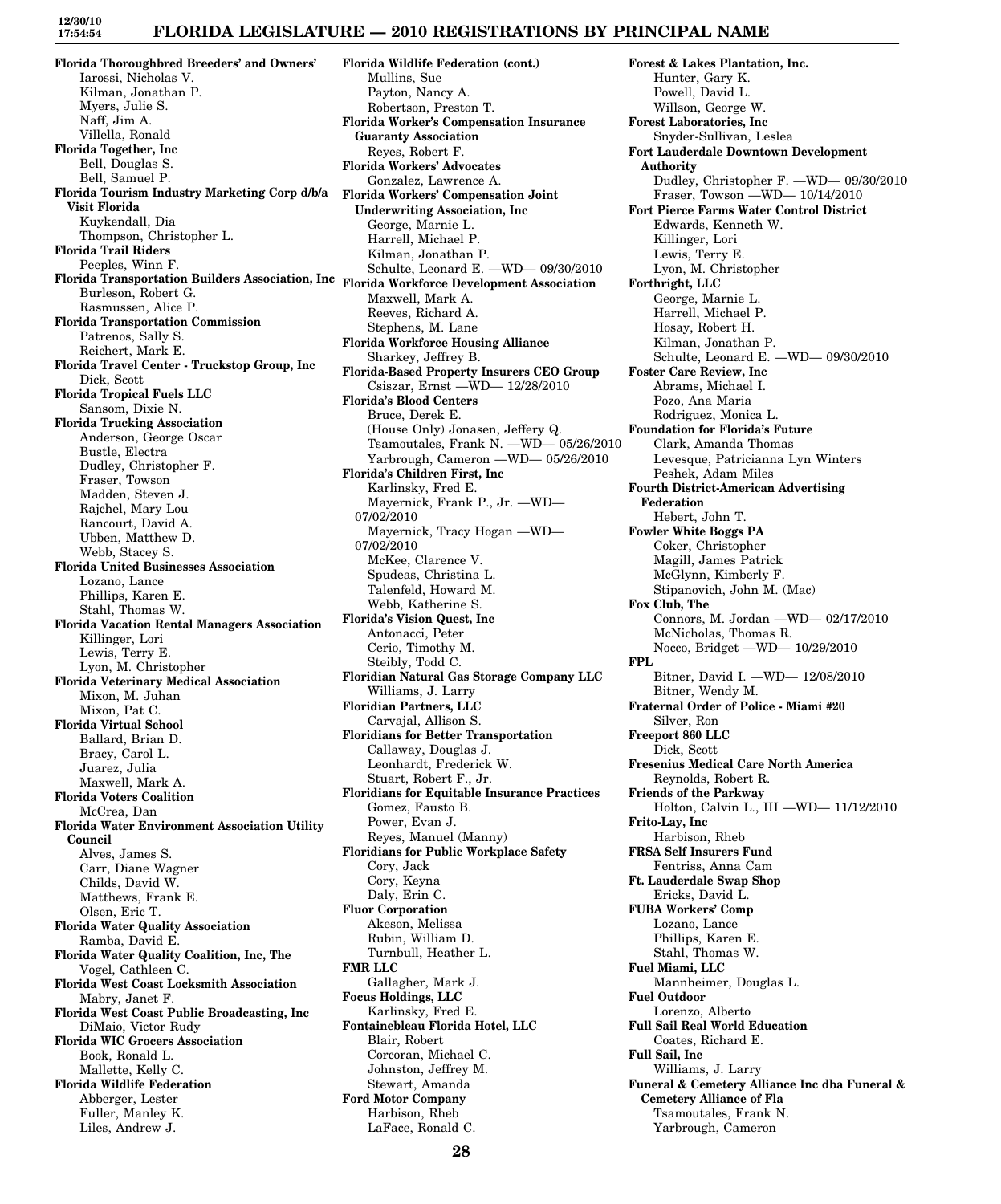## **FLORIDA LEGISLATURE — 2010 REGISTRATIONS BY PRINCIPAL NAME**

**Funeral Services, Inc** Edenfield, Martha J. **Future of Hunting in Florida, Inc, The** Fuller, John D. **G. L. Homes of Florida Corporation** Ballard, Brian D. Bracy, Carol L. Dudley, Christopher F. Forrest, Mathew Fraser, Towson Madden, Steven J. McCann, Joseph M. Smith, Jim Turbeville, William Gregory Young, Amy J. **Gaddis Corporation** Spinelli, Michael **Gadsden County Board of County Commissioners** Bleakley, Sarah M. Doolin, Christian B. **Gainesville-Alachua County Association of Realtors** Gurske, Lisa L. Umanos, Matthew Henry **Galaxy Fireworks, Inc** Nix, Taylor Leigh Spearman, Guy M., III **GameTronics** Aleksander, Sebastian **Gaming Alternative Solutions, LLC** Angelos, Cynthia G. **Gannett Sun Coast Newspaper Group** Spearman, Guy M., III **Gardant Technologies, Inc** Aaron, Lisa —WD— 10/15/2010 Jordan, Danny Yaeger, Don Yaeger, Jeanette Wilk **Garrison Consulting Group** Law, John G. -SUSPENDED- 06/24/2010 **Gartner, Inc** Iarossi, Nicholas V. LaFace, Ronald C., Jr. O'Connell, Patricia G. **Gasparilla Island Bridge Authority** Killinger, Lori Lewis, Terry E. Lyon, M. Christopher **Gasparilla Island Conservation & Improvement Association, Inc** Dudley, Christopher F. Montgomery, Matthew R. **Gate Construction Materials Group, Inc** Dickinson, Fred O. —WD— 04/29/2010 McKinley, William T. —WD— 04/29/2010 **Gateway Community Services** Bell, Douglas S. Bell, Samuel P. Crowley, Kevin X. **Gateway Foundation** Sharkey, Jeffrey B. **Gatorade** Harbison, Rheb **GEICO** Ballard, Brian D. Turbeville, William Gregory **Genentech Inc., a Member of the Roche Group** Becker, Geoffrey P. R. —WD— 11/19/2010 Daughton, James R., Jr. Hedrick, Wendy E. Lyon, Aimee Diaz

Paredes, Richard Michael

**12/30/10 17:54:54**

> **Genentech, Inc** Goodman, Elizabeth Cahn **General Cigar Holdings, Inc** Aleksander, Sebastian **General Electric Company** O'Doski, Rhett E. Stafford, Sean C. **General Motors Company** Dickinson, Fred O. McKinley, William T. Poole, Van B. **Genesys** Arnold, Thomas W. Bradshaw, Paul R. Bustle, Electra Fraser, Towson Montgomery, Matthew R. **Genoa Healthcare Consulting, LLC** Carotenuto, Bernardo J. **Genworth Financial, Inc** O'Doski, Rhett E. Stafford, Sean C. **GEO Care, Inc** Blanton, Travis W. Christian, Amy M. Johnson, Jon E. McKinnon, Pamela P. Mirabella, Frank A. Overton, Joel T. Overton, Larry J. Smith, Damon **GEO Care, Inc./The Geo Group, Inc.** Akeson, Melissa Rubin, William D. Turnbull, Heather L. **GEO Group, Inc, The** Book, Ronald L. Ericks, Candice D. Ericks, David L. McKinnon, Pamela P. Mirabella, Frank A. Smith, Damon **Georgia-Pacific Corporation** Dyal, Stephen D. Fearington, Mercer, Jr. Ralston, Foyt Tipton Smith, James C. **Georgia-Pacific, LLC** Richardson, Eugene Allen **Gilead Sciences, Inc** Becker, Geoffrey P. R. —WD— 11/19/2010 Daughton, James R., Jr. Hedrick, Wendy E. Husband, Warren H. Lyon, Aimee Diaz Metz, Stephen W. Sheheane, G. Herb **GL Homes of Florida Corporation** Webb, Stacey S. **Glades County Board of County Commissioners** Grimes, Ken Milita, M. Dale Vanassche, Connie Carpenter **GlaxoSmithKline** Winn, Stephen R. **Glazer Children's Museum** Betz, Louis G. **Global Energy United, LLC** Smith, Jim **Global Games LLC** Helmich, William E. **Global Gaming, LLC** Gomez, Fausto B. Power, Evan J.

**Global Healthcare SSG Fiscal Service Group LLC** Asztalos, Robert P. **Global Rail Consortium, LLC** Beck, Katherine G. Henderson, Cynthia A. **Global TelLink** George, Marnie L. Harrell, Michael P. Hosay, Robert H. **Global Travel International, Inc** Dempsey, Matthew B. **GMA, Incorportated** Lorenzo, Alberto **Gold Coast Beverage Distributors, Inc** Steverson, Jonathan P. **Gold Coast Distributors, Inc** Bruce, H. Douglas **Gold Coast Promotional Products Association** Stiles, Mary Ann **Gold Standard** Blair, Robert Corcoran, Michael C. Johnston, Jeffrey M. Stewart, Amanda **Golden Living** Buigas, Pete J. Cordell, Melaney **Goodfella's Roll-Off Waste Disposal, Inc** Aleksander, Sebastian **Goodwill Industries of South Florida, Inc** Gomez, Fausto B. Power, Evan J. Reyes, Manuel (Manny) **Google, Inc** Musser, Philip A. —WD— 11/15/2010 Sayfie, Justin J. **Gospel Complex, Inc, The** Jackson, Yolanda Cash McMinn, Cedric A. **GovDelivery, Inc** Davant, Claudia Stickle, Crystal L. **Governance Services, LLC** Carter-Smith, Paige Moore, Audrey H. **Government Employees Insurance Company** Gordon, Bonny K. Nayden, James F., Jr. **Government Payment Services, Inc** Arnold, Thomas W. Bustle, Electra Dudley, Christopher F. Madden, Steven J. Montgomery, Matthew R. Rancourt, David A. Webb, Stacey S. **Government Services Group, Inc** Harrell, Michael P. **Governor's Commission on Disabilities** Bullock, Jamie Shirin Vaughan, Bryan Frederick **GPI Southeast, Inc** Hosay, Robert H. **Grande Vista Owners Association** Lindstrom, Richard A. Rumberger, E. Thom Valenstein, Noah D. —WD— 08/10/2010 **Grant Street Group** Book, Ronald L. Mallette, Kelly C. **Gray Systems** Pinsky, Richard B.

Reyes, Manuel (Manny)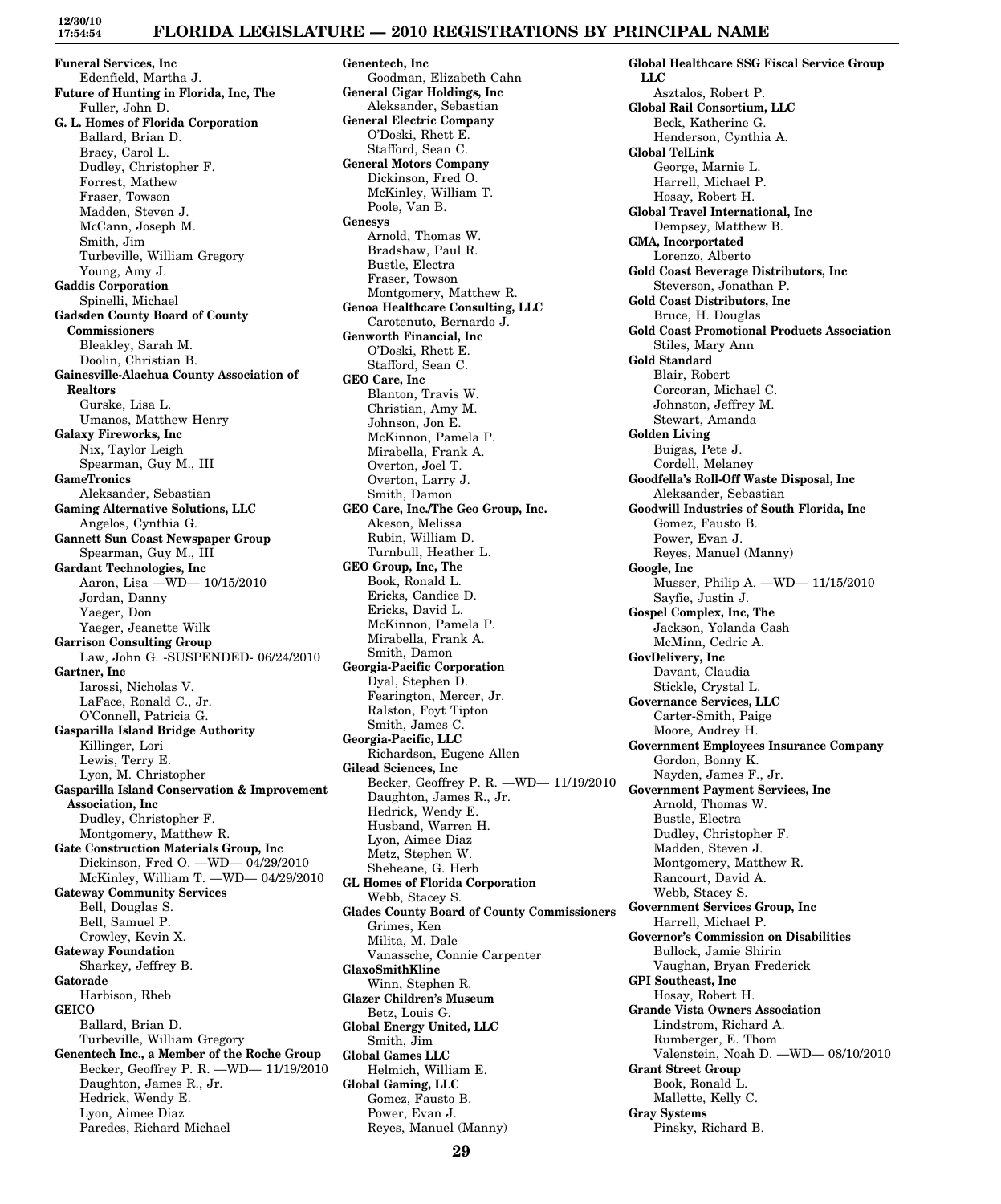# **FLORIDA LEGISLATURE — 2010 REGISTRATIONS BY PRINCIPAL NAME**

**GrayRobinson, P. A.** Carmody, Christopher L. Leonhardt, Frederick W. Stuart, Robert F., Jr. Unger, Jason L. **Greater Caribbean Learning Resources (GCLR)** Horne, James W. McKeown, Georgia F. **Greater Florida Consortium of School Boards** Cerra, Thomas Slack, Georgia **Greater Miami & The Beaches Hotel Assocciation** Horenbein, Barry **Greater Orlando Aviation Authority** Hartnett, Robert C. Heffley, Richard J. Horton, Kelly W. Logan, Brian J. —WD— 11/05/2010 Reichelderfer, Marc R. **Greater Tampa Association of REALTORS** Austin, Carol Ann Rabbitt, Brenda Sue **Greater Tampa Chamber of Commerce** Carlisle, Rafaela A. Amador **Green Bridge Company** Dyal, Stephen D. Fearington, Mercer, Jr. Ralston, Foyt Tipton Smith, James C. **Greentree Group, The** Aaron, Lisa —WD— 10/15/2010 Jordan, Danny Yaeger, Don Yaeger, Jeanette Wilk **Greyhound Lines, Inc** Johnston, John R. McGee, Wallace Gene Roberts, Adam J. **GREY2K USA** Logan, Brian J. —WD— 11/05/2010 Reichelderfer, Marc R. Theil, Carey M. **GTECH Corporation** Ballard, Brian D. Forrest, Mathew Harris, Sandra S. McCann, Joseph M. Panza, Thomas F. Platz, Deborah S. Smith, Jim Turbeville, William Gregory **Guardianship of Eric Brody** Block, Lawrence (Lance) J., Jr. **Guardianship of Marissa Amora** Block, Lawrence (Lance) J., Jr. **Guidance Clinic of the Middle Keys, Inc** Hill, A. Stephen **Gulf Citrus Growers Association** Hamel, Ronald J. **Gulf Coast Community College** Kerley, James A. **Gulf Coast Health Care** Asztalos, Robert P. **Gulf Coast Health Care, LLC** Mannheimer, Douglas L. **Gulf Coast Jewish Family Services, Inc** Anderson, Mark W. **Gulf Coast Transp DBA United Cab of Tampa** Spinelli, Michael **Gulf Group Holdings Acquisitions & Applications, Inc** Dudley, Fred R. McKown, Mia L.

**Gulf Industries, Inc** Cory, Jack Cory, Keyna Daly, Erin C. **Gulf Power Company** Ard, Samual J. Chamizo, Jorge Clark, Susan F. Deason, J. Terry Magill, James Patrick McGlynn, Kimberly F. Murphy, Megan Campbell —WD— 06/29/2010 Punyko, Carl A. Rathbun, Jim G. Reed, Casey E. Reeves, Richard A. Stipanovich, John M. (Mac) **Gulfstream Natural Gas System, LLC** Bibeau, Brian H. Carr, Diane Wagner **Gulfstream Park Racing Association, Inc** Adams, Howard E. (Gene) Aubuchon, Joshua D. Bell, Douglas S. Delegal, Mark K. Dunbar, Marc W. Dunbar, Peter M. Edenfield, Martha J. Mabry, Janet F. **Guy Carpenter & Company, LLC** Karlinsky, Fred E. Miller, Lisa Webb, Katherine S. **Guy Harvey Ocean Foundation** Dickinson, Fred O. McKinley, William T. Poole, Van B. **Guy Harvey Ocean Fund, Inc** Harvey, James M. **G4S Youth Services LLC** Ballard, Brian D. Colodny, Michael Forrest, Mathew Karlinsky, Fred E. Mask, Trevor McCann, Joseph M. Talenfeld, Howard M. Webb, Katherine S. **H. Lee Moffitt Cancer Center** Wilson, W. James **H. Lee Moffitt Cancer Center & Research Institute, Inc** Blanton, Travis W. Christaldi, Ronald A. Christian, Amy M. Duncanson, Carole L. Haben, Ralph H., Jr. Herron, Mark Johnson, Jon E. McKee, Carol Johnson Pugh, Kandace M. Smith, John Andrew Smith, John Andrew (Drew), Jr. **Haitian American Association Against Cancer** McCray, Kim M. **Halcyon Capital Partners. LLC** Sanford, Paul P. **Halifax Fish Community Health** Blanton, Travis W. Johnson, Jon E. **Halifax Health** Christian, Amy M.

**Halifax Hospital Medical Center** Schaeffer, Deanna M. **Hamilton County Development Authority** Golden, Alexander F. **Hamilton Jai Alai & Poker** Gentry, Richard E. Law, John G. -SUSPENDED- 06/24/2010 **Hammock Insurance** Miller, Lisa **Hands of Mercy Everywhere, Inc** Kelly, Natalie K. **Hanover Re, Hannover Ruckversicherung AG** Meros, George N., Jr. **Harbor Branch Oceanographic Institution, Inc** Crowley, Kevin X. Metz, Stephen W. **HARC Challenge Foundation, Inc** Floyd, Chris L. **Hardee County Board of County Commissioners** Grimes, Ken Milita, M. Dale Vanassche, Connie Carpenter **Harmony Community Development District** Labasky, Ronald A. Qualls, Timothy R. van Assenderp, Kenza **Harrah's Operating Company, Inc** Satz, David —WD— 12/03/2010 Tsamoutales, Frank N. —WD— 12/03/2010 Yarbrough, Cameron —WD— 12/03/2010 **Harris Corporation** Ballard, Brian D. Bracy, Carol L. Dyal, Stephen D. Fearington, Mercer, Jr. Ralston, Foyt Tipton Smith, James C. Tsamoutales, Frank N. Turbeville, William Gregory Yarbrough, Cameron **Hartford Financial Services Group, Inc, The** Yass, Robert K. **Hartman & Tyner, Inc** Akeson, Melissa Antonacci, Peter Chamizo, Jorge —WD— 09/02/2010 Corcoran, Michael C. Custin, David R. Dudley, Alison B. Dudley, Charles F. —WD— 09/02/2010 Harris, James E., Jr. Johnston, Jeffrey M. McKay, Michelle D. Rubin, William D. Rutledge, Gary R. Stewart, Amanda Turnbull, Heather L. Unger, Jason L. **Harvest Technology Group, Inc** Aaron, Lisa —WD— 10/15/2010 Jordan, Danny Yaeger, Don Yaeger, Jeanette Wilk **Haskell Company, The** Bruce, H. Douglas Ramba, David E. Steverson, Jonathan P. **Hatchineha Ranch, LLC** Cox, Ernest A. **Haven Hospice** Harbison, Rheb **Hayes** George, Marnie L. Harrell, Michael P. Hosay, Robert H.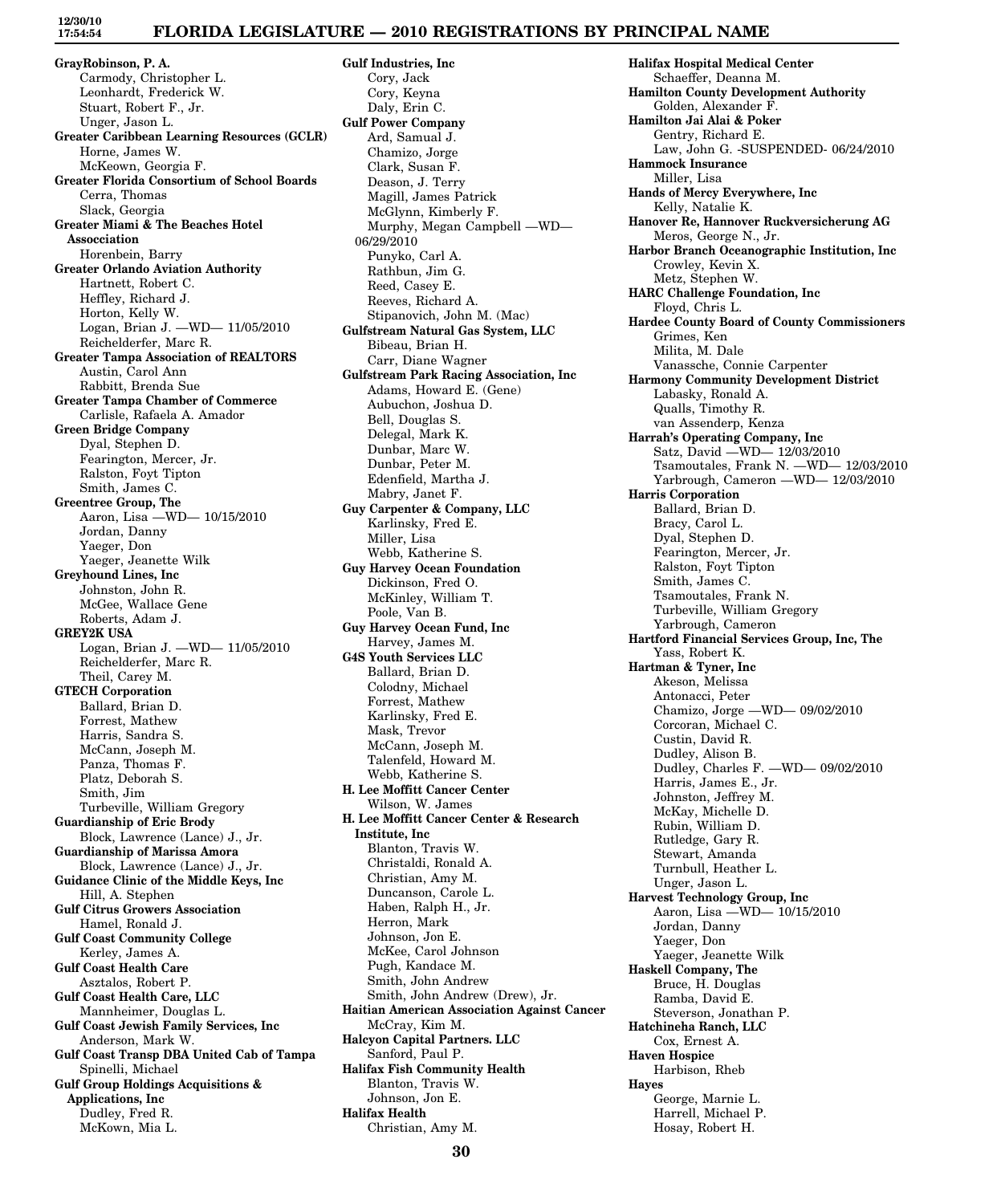**12/30/10 17:54:54**

### **FLORIDA LEGISLATURE — 2010 REGISTRATIONS BY PRINCIPAL NAME**

**Hayes (cont.)** Kilman, Jonathan P. **Hayes E. Government, Inc** Levesque, Patricianna Lyn Winters—WD— 07/15/2010 **HCA Healthcare** Akeson, Melissa Anderson, Bryan Corcoran, Michael C. Costello, Jonathan M. Ecenia, Stephen A. Johnston, Jeffrey M. McKay, Michelle D. —WD— 10/21/2010 Nocco, Bridget —WD— 10/29/2010 Pittman, Sean A. Prieguez, Manuel Rivard, Adrien A., III Rubin, William D. Rutledge, Gary R. Stewart, Amanda Stoner, Amber —WD— 10/20/2010 Turnbull, Heather L. Ulvert, Christian —WD— 05/28/2010 Weems, Lori K. **HCA Management Services, LP** Heffley, Richard J. Horton, Kelly W. Rojas, Luis E. —WD— 10/13/2010 **HCA, Inc** Dickinson, Fred O. —WD— 10/21/2010 Horne, James W. —WD— 10/21/2010 McKeown, Georgia F. —WD— 10/21/2010 Texeira, Nancy A. —WD— 10/26/2010 **HCR-Manor Care** Ballard, Brian D. Bracy, Carol L. McCann, Joseph M. Smith, Jim Turbeville, William Gregory Young, Amy J. **HDR Engineering, Inc** Harrison, William G., Jr. Salz, Diane R. **Health Care District of Palm Beach County** Fearington, Mercer, Jr. Kigel, Beth R. Ralston, Foyt Tipton Smith, James C. **Health Choice Network** Book, Ronald L. Mallette, Kelly C. **Health Council of South Florida** Levy, Robert M. **Health First Health Plans, Inc** Ellis, William R. **Health First, Inc** Ellis, William R. **Health Foundation of South Florida** Levy, Robert M. **Health Management Associates, Inc** Becker, Geoffrey P. R. —WD— 11/19/2010 Hedrick, Wendy E. Metz, Stephen W. Sheheane, G. Herb **Health Management Systems, Inc** Magill, James Patrick McGlynn, Kimberly F. Stipanovich, John M. (Mac) **Health-Chem Diagnostics, LLC** Kigel, Beth R. **Healthcare Distribution Management Association** Ballard, Brian D. Bellingham, Daniel G. Bracy, Carol L.

**Healthcare Distribution Management** Gallenagh, Elizabeth A. McCann, Joseph M. Smith, Jim Turbeville, William Gregory Young, Amy J. **Healthcare Management Systems, Inc** Overton, Larry J. **HealthExcel** Overton, Joel T. Overton, Larry J. **HealthSouth Corporation** Ballard, Brian D. Bracy, Carol L. Harris, Sandra S. Panza, Thomas F. Platz, Deborah S. **Heartland Education Consortium** Boekhoff, Henry Mixon, M. Juhan O'Farrell, Michael J. Wood, Larry D. **Heartland Institute, The** Camara, Christian R. **HeartScreen America** Colodny, Michael —WD— 07/30/2010 Karlinsky, Fred E. —WD— 07/30/2010 Mayernick, Frank P., Jr. Mayernick, Tracy Hogan **Hebrock Steiner, Inc** Hebrock, Bill J. **Hendry County Board of County Commissioners** Spratt, Joseph R. **Henry & Rilla White Foundation, Inc, The** Overton, Joel T. Overton, Larry J. **Here's Help** Goldstein, Susan K. Martinez, Marcia Esther **Heritage Park** Horenbein, Barry **Heritage Park of West Delray** Cory, Jack Cory, Keyna **Heritage Park Retirement Communities, LLC** Daly, Erin C. **Hertz Corporation, The** Dickinson, Fred O. McKinley, William T. Texeira, Nancy A. **Herzog Contracting** Ericks, David L. **Hialeah Park** Rojas, Luis E. **Hialeah, Inc** Guzzetta, Mark A. —WD— 11/15/2010 **Hialeah, Inc et al** Nortelus, Eliakim Peeples, Jack Peeples, Winn F. Roberts, David J. **Highland Cassidy, LLC** Bradshaw, Paul R. Bustle, Electra Watters, Wayne C. **Highland Holdings, Inc** Hunt, Allison Watters, Wayne C. **Hilliard Brothers of Florida** Spratt, Joseph R. **Hillsborough Classroom Teacher Association** Clements, Jean Kiker, Charles R. (Chuck)

**Hillsborough Community College** Everett, Sarah A. **Hillsborough County Aviation Authority** Foster, Darcy A. **Hillsborough County Board of County Commissioners** Bean, Patricia —WD— 06/28/2010 Bryan, Matt A. Grant, John A., Jr. Hartley, Jeff Myers, Julie S. Naff, Jim A. Stewart, Edith M. Villella, Ronald Wagner, Brandon **Hillsborough County Planning Commission** Salz, Diane R. **Hillsborough County Public Transportation Commission** DiMaio, Victor Rudy —WD— 07/14/2010 **Hillsborough Kids, Inc** Betz, Louis G. **Hispanic Business Initiative Fund** Olenick, Michael H. —WD— 01/21/2010 **Hispanic Business Initiative Fund of Florida** Boscan, Jose M. **Historical Society of Martin County, Inc** Connors, M. Jordan —WD— 09/20/2010 **Hitachi** Aaron, Lisa —WD— 09/30/2010 Jordan, Danny Yaeger, Don Yaeger, Jeanette Wilk **HMD Healthcare Corporation** Akeson, Melissa Rubin, William D. Turnbull, Heather L. **HNTB Corporation** George, Marnie L. Harrell, Michael P. Hosay, Robert H. Kilman, Jonathan P. **Hodges University** Arnold, J. Keith Bacot, Brett R. Flynn, Mark W. **Hollywood Injury Rehab Center** Asztalos, Robert P. —WD— 06/11/2010 Balido, Albert Buigas, Pete J. **Holocaust Documentation & Education Center, Inc** Klenet, Russell H. **Home Care Association of Florida** Lolley, Bobby Overton, Joel T. Overton, Larry J. Simon, Kyle Stanley, Lisa S. **Home Delivery Incontinent Supplies Company (HDIS)** Jogerst, Brian B. **Home Depot, The** Enwright, Randall Enwright (Randy) Rimes, James C., Jr. Thomson, Todd **Home Education Foundation** Dickinson, Brenda D. **Homeland Agricultural Fuels, LLC** Brown, Stuart K. Castille, Colleen M. DeFoor, J. Allison, II **Homeowners Choice, Inc** Karlinsky, Fred E. Webb, Katherine S.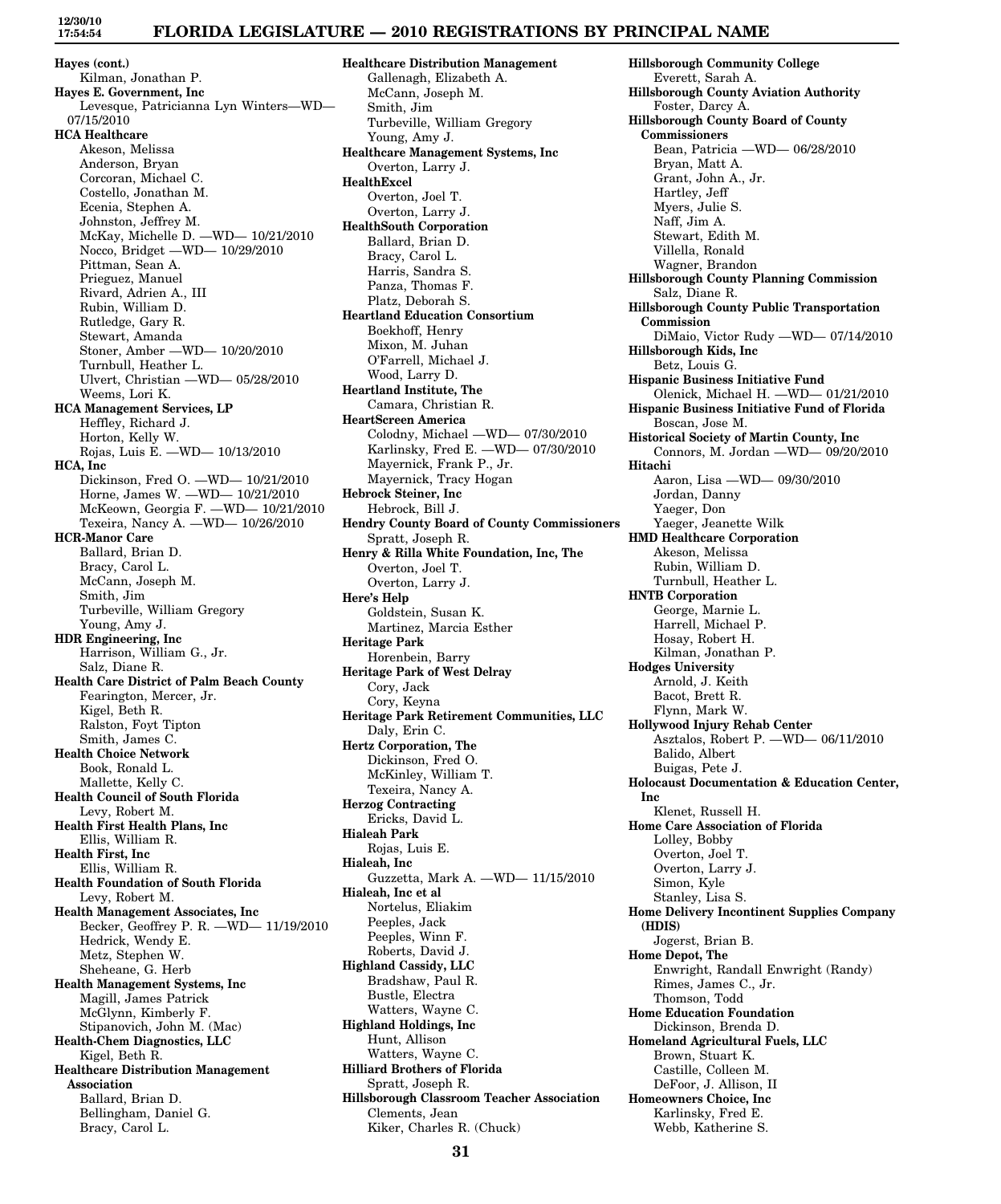# **FLORIDA LEGISLATURE — 2010 REGISTRATIONS BY PRINCIPAL NAME**

**Homewise Holdings, Inc** Ballard, Brian D. McCann, Joseph M. Miller, Travis L. **Honda North America, Inc** Ballard, Brian D. Bracy, Carol L. McCann, Joseph M. Smith, Jim Turbeville, William Gregory Young, Amy J. **Honeywell International, Inc** Tsamoutales, Frank N. Yarbrough, Cameron **Hope and Help Center of Central Florida, Inc** Sarvis, Kenneth C. **Hope Hospice** Arnold, J. Keith Bacot, Brett R. Flynn, Mark W. **Hope of Southwest Florida, Inc** Overton, Joel T. Overton, Larry J. **HospiceCare of SE FL, Inc** Russell, Douglas W. **Hospitalists of America** Buigas, Pete J. **Hospitality Properties Trust** George, Marnie L. Harrell, Michael P. Hosay, Robert H. Kilman, Jonathan P. **Houghton Mifflin Harcourt Publishing Company** LaFace, Ronald C., Jr. O'Connell, Patricia G. **HP-Hewlett Packard Company** Aaron, Lisa **HPC Healthcare, Inc** Arnold, J. Keith Bacot, Brett R. Flynn, Mark W. Overton, Larry J. **HRH Reinsurance** Sharkey, Jeffrey B. **HSBC-GR Corp.** Shuler, Joseph S. Thompson, James Harold **HS1 Medical Management** Bryan, Matt A. Hartley, Jeff Jogerst, Brian B. Myers, Julie S. Naff, Jim A. Villella, Ronald **Huizenga Holdings, Inc** Hale, Russell B. **Humana** Birtman, Stephen Buigas, Pete J. **Humana, Inc** Green, Jennifer Jankowski Spring, Harry V. **Humane Society of the United States, The** Hobgood, Jennifer A. Logan, Brian J. —WD— 11/09/2010 Reichelderfer, Marc R. **Hutson Companies, The** Bohannon, Hubert (Bo) Fiorentino, Thomas M., Jr. Mobley, Joseph G. **HydroMentia, Inc** Bryan, Matt A. Hartley, Jeff Myers, Julie S. Naff, Jim A.

**I Drive Safely** Mannheimer, Douglas L. **I-MED "Intelligent Medicine"** Horenbein, Barry **IAC/InterActive Corp** Green, Jennifer Jankowski **IBM Corporation** Dudley, Christopher F. Fraser, Towson Fullington, Nathan Madden, Steven J. Mitchell, R. Paul Montgomery, Matthew R. Rancourt, David A. Webb, Stacey S. **IdaTech, LLC** Dickinson, Fred O. McKinley, William T. Texeira, Nancy A. **IMAGE API** Heffley, Richard J. Horton, Kelly W. **Imagine Schools** Cardenas, Alberto R. Horne, James W. McKeown, Georgia F. Shiver, Stephen W. **Immobilization Services** Parrish, Todd —WD— 12/06/2010 **Imperial Holdings, LLC** Bryan, Matt A. Hartley, Jeff Myers, Julie S. **InCharge Debt Solutions** Book, Ronald L. Mallette, Kelly C. **Incredi Block** Dobson, Michael J. -SUSPENDED-06/09/2010 **Independent Colleges & Universities of Florida, Inc** Bayliss, Slater W. Boyd, Robert J. Brown, Stuart K. Busk, Sarah Cardenas, Alberto R. Moore, Ed H. Shiver, Stephen W. Tsamoutales, Frank N. Yarbrough, Cameron **Independent Electrical Contractors, Inc** Shepp, David A. **Independent Funeral Directors of Florida** Meyer, Ronald G. Mixon, M. Juhan Scheff, Jan M. **Independent Living Systems** Marin, Steven Nuhfer, Esther J. **Indian River County** Book, Ronald L. Brown, Rana G. Mallette, Kelly C. **Indian River Memorial Hospital** Ballard, Brian D. Bracy, Carol L. McCann, Joseph M. Smith, Jim Turbeville, William Gregory Young, Amy J. **Indian River Mosquito Control District** Killinger, Lori Lewis, Terry E. Lyon, M. Christopher

**Indoor Tanning Association** Brantley, Bobby L., Sr. Holley, John H. **Inerjy** Merchant, Sharon Jean —WD— 09/07/2010 **Infinity Software Development, Inc** Arnold, Thomas W. Dudley, Christopher F. Fraser, Towson Madden, Steven J. Mitchell, R. Paul Rancourt, David A. Webb, Stacey S. **InfoGroup** Bryan, Matt A. Hartley, Jeff McGee, Wallace Gene Roberts, Adam J. **Informed Families of Dade** Labasky, Beth K. **Infrastructure Corporation of America** Bradshaw, Paul R. Dudley, Christopher F. Madden, Steven J. Rancourt, David A. **ING North America Insurance Corporation** Green, Keith LaFace, Ronald C., Jr. Wester, Gerald C. **Inland Pipe Rehabilitation, LLC** Ballard, Brian D. Forrest, Mathew McCann, Joseph M. **Inmate Health Services, LLC** Beck, Robert S. —WD— 07/22/2010 Davant, Claudia Stickle, Crystal L. **Inpatient Clinical Solutions, Inc** LaFace, Ronald C., Jr. **Inspection Depot** Cruz, Carlos M., Jr. **Institute for Human and Machine Cognition, Inc** O'Doski, Rhett E. Stafford, Sean C. **Insurance Appraisers & Umpires Association** Bierman, David **Insurance Services Offices, Inc** Delegal, Mark K. Mayer, Ashley —WD— 12/10/2010 **InsureNet** Cory, Jack Cory, Keyna **Int'L Longshoremen Association Local #1416/1922/1526/1408** Caserta, David **Integrated Biometric Technology LLC d/b/a L-1 Enrollment Services** Mixon, Corinne **Intel Corporation** Aaron, Lisa —WD— 10/15/2010 Jordan, Danny Yaeger, Don Yaeger, Jeanette Wilk **Interactive Media Entertainment & Gaming Association** Ericks, David L. **Interior Design Associations Foundation** Book, Ronald L. Brown, Rana G. Mallette, Kelly C. **Interlock Systems of Florida, Inc** Mannheimer, Douglas L.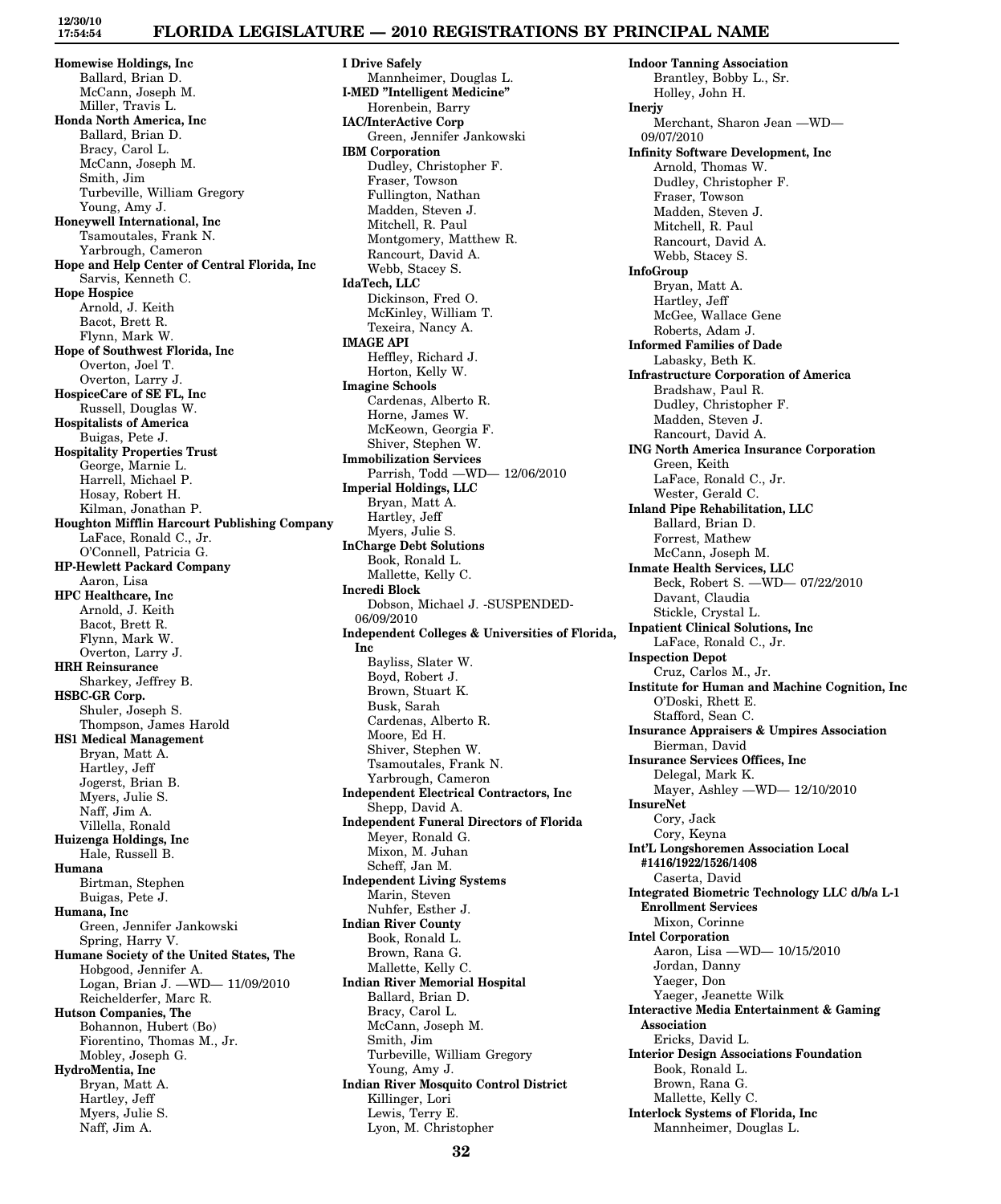## **FLORIDA LEGISLATURE — 2010 REGISTRATIONS BY PRINCIPAL NAME**

**International Association of Machinists & Aerospace Workers** Ortis, Frank C. **International Association of Plumbing & Mechanical Officials** Hebrank, Kari B. **International Association of Rehabilitation Professionals** Gomez, Fausto B. Reyes, Manuel (Manny) **International Business Machines Corporation (IBM)** Norman, Timothy J. **International Code Council** Ramba, David E. **International Council of Shopping Centers** Bryan, Matt A. Hartley, Jeff Myers, Julie S. Naff, Jim A. Villella, Ronald **International Finance & Fidelty, S. A.** Horenbein, Barry **International Game Fish Association, The** Maxwell, Mark A. Reeves, Richard A. Stephens, M. Lane **International Health, Raquet, and Sportsclub Association** Ballard, Brian D. Smith, Jim Young, Amy J. **International Internet Technologies** Dick, Scott **International Jai Alai Players Association-UAW Local 8868** Levy, Robert M. **International Paper** Dyal, Stephen D. Fearington, Mercer, Jr. Ralston, Foyt Tipton Smith, James C. **International Paper Products Corporation** Bruce, H. Douglas Steverson, Jonathan P. **International Premium Cigar & Pipe Retailers Association** Carmody, Christopher L. Leonhardt, Frederick W. Stuart, Robert F., Jr. **International Speedway Corporation** Bradshaw, Paul R. Coxwell, Cheryl Dudley, Christopher F. Fraser, Towson Madden, Steven J. Rancourt, David A. Webb, Stacey S. **International University of Nursing** Gomez, Fausto B. Reyes, Manuel (Manny) **Internet Alliance** Aleksander, Sebastian **Interval International, Inc** Bell, Thomas A. Bibeau, Brian H. **Intuition Systems, Inc** Bryan, Matt A. Hartley, Jeff Myers, Julie S. Naff, Jim A. Villella, Ronald **Invest in America's Veterans Foundation, Inc** Berkowitz, Steven A.

**Investment Corporation of Palm Beach** Ballard, Brian D. Bracy, Carol L. Forrest, Mathew Love, Joseph B., Jr. McCann, Joseph M. Nocco, Bridget —WD— 10/29/2010 Rooney, Patrick J., Sr. Smith, Jim Turbeville, William Gregory Young, Amy J. **IPS Avon Park Corporation** Ellis, John S. Plante, Ken **IQ Innovations, LLC** Dudley, Christopher F. Fraser, Towson Webb, Stacey S. **IQ-ity Innovation** Levesque, Patricianna Lyn Winters—WD— 09/30/2010 **Islamorada Villaga of Islands** Peebles, William J. Peterson, Karen M. **Isle of Capri Casinos, Inc** Bitner, David I. —WD— 12/08/2010 Bitner, Wendy M. **ISRI - New Southern Chapter** Magill, James Patrick McGlynn, Kimberly F. **It's About Time** Webb, Stacey S. **ITI Intellectual Technology Inc** Horenbein, Barry **IV Pulmonary Prescription Providers** Maury, Ramon **J & B Medical Supply** Arnold, Thomas W. Dudley, Christopher F. Madden, Steven J. Montgomery, Matthew R. Rancourt, David A. Webb, Stacey S. **J. Patrick Fitzgerald, PA** Overton, Joel T. Overton, Larry J. **J. Rae Hoyer individually and the estate of David J Hoyer MD** Lamonica, Don F. **Jackson County Hospital District** Bleakley, Sarah M. **Jackson Health System** Bovo, Viviana —WD— 11/30/2010 Diaz de la Portilla, Renier O'Dell, Edwin Lyals Perez, Maggie Ann —WD— 04/22/2010 **Jackson Health System, PHT** Kariher, Jules Nunez, Jeanette —WD— 05/17/2010 Tighe, Mary Lou **Jacksonville Area Legal Aid, Inc** Andreasen, LaVerne Morgan Arington, Teresa A. Blalock, Jeanne C. Brennan, Mary K. Caserta, Sharon Cole, Jonathan Kirk Cronin, David Stuart Drysdale, Bambi (Lynn) Edwards-Rivera, Amanda Leigh Figgins, Christa F. Figgins, Michael G. Freeman, Donald B. Haynie, Jeffrey G. Jetter, Roy P.

**Jacksonville Area Legal Aid, Inc (cont.)** Martyn-Jones, Mary Kimberly Miller, Carol S. Para, Katherine Bliss Smith, William Carr Sorrells, Brian Carey Thoresen, Adam C. Van Velzor, Amy Robinson Wall, Megan **Jacksonville Aviation Authority** Blakely, Edward W., Jr. Bohannon, Hubert (Bo) Coates, Richard E. Fenner, Noreen Fiorentino, Thomas M., Jr. Mobley, Joseph G. Payne, Willard, Jr. Walker, Whitney W. —WD— 07/28/2010 **Jacksonville Financial News and Daily Record** Cory, Jack Cory, Keyna Daly, Erin C. **Jacksonville Greyhound Racing, Inc** Davant, Claudia Dudley, Christopher F. Fraser, Towson Madden, Steven J. McGee, Wallace Gene Nocco, Bridget —WD— 10/29/2010 Rancourt, David A. Roberts, Adam J. Webb, Stacey S. **Jacksonville Port Authority** Blakely, Edward W., Jr. Bohannon, Hubert (Bo) Coates, Richard E. Fiorentino, Thomas M., Jr. Mobley, Joseph G. Walker, Whitney W. —WD— 07/28/2010 **Jacksonville Regional Chamber of Commerce** Quinn, Christopher Michael **Jacksonville Sheriff's Office** Blakely, Edward W., Jr. Coates, Richard E. Green, Shelley B. **Jacksonville Transportation Authority** Benford, Brady J. Bohannon, Hubert (Bo) Fiorentino, Thomas M., Jr. Miller, Michael J. Mobley, Joseph G. Payne, Willard, Jr. Walker, Whitney W. —WD— 07/28/2010 Williams, J. Larry **James Christopher Smith** Lanton, Ronald Wayne, III **JEA** Blakely, Edward W., Jr. Coates, Richard E. Fenner, Noreen Goss, Suzanne E. Green, Shelley B. Knowles, Berdell Logue, John Jordan Milton, Teala A. Para, PG, III **Jefferson County Kennel Club, Inc** Costello, Jonathan M. Lockwood, John M. Rutledge, Gary R. **Jefferson Monroe, LLC** Prutsman, Eric D. **Jeffrey A. Blau Esq.** Helmich, William E.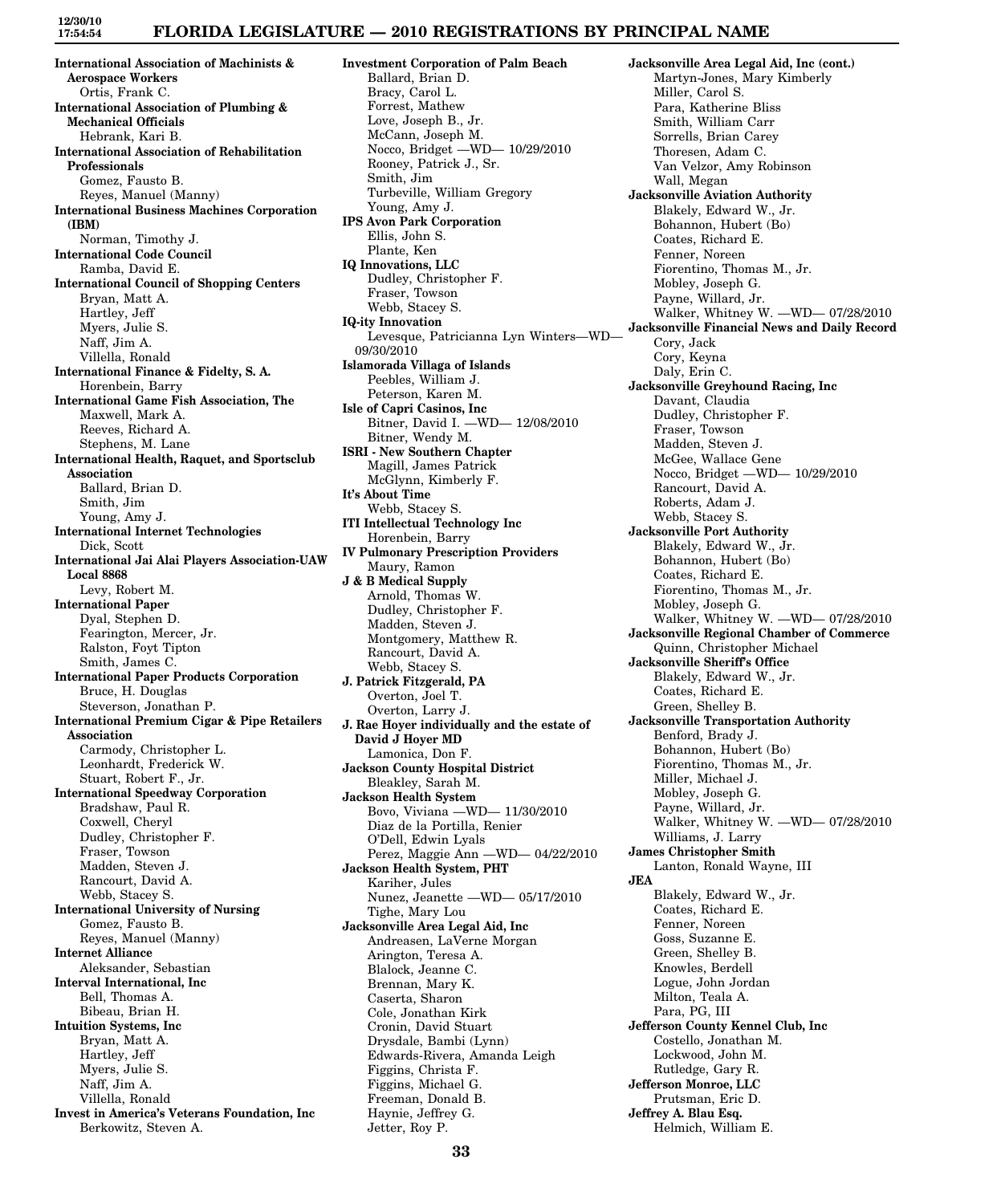# **FLORIDA LEGISLATURE — 2010 REGISTRATIONS BY PRINCIPAL NAME**

**JELD-WEN, inc** Hebrank, Kari B. **JM Family Enterprises, Inc** Bryan, Matt A. Deen, Sonya R. Ericks, Candice D. Ericks, David L. Hartley, Jeff Hennessy, Jane A. Plante, Ken Sanford, Paul P. **John Bean Technologies Corporation** Myrick, Virginia D. **John's Island Club** McCormack, Fred A. **Johnson & Johnson** Bryan, Matt A. Hartley, Jeff Myers, Julie S. Naff, Jim A. **Johnson & Johnson Services, Inc** Bryan, Matt A. Daniel, David T. Hansen, Wendy Smith Hartley, Jeff Myers, Julie S. Naff, Jim A. **Johnson & Wales University** Caserta, David **Johnson Controls, Inc** Dudley, Christopher F. Fraser, Towson Madden, Steven J. Webb, Stacey S. **Jones Edmunds & Associates, Inc** Lowery, Terri Reeves **Jordan, Jones & Goulding** Balido, Albert **Jorge & Debbie Garcia-Bengochea** Corcoran, Michael C. Johnston, Jeffrey M. Stewart, Amanda **Jorge, Debbie, Matthew, Brian & James Garcia-Bengochea** Block, Lawrence (Lance) J., Jr. **JP Morgan Chase & Co.** Hansen, Christopher K. Quintana, Marlene Unger, Jason L. **Judicial Assistants Association of Florida** Dudley, Alison B. **Juniper Networks** Kirk, Erik H. **Justice Administrative Commission** Colvin, Alton L., Jr. Montanaro, Victoria A. **Justice Research Center** Blankenship, Julia Lynne Marin, Steven —WD— 09/21/2010 **JVI Inspection Division, LLC** George, Marnie L. Harrell, Michael P. Hosay, Robert H. Kilman, Jonathan P. **Kaplan Higher Education** Biehl, Taylor Patrick Uhlfelder, Steven J. **Kaplan Higher Education Corp** Horne, James W. McKeown, Georgia F. **Karen Gievers, PA** DeVane, Barbara **Kaufman, Englett & Lynd** Safley, Ramon Z.

Snowden, Meredith Woodrum

**Keane, Inc** Unger, Jason L. **Keefe Commissary Network** Dempsey, Hayden R. **Keiser University** Austin, Curtis Clarke Biederman, Brandon C. Coker, Christopher Magill, James Patrick McGlynn, Kimberly F. Stipanovich, John M. (Mac) Wolfe, T C **Kellogg Brown & Root Services, Inc** George, Marnie L. Harrell, Michael P. Hosay, Robert H. Kilman, Jonathan P. **Kemcho Investment Group, LLC** Feeney, Thomas C., III **Kendall Properties & Investments** Ericks, David L. **KePro South** Winn, Stephen R. **Key Largo Wastewater Treatment District** Henderson, Cynthia A. **Key Property Management** Sharkey, Jeffrey B. **Keys Gate Village Holdings, LLC** Fuentes, Jose K. James, Stephen Killinger, Lee M. **Kimbrough and Koach, LLP** Bradshaw, Paul R. Dudley, Christopher F. Rancourt, David A. **Kindred Healthcare Hospital Division** Overton, Joel T. Overton, Larry J. **King Pharmaceuticals** Gibbs, Marcus Brenton Rodriguez, Lemay **Kissimmee Utility Authority** Lacerte, Arthur Joseph (Grant), Jr. **Kitson & Partners, LLC** Peeples, Winn F. **Kitson Evergreen LLC d/b/a Kitson & Partners** Ard, Samual J. Cox, Ernest A. Murphy, Megan Campbell —WD— 06/29/2010 Peeples, Winn F. **Knauf Plasterboard Tianjin Company** Brewton, Wilbur E. Evans, Gina **Koch Companies Public Sector, LLC** Dyal, Stephen D. Fearington, Mercer, Jr. Ralston, Foyt Tipton Richardson, Eugene Allen Smith, James C. **Koch Industries, Inc** Fearington, Mercer, Jr. Ralston, Foyt Tipton Smith, James C. **KPMG LLP** Aaron, Lisa —WD— 10/15/2010 Jordan, Danny Yaeger, Don Yaeger, Jeanette Wilk **Kraft Foods Global, Inc** Costello, Jonathan M. Menduni, Margaret A. Rutledge, Gary R.

**Kristi House** Diaz, Nelson D. Rodriguez, Monica L. **KTA-Tator, Inc** Tsamoutales, Frank N. Yarbrough, Cameron **Kustom US, Inc** Grant, Carter R. —WD— 12/02/2010 Grant, James W. —WD— 12/02/2010 Grant, John A., Sr. —WD— 12/02/2010 **Kvar Energy Savings, Inc** Bourgalt, Erich **Kyra Info Tech, Inc** Aaron, Lisa Fillyaw, Herbert Walter Johnston, John R. Patel, Piyush **K12** Brown, Stuart K. **K12, Inc** Horne, James W. **Laboratory Corporation of America** Hansen, Christopher K. Huey, J. Michael Steibly, Todd C. **Lake County Gateway, LLC** Tsamoutales, Frank N. Yarbrough, Cameron **Lake Environmental Resources, LLC** Anderson, Mark W. Moore, Travis W. Thompson, Daniel H. —WD— 10/08/2010 **Lake Erie College Osteopathtic Medicine/Bradenton** McKay, Michelle D. **Lake Nona Property Holdings, LLC** Anderson, George Oscar Bradshaw, Paul R. Dudley, Christopher F. Fraser, Towson Madden, Steven J. Montgomery, Matthew R. Webb, Stacey S. **Lake Point Restoration, LLC** Ballard, Brian D. Turbeville, William Gregory **Lake Technical Center, Inc** Bohannon, Hubert (Bo) Fiorentino, Thomas M., Jr. Walker, Whitney W. —WD— 07/28/2010 **Lake Worth Drainage District** Killinger, Lori Lewis, Terry E. Lyon, M. Christopher **LakeFron, Inc, d/b/a Ocala Jai-Alai** Becker, Geoffrey P. R. —WD— 11/19/2010 Daughton, James R., Jr. Husband, Warren H. Metz, Stephen W. Sheheane, G. Herb **Lakeland Electric** Feil, Matthew J. Jaber, Lila A. Keating, Beth Lewis, Roger Alexander **Lakeside Behavioral Healthcare, Inc** Hill, A. Stephen **Lamonica, Inc** Heffley, Richard J. Horton, Kelly W. **LandMark Systems** O'Doski, Rhett E. Rudd, Ryder S. Stafford, Sean C.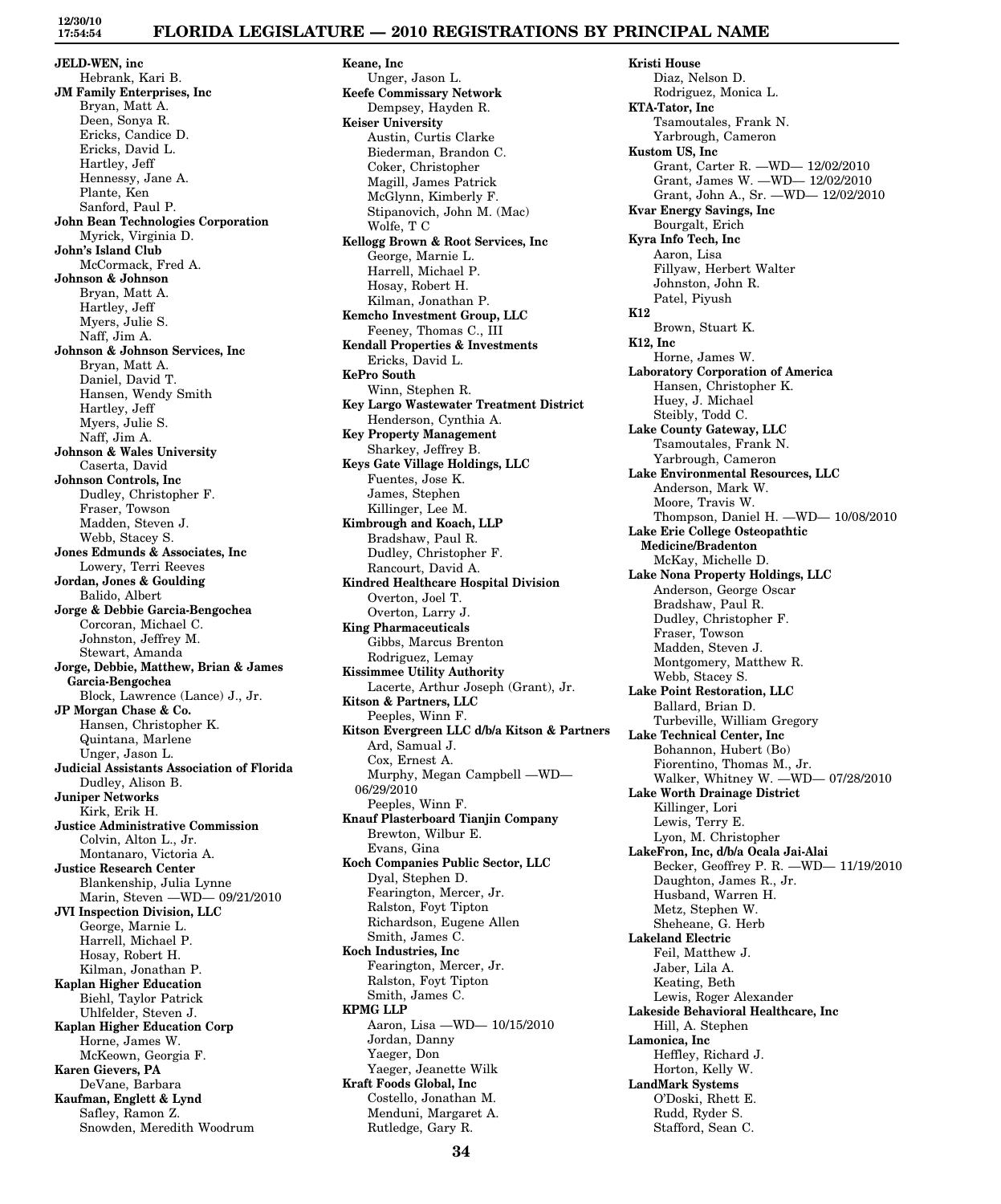#### **FLORIDA LEGISLATURE — 2010 REGISTRATIONS BY PRINCIPAL NAME**

**Landon Development Corporation of Florida** Garner, James F. Vogel, Cathleen C. **Landstone Communities, LLC** Bonifay, Cecelia **Larry Blumberg & Associates, Inc** Anderson, Mark W. Moore, Travis W. **Las Vegas Sands Corp** Bascom, Sarah Mathews Chamizo, Jorge Dudley, Charles F. Iarossi, Nicholas V. LaFace, Ronald C., Jr. Ross, Scott L. Wester, Elizabeth D. Wester, Gerald C. **Laser Spine Institute, LLC** Horne, James W. McKeown, Georgia F. **LaserCraft, Inc** Carmody, Christopher L. Leonhardt, Frederick W. Stuart, Robert F., Jr. **Latin American Association of Insurance Agencies** Farrar, Matthew D. Rayborn, Keri M. Timmins, Margaret M. **Latin Builders Association, Inc** Rodriguez, Barbara D. —WD— 04/08/2010 **Latin Chamber of Commerce of the United States** Gomez, Fausto B. Power, Evan J. Reyes, Manuel (Manny) **Latt Maxcy Corporation** Bibeau, Brian H. Matthews, Frank E. **Laura Strazza** Corcoran, Michael C. Johnston, Jeffrey M. **Lawrence Femminella** Blair, Robert Corcoran, Michael C. Johnston, Jeffrey M. Stewart, Amanda **Lawyers Title Insurance Company** Harbison, Rheb Vecchioli, Beth **LCS Correctional Services** Bustle, Electra —WD— 05/25/2010 Madden, Steven J. —WD— 06/01/2010 Montgomery, Matthew R. —WD— 05/25/2010 **League of Southeastern Credit Unions** Ballard, Brian D. Dyal, Stephen D. Fearington, Mercer, Jr. La Pine, Patrick Landreth, Mark D. McCann, Joseph M. Parrish, Ralph B. Price, Andrew T. —WD— 02/05/2010 Ralston, Foyt Tipton Smith, James C. Smith, Jim Thames, Justin Alan **League of Southeastern Credit Unions Service Group, Inc.** La Pine, Patrick Landreth, Mark D. Price, Andrew T. —WD— 02/05/2010 Thames, Justin Alan

**League of Women Voters of Florida** Wilcox, Benjamin T. **Lealman Special Fire Control District** Killinger, Lori Lewis, Terry E. Lyon, M. Christopher **Learning.Com, Inc** Brown, Stuart K. Horne, James W. McKeown, Georgia F. **Lee County** Arnold, J. Keith Bacot, Brett R. Flynn, Mark W. **Lee County Board of County Commissioners** Bleakley, Sarah M. **Lee County Habitat for Humanity** Peterson, Corey Sharkey, Jeffrey B. **Lee County Public Schools** Cerra, John F. Cerra, Robert J. **Lee County Trauma Services District** Arnold, J. Keith Bacot, Brett R. Flynn, Mark W. **Lee County Visitor & Convention Bureau** Fumero, John J. **Lee Memorial Health System** Arnold, J. Keith Bacot, Brett R. Flynn, Mark W. Jackson, Sally Ann Overton, Larry J. **Lee Mental Health Center** Green, Carole Stacell, Ashley E. **Leesburg Regional Medical Center** Prutsman, Eric D. **Legal Aid Society of the Orange County Bar Association, Inc** Barber, Bethanie Anjel Bartholomew, Krista Marlene Bello-Billini, Angel M. Conroy, Charles R. DePetrillo, Mary Anne Dimayuga, Edward A. Dobrev, Cara Merinda Garcia, Ericka S. Hall, Tenesia Connelly Khoury, Susan McArthur, Sarah L. Resnick, Michael L. Sookrajh, Kavita Stephens, M. Lane Thatcher, Larri T. Tucker, Catherine A. **Legoland** Bradshaw, Paul R. Rancourt, David A. **Lender Processing Services** Alba, Erika Lorenz Bohannon, Hubert (Bo) Fiorentino, Thomas M., Jr. Mobley, Joseph G. **Lender Processing Services (LPS)/Aptitude Solutions, Inc** George, Marnie L. Harrell, Michael P. Hosay, Robert H. **LensCrafters** Horenbein, Barry **Leo A. Daly Architects** Horenbein, Barry

**Leon County Board of County Commissioners** Arnall, Joe H. Lamy, Shington Long, Vincent S. Morris, Kenneth J. Pinsky, Richard B. —WD— 05/13/2010 Sharkey, Jeffrey B. **Leon County Research and Development Authority** Herron, Mark —WD— 07/15/2010 **Leon County School Board** Carter-Smith, Paige Moore, Audrey H. **Leukemia & Lymphoma Society, The** Green, Jennifer Jankowski **Levin Homecare** Blanton, Travis W. Christian, Amy M. Johnson, Jon E. **Levin, Papantonio, Thomas, Mitchell, Echsner & Proctor, P. A.** Fort, Pamela Burch **LexisNexis** Bustle, Electra Dudley, Christopher F. Fraser, Towson Madden, Steven J. **Liberty Dental Plan** Heuchan, Brecht W. **Liberty Mutual Group** Dudley, Charles F. Hannah, Patrick D. Reyes, Robert F. **Liberty Mutual Insurance Group** Guzzo, Gary A. **Library Systems and Services, LLC** Reynolds, Robert R. **Life Insurance Settlement Association** Cobb, Brady J. Miller, Lisa Pozzuoli, Edward J. Scott, James A. **Life Management Center of NW Florida, Inc** Overton, Joel T. Overton, Larry J. **Life Settlement Institute** George, Marnie L. Harrell, Michael P. Hosay, Robert H. Kilman, Jonathan P. Schulte, Leonard E. —WD— 09/30/2010 **LifeLink Foundation, Inc** Newberger, Barbara J. **LifeLock, Inc** Hamilton, James **Lifesafer, Inc** Dickinson, Sharon C. (Sherry) **Liggett Group LLC** Ballard, Brian D. Bracy, Carol L. McCann, Joseph M. Smith, Jim Turbeville, William Gregory Young, Amy J. **Lighting Science Group Corporation** DuPree, William Matthew **Lincor Solutions** Akeson, Melissa Rubin, William D. Turnbull, Heather L. **Linebarger Goggan Blair & Sampson, LLP** Hodge, Glenna Jean Levy, Robert M.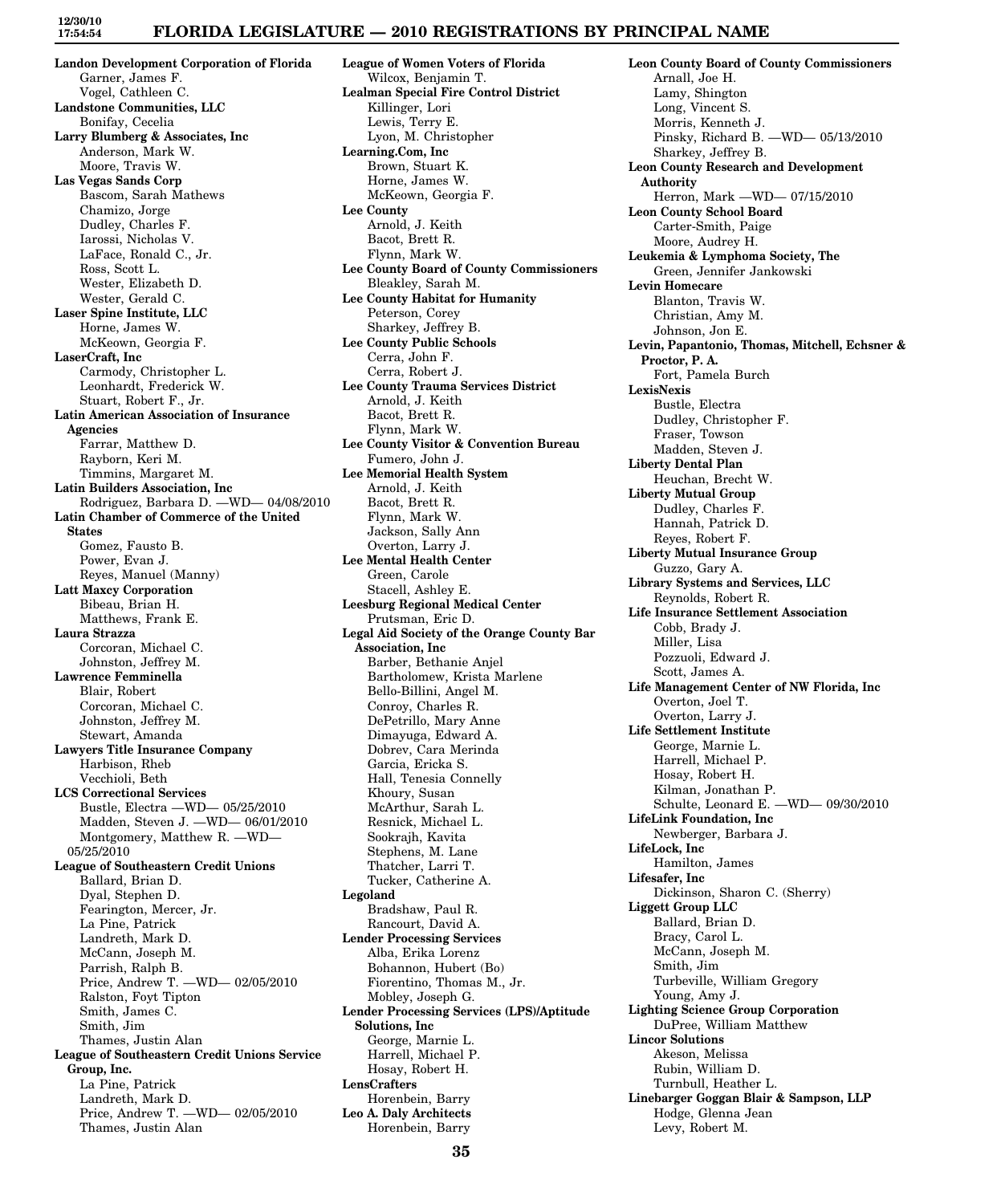### **FLORIDA LEGISLATURE — 2010 REGISTRATIONS BY PRINCIPAL NAME**

**Little Havana Activities & Nutrition Centers of Macquarie Capital (USA) Inc (cont.) Dade County, Inc** Figueroa, Andreina **Live Nation** Corcoran, Michael C. Johnston, Jeffrey M. **Live Oak Partners, LLC** Rojas, Luis E. **LKQ Corporation** Colodny, Michael Karlinsky, Fred E. Mask, Trevor Mayernick, Frank P., Jr. —WD— 07/02/2010 Mayernick, Tracy Hogan —WD— 07/02/2010 Webb, Katherine S. **LM Land Company, The** Dughi, Leslie Y. —WD— 05/04/2010 **Lo Land Assets, LP** George, Marnie L. Harrell, Michael P. Hosay, Robert H. Schulte, Leonard E. —WD— 09/30/2010 **Lockheed Martin Corporation** Hansen, Christopher K. Huey, J. Michael Steibly, Todd C. **LogistiCare Solutions** Bustle, Electra Dudley, Christopher F. Madden, Steven J. Webb, Stacey S. **LogistiCare Solutions LLC** Iarossi, Nicholas V. LaFace, Ronald C., Jr. **Lopez Building Company, Inc** Bryan, Matt A. Villella, Ronald **Lost Tree Village Property Owners' Association** Dunbar, Peter M. Edenfield, Martha J. **Lottery Dynamics LLC** Griffin, David **Loxahatchee Groves Water Control District** Ramba, David E. **LSN Partners, LLC** Whitson, Jeffrey L. **Lutheran Services Florida** McDaniel, William Wayne **Luxottica Retail** Henderson, Cynthia A. Horenbein, Barry **Lykes Bros. Inc** Facemire, Lauren Roth, Cari L. Van Wyk, Suzanne **Lytmos Group, Inc** Farrar, Matthew D. Rayborn, Keri M. Timmins, Margaret M. **L1 Secure Identity Solutions** Bryan, Matt A. Hartley, Jeff McGee, Wallace Gene Myers, Julie S. Naff, Jim A. Roberts, Adam J. **M & H Homestead, Ltd** Fuentes, Jose K. **MacAndrews & Forbes Holdings, Inc** Panza, Thomas F. **Macquarie Capital (USA) Inc** George, Marnie L. Harrell, Michael P.

Hosay, Robert H. Kilman, Jonathan P. Schulte, Leonard E. —WD— 09/30/2010 **Mactec, Inc** Fuentes, Jose K. James, Stephen Killinger, Lee M. **Macy's, Inc** Imbrone, Paul H. **Mae Volen Senior Center, Inc** O'Doski, Rhett E. Stafford, Sean C. **MAG Mutual Insurance Company** Adams, Howard E. (Gene) Delegal, Mark K. Mayer, Ashley —WD— 12/10/2010 Roddenberry, J. Steve **Magellan Behavioral Health of Florida, Inc** McKinley, William T. Texeira, Nancy A. **Magna Entertainment Corporation** Dunbar, Marc W. Dunbar, Peter M. **Maguire Group, Inc** Bayliss, Slater W. Cardenas, Alberto R. Figueroa, Andreina **MAI** Muller, James W. **Malcolm Pirnie, Inc** Bell, Douglas S. Bell, Samuel P. Bruce, H. Douglas Steverson, Jonathan P. **Management & Training Corporation** McGee, Wallace Gene Roberts, Adam J. **Manatee Chamber of Commerce** Spirtas, Neil H. **Manatee County Board of County Commissoners** Facemire, Lauren Roth, Cari L. Van Wyk, Suzanne **Manatee County Government** Azzara, Nicholas Andrew **Manatee County Port Authority** Killinger, Lori Lewis, Terry E. Lyon, M. Christopher **Manatee County Rural Health Services, Inc** McKay, Michelle D. **Manatee County Schools** Mixon, M. Juhan O'Farrell, Michael J. Wood, Larry D. **Manatee Glens** McKay, Michelle D. **Manatee Memorial Healthcare System** McKay, Michelle D. **Manheim Auctions, Inc** Costello, Jonathan M. Menduni, Margaret A. Rutledge, Gary R. Stephens, M. Lane **Mann Research Center, LLC** Ballard, Brian D. Nocco, Bridget Turbeville, William Gregory **Mansa Equity Partners, Inc** Bradshaw, Paul R. Dudley, Christopher F. Madden, Steven J.

**Manufacturers Association of Florida** Stephens, Nancy D. Stewart, Nancy Black **Marathon Petroleum Company LLC** Stewart, Nancy Black **March of Dimes** Jogerst, Brian B. Tiam-Fook, Penelope L. **Margaritaville Holdings, Inc** Sharkey, Jeffrey B. **Marine Industries Association of Florida** Farrar, Matthew D. Rayborn, Keri M. Timmins, Margaret M. **Marine Industries Association of South Florida** Ballard, Brian D. Bracy, Carol L. McCann, Joseph M. Smith, Jim Turbeville, William Gregory Young, Amy J. **Marine Towing of Tampa, LLC** Ballard, Brian D. Bracy, Carol L. McCann, Joseph M. **Marion County Board of County Commissioners** Arnold, Thomas W. Bleakley, Sarah M. —WD— 12/01/2010 Dudley, Christopher F. Fraser, Towson Rancourt, David A. Webb, Stacey S. **Marion County Public Schools** Hamilton, James P. **Marion County Schools** Boekhoff, Henry Mixon, M. Juhan O'Farrell, Michael J. Wood, Larry D. **Marissa Amora** Corcoran, Michael C. Johnston, Jeffrey M. **Markham Woods Association, Inc** Feeney, Thomas C., III **Marquis Software Development** Patchett, R. Dale **Marriott International, Inc** Adams, Howard E. (Gene) Aubuchon, Joshua D. Dunbar, Peter M. Edenfield, Martha J. **Marsh & McLennan Companies** Karlinsky, Fred E. **Marshall Thomas Burnett** Dean, Isaac H. Hansen, Christopher K. Huey, J. Michael Unger, Jason L. **Martin County** Timmins, Margaret M. **Martin County Board of County Commissioners** Ballard, Brian D. Bracy, Carol L. Huffert, Jan S. McCann, Joseph M. Parmelee, Kate Ann Smith, Jim Turbeville, William Gregory Young, Amy J. **Martin County Sheriffs Office** Messersmith, Frank S. **Martin Memorial Health Systems, Inc** Angelos, Cynthia G. Moffitt, H. Lee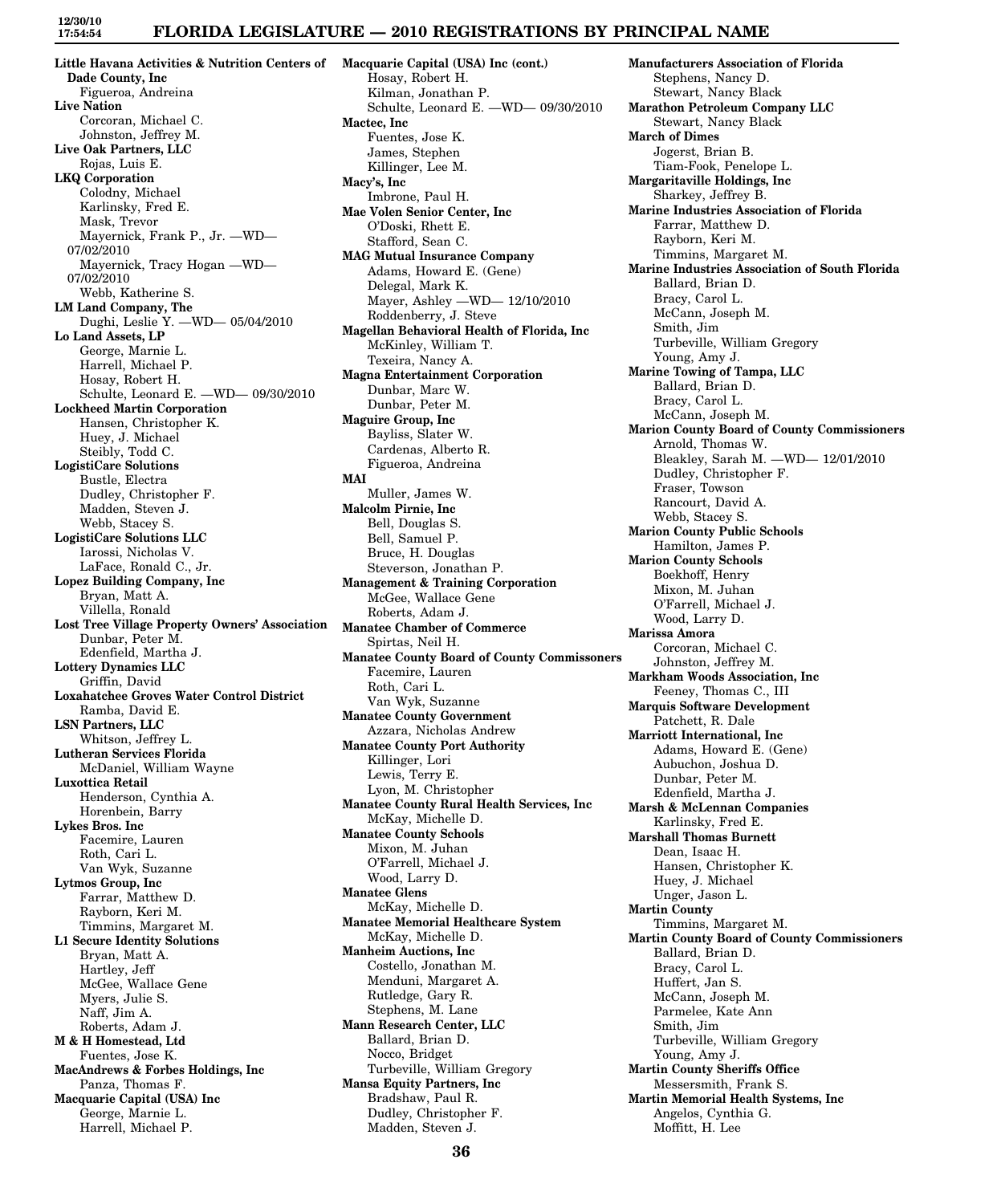## **FLORIDA LEGISLATURE — 2010 REGISTRATIONS BY PRINCIPAL NAME**

**Martin Memorial Medical Center, Inc** Ballard, Brian D. Bracy, Carol L. McCann, Joseph M. Smith, Jim Turbeville, William Gregory Young, Amy J. **Mastercard International, Inc** Messersmith, Frank S. **Matrosity Hosting** Foresman, Dannielle —WD— 12/06/2010 **Matthews International** Ray, Donald G. —WD— 07/20/2010 Wylie, F. James, Jr. —WD— 08/11/2010 **Maxcy Development Group** Carr, Diane Wagner Stuart, Cheryl G. Weber, Victoria L. **Maxim Health Care** Baggett, Fred W. Corbella, Agustin G. Dempsey, Hayden R. Dughi, Leslie Y. **MAXIMUS** Arnold, Thomas W. Baggett, Fred W. —WD— 02/08/2010 Ballard, Brian D. Bustle, Electra Corbella, Agustin G. —WD— 02/08/2010 Dempsey, Hayden R. —WD— 02/08/2010 Dudley, Christopher F. Dughi, Leslie Y. —WD— 02/08/2010 Fraser, Towson McCann, Joseph M. Turbeville, William Gregory **Mayo Clinic** Greene, Patricia B. Smith, Layne M., Jr. **Mayo Clinic College of Medicine** Smith, Layne M., Jr. **MBIA** Mitchell, R. Paul **MC Florida, LLC** Davant, Claudia **McAfee, Inc** Aaron, Lisa Jordan, Danny Yaeger, Don Yaeger, Jeanette Wilk **McDonald's Corporation** Bell, Douglas S. Bell, Samuel P. Crowley, Kevin X. **McGladrey & Pullen, LLP** Ballard, Brian D. Turbeville, William Gregory **McGraw-Hill Education** Heffley, Richard J. Horton, Kelly W. **McKeel Academy of Technology** Shepp, David A. **McKesson Corporation** Arnold, Thomas W. Dudley, Christopher F. Fraser, Towson Madden, Steven J. Webb, Stacey S. **McLane Company, Inc** Austin, Daniel K. Bragg, Melissa Garcia, Neftali J. Gilliam, Juliett Greene, Patricia B. Koch, Kevin J. McKown, Mia L.

**MCNA Dental Plans** Arnold, Thomas W. Dudley, Christopher F. Fraser, Towson Madden, Steven J. Mitchell, R. Paul Rancourt, David A. **Meadowbrook, Inc** Antonacci, Peter Unger, Jason L. **Mears Transportation Group** Williams, J. Larry **Medco Health Solutions, Inc** Aubuchon, Joshua D. Bell, Douglas S. Dunbar, Marc W. Edenfield, Martha J. **MedHOK HealthCare Solutions, LLC** Blair, Robert Corcoran, Michael C. Johnston, Jeffrey M. Stewart, Amanda **Medical Care Consortium, Inc** Akeson, Melissa Corcoran, Michael C. Johnston, Jeffrey M. Rubin, William D. Turnbull, Heather L. **Medical Development International** LaFace, Ronald C., Jr. Wester, Gerald C. **Medical Specialists** Juarez, Julia **MedImmune, Inc** Ballard, Brian D. Batten, Joel McCann, Joseph M. Smith, Jim Turbeville, William Gregory Young, Amy J. **Medisyn Systems, Inc** Mortham, Allen, Jr. Mortham, Sandra B. **Medline Industries, Inc** Mixon, M. Juhan **MedSolutions, Inc** Cerio, Timothy M. Unger, Jason L. **Medtronic** Horne, James W. Jogerst, Brian B. McKinley, William T. **Medtronic Neuromodulation** Miller, Lisa **Medtronic Spinal and Biologics** Miller, Lisa **Melbourne Airport Authority** Carmody, Christopher L. Leonhardt, Frederick W. Stuart, Robert F., Jr. **Melbourne Greyhound Park, LLC** Horne, James W. **Melbourne International Airport** Sansom, Jerry H. **Melbourne Police Athletic League (PAL)** DuPree, William Matthew **Melbourne Regional Chamber** Michaels, Christine **Memorial Healthcare System** Overton, Joel T. Overton, Larry J. **Mental Health Associations in Florida** Sarvis, Kenneth C.

**Mental Health Care, Inc** Overton, Joel T. Overton, Larry J. **Mental Health Systems, Inc** Abrams, Michael I. Rodriguez, Monica L. **Mentor Network, The** Fraser, Towson Madden, Steven J. Rancourt, David A. Webb, Stacey S. **Merck, Sharpe & Dohme Corporation** Arnold, Thomas W. Dudley, Christopher F. Fraser, Towson Hansen, Craig M. Madden, Steven J. Rancourt, David A. Webb, Stacey S. **Mercy Hospital, Inc** Overton, Joel T. Overton, Larry J. **Meridian Behavioral Healthcare** Baggett, Fred W. Corbella, Agustin G. Dempsey, Hayden R. Dughi, Leslie Y. **Meridian Community Services Group, Inc** Harrell, Michael P. **Meridian Technologies, Inc** Blakely, Edward W., Jr. Coates, Richard E. **Meritas International** Spinelli, Michael **Merlin Law Group, P. A.** Corcoran, Michael C. Floyd, Chris L. Johnston, Jeffrey M. Stewart, Amanda **Merrill-Stevens** Book, Ronald L. **Mesirow Financial Holdings, Inc** Ballard, Brian D. Turbeville, William Gregory **Metatomix** Aaron, Lisa —WD— 10/15/2010 Jordan, Danny Yaeger, Don Yaeger, Jeanette Wilk **MetLife** Prieguez, Manuel Ryan, Joy M. Ulvert, Christian —WD— 05/28/2010 Vail, Abby L. Weems, Lori K. **Metric Engineering** Bayliss, Slater W. Figueroa, Andreina **Metro Dade Auto Tag Dealers Association** Levy, Robert M. **Metro Orlando Economic Development Commission** Carmody, Christopher L. Leonhardt, Frederick W. Stuart, Robert F., Jr. **Metro Traffic School** Ballard, Brian D. Forrest, Mathew Nocco, Bridget **Metro Traffic Schools** Davant, Claudia —WD— 03/05/2010 **Metromont Corporation** Dickinson, Fred O. —WD— 04/29/2010 McKinley, William T. —WD— 04/29/2010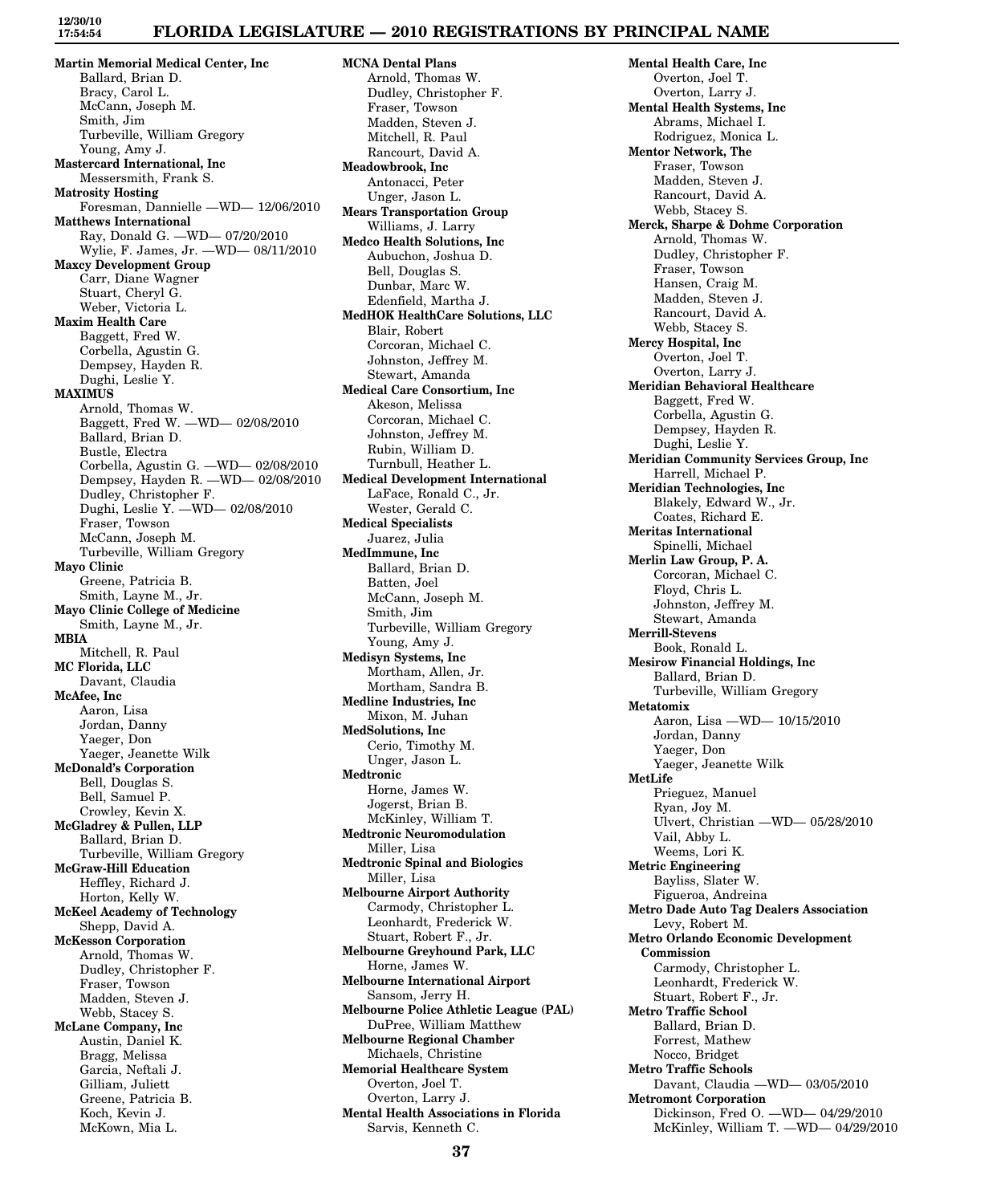**Metroplan Orlando** Peebles, William J. Peterson, Karen M. **Metropolitan Life Insurance Company** Chairusmi, Panida Joy **MGSCOMM** Dudley, Christopher F. Fraser, Towson Madden, Steven J. Montgomery, Matthew R. **MGT of America** Sharkey, Jeffrey B. **MH Williams Construction Group, Inc** Tsamoutales, Frank N. Yarbrough, Cameron **MHM Correctional Services, Inc** Pugh, Kandace M. **MHM Services, Inc** Cruz, Carlos M., Jr. Mayernick, Frank P., Jr. Mayernick, Tracy Hogan **Miami Beach Community Health Center** Book, Ronald L. Mallette, Kelly C. **Miami Beach Community Mental Health Center** Levy, Robert M. **Miami Children's Hospital** Jogerst, Brian B. **Miami Children's Museum** Levy, Robert M. **Miami City Redevelopment Agency** Bruce, H. Douglas Steverson, Jonathan P. **Miami Corporation** Castille, Colleen M. DeFoor, J. Allison, II **Miami General Employees & Sanitation Employees Retirement Trust** Silver, Ron **Miami International University of Art and Design** Anderson, Mark W. **Miami Jewish Health Systems** Griffin, Sheila F. **Miami Jewish Home and Hospital for the Aged** Levy, Robert M. **Miami Lighthouse for the Blind** Griffin, Sheila F. Levy, Robert M. **Miami Project/Buoniconti Fund to Cure Paralysis** Book, Ronald L. Mallette, Kelly C. **Miami River Marine Group** Levy, Robert M. **Miami Shores Village** Levy, Robert M. **Miami-Dade College** Hernandez, Victoria **Miami-Dade County** Arango, Ivette Book, Ronald L. Brown, Rana G. Castro, Edgar O. Costello, Jonathan M. del Cerro, Juan A. Diaz, Nelson D. Dickinson, Fred O. Fernandez, Edgar G. Friedman, Bernie J. Gomez, Fausto B. Jackson, Yolanda Cash Mallette, Kelly C. McCarty, Jess M.

McKeown, Georgia F.

**Miami-Dade County (cont.)** McKinley, William T. McMinn, Cedric A. Menduni, Margaret A. Pittman, Sean A. Power, Evan J. Rasco, Joe I. Reyes, Manuel (Manny) Rutledge, Gary R. Texeira, Nancy A. **Miami-Dade County Clerk Of Courts** Bayliss, Slater W. Cardenas, Alberto R. Levy, Robert M. **Miami-Dade County Public Schools** Book, Ronald L. Brown, Rana G. Carvalho, Alberto M. Cerra, Thomas Diaz, Nelson D. Hinds, Richard H. Jackson, Yolanda Cash Lorenzo, Alberto Mallette, Kelly C. Mendez-Cartaya, Iraida R. **Miami-Dade Expressway Authority** Castro, Edgar O. Diaz, Nelson D. Gomez, Fausto B. Jackson, Yolanda Cash Power, Evan J. Reyes, Manuel (Manny) Smith, Lawrence J. **Miami-Dade Limestone Products Association** Barsh, Kerri **Micah Riggs, LLC** Benford, Brady J. Williams, J. Larry **Miccosukee Tribe of Indians of Florida** Abrams, Michael I. Fort, Pamela Burch Harvey, James M. Hazelton, Don Martinez, Marcia Esther —WD— 07/22/2010 Rodriguez, Monica L. Smith, Lawrence J. **Michael Steinberg & Associates** DiMaio, Victor Rudy **Michaels Development Company** Hicks, John (J. D.) **Microsoft Corporation** Becker, Geoffrey P. R. —WD— 11/19/2010 Bryan, Matt A. Daughton, James R., Jr. Hartley, Jeff Hedrick, Wendy E. Husband, Warren H. McGee, Wallace Gene Metz, Stephen W. Myers, Julie S. Naff, Jim A. Roberts, Adam J. Sheheane, G. Herb Villella, Ronald **Mid America Health, Inc** DePuy, C. E. (Ed) **Mid-Florida Medical Services** Watters, Wayne C. **MidAmerica Administrative and Retirement Services, Inc** Maxwell, Mark A. Reeves, Richard A.

**Midwest Research Institute** Smithson, LeAnn Bruner **Midwives Association of Florida** Steward, Dawn T. **Millennium Laboratories, Inc** Cerio, Timothy M. Leonhardt, Frederick W. **Millennium Physician Group LLC** Eaton, James E. Hunt, Allison **MillerCoors, LLC** Costello, Jonathan M. Menduni, Margaret A. Rutledge, Gary R. **Milliken Environmental, LLC** Gonzalez, Lawrence A. **Mindshare Technologies** Betz, Louis G. **Mississippi Gasification, LLC** Benford, Brady J. Keating, Beth Williams, J. Larry **Mobile Edge Media** Bjorklund, Rachael Moya, Christopher R. **ModernAd Media LLC** Guzzetta, Mark A. —WD— 11/15/2010 **Moffitt Cancer Center** Aleksander, Deborah Ramsay —WD— 05/10/2010 Martin, Merritt **Molina Healthcare** Juarez, Julia **Monroe County Board of Commissioners** Antonacci, Peter Dean, Isaac H. Hansen, Christopher K. Reyes, Robert F. Scales, Edwin A., III Unger, Jason L. **Monroe County Board of County commissioners** Wester, Elizabeth D. **MorphoTrak Inc** Bustle, Electra Fraser, Towson **MorseLife** McCarthy, Lauren Lyn —WD— 06/10/2010 Overton, Larry J. **Mortgage Bankers Association** Prutsman, Eric D. **Mortgage Bankers Association of Florida** Prutsman, Eric D. **Mortgage Insurance Companies of America** Bell, Douglas S. Bell, Samuel P. Crowley, Kevin X. Safley, Ramon Z. Snowden, Meredith Woodrum **Mosaic Fertilizer LLC** Dudley, Christopher F. Fraser, Towson Kaplan, Mark Madden, Steven J. Montgomery, Matthew R. Rancourt, David A. Stuart, Eileen Halloran Vogel, Cathleen C. Webb, Stacey S. **MOSI (Museum of Science & Industry)** Betz, Louis G. **Mote Marine Laboratory** Shepp, David A. **Mothers Against Drunk Driving** Rosenbaum, Todd Andrew

Stephens, M. Lane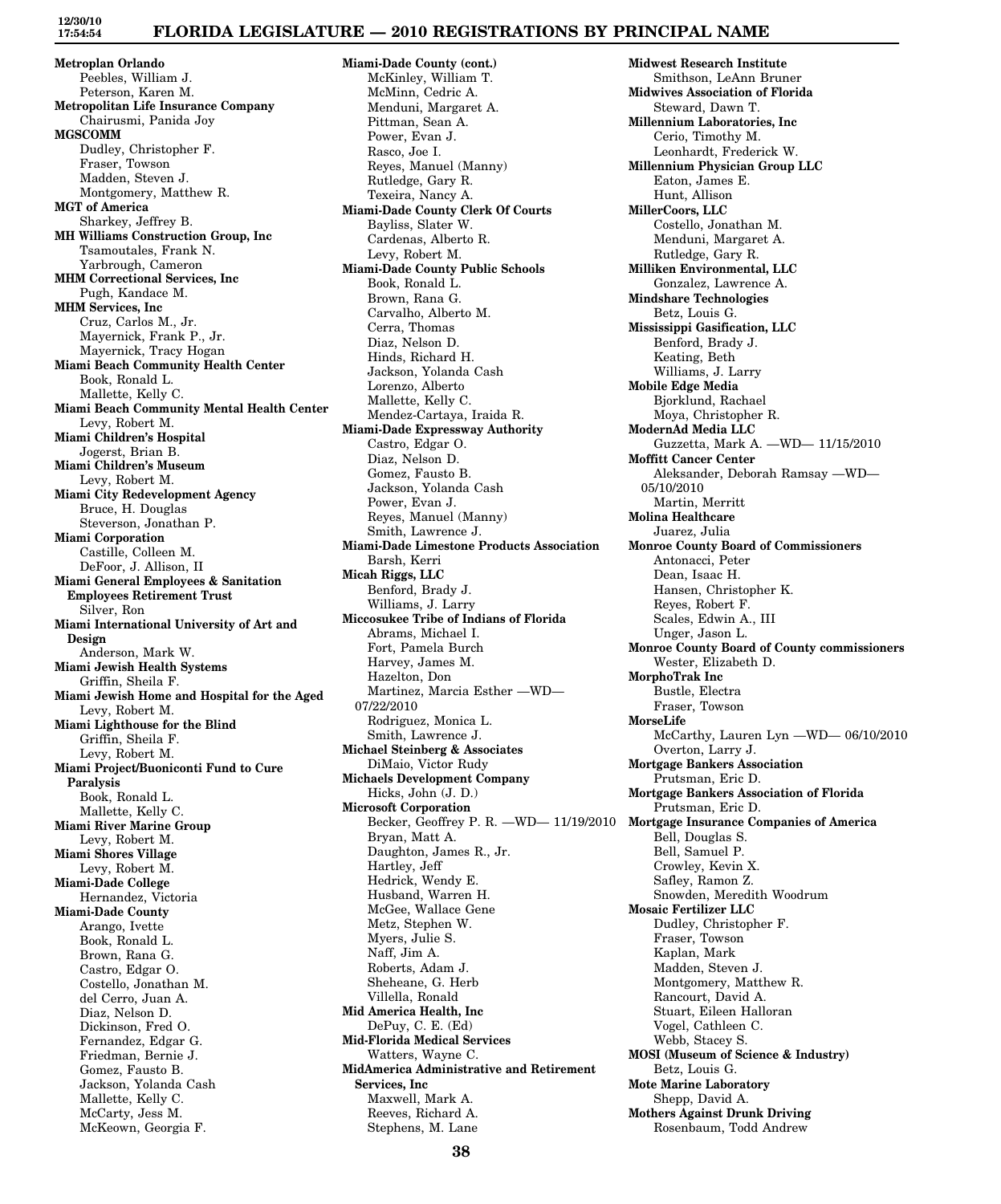### **FLORIDA LEGISLATURE — 2010 REGISTRATIONS BY PRINCIPAL NAME**

**Motion Picture Association of America** Dickinson, Fred O. McKinley, William T. Poole, Van B. **Motorcycle Industry Council** Peeples, Winn F. **Motorola, Inc** Bustle, Electra Dudley, Christopher F. Fraser, Towson Madden, Steven J. Rancourt, David A. Webb, Stacey S. **Mount Sinai Medical Center** Blank, F. Philip —WD— 11/18/2010 Book, Ronald L. Mallette, Kelly C. Overton, Joel T. Overton, Larry J. **MRD Consulting** Griffin, David **MSKP Babcock Holdings, LLC** Rotundo, Louis C. **Multiplayer Gaming Technologies, LLC** Horenbein, Barry **MultiState Associates Inc on behalf of Advanced Naples Community Hospital Medical Specialties** Henderson, Cynthia A. **MultiState Associates Inc on behalf of Florida Cancer Institute** Henderson, Cynthia A. **MultiState Associates Inc on behalf of Ocala Oncology Center** Henderson, Cynthia A. **MultiState Associates Inc on behalf of Talecris Biotherapeutics** Henderson, Cynthia A. **MultiState Associates Inc on behalf of US Oncology** Henderson, Cynthia A. **MultiState Associates Inc. on behalf of Kronos Incorporated** Beck, Robert S. Davant, Claudia Stickle, Crystal L. **MultiState Associates on behalf of Community Financial Services Assoc** McKinley, William T. Poole, Van B. **MultiState Associates, Inc on behalf of Hewlett-Packard Company** Blanton, Travis W. Johnson, Jon E. **MultiState Associates, Inc on behalf of MERSCORP, Inc** Dudley, Charles F. Wester, Elizabeth D. **Multitype Library Cooperatives** Patchett, R. Dale **Munroe Regional Medical Center** Hansen, Christopher K. Huey, J. Michael Steibly, Todd C. **Museum of Discovery & Science** Book, Ronald L. **Mutual Good, LLC** Schembera, Jeffrey L. **MV Transportation, Inc** Carmody, Christopher L. Gray, John Charles Hansen, Christopher K. Leonhardt, Frederick W. Stuart, Robert F., Jr.

Unger, Jason L.

**MW Biodiesel Consulting** Mathews, Peggy H. **MWH Americas, Inc** Blair, Robert Corcoran, Michael C. Johnston, Jeffrey M. Stewart, Amanda **Mylan Pharmaceuticals, Inc** Unger, Jason L. **Mylan, Inc** Dempsey, Hayden R. **Nabors, Giblin & Nickerson, P. A.** Bleakley, Sarah M. **NACM of Tampa** Lawson, Deborah E. **NAMI Florida, Inc** Cusick, Michael D. McDaniel, William Wayne **NanoHoldings LLC** Blair, Robert Corcoran, Michael C. Johnston, Jeffrey M. Stewart, Amanda **NaphCare, Inc** Bustle, Electra Cerio, Timothy M. **Nassau County Board of County Commissioners** Anderson, Mark W. **National Assn of Credit Mgt-Improved Construction Practices Committee** Kershner, R. Bruce Lawson, Deborah E. **National Association of Commerical Watersport Operators** Andrews, Ben Allen **National Association of Fundraising Ticket Manufacturers** Gomez, Fausto B. Helmich, William E. Power, Evan J. Reyes, Manuel (Manny) **National Association of Industrial & Office Properties** Adams, Howard E. (Gene) Bell, Samuel P. Crowley, Kevin X. Dunbar, Peter M. Edenfield, Martha J. **National Association of Industrial & Office Properties of Florida** Rogo, Jeffrey J. **National Association of Mutual Insurance Companies** Reynolds, Liz **National Association of Professional Employers Organizations** Carr, Diane Wagner **National Association of Public Insurance Adjusters** Meros, George N., Jr. **National Association of Social Workers Florida Chapter** Cusick, Michael D. McDaniel, William Wayne **National Board for Professional Teaching Standards** Castor, Elizabeth B. Coker, Christopher Heffley, Richard J. Horton, Kelly W. Magill, James Patrick McGlynn, Kimberly F.

**National Center for Sports Safety** Corcoran, Michael C. Johnston, Jeffrey M. Stewart, Amanda **National Council on Compensation Insurance** Dudley, Charles F. Guzzo, Gary A. Harrell, Michael P. Kilman, Jonathan P. Lovgren, Lori A. Maloy, Patrick R. Reyes, Robert F. Schulte, Leonard E. —WD— 09/30/2010 **National Electrical Contractors Association** Pinsky, Richard B. **National Electrical Contractors Association (NECA)** Sharkey, Jeffrey B. **National Family Partnership** Labasky, Beth K. **National Federation of Independent Business** Douglas, Robert (Allen) Herrle, William C. **National Fire Sprinkler Association** Ramba, David E. **National Gaming Associates** Horenbein, Barry **National Greyhound Association** Cory, Jack Cory, Keyna Daly, Erin C. **National Guild of Hypnotists** Levy, Robert M. **National Hispanic Corporate Achievers** Goldstein, Susan K. **National Life Settlements/F3 Financial Services Joint Venture** Arnall, Joe H. Sharkey, Jeffrey B. **National Marine Manufacturers Association** Bibeau, Brian H. Childs, David W. Matthews, Frank E. **National Parks Conservation Association** Rumberger, Debra Harrison **National Private Duty Association** Smith, John Andrew Smith, John Andrew (Drew), Jr. **National Railroad Passenger Corporation** Licko, Carol A. **National Registry of Food Safety Professionals** Barner, Charles E. **National Rifle Association** Hammer, Marion P. **National Rifle Association of America** Cox, Christopher W. Kozuch, Randy **National Risk Services, Inc** Martin, Frederick A. Snyder, James A. **National Safety Commission, Inc** Bjorklund, Rachael Bradshaw, Paul R. —WD— 05/10/2010 Dudley, Christopher F. —WD— 05/10/2010 Fraser, Towson —WD— 05/10/2010 Montgomery, Matthew R. —WD— 05/10/2010 Moya, Christopher R. Spinelli, Michael Walker, Karen D. Webb, Stacey S. —WD— 05/10/2010 **National Safety Council** George, Marnie L. Harrell, Michael P. Kilman, Jonathan P.

Stipanovich, John M. (Mac)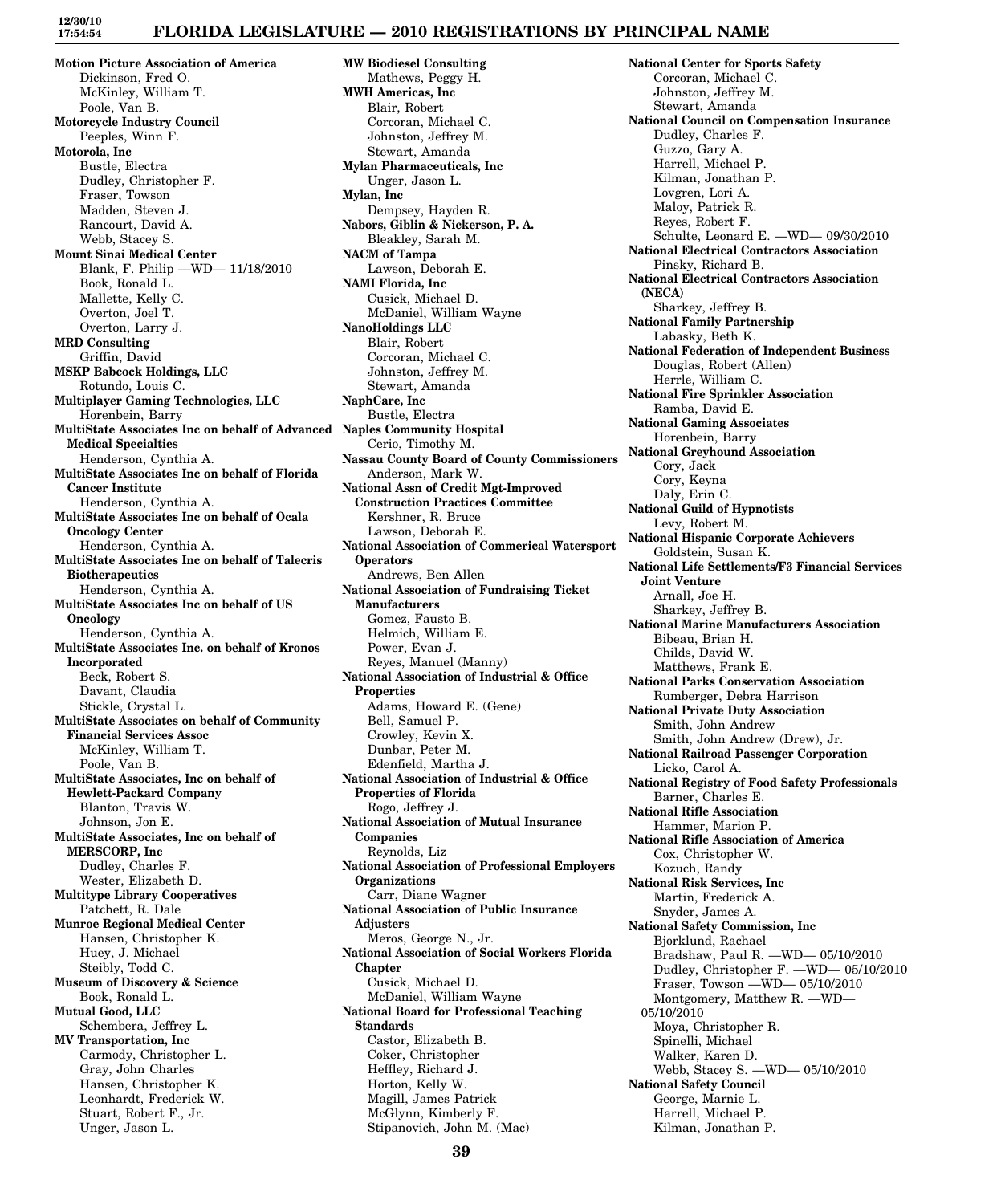# **FLORIDA LEGISLATURE — 2010 REGISTRATIONS BY PRINCIPAL NAME**

**National Safety Council (cont.)** Schulte, Leonard E. —WD— 09/30/2010 **National Solid Wastes Management Association (NSWMA)** Cory, Keyna **National Specialty Lines, Inc/GAINSCO** Miller, Lisa **National Strategies, Inc** Beck, Robert S. —WD— 07/22/2010 Carvajal, Allison S. —WD— 10/20/2010 Davant, Claudia Stickle, Crystal L. **National Vision, Inc** Corbella, Agustin G. **Nationwide Financial Solutions, LLC** Bertsch, Jerry Wayne, Jr. **Nationwide Insurance** Meenan, Timothy J. Ryan, Joy M. Sechen, Robert N. Vail, Abby L. **Nationwide Laboratory Services, Inc** Klenet, Russell H. **Nature Conservancy, The** Abberger, Lester Barry, Christopher M. Bowman, Janet E. McLeod, Andrew H. Padgett, Diana Hadi **Naval Aviation Museum Foundation, Inc** Reed, Casey E. Zingale, James A. **Navarro Distribution Center, Inc** Buigas, Pete J. **NCH Healthcare Systems, Inc** Unger, Jason L. **NCN, Inc** Powell-Williams, Juanita **Neal Communities** Ramba, David E. **NEC Networks, LLC, dba CaptureRx** Ard, Samual J. **Neighbor To Family** Coler, Gregory L. **Neighborly Care Network, Inc** Hansen, Christopher K. Unger, Jason L. **NEK Advanced Securities Group, Inc** McCreary, Robert **Nemours Foundation** Ballard, Brian D. Bracy, Carol L. Carvalho, Anthony P. Harris, Sandra S. Kennedy, Melinda (Lindy) McCann, Joseph M. Panza, Thomas F. Platz, Deborah S. Reed, Casey E. Smith, Jim Turbeville, William Gregory Young, Amy J. **Nemours Foundation, The** Arnold, Thomas W. Cariseo, Mary Kay Dudley, Christopher F. **Neptune Wholesale, Inc** Book, Ronald L. **Nestle Waters North America, Inc** Donaldson, Laura Jacobs Manson, Douglas P. —WD— 09/09/2010 Stephens, M. Lane **New College Foundation, Inc** Iarossi, Nicholas V. LaFace, Ronald C., Jr.

**New College Foundation, Inc (cont.)** O'Connell, Patricia G. **New College of Florida** Michalson, Gordon E. **New Generation BioFuels, Inc** Messersmith, Frank S. —WD— 09/15/2010 Reilly, Curt **New Horizons Community Mental Health Center, Inc** Book, Ronald L. Mallette, Kelly C. **New Horizons of the Treasure Coast, Inc** Angelos, Cynthia G. Daniel, Karlin C. —WD— 12/21/2010 **New World School of the Arts** Griffin, Sheila F. Levy, Robert M. **New York Life Insurance Company** Delegal, Mark K. Mayer, Ashley —WD— 12/10/2010 Valdes, Gilberto **New York Yankees** Ballard, Brian D. Bracy, Carol L. McCann, Joseph M. Smith, Jim Turbeville, William Gregory Young, Amy J. **Newsmax Media, Inc** Kigel, Beth R. **Newsome Law Firm** Akeson, Melissa —WD— 03/11/2010 Corcoran, Michael C. Johnston, Jeffrey M. Rubin, William D. —WD— 03/11/2010 Stewart, Amanda Turnbull, Heather L. —WD— 03/11/2010 **Newspaperclips.com** Iarossi, Nicholas V. **NICUSA, Inc** Kirk, Erik H. **Non-Secure Programs, Inc** Bustle, Electra Dudley, Christopher F. Fraser, Towson Madden, Steven J. Webb, Stacey S. **Norstar Development USA, LP** Hicks, John (J. D.) **North American Title Insurance Company** Maynard, Zollie M. **North Brevard County Hospital District** Parrish, Louis B. **North Broward Hospital District** Ballard, Brian D. Cerio, Timothy M. Chamizo, Jorge Dudley, Charles F. Ericks, Candice D. Ericks, David L. Kutasi, Teye Margaret —WD— 12/20/2010 Mather, Charlotte C. Turbeville, William Gregory Unger, Jason L. **North Dade Chamber of Commerce** Levy, Robert M. **North East Florida Educational Consortium** Bedford, Robert L. Cerra, John F. Cerra, Robert J. **North Florida Community College** Grosskopf, John **North Highland Company, The** Ray, Barbara L. Springer, Frederick J.

**North Naples Fire Control & Rescue District** Brown, Michael L. Donaldson, Laura Jacobs **Northeast Florida Association of Realtors** East, William Glenn Garcia, Nancy Eileen **Northern Palm Beach County Improvement District** Killinger, Lori Lewis, Terry E. Lyon, M. Christopher **Northern Trust Comp as Trustee of James L. Knight Char.Term Trust, The** Willson, George W. **Northern Trust Company** Matthews, Frank E. **Northern Trust N. A.** Hunter, Gary K. Powell, David L. **NorthgateArinso, Inc** Andrew, Brian P Ballard, Brian D. Nave, Robert G. Turbeville, William Gregory **Northport Health Services of Florida, L.L.C.** Ballard, Brian D. Bracy, Carol L. McCann, Joseph M. Smith, Jim Turbeville, William Gregory Young, Amy J. **Northrop Grumman Corporation** Sansom, Jerry H. **Northwest Florida State College** Yancey, Gary William **Northwest Florida Water Management District** Barr, Douglas E. **Northwood Associates** Hebrock, Bill J. **Nova Southeastern University** Akeson, Melissa Ballard, Brian D. Blair, Robert Bracy, Carol L. Corcoran, Michael C. Harris, Sandra S. Johnston, Jeffrey M. Killinger, Lee M. McCann, Joseph M. Panza, Thomas F. Platz, Deborah S. Rubin, William D. Smith, Jim Stewart, Amanda Turbeville, William Gregory Turnbull, Heather L. Young, Amy J. **Novartis Pharmaceuticals Corporation** Blair, Robert Corcoran, Michael C. Johnston, Jeffrey M. Stewart, Amanda Suter, Thomas A. **Novell, Inc** Aaron, Lisa —WD— 10/15/2010 Jordan, Danny Yaeger, Don Yaeger, Jeanette Wilk **Novo Nordisk, Inc** George, Marnie L. Harrell, Michael P. Hosay, Robert H. Kilman, Jonathan P.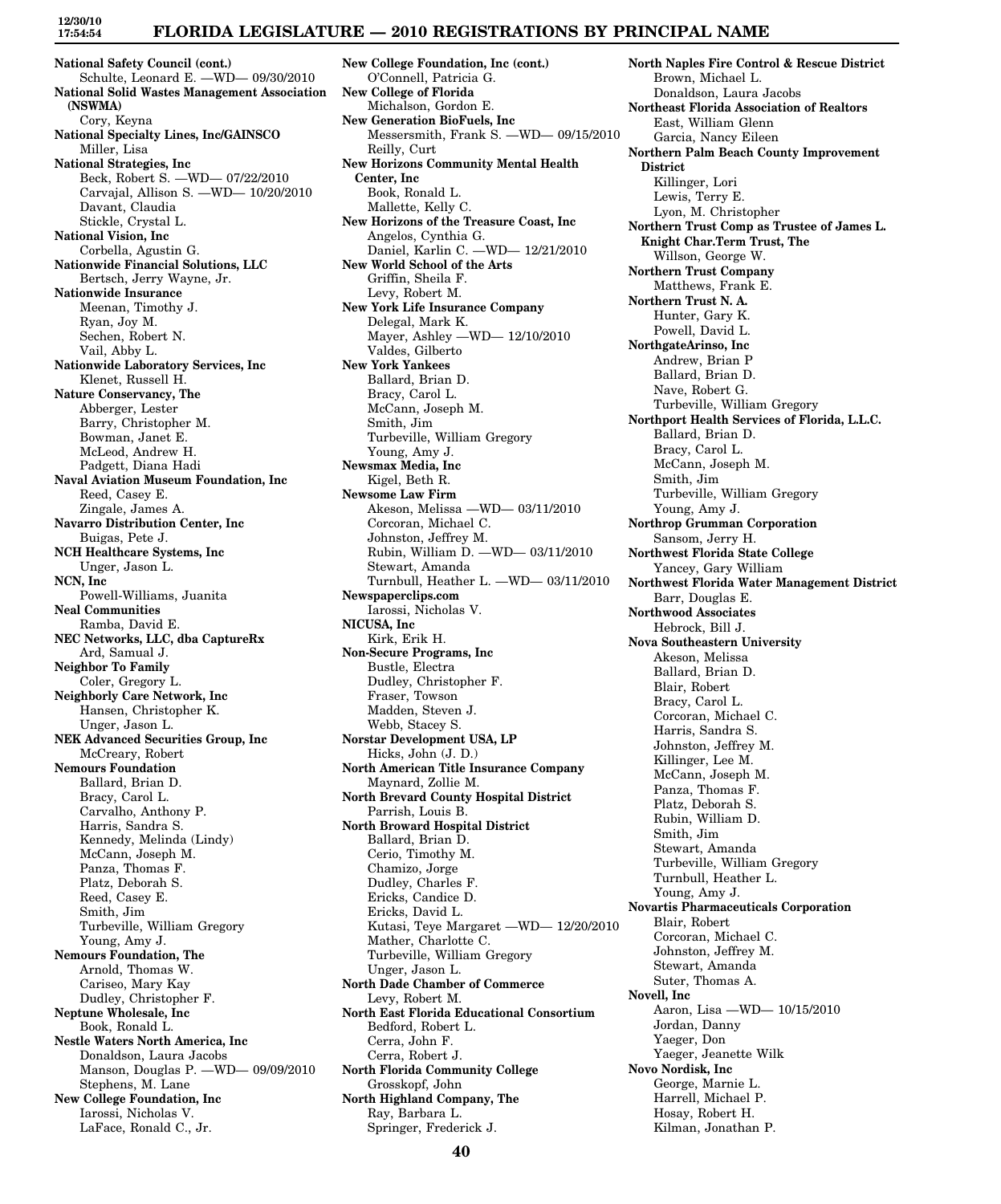## **FLORIDA LEGISLATURE — 2010 REGISTRATIONS BY PRINCIPAL NAME**

**NPE Florida, LLC** Bradshaw, Paul R. Dudley, Christopher F. Fraser, Towson Montgomery, Matthew R. **NRP Group LLC, The** Hicks, John (J. D.) **Nu-Power Technologies, LLC** Boyd, Robert J. **Nurse-Family Partnership** Henderson, Cynthia A. **Nuvision Management** Asztalos, Robert P. **NVT, LLC** Paul, Jerald Scott **Ocala Breeders' Sales Company, Inc** Becker, Geoffrey P. R. —WD— 11/19/2010 Daughton, James R., Jr. Husband, Warren H. Metz, Stephen W. Sheheane, G. Herb **Ocean Development 1, LLC** Pinsky, Richard B. —WD— 05/13/2010 **Ocean Harbor Casualty Insurance Company** Castro, Edgar O. Diaz, Nelson D. Friedman, Bernie J. Jackson, Yolanda Cash McMinn, Cedric A. **Ocean Reef Community Association** Castille, Colleen M. DeFoor, J. Allison, II **Ocean Research & Conservation Association, Inc** Connors, M. Jordan —WD— 03/09/2010 **ODS Technologies, L.P. d/b/a TVG Network** Dudley, Christopher F. Fraser, Towson Madden, Steven J. Montgomery, Matthew R. Webb, Stacey S. **Odyssey Health Care** Harris, Sandra S. Panza, Thomas F. Platz, Deborah S. **Office & Professional Employees, International Union** Levy, Robert M. **Office Depot, Inc** Iarossi, Nicholas V. LaFace, Ronald C., Jr. **Office of Financial Regulation** Kight, Kathleen A. Moreland, Andrea J. Spann, William S. **Office of Insurance Regulation** Brown, Audrey Sumrall McCarley, Rebecca Shelton McCarty, Kevin M. Miller, Belinda Parton, Steve Senkewicz, Mary Beth Stevens, Frank L. (Monte), III **Office of the Attorney General** Case, Kimberly Perez, Kent J. Takacs, Jeffrey M. **Official Reporters, Inc** Alba, Erika Lorenz Bohannon, Hubert (Bo) Fiorentino, Thomas M., Jr. Mobley, Joseph G. Walker, Whitney W. —WD— 07/28/2010 **Okaloosa County Board of County Commissioners** Bayliss, Slater W.

**Okaloosa County Board of County** Busk, Sarah Cardenas, Alberto R. Shiver, Stephen W. **Okeechobee County Board of County Commissioners** Grimes, Ken Milita, M. Dale Vanassche, Connie Carpenter **Okeechobee Utility Authority** Grimes, Ken Milita, M. Dale **Old Republic National Title Insurance Company** Bell, Samuel P. Crowley, Kevin X. **Olympus Insurance Company** Karlinsky, Fred E. Mask, Trevor Webb, Katherine S. **Omnicare** Brantley, Bobby L., Sr. Holley, John H. **Operation PAR** Lowrey, Thad M. **Opis Management Resources, LLC** Mannheimer, Douglas L. **Optimum Technology, Inc.** Dickinson, Fred O. McKinley, William T. Poole, Van B. **Oracle America, Inc** Ballard, Brian D. Diaz, Nelson D. Forrest, Mathew Friedman, Bernie J. Jackson, Yolanda Cash McCann, Joseph M. Turbeville, William Gregory **Oracle USA, Inc** Betz, Louis G. —WD— 03/24/2010 Diaz, Nelson D. —WD— 02/24/2010 Friedman, Bernie J. —WD— 02/24/2010 Jackson, Yolanda Cash —WD— 02/24/2010 **Orange County** Blanton, Travis W. Carvalho, Anthony P. Christian, Amy M. Johnson, Jon E. Reed, Casey E. Zingale, James A. **Orange County Clerk of Court** Juarez, Julia **Orange County Florida Government** Dean, Isaac H. **Orange County Government** Jeffries, Mark W. **Orange County Library District** Carmody, Christopher L. Leonhardt, Frederick W. Stuart, Robert F., Jr. **Orange County Property Appraiser** Carmody, Christopher L. Stuart, Robert F., Jr. **Orange County Public Schools** Bedford, Robert L. **Orange County Sheriff** Carmody, Christopher L. Leonhardt, Frederick W. Stuart, Robert F., Jr. **Orange Lake Resort & Country Club** Spinelli, Michael **Orbitz Worldwide** Brewton, Wilbur E. Evans, Gina

**Organizational Development, Inc** Dempsey, Matthew B. **Organized Fishermen of Florida** Sansom, Jerry H. **Orion Medical Enterprises, Inc** Ballard, Brian D. Turbeville, William Gregory **Orlando Health** Prutsman, Eric D. Summers, Michelle **Orlando Magic** Carmody, Christopher L. Gonzalez, Lawrence A. Gray, John Charles Heuchan, Brecht W. Leonhardt, Frederick W. Stuart, Robert F., Jr. **Orlando Regional Realtor Association** Elliott, Eileen F. Kidd, Michael R. **Orlando Sanford International Airport** Juarez, Julia Kilman, Jonathan P. Schulte, Leonard E. —WD— 09/30/2010 **Orlando Utilities Commission** Gonzalez, Lawrence A. —WD— 10/29/2010 Peebles, William J. Peterson, Karen M. **Orlando-Orange County Expressway Authority** Anderson, George Oscar Bustle, Electra Dudley, Christopher F. Fraser, Towson Madden, Steven J. Rancourt, David A. Webb, Stacey S. **Osceola County** Tsamoutales, Frank N. Yarbrough, Cameron **Osceola County Board of County Commissioners** Thacker, Laura Jo O. **Osceola County School Board** Boekhoff, Henry Mixon, M. Juhan O'Farrell, Michael J. Wood, Larry D. **Osceola Legislative Effort** Bruce, H. Douglas Bryan, Matt A. Hartley, Jeff Johnston, John R. Myers, Julie S. Naff, Jim A. Steverson, Jonathan P. Villella, Ronald **OSI Restaurant Partners, LLC** Halme, Matthew P. **Ounce of Prevention Fund of Florida** Rhodes, Terry J. Sessions, William Douglas, Jr. **Ounce of Prevention Fund of Florida/Healthy Families Florida** McNally, Carol M. **Our Florida Promise, Inc** Asztalos, Robert P. **Our Kids of Miami-Dade/Monroe, Inc** Black, Katie Rose Book, Ronald L. Mallette, Kelly C. **Outward Bound Discovery** Cory, Jack Cory, Keyna Daly, Erin C.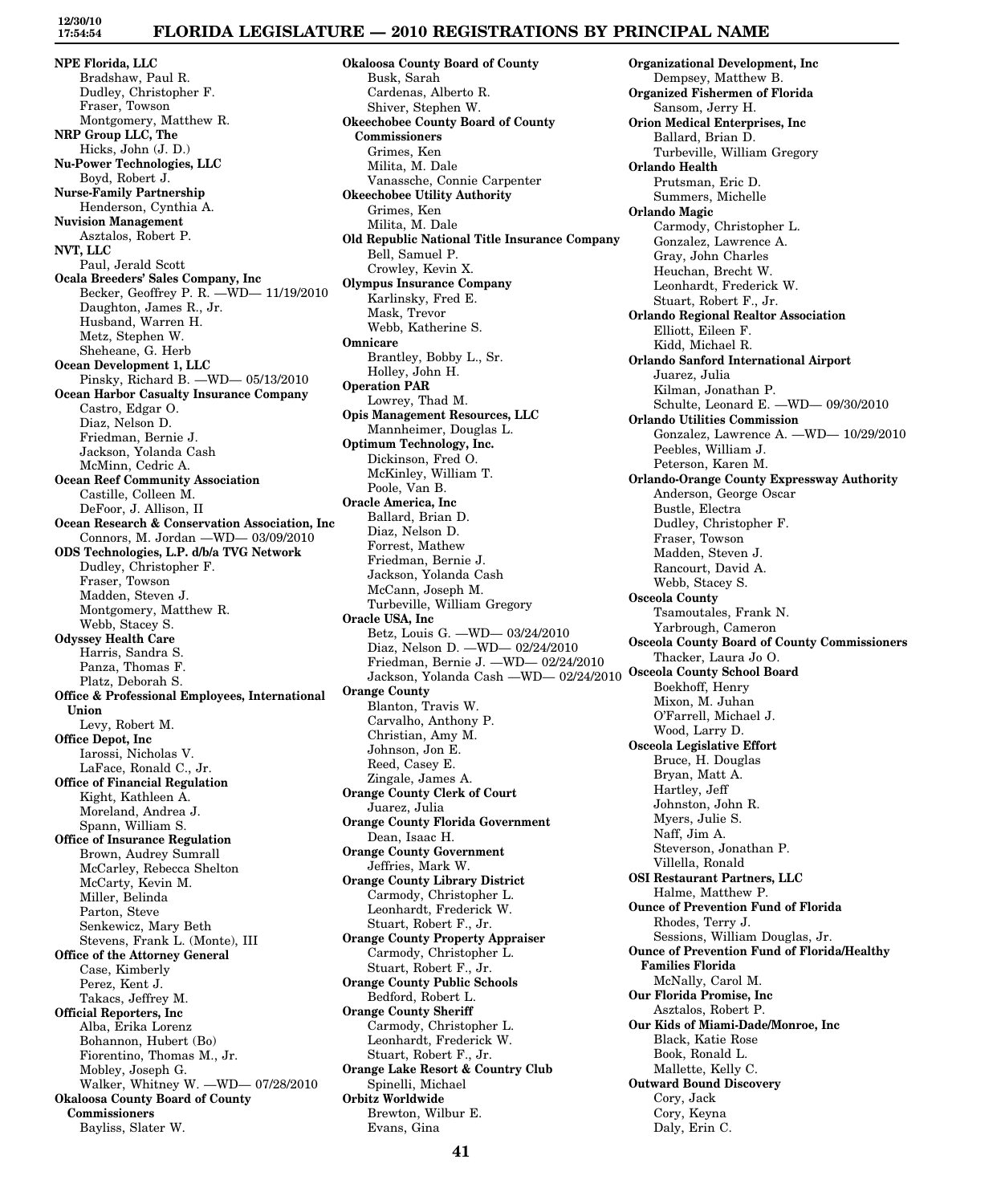# **FLORIDA LEGISLATURE — 2010 REGISTRATIONS BY PRINCIPAL NAME**

**Owens-Illinois** Leary, Philip L. **PACE Center for Girls, Inc** Karlinsky, Fred E. —WD— 07/30/2010 Mayernick, Frank P., Jr. Mayernick, Tracy Hogan Schwarz, Ralph L. —WD— 07/30/2010 Webb, Katherine S. —WD— 07/30/2010 **Palm Beach Aggregates, LLC** Cox, Ernest A. **Palm Beach County** Abrams, Michael I. Benford, Brady J. Bjorklund, Rachael Bonlarron, Todd J. Corcoran, Michael C. Dickinson, Sharon C. (Sherry) Ericks, Candice D. George, Marnie L. Harrell, Michael P. Hosay, Robert H. James, Stephen Johnston, Jeffrey M. Killinger, Lee M. Kilman, Jonathan P. Moya, Christopher R. Rodriguez, Monica L. Schulte, Leonard E. —WD— 09/30/2010 Stewart, Amanda **Palm Beach County Government** Pittman, Sean A. **Palm Beach County Sheriff's Office** Angelos, Cynthia G. Bradshaw, Paul R. Bustle, Electra Daniel, Karlin C. —WD— 12/21/2010 DeRita, Thomas, Jr. Dudley, Christopher F. Fraser, Towson Messersmith, Frank S. Montgomery, Matthew R. **Palm Beach County Tax Collector** George, Marnie L. Harrell, Michael P. Hosay, Robert H. Kilman, Jonathan P. Schulte, Leonard E. —WD— 09/30/2010 **Palm Beach State College** McColskey, Erin S. **Palm Beach West Associates I, LLLP** Rotundo, Louis C. **Palm Harbor Special Fire Control District** Lewis, Terry E. **Panasonic Computer Solutions Company, unit of Panasonic Corp of N.A.** Aaron, Lisa —WD— 10/12/2010 Jordan, Danny Yaeger, Don Yaeger, Jeanette Wilk **Panhandle Area Educational Consortium** Falmlen, Marlene Harris, Bob L. Plyler, Kristen Leigh **Paradigm Health** Wood, Larry D. **Parenting with Love and Limits** Karlinsky, Fred E. —WD— 07/30/2010 Mayernick, Frank P., Jr. Mayernick, Tracy Hogan **Parkway Maintenance & Management Company Pensacola Christian College** Dunbar, Peter M. Edenfield, Martha J. Mabry, Janet F.

**Parrish Medical Center** Blanton, Garrett R. Hundley, Lori A. Sellers, Lawrence E., Jr. **Parsons Transportation Group, Inc** Beck, John H. Henderson, Cynthia A. **Pasco County Board of County Commissioners** Bayliss, Slater W. Cardenas, Alberto R. **Pasco County Property Appraiser** Collins, Ed **Pasco Sheriff's Office** Nocco, Christopher M. **Pasco-Hernando Community College** Schroeder, Stephen C. **Paul Bradshaw P. A.** Bustle, Electra Mitchell, R. Paul Rancourt, David A. **Paxen Group, The** Nix, Taylor Leigh Spearman, Guy M., III **PBA Holdings, Inc** Cox, Ernest A. **PBS & J** Fuentes, Jose K. Goldsmith, Mary E. **PCS Phosphate** Curtin, Lawrence **Peace River Center** Shepp, David A. **Peace River/Manasota Regional Water Supply Authority** Donaldson, Laura Jacobs Salz, Diane R. **Pearle Vision** Horenbein, Barry **Pearson Pilings** Tsamoutales, Frank N. Yarbrough, Cameron **Pearson Vue** Barner, Charles E. **Pearson, Inc** Biehl, Taylor Patrick Uhlfelder, Steven J. **Pedi Stat, Inc** Snow, Alisa LaPolt Snow, Christopher Robert **Pediatria HealthCare for Kids** Snow, Alisa LaPolt Snow, Christopher Robert **Pediatric Services of America, Inc** Baggett, Fred W. Corbella, Agustin G. Dempsey, Hayden R. Dughi, Leslie Y. **Pediatrix Medical Group, Inc** Sayfie, Justin J. **Pelican Bay Foundation, Inc** Peebles, William J. **Peninsula Improvement Corp.** Becker, Geoffrey P. R. —WD— 11/19/2010 **Pew Charitable Trusts, The** Daughton, James R., Jr. Hedrick, Wendy E. Husband, Warren H. Lyon, Aimee Diaz Metz, Stephen W. Sheheane, G. Herb **Pensacola Association of Realtors** Michaels, Charles A. Gregory, David A. Mullenix, Joel H. Webb, Stacey S.

**Pensacola Greyhound Track, Inc** Gentry, Richard E. **Pensacola Junior College** Bracken, Larry J. **Pensacola Junior College Foundation** Horne, James W. **People's Trust Holdings, LLC** Miller, Travis L. **Peoples Gas System, Inc** Abreu, Sergio, Jr. Aleksander, Sebastian Chamizo, Jorge Clark, Susan F. Corcoran, Michael C. Hart, Kenneth R. Heffley, Richard J. Hinson, Charles O., III Horton, Kelly W. Johnston, Jeffrey M. Juarez, Tanya T. Messersmith, Frank S. Pittman, Sean A. Raynor, Michael S., Sr. Simmons, Donna S. Spearman, Guy M., III Stewart, Amanda Sullivan, Leroy, Jr. Thompson, James Harold Wahlen, J. Jeffry **Pepin Distributing** Pierce, Ronald **Pepsi Bottling Company** Harbison, Rheb **Pepsi Cola North America** Harbison, Rheb **PepsiCo** Harbison, Rheb Lezman, Steven J. **Personal Enrichment through Mental Health Services, Inc (PEMHS)** Karlinsky, Fred E. —WD— 07/30/2010 Mask, Trevor —WD— 07/30/2010 Mayernick, Frank P., Jr. Mayernick, Tracy Hogan Webb, Katherine S. —WD— 07/30/2010 **Personal Watercraft Industry Association** Carr, Diane Wagner Childs, David W. **Peter C. Stoecklin, Marquis Software Development** Burke, John Gerard **Petra Solar, Inc** (House Only) Bruce, Derek E. Logan, Brian J. —WD— 11/05/2010 Paul, Jerald Scott Reichelderfer, Marc R. **Petro Remedy, LLC** Castille, Colleen M. —WD— 12/08/2010 DeFoor, J. Allison, II —WD— 12/08/2010 **PetSmart, Inc** Baggett, Fred W. Dughi, Leslie Y. Becker, Geoffrey P. R. —WD— 11/19/2010 Daughton, James R., Jr. Hedrick, Wendy E. Husband, Warren H. Lyon, Aimee Diaz Metz, Stephen W. Sheheane, G. Herb **Pfizer, Inc** Blanton, Travis W. Christian, Amy M. Johnson, Jon E. Jordan, Guy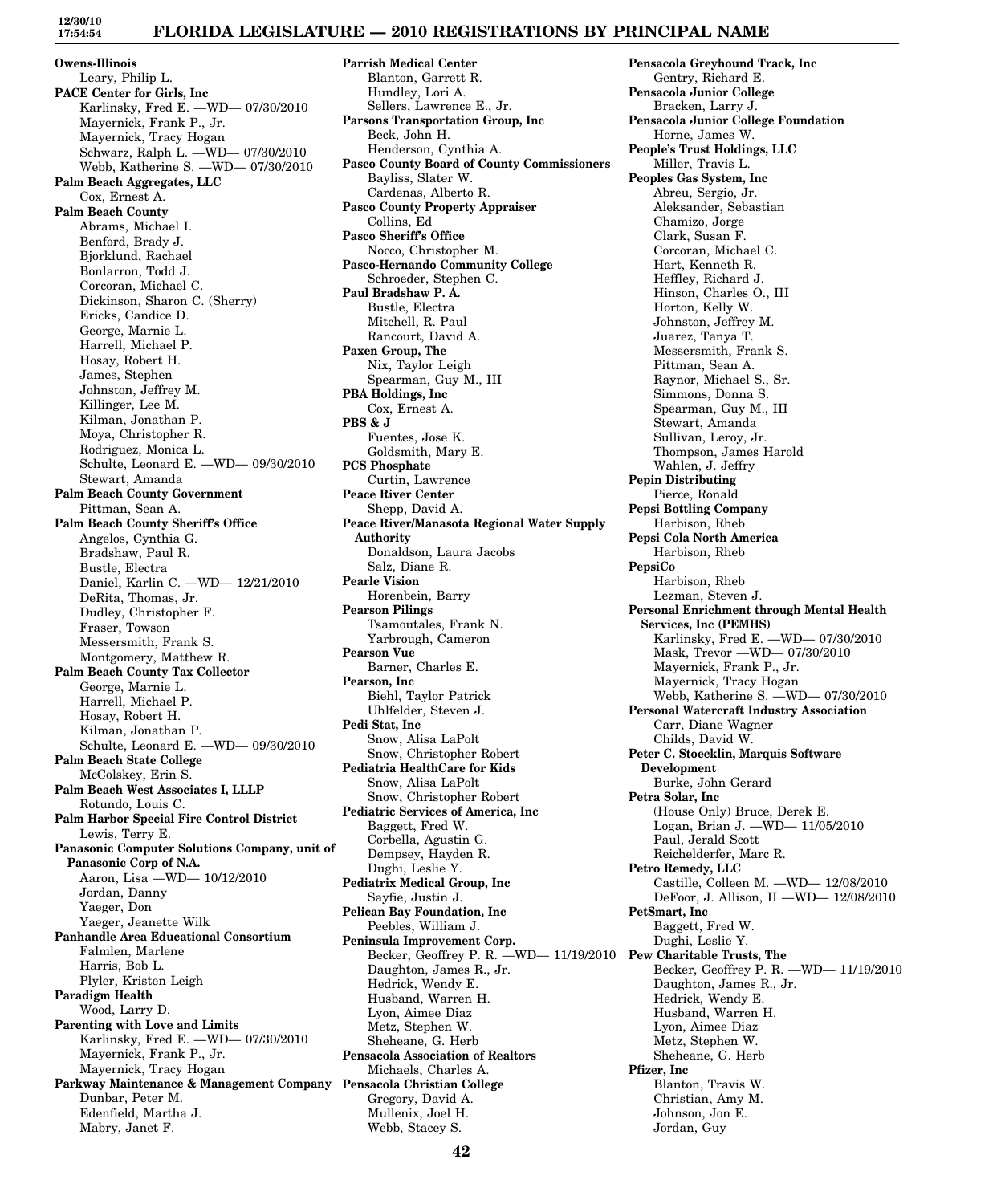# **FLORIDA LEGISLATURE — 2010 REGISTRATIONS BY PRINCIPAL NAME**

**PGA Tour** Arnall, Joe H. Peterson, Corey Sharkey, Jeffrey B. **Pharma Bio Source** Eaton, James E. **Pharmaceutical Research and Manufacturers of America** Heffley, Richard J. Horton, Kelly W. Jogerst, Brian B. Martinez, Pete **Philanthropy Roundtable, The** Bradshaw, Paul R. Dudley, Christopher F. Fraser, Towson Madden, Steven J. **Phoenix House of Florida, Inc** Horne, James W. McKeown, Georgia F. **Phoenix Physicians, LLC** McKinley, William T. **Physicians Dialysis** Ballard, Brian D. Turbeville, William Gregory **Pinch A Penny, Inc** Coker, Christopher Magill, James Patrick McGlynn, Kimberly F. Stipanovich, John M. (Mac) **Pinellas Classroom Teachers Association** Ogletree, David M. **Pinellas County Board of County Commissioners** Armstrong, Eva B. Book, Ronald L. Brown, Rana G. Delegal, Mark K. Dunbar, Peter M. Edenfield, Martha J. Mallette, Kelly C. McCormack, Fred A. Safley, Ramon Z. Stanfield, Elithia V. —WD— 10/18/2010 **Pinellas County Commission** Timmins, Margaret M. **Pinellas County School Board** Swartzel, Steven B. **Pinellas Park Water Management District** Ramba, David E. **Pinellas Suncoast Association of Realtors** Shuford, Brian D. **Pinellas Suncoast Fire & Rescue District** Killinger, Lori Lewis, Terry E. Lyon, M. Christopher **Pinnacle Housing Group** Book, Ronald L. Brown, Rana G. Mallette, Kelly C. **Pinsky Consulting Group** Nuhfer, Esther J. Peterson, Corey **Pitney Bowes, Inc** Ray, Barbara L. Springer, Frederick J. **Pittman Law Group** Metzger, Edward L. **Place of Hope** DeRita, Thomas, Jr. **Plasma Protein Therapeutics Association** Speir, William **Plug Power, Inc** Dickinson, Fred O. McKinley, William T. Texeira, Nancy A.

**Plum Creek Timber Company** Littlejohn, Charles B. Littlejohn, Cindy R. Mann, Douglas M. **Plymouth Park Tax Services, LLC** Dudley, Fred R. McKown, Mia L. **Poker Players Alliance** Baggett, Fred W. Corbella, Agustin G. **Poker Voters of America** Forrest, Mathew Nortelus, Eliakim Roberts, David J. Young, Amy J. **Polaris Industries, Inc** Aubuchon, Joshua D. Bell, Douglas S. Dunbar, Marc W. **Police and Fire Pension Fund** Carter-Smith, Paige Moore, Audrey H. **Policy Studies, Inc** Ray, Barbara L. —WD— 03/11/2010 Springer, Frederick J. —WD— 03/11/2010 **Polk County Board of County Commissioners** Balido, Albert Brainerd, Stanley James James, Stephen Killinger, Lee M. Rodriguez, Cynthia C. **Polk County Government** Campbell, Henry B. **Polk County Public Schools** Dodge, Wendy M. **Polk County Sheriff Office** Grimes, Ken Milita, M. Dale **Polk Transit Authority** McInvale, Elizabeth S. **Pompano Park Racing** Castro, Edgar O. Diaz, Nelson D. Friedman, Bernie J. Jackson, Yolanda Cash Koslow, Alan Skelding, Jack M., Jr. **Ponce de Leon Long Term Care Risk Retention Group** Stacell, Ashley E. **Ponce de Leon LTC RRG** Green, Carole **Pope, McGlamry, Kilpatrick, Morrison & Norwood LLP** Bayliss, Slater W. Cardenas, Alberto R. Shiver, Stephen W. **Port Dolphin Energy, LLC** Martinez, Bob **Port Everglades Pilots Association** Dickinson, Fred O. Klenet, Russell H. McKinley, William T. Poole, Van B. Texeira, Nancy A. **Port of Palm Beach** Pinsky, Richard B. Sharkey, Jeffrey B. **Port St Joe Port Authority** Harrison, William G., Jr. **Post Buckley Schuh & Jernigan** Dudley, Christopher F. Fraser, Towson Madden, Steven J. Webb, Stacey S.

**PPI Construction Management** Hedrick, Wendy E. Lyon, Aimee Diaz Metz, Stephen W. **Praxis Software, Inc** Whitis, Derek A. **PraxSoft, Inc** Rudd, Ryder S. **Preble-Rish, Inc** Trammell, Robert D. **Preferred Care Partners Holding Corp.** Bayliss, Slater W. Cardenas, Alberto R. **Preferred Governmental Insurance Trust** Dunbar, Peter M. Edenfield, Martha J. Roddenberry, J. Steve Safley, Ramon Z. Snowden, Meredith Woodrum **Preferred Medical Plan, Inc** Card, James R. Corcoran, Michael C. Johnston, Jeffrey M. Stewart, Amanda **Pregnancy and Family Resource Alliance of Florida** Eiland, Catrine G. **Premier Behavioral Solutions/PSI** Cruz, Carlos M., Jr. **Premier Beverage Company** Dudley, Christopher F. Fraser, Towson Madden, Steven J. Webb, Stacey S. **Premiere Community Healthcare Group, Inc** Hopes, Scott L. **Prescribed Pediatric Extended Care, Inc** Ballard, Brian D. Bracy, Carol L. McCann, Joseph M. Parrish, Ralph B. Smith, Jim Turbeville, William Gregory Young, Amy J. **Presidio Corporation, The** Beck, Robert S. Davant, Claudia Stickle, Crystal L. **Prestige Health Choice** Eaton, James E. Hunt, Allison **Priceline.com Incorporated** Coker, Christopher Magill, James Patrick McGlynn, Kimberly F. Stipanovich, John M. (Mac) **PRIDE Enterprises** Nix, Taylor Leigh Spearman, Guy M., III **Pride Integrated Services, Inc** Stewart, Nancy Black **Prieguez & Weems, LLC** Fogel, Apryl Marie Gosnell, Beth Timmins, Margaret M. **Printing Association of Florida, Inc** Duncanson, Carole L. **Prison Health Services, Inc** Bryan, Matt A. Daniel, David T. Hartley, Jeff Myers, Julie S. Naff, Jim A. Villella, Ronald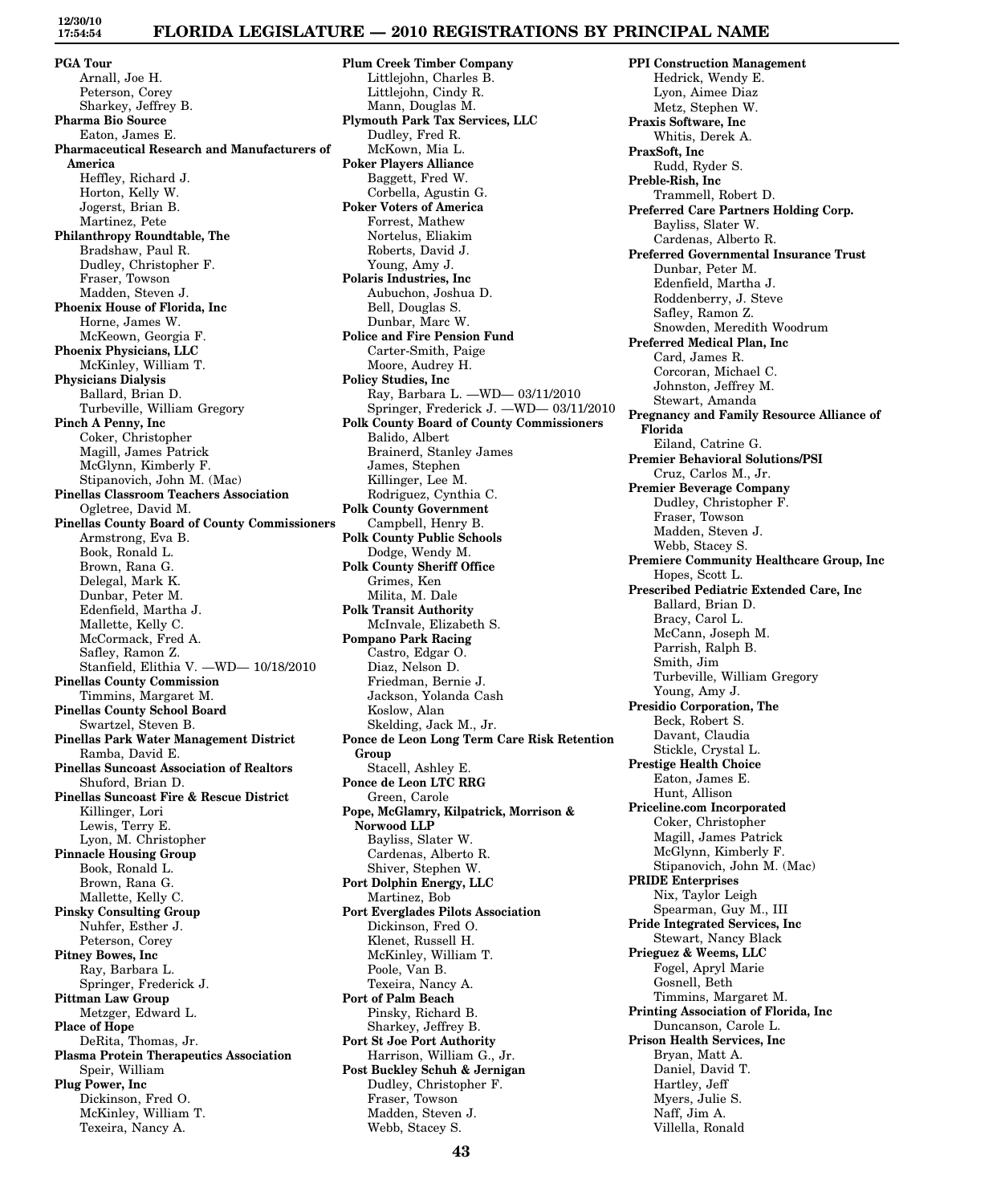# **FLORIDA LEGISLATURE — 2010 REGISTRATIONS BY PRINCIPAL NAME**

**Prison Rehabilitative Industry & Diversified Enterprises, Inc** Brewton, Wilbur E. Evans, Gina **Private Care Association** Levy, Robert M. **Private Defenders Clinic** Bovo, Viviana —WD— 11/30/2010 Pinsky, Richard B. **Pro Tech Monitoring, Inc** Bradshaw, Paul R. Bustle, Electra Dudley, Christopher F. Fraser, Towson Madden, Steven J. Montgomery, Matthew R. Rancourt, David A. Webb, Stacey S. **ProAssurance Corporation** Delegal, Mark K. **Prof Firefighters/Paramedics of Palm Beach County Local 2928 IAFF, Inc** Killinger, Lori Lewis, Terry E. Lyon, M. Christopher **Professional Association of Dive Instructors, Inc (PADI)** Falmlen, Marlene Harris, Bob L. Plyler, Kristen Leigh **Professional Association of Parasail Operators** Andrews, Ben Allen **Professional Career Institute, Inc** Martin, Frederick A. **Professional Consultants, LLC** Wylie, F. James, Jr. **Professional Educators Network of Florida (PEN)** Boyd, Robert J. **Professional Firefighters & Paramedics of Palm Beach County** Aleksander, Sebastian Ramba, David E. **Professional Insurance Agents of Florida, Inc** Bryan, Matt A. Daniel, David T. Hartley, Jeff Myers, Julie S. Villella, Ronald **Professional Licensure Services, Inc** Atkinson, Timothy P. Burgess, Gavin D. —WD— 09/22/2010 **Professional Opticians of Florida** Stewart, Nancy Black **Professional Security Insurance Company** Delegal, Mark K. Mayer, Ashley —WD— 12/10/2010 **Professional Staffing A.B.T.S., Inc** Adams, Howard E. (Gene) Bell, Douglas S. Dunbar, Peter M. —WD— 03/02/2010 Edenfield, Martha J. —WD— 03/02/2010 Safley, Ramon Z. Snowden, Meredith Woodrum **Professional Testing, Inc** Barner, Charles E. **Professional Wrecker Operators of Florida** Levy, Robert M. **Progress Energy Florida** Matthews, Frank E. **Progress Energy, Inc** Bayliss, Slater W. Bruce, H. Douglas Bryan, Matt A. Cardenas, Alberto R.

**Progress Energy, Inc (cont.)** Chamizo, Jorge Clark, Susan F. Cooper, Cameron L. Deason, J. Terry Dimuzio, Melanie Flack, Christopher M. Hartley, Jeff Joyner, Michael A. —WD— 12/07/2010 McGee, Wallace Gene Myers, Julie S. Naff, Jim A. Roberts, Adam J. Roberts, Gary S. Shiver, Stephen W. Steverson, Jonathan P. Villella, Ronald **Progressive Insurance Company** Bell, Douglas S. Bell, Samuel P. Crowley, Kevin X. Safley, Ramon Z. Snowden, Meredith Woodrum **Project Orlando, LLC** Hipp, Kent L. Leonhardt, Frederick W. **Project Vote** Richards, Michael Frank **Promissor** Fentriss, Anna Cam **Promotional Products Association of Florida** Stiles, Mary Ann **Property Appraisers Association of Florida** Levy, Larry E. Levy, Loren E. Torres, Ana C. **Property Casualty Insurers Association Of America** Karlinsky, Fred E. Mask, Trevor Mayernick, Frank P., Jr. —WD— 07/02/2010 Mayernick, Tracy Hogan —WD— 07/02/2010 O'Doski, Rhett E. Stafford, Sean C. Stander, William H. Stanfield, Timothy F. Webb, Katherine S. **Property Rights Coalition** Carr, Diane Wagner Stengle, Dan R. **Protec Fuel Management LLC** Paul, Jerald Scott **Proton Data Security, LLC** Duncanson, Carole L. —WD— 10/29/2010 **Provest LLC** Mang, Douglas A. Maynard, Zollie M. McCormack, Fred A. **Prudential Financial, Inc** Ballard, Brian D. Bracy, Carol L. Jennings, Michael A. McCann, Joseph M. Smith, Jim Turbeville, William Gregory Young, Amy J. **PSEG Solar Florida LLC** Cory, Jack Cory, Keyna Daly, Erin C. **PSS World Medical, Inc** Alba, Erika Lorenz Bohannon, Hubert (Bo)

**PSS World Medical, Inc (cont.)** Fiorentino, Thomas M., Jr. George, Marnie L. Harrell, Michael P. Hosay, Robert H. Kilman, Jonathan P. Mobley, Joseph G. Walker, Whitney W. —WD— 07/28/2010 **Psychcare** Buigas, Pete J. **Psychiatric Solutions, Inc/Premier Behavioral Solutions** Dudley, Christopher F. —WD— 06/24/2010 Madden, Steven J. —WD— 06/24/2010 Webb, Stacey S. —WD— 06/24/2010 **Psycho-Social Rehabilitation Center, Inc d/b/a Fellowship House** Hill, A. Stephen **PsychSolutions, Inc** Overton, Joel T. Overton, Larry J. **PTG-Florida, Inc** Akeson, Melissa Rubin, William D. Turnbull, Heather L. **Public Affairs Consultants** Cory, Jack Cory, Keyna Daly, Erin C. **Public Consulting Group** Antonacci, Peter Arnold, Thomas W. Cerio, Timothy M. Dudley, Christopher F. Unger, Jason L. **Public Employees Relations Commission** Burns, Mary Ann Delgado, John Michael Meck, Stephen A. Ray, Stephanie Williams **Public Health Trust** Abrams, Michael I. Rodriguez, Monica L. **Public Health Trust-Jackson Memorial Hospital** Book, Ronald L. Duncanson, Carole L. —WD— 10/29/2010 Mallette, Kelly C. **Public Risk Underwriters** Dempsey, Hayden R. Dughi, Leslie Y. **Public Service Commission** Devlin, Timothy J. Edgar, Lisa P. Hill, Charles H. Kiser, S. Curtis Pennington, Katherine A. Sharma, Marcia Skop, Nathan A. **Publix Super Markets, Inc** Mitchell, Michael R. **Purdue Pharma** Rosen, Brian S. —WD— 11/08/2010 **Purdue Pharma LP** Daniel, David T. Villella, Ronald Wood, Keith **qPublic, LLC** George, Marnie L. Harrell, Michael P. Hosay, Robert H. Kilman, Jonathan P. **Quaker Foods & Beverages** Harbison, Rheb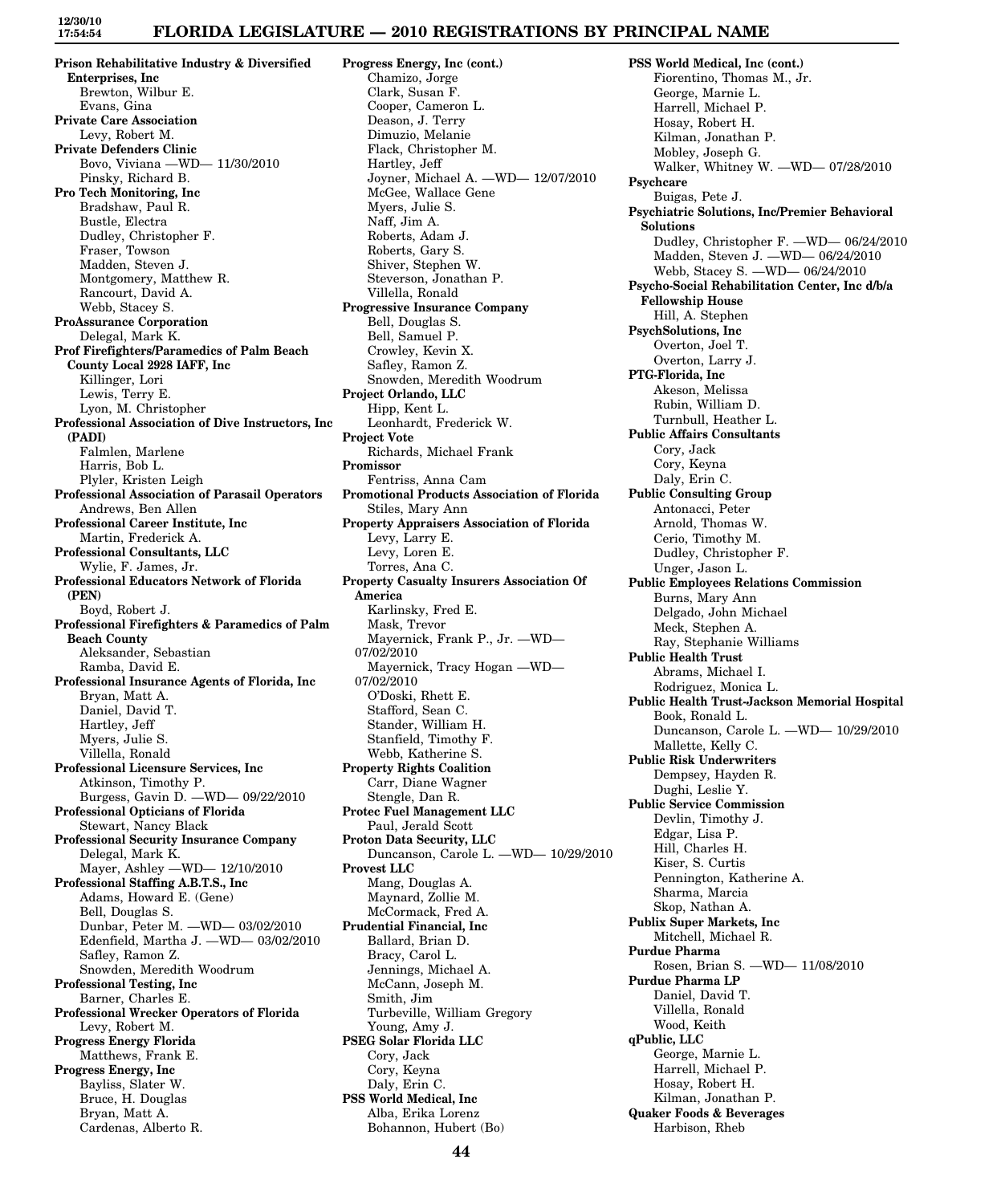### **FLORIDA LEGISLATURE — 2010 REGISTRATIONS BY PRINCIPAL NAME**

**Quantum Resources Management, LLC** Blanton, Travis W. Christian, Amy M. Johnson, Jon E. **Quest Diagnostics, Inc** Cusick, Michael D. —WD— 12/29/2010 **Quest Public Sector, Inc** Aaron, Lisa Jordan, Danny Yaeger, Don Yaeger, Jeanette Wilk **RaceTech, LLC** Gentry, Richard E. **Radiation Therapy Services, Inc** Eaton, James E. **RAI Services Company** Benford, Brady J. Carvajal, Allison S. Chamizo, Jorge Coker, Christopher Dudley, Charles F. Dyal, Stephen D. Fearington, Mercer, Jr. Gosnell, Beth Jackson, Yolanda Cash Magill, James Patrick McGlynn, Kimberly F. Nuhfer, Esther J. Ralston, Foyt Tipton Smith, James C. Stipanovich, John M. (Mac) Wester, Elizabeth D. Williams, J. Larry **RainLine Corporation** Antonacci, Peter Unger, Jason L. **Ramar Group Companies, Inc** Cloud, Thomas A. Leonhardt, Frederick W. Unger, Jason L. **Rasmussen College** Mortham, Allen, Jr. Mortham, Sandra B. **Raymond F. Kravis Center for the Performing Arts, Inc** Lasher, Denise Helen **Rayonier** Bell, Michael Moyer Hood, Charles H. **Rayonier, Inc** Dyal, Stephen D. Fearington, Mercer, Jr. Ralston, Foyt Tipton Smith, James C. Weber, Victoria L. **Real Property, Probate & Trust Law Section** Aubuchon, Joshua D. Dunbar, Peter M. Edenfield, Martha J. **Realtor Association of Citrus County** Rosenberger, Bonnie Jean **Realtor Association of Greater Fort Lauderdale** Barkett, Richard W. Sanders, Adam I. **Realtors Association of Indian River County, Inc** Greenawalt, Troy A. Hawk, Carol W. **Realtors Association of St. Lucie, Inc** Storms, Staci Ann **Rebel Distributors Corp** Blanton, Garrett R. **Reckitt Benckiser Pharmaceuticals, Inc** Giamfortone, Joseph E. Iarossi, Nicholas V. LaFace, Ronald C., Jr.

**Recording for the Blind and Dyslexic Florida** Book, Ronald L. Mallette, Kelly C. **Recording Industry Association of America** Green, Jennifer Jankowski **Recycle Tech** Bell, Patrick E. **Red Apple Development** James, Stephen **Red Apple Development, LLC** Fuentes, Jose K. **Redflex Traffic Systems** Blakely, Edward W., Jr. **Reed Elsevier** Iarossi, Nicholas V. LaFace, Ronald C., Jr. O'Connell, Patricia G. **Reedy Creek Improvement District** Olsen, Eric T. Weber, Victoria L. **Reef Relief** Johnson, Paul G. **Regions Financial Corporation** Becker, Geoffrey P. R. —WD— 11/19/2010 Daughton, James R., Jr. Hedrick, Wendy E. Husband, Warren H. Lyon, Aimee Diaz Metz, Stephen W. Sheheane, G. Herb **Regulated Industries, Inc** Patchett, R. Dale **Reinsurance Association of America** Burke, Dennis C. Massie, James C. **Relief of Dennis Darling Sr & Wendy Smith parents of Devaughn Darling** Friedman, Bernie J. Jackson, Yolanda Cash McMinn, Cedric A. **Republic Services** Ericks, Candice D. **Republic Services of Florida, Inc** Moffitt, H. Lee **Republic Services, Inc** Book, Ronald L. Cruz, Carlos M., Jr. Ericks, David L. **ResCare, Inc** Horne, James W. McKeown, Georgia F. McKinley, William T. Texeira, Nancy A. **Research in Motion, Ltd** Kirk, Erik H. **Responsible Vendors, Inc** Rutledge, Gary R. **Revolution Technologies, LLC** Aaron, Lisa —WD— 10/22/2010 Jordan, Danny Yaeger, Don Yaeger, Jeanette Wilk **Reynolds Smith and Hills, Inc** Carmody, Christopher L. Horne, James W. Leonhardt, Frederick W. McKeown, Georgia F. Stuart, Robert F., Jr. **Richard J. Caron Foundation** Hill, A. Stephen **Richman Group of Florida, Inc., The** Heuchan, Brecht W. **Richmond Entertainment, Inc** Law, John G. -SUSPENDED- 06/24/2010

**Riley House Museum** Fort, Pamela Burch **Ringling School of Art & Design** Anderson, Mark W. **Risk Management Professionals' Group** Moore, Travis W. **Risk Management Solutions, Inc** Karlinsky, Fred E. Mask, Trevor Webb, Katherine S. **Risk Metrics Corporation** Ballard, Brian D. McCann, Joseph M. **River Region Human Services, Inc** Hill, A. Stephen **Riverbed Technology, Inc** Ralston, Foyt Tipton **RiverStone Claims Management, LLC** Jones, Andrew F. Vancore, Steven J. Watson, Screven H. **Roadway Management, Inc** Tsamoutales, Frank N. Yarbrough, Cameron **Robert M. Levy & Associates, Inc** Diaz, Jose **Roche Diagnostics** Irwin, Joyce **Rock Creek Capital** Castille, Colleen M. DeFoor, J. Allison, II **Rocket Learning** LaFace, Ronald C., Jr. O'Connell, Patricia G. **Rodriguez Investment Management** Ramba, David E. **Rollins, Inc** Hansen, Christopher K. Huey, J. Michael Steibly, Todd C. **Ron Jon Surf Shop** Spearman, Guy M., III **Ronald McDonald House Charities of Tampa Bay** Yarbrough, Cameron **Ronald Miller** Corcoran, Michael C. Johnston, Jeffrey M. Stewart, Amanda **Ronda Hughes v. Escambia County** Lamonica, Don F. **Roofacide Enviro. Technologies, Inc** Caserta, David **Rosen Hotels & Resorts, Inc** Spinelli, Michael **Royal Management, LLC** Coates, Richard E. **Royal Palm Insurance Company** Karlinsky, Fred E. Webb, Katherine S. **RSC Equipment Rental, Inc** McKinley, William T. **RSM McGladrey, Inc** Ballard, Brian D. Turbeville, William Gregory **RSUI Group, Inc** Roddenberry, J. Steve **RTI Biologics, Inc** Becker, Geoffrey P. R. —WD— 11/19/2010 Daughton, James R., Jr. Hedrick, Wendy E. Husband, Warren H. Lyon, Aimee Diaz Metz, Stephen W. Sheheane, G. Herb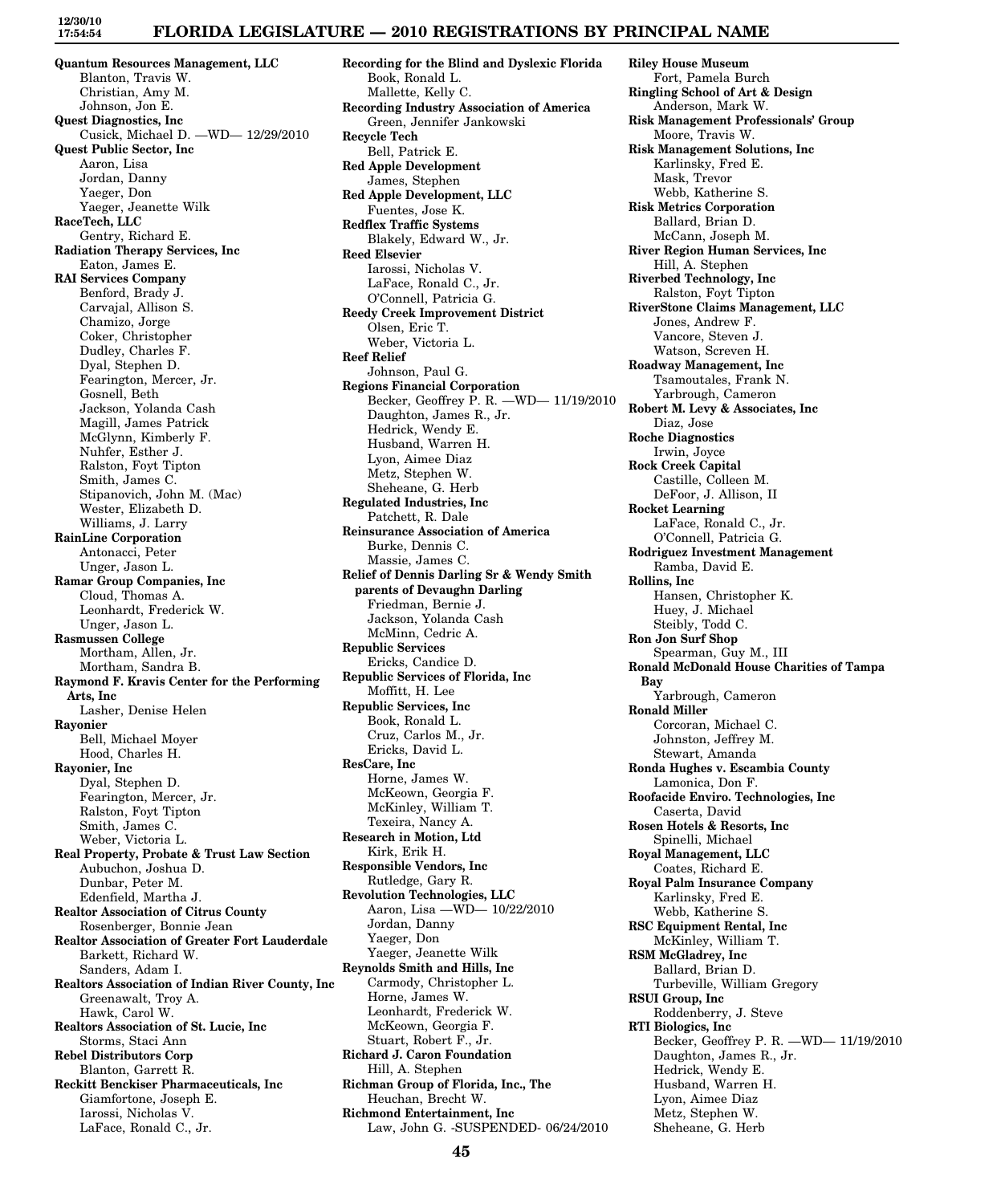### **FLORIDA LEGISLATURE — 2010 REGISTRATIONS BY PRINCIPAL NAME**

**Rubber Manufacturers Association** Gentry, Richard E. **Rubin Group, The** Eaton, James E. **Rumberger Kirk & Caldwell** Rumberger, E. Thom **Rust Consulting, Inc** Dickinson, Fred O. McKinley, William T. Texeira, Nancy A. **Ruth Eckard Hall, Inc** Lasher, Denise Helen **Rx Consulting, Inc** Cerio, Timothy M. Hansen, Christopher K. **Rx Path** Barnhart, C. Scott —WD— 08/10/2010 Green, Jennifer Jankowski —WD— 08/03/2010 Reichelderfer, Marc R. **Rx Strategies, Inc** Alba, Erika Lorenz Bohannon, Hubert (Bo) Fiorentino, Thomas M., Jr. **Saber Government Solutions** George, Marnie L. —WD— 08/26/2010 Harrell, Michael P. —WD— 08/26/2010 Hosay, Robert H. —WD— 08/26/2010 Kilman, Jonathan P. —WD— 08/26/2010 Schulte, Leonard E. —WD— 08/26/2010 **Sachs Sax Caplan** Boyd, Robert J. **Sacred Heart Health System** Ballard, Brian D. Kariher, Jules Turbeville, William Gregory **Sacred Heart Health System, Inc** Rivard, Adrien A., III **Safety Net Hospital Alliance of Florida** Ballard, Brian D. Beck, Robert S. —WD— 07/22/2010 Blanton, Garrett R. Bracy, Carol L. Carvalho, Anthony P. Case, Chip Caserta, David Castro, Edgar O. Davant, Claudia Delegal, Mark K. Diaz, Nelson D. Dyal, Stephen D. Friedman, Bernie J. Gorrie, Jan Johnson Iarossi, Nicholas V. Jackson, Yolanda Cash Kennedy, Melinda (Lindy) Mayer, Ashley —WD— 12/10/2010 McCann, Joseph M. McMinn, Cedric A. Ralston, Foyt Tipton Reed, Casey E. Smith, Jim Stickle, Crystal L. Turbeville, William Gregory Young, Amy J. Zingale, James A. **Safety-Net Hospital Alternative Risk Pool, LLC** Blank, F. Philip —WD— 11/18/2010 Meenan, Timothy J. Ryan, Joy M. Vail, Abby L. **Sallie Mae, Inc** Anderson, George Oscar Dudley, Christopher F. Mitchell, R. Paul

**Sallie Mae, Inc (SLM Corporation)** Hartzell, Brent Allan —WD— 08/19/2010 **Sam Marshall Architects** Schembera, Jeffrey L. **Sandata Technologies, Inc** Brewton, Wilbur E. Evans, Gina Large, Toni **Sandestin Owners Association** Aubuchon, Joshua D. Dunbar, Peter M. **sanofi pasteur** Tsamoutales, Frank N. Yarbrough, Cameron **sanofi-aventis** Kiriako, Karla **sanofi-aventis U.S. Inc** Iarossi, Nicholas V. LaFace, Ronald C., Jr. Wester, Gerald C. **Sanswire Corp** Feeney, Thomas C., III **Santa Fe College** Clemons, Charles W., Sr. **Santa Fe Community College** Jones, Douglas D. York, Guy L. **Santa Rosa County Property Appraiser** Herron, Mark **Santa Rosa County School District** Frank, Joy **SantaFe Senior Living, Inc** Harbison, Rheb **SAP Public Services, Inc** Bustle, Electra —WD— 07/29/2010 Fraser, Towson —WD— 07/27/2010 Madden, Steven J. —WD— 07/27/2010 **Sarasota Association of Realtors, Inc** Mansfield, Marc R. Roberts, Kathryn M. **Sarasota Classified/Teachers Association** May, Jon D. Meyer, Ronald G. **Sarasota County** Facemire, Lauren Hosack, Marsha L. Roth, Cari L. Van Wyk, Suzanne **Sarasota County Schools** Boekhoff, Henry —WD— 07/06/2010 Mixon, M. Juhan —WD— 07/06/2010 O'Farrell, Michael J. —WD— 07/06/2010 Wood, Larry D. —WD— 07/06/2010 **Sarasota Kennel Club, Inc** Flora, Robert E. —WD— 06/24/2010 **Sarasota Manatee Airport Authority** McVoy, Ross A. Tsamoutales, Frank N. Yarbrough, Cameron **Sarasota Memorial Healthcare System** Hansen, Christopher K. Huey, J. Michael Steibly, Todd C. **SAS Institute, Inc.** Arnold, Thomas W. Bustle, Electra Madden, Steven J. Ruane, Jack Webb, Stacey S. **Save A Pet, Inc** Gonzalez, Jean Maynard **Save the Manatee Club** Lindstrom, Richard A. Rumberger, E. Thom Sharkey, Jeffrey B.

**Save the Manatee Club (cont.)** Valenstein, Noah D. —WD— 08/10/2010 **Sawgrass Asset Management, LLC** Aaron, Lisa —WD— 10/15/2010 Jordan, Danny Yaeger, Don Yaeger, Jeanette Wilk **SCA Properties** Sharkey, Jeffrey B. **Schaller Anderson, Incorporated** Iarossi, Nicholas V. LaFace, Ronald C., Jr. Wester, Gerald C. **Scholastic, Inc** Brown, Stuart K. **School Board of Alachua County** Hamilton, James P. Mixon, M. Juhan O'Farrell, Michael J. Wood, Larry D. **School Board of Brevard County** Hamilton, James P. Preston, Judy R. **School Board of Brevard County Florida** Salamone, Joy A. **School Board of Broward County** Colodny, Michael Karlinsky, Fred E. Mask, Trevor Mayernick, Frank P., Jr. —WD— 07/02/2010 Mayernick, Tracy Hogan —WD— 07/02/2010 McKee, Clarence V. Slack, Georgia Talenfeld, Howard M. Webb, Katherine S. **School Board of Charlotte County** Pickup-Crawford, Vernon A. **School Board of Collier County** Pickup-Crawford, Vernon A. **School Board of Duval County** Blakely, Edward W., Jr. —WD— 06/29/2010 Miller, Martin E. **School Board of Escambia County** Hamilton, James P. Mixon, M. Juhan Wood, Larry D. **School Board of Leon County** Mixon, M. Juhan Rancourt, David A. Webb, Stacey S. **School Board of Manatee County** Hamilton, James P. **School Board of Orange County** Howat, Scott Douglas **School Board of Sarasota County** Hamilton, James P. **School Board of Seminole County** Boothe, Alvin Darvin Bovio, Kenneth R. **School District of Hillsborough County** Hamilton, James P. Martinez, Bob Milito, Connie **School District of Indian River County** Boekhoff, Henry Mixon, M. Juhan O'Farrell, Michael J. Pickup-Crawford, Vernon A. Wood, Larry D. **School District of Martin County** Pickup-Crawford, Vernon A.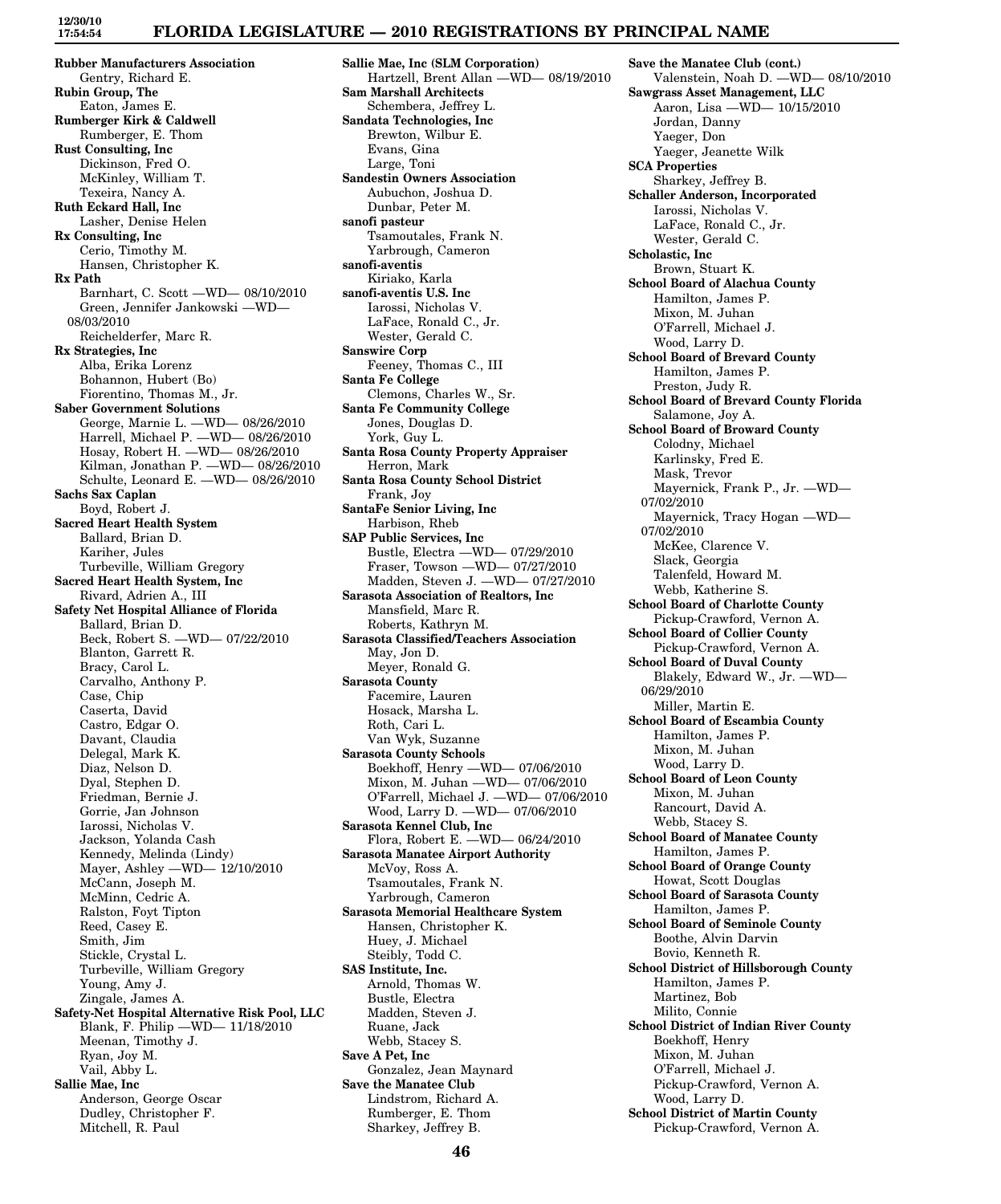### **FLORIDA LEGISLATURE — 2010 REGISTRATIONS BY PRINCIPAL NAME**

**School District of Okeechobee County** Pickup-Crawford, Vernon A. **School District of Osceola County** Boyd, John Andrew Buttram Hamilton, James P. **School District of Palm Beach County** LaFace, Ronald C., Jr. O'Connell, Patricia G. Pickup-Crawford, Vernon A. **School District of St. Lucie County** Pickup-Crawford, Vernon A. **School District of Volusia County** Huth, Timothy J. **Schroeder Manatee Ranch, Inc** Bradshaw, Paul R. Bustle, Electra **SCI Funeral Services of Florida, Inc** Ballard, Brian D. Bracy, Carol L. McCann, Joseph M. Smith, Jim Turbeville, William Gregory Young, Amy J. **Scientific Games International** Magill, James Patrick McGlynn, Kimberly F. Stipanovich, John M. (Mac) **Scientific Games International, Inc** Griffin, David **Scott Elsass as Legal Representative for Angela Sozzani** Karlinsky, Fred E. Mask, Trevor Mayernick, Frank P., Jr. —WD— 07/02/2010 Mayernick, Tracy Hogan —WD— 07/02/2010 Talenfeld, Howard M. Webb, Katherine S. **Screen Actors Guild, Inc** Caserta, David **Sea Crest Health Management LLC** Buigas, Pete J. —WD— 06/02/2010 **Sears Optical** Horenbein, Barry **Seavin, Inc** Steibly, Todd C. Unger, Jason L. **SeaWorld Parks and Entertainment** Galbraith, James R. McGee, Wallace Gene Nix, Taylor Leigh Roberts, Adam J. Spearman, Guy M., III **Sebastian Resources 400, LP** Tsamoutales, Frank N. Yarbrough, Cameron **Securities Industry & Financial Markets Association** Becker, Geoffrey P. R. —WD— 11/19/2010 Daughton, James R., Jr. Hedrick, Wendy E. Husband, Warren H. Metz, Stephen W. Sheheane, G. Herb **Securus Technologies, Inc** Moyle, Jon C., Jr. **Seitlin & Co Insurance** Levy, Robert M. **SEIU Florida Public Services Union** Church, Van Everett **Select Management Resources, LLC** Bryan, Matt A. Castro, Edgar O. Diaz, Nelson D.

**Select Management Resources, LLC (cont.)** Friedman, Bernie J. Hartley, Jeff Jackson, Yolanda Cash McMinn, Cedric A. Naff, Jim A. Ramba, David E. **Sellers Dorsey** George, Marnie L. Harrell, Michael P. Hosay, Robert H. Kilman, Jonathan P. Schulte, Leonard E. —WD— 09/30/2010 **Seminole County Board of County Commissioners** Brantley, Bobby L., Sr. Dietrich, Susan E. Holley, John H. McMillan, Robert A. **Seminole County Expressway Authority** Dietrich, Susan E. McCollum, Jerry **Seminole County Sheriffs Office** Messersmith, Frank S. **Seminole Improvement District** Killinger, Lori Lewis, Terry E. Lyon, M. Christopher Ramba, David E. **Seminole State College of Florida** Payton, Donald J. **Seminole Tribe of Florida** Dickinson, Fred O. Horenbein, Barry McKinley, William T. Moya, Christopher R. Poole, Van B. Ramba, David E. Richard, Barry **Sentinel** Aleksander, Sebastian —WD— 07/27/2010 **Senture** Griffin, Sheila F. **Sepracor, Inc** Kay, Melissa Longstreet **SePRO Corporation** Doolin, Christian B. Montgomery, Matthew R. Rancourt, David A. **Sequel TSI of Florida, LLC** Fuller, John D. **Serono, Inc** Uhlfelder, Steven J. **Service Contract Industry Council** McDaniel, Stephen Meenan, Timothy J. Vail, Abby L. **ServiceMaster Company, The** Dughi, Leslie Y. LaFace, Ronald C. **Seven Stars Properties, LLC** Antonacci, Peter Steibly, Todd C. Unger, Jason L. **SGR Holdings, LLC** Wilson, Robert W. **Shands Healthcare** Abrams, Michael I. Rodriguez, Monica L. **Shands Hospital and Clinics, Inc** Smith, Rodney Warren **Shands Teaching Hospitals & Clinics, Inc** Bryan, Matt A. Daniel, David T. Hartley, Jeff

**Shands Teaching Hospitals & Clinics, Inc (cont.)** Myers, Julie S. Naff, Jim A. **Shands Teaching Hospitals & Clinics, Inc dba Shands HealthCare** Adams, Howard E. (Gene) Aubuchon, Joshua D. Bell, Douglas S. Bertron, Kim Bjorklund, Rachael Delegal, Mark K. Dunbar, Marc W. Dunbar, Peter M. Edenfield, Martha J. Hicks, John (J. D.) Hunt, Allison Jogerst, Brian B. Moreton, Belita Moya, Christopher R. Overton, Joel T. Overton, Larry J. **Share the Care, Inc** Kelly, Natalie K. **SHD Development, LLC** Rotundo, Louis C. **Shelter Corporation** Sharkey, Jeffrey B. **Shelton Fireworks** Coates, Richard E. Fenner, Noreen **Sheriff Al Lamberti** Tobin, Jack N. **SHI International Corp** Aaron, Lisa **Shrimp Producers Association** Thomas, Janie G. **Siemens Corporation** Becker, Geoffrey P. R. —WD— 11/19/2010 Daughton, James R., Jr. Hedrick, Wendy E. Husband, Warren H. Lyon, Aimee Diaz Metz, Stephen W. Sheheane, G. Herb **Sierra Club** Cullen, David J. **SIF Council** Prutsman, Eric D. **Signal Safe, Inc** Ballard, Brian D. Forrest, Mathew McCann, Joseph M. **Signature Healthcare, LLC** Gallin, Kathy Elizabeth **Simply Healthcare Plans** Buigas, Pete J. **Simply Heathcare Plans of Florida** Overton, Larry J. **Simpson Strong-Tie Co., Inc** Hebrank, Kari B. **Skanska Infrastructure Development** Baggett, Fred W. Corbella, Agustin G. Dempsey, Hayden R. Dughi, Leslie Y. **Sky King Unlimited** Connors, M. Jordan **SkyeTec** Pollock, Daniel W. **SkyMed International (Florida), Inc** Colodny, Michael Karlinsky, Fred E. Webb, Katherine S.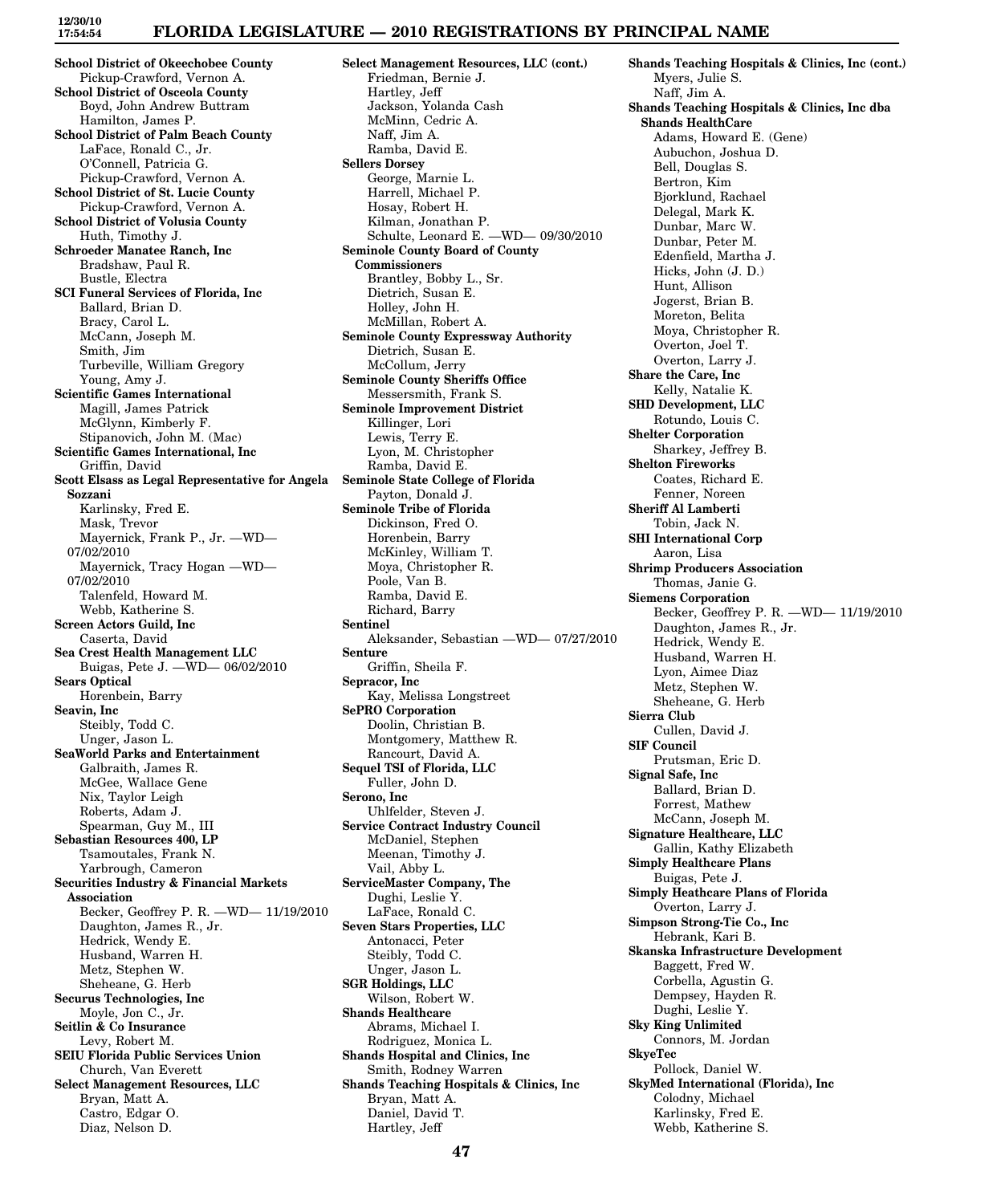**Sloppy Joe's Enterprises, Inc. ("Sloppy Joe's")** Tsamoutales, Frank N. **Small County Coalition** Doolin, Christian B. Jones, Robert P. **Small School District Council Consortium** Doolin, Christian B. Jones, Robert P. **Smart City Solutions, LLC** George, Marnie L. Harrell, Michael P. Kilman, Jonathan P. **Smart City Telecom** Iarossi, Nicholas V. LaFace, Ronald C., Jr. Schoonover, Christopher M. **SMH/Homestead Hospital** Levy, Robert M. **Smith Bryan & Myers, Inc** Bryan, Matt A. Hartley, Jeff Myers, Julie S. Naff, Jim A. Villella, Ronald **Smurfit-Stone Container Corporation** Ballard, Brian D. Bracy, Carol L. McCann, Joseph M. Smith, Jim Turbeville, William Gregory Young, Amy J. **SNCF America** Brodie, Steven Dickinson, Fred O. Iarossi, Nicholas V. LaFace, Ronald C., Jr. Linnan, Nancy G. Markus, Andrew J. McKinley, William T. Poole, Van B. Schoonover, Christopher M. Texeira, Nancy A. **SOE Software Corporation** Corcoran, Michael C. Johnston, Jeffrey M. **Software House International** Kirk, Erik H. **Solar Alliance** Heuchan, Brecht W. **Solar Sportsystems, Inc** Harris, Sandra S. Panza, Thomas F. **Solar Ventures, LLC** Paul, Jerald Scott **Solid Resources, Inc** Henderson, Cynthia A. **Solid Waste Authority of Palm Beach County** Castro, Edgar O. Diaz, Nelson D. Friedman, Bernie J. Jackson, Yolanda Cash McMinn, Cedric A. **Solix, Inc** Timmins, Margaret M. **SOS Children's Village of Florida, Inc** McKinley, William T. **South Amelia Island Shore Stabilization Association, The** Jacobs, Arthur I. **South Automotive Group** Iarossi, Nicholas V. LaFace, Ronald C., Jr. Wester, Gerald C.

**South Broward Drainage District** Wood, Michael E. **South Broward Hospital District** Benz, John A. Blank, F. Philip —WD— 11/18/2010 Book, Ronald L. Credle, H. Dawn Duncanson, Carole L. Mallette, Kelly C. Meenan, Timothy J. Muhart, Matthew J. Overton, Larry J. Ryan, Joy M. Sacco, Frank V. Scott, James A. Unger, Jason L. **South Central Florida Express, Inc** Ballard, Brian D. Bracy, Carol L. Case, Chip Coker, Robert E. Dyal, Stephen D. Fearington, Mercer, Jr. Magill, James Patrick McCann, Joseph M. McGlynn, Kimberly F. Ralston, Foyt Tipton Smith, James C. Smith, Jim Stipanovich, John M. (Mac) Turbeville, William Gregory Wade, Malcolm S., Jr. Young, Amy J. **South Florida Agriculture Association, Inc** Cory, Jack Cory, Keyna Daly, Erin C. **South Florida Auto-Truck Dealers Association** Klenet, Russell H. **South Florida Free Beaches, Inc** Maury, Ramon **South Florida Hospital and Healthcare** Gomez, Fausto B. Power, Evan J. Reyes, Manuel (Manny) **South Florida Hospital and Healthcare Association** Abberger, Lester **South Florida Materials Corporation** Bruce, H. Douglas **South Florida Provider Coalition** Arnold, J. Keith Bacot, Brett R. Flynn, Mark W. **South Florida Regional Planning Council** Carballo, Isabel Cosio Dekle, Carolyn A. **South Florida Regional Transportation Authority** Bjorklund, Rachael Ericks, Candice D. Ericks, David L. Moya, Christopher R. Scott, James A. Wooldridge, Vicki A. **South Florida Sports League** Caserta, David **South Florida Stadium Corporation, LLC** Dee, Mike Knowles, G. Eric Perez, Maggie Ann Raij, Irwin **South Florida Taxi Association** Levy, Robert M.

**South Florida Water Management District** Barnett, Ernie Wehle, Carol A. **South Indian River Water Control District** Capko, William G. Killinger, Lori Lewis, Terry E. Lyon, M. Christopher **South Jacksonville Properties, LLC** Angelos, Cynthia G. —WD— 11/23/2010 Daniel, Karlin C. —WD— 12/21/2010 **South Miami Hospital** Levy, Robert M. **South University** Anderson, Mark W. **South University - Tampa** Anderson, Mark W. **Southeast Glass Association** Kershner, R. Bruce **Southeast Milk** Hodge, Raymond John Sheheane, G. Herb **Southeast Renewable Fuels, LLC** Paul, Jerald Scott **Southeastern Capital Advisors, LLC** Horenbein, Barry **Southeastern Fisheries Association** Doolin, Christian B. Jones, Robert P. **Southeastern Wood Producers Association, Inc** Wade, Mia Helena **Southern Alliance for Clean Energy** Glickman, Susan **Southern Alliance for Clean Energy Action Fund** Carmody, Christopher L. Leonhardt, Frederick W. Stuart, Robert F., Jr. **Southern Equipment Dealers Association** Adams, Billy L. **Southern Gardens Citrus Holding Corporation** Case, Chip Coker, Robert E. Dyal, Stephen D. Fearington, Mercer, Jr. Magill, James Patrick McGlynn, Kimberly F. Ralston, Foyt Tipton Smith, Grant J. Smith, James C. Stipanovich, John M. (Mac) Wade, Malcolm S., Jr. **Southern Healthcare Management, LLC** Bryan, Matt A. Hartley, Jeff Myers, Julie S. Villella, Ronald **Southern Natural Gas Company** Wilson, Robert W. —WD— 09/24/2010 **Southern Poverty Law Center** Lindstrom, Richard A. Rumberger, E. Thom Utter, David J. Valenstein, Noah D. **Southern Strategy Group of Jacksonville, LLC** Bradshaw, Paul R. Dudley, Christopher F. Fraser, Towson **Southern Strategy Group, Inc** Bradshaw, Paul R. Bustle, Electra Dudley, Christopher F. Fraser, Towson Madden, Steven J. Mitchell, R. Paul Montgomery, Matthew R.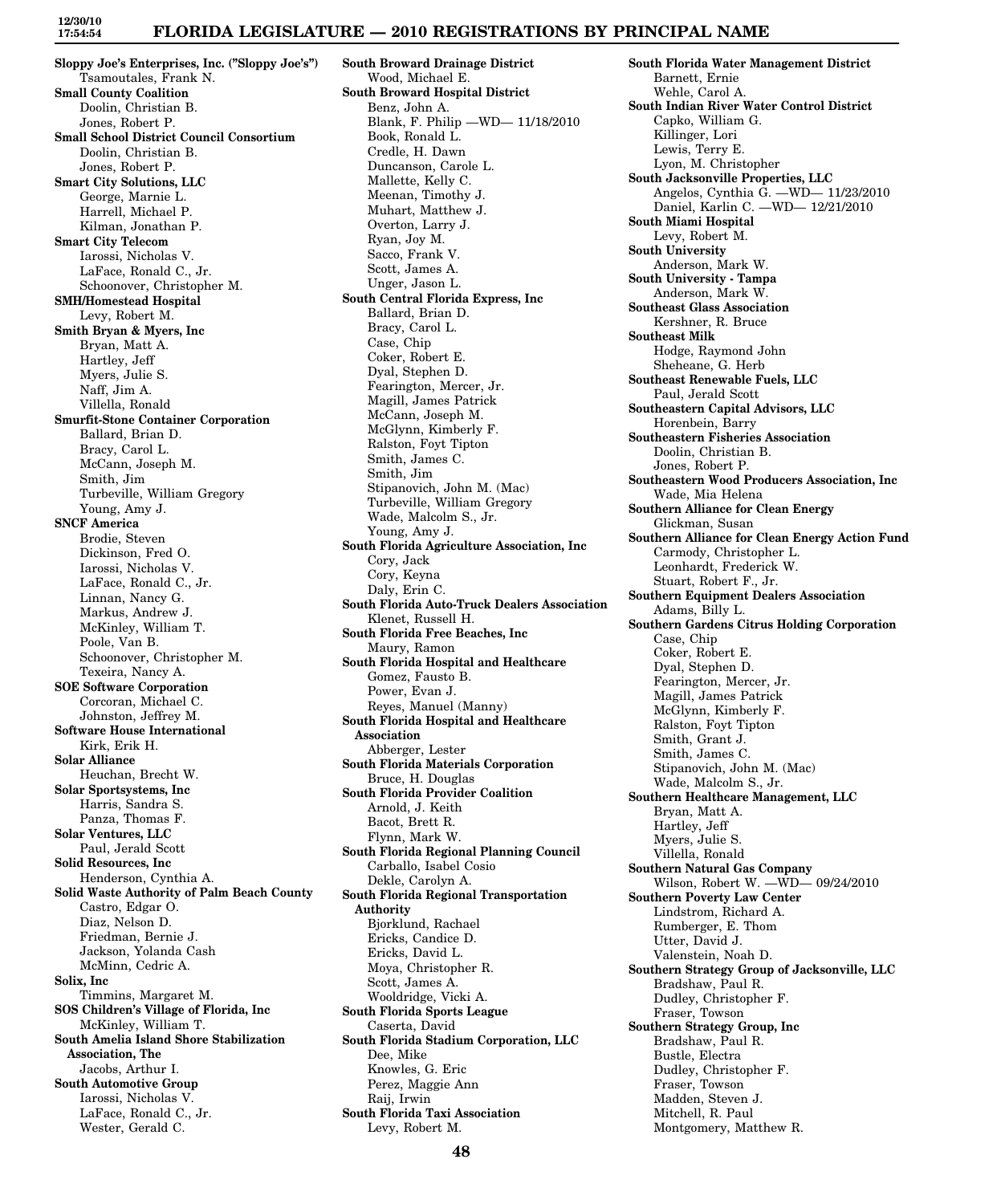## **FLORIDA LEGISLATURE — 2010 REGISTRATIONS BY PRINCIPAL NAME**

**Southern Strategy Group, Inc (cont.)** Rancourt, David A. Webb, Stacey S. **Southern Waste Exchange** Bell, Patrick E. **Southern Waste Systems LLC** Daniel, Karlin C. —WD— 12/21/2010 Rodriguez, Monica L. **Southern Waste Systems LLC d/b/a Sun Disposal** Rodriguez, Monica L. **Southern Waste Systems, LLC - Charles Gusmano** Hamilton, Patti **Southern Wine & Spirits of America, Inc** Abrams, Michael I. Benford, Brady J. Heuchan, Brecht W. Rodriguez, Monica L. Tucker, Donald L. **Southwest Florida Enterprises** Ulvert, Christian —WD— 05/28/2010 **Southwest Florida Enterprises, Inc** Greene, Quinton N. Prieguez, Manuel Weems, Lori K. **Southwest Florida Water Management District** Bilenky, William S. Moore, David L. Rathke, David T. Thayer, Colleen J. West, Karen E. **Space Exploration Technologies** Peterson, Corey Sharkey, Jeffrey B. **Space Florida** Carmody, Christopher L. Holland, Christopher M. Leonhardt, Frederick W. Sansom, Dixie N. Sansom, Jerry H. Stuart, Robert F., Jr. **Specialty Agents Association** Moore, Travis W. **Spectrum Health Solutions** Unger, Jason L. **Spectrum Programs & Miami Behavioral Health Center** Book, Ronald L. Mallette, Kelly C. **Sports Palace, Inc** Harris, Sandra S. Panza, Thomas F. **Sportsman Channel** Maxwell, Mark A. Reeves, Richard A. Stephens, M. Lane **Spring Lake Improvement District** Killinger, Lori Lewis, Terry E. Lyon, M. Christopher **Spring Lake RV Resort, Inc** Tsamoutales, Frank N. Yarbrough, Cameron **Sprint Corporation** Mannheimer, Douglas L. Muchmore, P. Shane **St Johns Beverage** Hicks, John (J. D.) **St. Joe Company, The** Dickinson, Fred O. Harrison, William G., Jr. Heffley, Richard J. Horton, Kelly W. Linnan, Nancy G.

McKinley, William T.

**St. Joe Company, The (cont.)** Yablonski, Brian S. **St. John & Partners** Dudley, Christopher F. Fraser, Towson Madden, Steven J. Montgomery, Matthew R. Rancourt, David A. Webb, Stacey S. **St. Johns Bar Pilots Association** Blanton, Travis W. Johnson, Jon E. **St. Johns County** Bohannon, Hubert (Bo) Fiorentino, Thomas M., Jr. Mobley, Joseph G. Walker, Whitney W. —WD— 07/28/2010 **St. Johns County School District** Boekhoff, Henry Hamilton, James P. Mixon, M. Juhan O'Farrell, Michael J. Wood, Larry D. **St. Johns County Sheriff's Office** Blakely, Edward W., Jr. —WD— 06/29/2010 Cruz, Carlos M., Jr. **St. Johns Housing Partnership, Inc** Rogers, Michael John Wilson, Robert W. **St. Johns River Community College** Roy, James C. **St. Johns River Water Management District** Green, Kirby B., III Jenkins, Dwight T. Mayton, Thomas I., Jr Mennella, Kathryn Lynn Slayton, Michael C. Wilkening, Harold A., III **St. Lucie County** Lewis, Terry E. Lyon, M. Christopher **St. Pete Times Forum** Pierce, Ronald **St. Petersburg College** Woodruff, Edward W., Jr. **St. Petersburg Kennel Club Inc. d/b/a St. Petersburg Kennel Club** Costello, Jonathan M. Rutledge, Gary R. **St. Petersburg Kennel Club, Inc** Corcoran, Michael C. Johnston, Jeffrey M. Stewart, Amanda Winning, Richard B. **St. Vincent's Medical Center, Inc** Teppert, Laurel S. **St. Vincents Healthcare** Kariher, Jules **Stand Up for Kids** Castro, Edgar O. **Standard Concrete Products, Inc** Dickinson, Fred O. —WD— 04/29/2010 McKinley, William T. —WD— 04/29/2010 **Standard Renewable Energy, LP** Dudley, Christopher F. —WD— 04/20/2010 Fraser, Towson —WD— 04/20/2010 Madden, Steven J. —WD— 04/20/2010 Montgomery, Matthew R. —WD— 04/21/2010 Webb, Stacey S. —WD— 04/20/2010 **Stanwood Boom Works** Green, Jennifer Jankowski

**Starr Surplus Lines Insurance Company** Kigel, Beth R. **State Attorney, 9th Judicial Circuit** Means, Randy J. **State Attorney, 11th Judicial Circuit** Horn, Don L. Zerlin, Chester Jay **State Attorney, 13th Judicial Circuit** Donahoe, Waverly E. **State Attorney, 15th Judicial Circuit** Edmondson, Michael B. Howard, Jeanne D. **State Attorney, 17th Judicial Circuit** Hofheinz, Monica M. **State Attorney, 20th Judicial Circuit** Rhodes, Raymond E. **State Attorney, 6th Judicial Circuit** Nelson, Donald K. **State Attorney, 7th Judicial Circuit** Bustamante, Luis E. Smith, David R. **State Board of Administration** Nicholson, Jack Poppell, Ronald L. SigRist, Kevin W. Williams, Ashbel C. **State College of Florida, Manatee-Sarasota** Steen, Traci C. **State Contracting & Engineering Corp** Tsamoutales, Frank N. **State Courts System** Bridenback, Michael L. Goodner, Elisabeth H. Jerrett, Charlotte D. Johnson, Brenda G. Ortman, Carol Lee **State Farm Florida Insurance Company** Adams, Howard E. (Gene) Ballard, Brian D. Delegal, Mark K. Mayer, Ashley —WD— 12/10/2010 McGlynn, Allen T. Turbeville, William Gregory **State Farm Mutual Automobile Insurance Company** Adams, Howard E. (Gene) Bjorklund, Rachael Delegal, Mark K. Gentry, Richard E. Magill, James Patrick Mayer, Ashley —WD— 12/10/2010 McGlynn, Allen T. McGlynn, Kimberly F. Moya, Christopher R. O'Doski, Rhett E. Roddenberry, J. Steve Stafford, Sean C. Stipanovich, John M. (Mac) **Statewide Guardian ad Litem Office** Atkins, Mary L. Flury, Theresa A. —WD— 11/19/2010 Ray, Nathan Thomas **STC Group, LLC** Bell, Patrick E. **Stearns, Weaver, Miller, Weissler, Alhadeff & Sitterson, P. A.** Bohannon, Hubert (Bo) Fiorentino, Thomas M., Jr. **Step Up for Students** Blanton, Travis W. Christian, Amy M. George, Marnie L. Harrell, Michael P. Hosay, Robert H. Johnson, Jon E.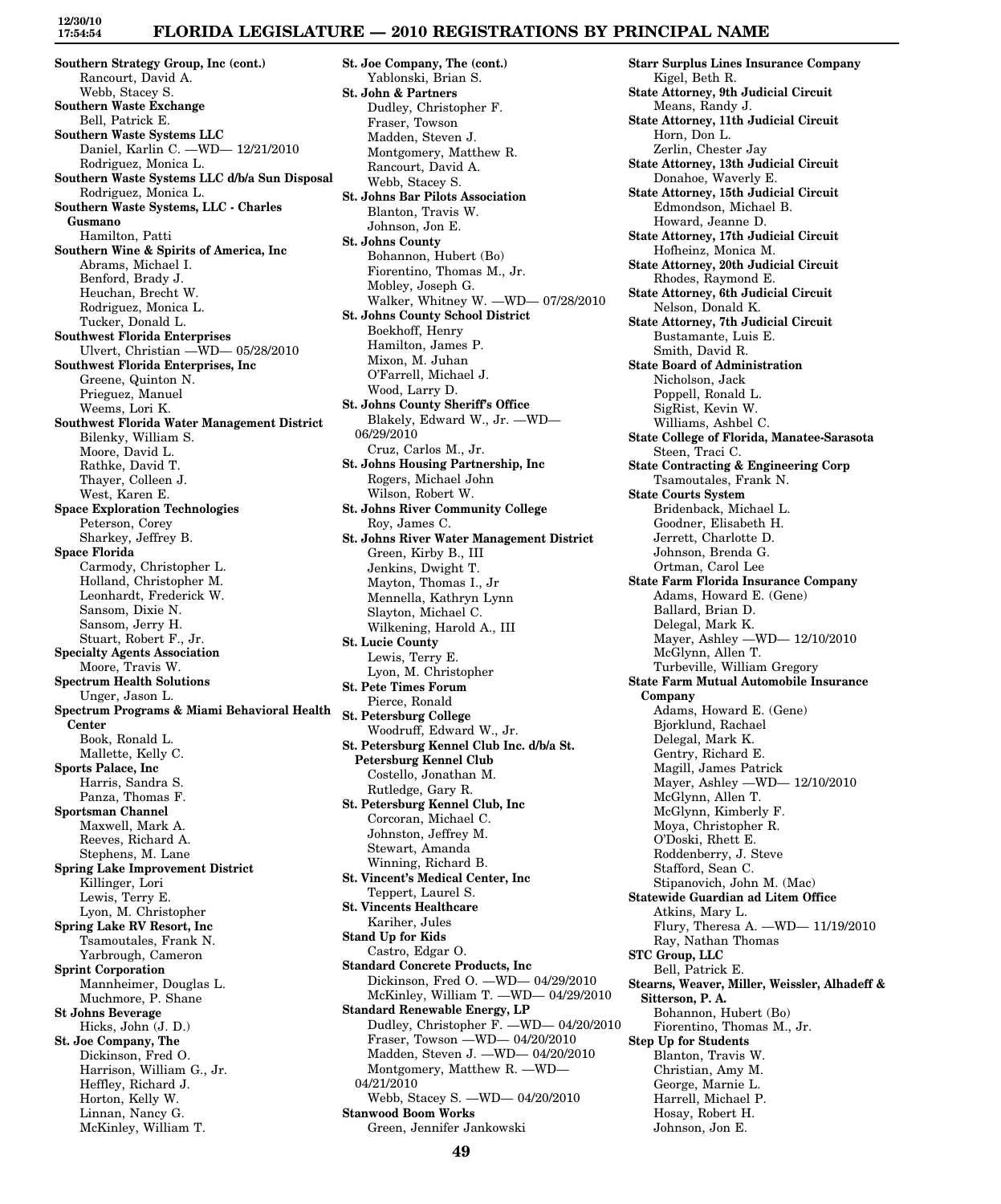### **FLORIDA LEGISLATURE — 2010 REGISTRATIONS BY PRINCIPAL NAME**

**Step Up for Students (cont.)** Kilman, Jonathan P. **Stephen E. Hall** Bell, Patrick E. Lamonica, Don F. **Stewart Enterprises and Subsidaries** Blanton, Travis W. Christian, Amy M. Johnson, Jon E. **Stewart Title Guaranty Company** Harbison, Rheb —WD— 04/21/2010 Vecchioli, Beth **Stewart-Marchman-Act Behavioral Healthcare** Bell, Douglas S. Bell, Samuel P. Crowley, Kevin X. **Stonehenge Capital Company LLC** Gomez, Fausto B. Power, Evan J. Reyes, Manuel (Manny) **Strategic Government Consulting, Inc** Grigsby, Thomas J. **Strategic Holdings, Inc** Bayliss, Slater W. Cardenas, Alberto R. Shiver, Stephen W. **Strategic Materials, Inc** Dyal, Stephen D. Fearington, Mercer, Jr. Ralston, Foyt Tipton Smith, James C. **Strates Shows, Inc** Dempsey, Matthew B. **Stuart West POA** Connors, M. Jordan —WD— 02/17/2010 **Suburban Land Reserve, Inc** Bruening, Ari D. Grow, Robert J. Rich, A. Wayne **Sugar Cane Growers Cooperative of Florida** Goodlett, C. David Matthews, Frank E. Peeples, Jack Thompson, James Harold **Sugar Industry Labor Mgt Comm** Ortis, Frank C. **Summit Care, Inc** Bryan, Matt A. **Summit Consulting Inc** Guzzo, Gary A. Reyes, Robert F. **Summit Holding Southeast, Inc** Guzzo, Gary A. —WD— 01/27/2010 Reyes, Robert F. —WD— 01/27/2010 **Sumter County Government** Bell, Patrick E. **Sun Life Stadium** Book, Ronald L. Brown, Rana G. Mallette, Kelly C. **Sun Recycling LLC** Rodriguez, Monica L. **Sun Recycling, LLC - Charles Gusmano** Hamilton, Patti **Sunbelt Rentals, Inc** McKinley, William T. **SunGard** Aaron, Lisa —WD— 09/30/2010 Jordan, Danny Yaeger, Don Yaeger, Jeanette Wilk **Sunglass Hut** Horenbein, Barry

**Sunrise ARC, Inc.** Hebrank, Kari B. **Sunrise Community, Inc** Ross, Kingsley R. **Sunrise Sports and Entertainment** Klenet, Russell H. **Sunshine Gasoline Distributors, Inc** Diaz, Nelson D. **Sunshine State Health Plan** Castro, Edgar O. Diaz, Nelson D. Friedman, Bernie J. Jackson, Yolanda Cash McMinn, Cedric A. **Sunshine State Insurance Company** Dudley, Charles F. Kutasi, Teye Margaret —WD— 12/20/2010 Maloy, Patrick R. Reyes, Robert F. **Sunshine State One-Call of Florida, Inc** Erwin, David B. Moore, Michael L. **Sunstate Title Services, Inc** Dickinson, Sharon C. (Sherry) Moya, Christopher R. **SunTrust Bank** Pennekamp, Thomas M. **Surface Engineering Alloy Powders, Inc** Jacobs, Robert W., Jr. McLaughlin, Daryl G. **Surfing's Evolution & Preservation Corporation** Nix, Taylor Leigh Spearman, Guy M., III **Suwannee River Water Management District** Houder, Charles H., III Minnis, Steven A. Still, David A. **Swedish Match North America, Inc** Aleksander, Sebastian **Swisher International** Iarossi, Nicholas V. Parrish, Louis B. Plante, Ken **Symantec Corporation** Kirk, Erik H. **T.H.E. Insurance Company** Reyes, Robert F. **T.R. Cline Solutions, LLC** Brod, William F., Jr. **T-Mobile USA, Inc** Costello, Jonathan M. Menduni, Margaret A. Turner, Lorena Grace **Take Stock in Children** Sharkey, Jeffrey B. **Takeda Pharmaceuticals America** Aldrich, Dale Russell, Douglas W. **Talquin Electric Cooperative, Inc** Thompson, James Harold **Tampa Bay Area Regional Transportation Authority (TBARTA)** Clifford, Robert M. **Tampa Bay Downs, Inc** Plante, Ken **Tampa Bay Lightning** Pierce, Ronald **Tampa Bay Partnership** Pierce, Ronald **Tampa Bay Performing Arts Center** Betz, Louis G. **Tampa Bay Performing Arts Ctr, Inc d/b/a Straz TATA America International Corporation Ctr for Performing Arts** Lasher, Denise Helen

**Tampa Bay Water** Aubuchon, Joshua D. Betz, Louis G. Blair, Robert Corcoran, Michael C. Dunbar, Peter M. Edenfield, Martha J. Johnston, Jeffrey M. Stewart, Amanda **Tampa Community Health Center, Inc** Hopes, Scott L. **Tampa Electric Company** Abreu, Sergio, Jr. Aleksander, Sebastian Chamizo, Jorge Clark, Susan F. Corcoran, Michael C. Deason, J. Terry Hart, Kenneth R. Hinson, Charles O., III Johnston, Jeffrey M. Juarez, Tanya T. Messersmith, Frank S. Pittman, Sean A. Raynor, Michael S., Sr. Simmons, Donna S. Spearman, Guy M., III Stewart, Amanda Stiles, Wilbur J., II Sullivan, Leroy, Jr. Thompson, James Harold Wahlen, J. Jeffry **Tampa General Healthcare** Thompson, James Harold **Tampa General Hospital** Cruz, Carlos M., Jr. Gorrie, Jan Johnson Lorenzo, Marcos F. **Tampa Juice Services, Inc** Plante, Ken **Tampa Port Authority** Thorington, John T. **Tampa Steel Erecting Company** Tsamoutales, Frank N. Yarbrough, Cameron **Tampa Taxi Coalition** Betz, Louis G. **Tampa-Hillsborough County Expressway Authority** Anderson, George Oscar Blair, Robert Bradshaw, Paul R. Bustle, Electra Corcoran, Michael C. Dudley, Christopher F. Fraser, Towson Hargrett, James T., Jr. Johnston, Jeffrey M. Madden, Steven J. Mitchell, R. Paul Rancourt, David A. Stewart, Amanda Webb, Stacey S. **Tampa's Lowry Park Zoo** Betz, Louis G. Grant, John A., Jr. **Tarmac America, LLC** Matthews, Frank E. **Taser International** Meenan, Timothy J. Ryan, Joy M. Vail, Abby L. Aaron, Lisa —WD— 10/15/2010 Jordan, Danny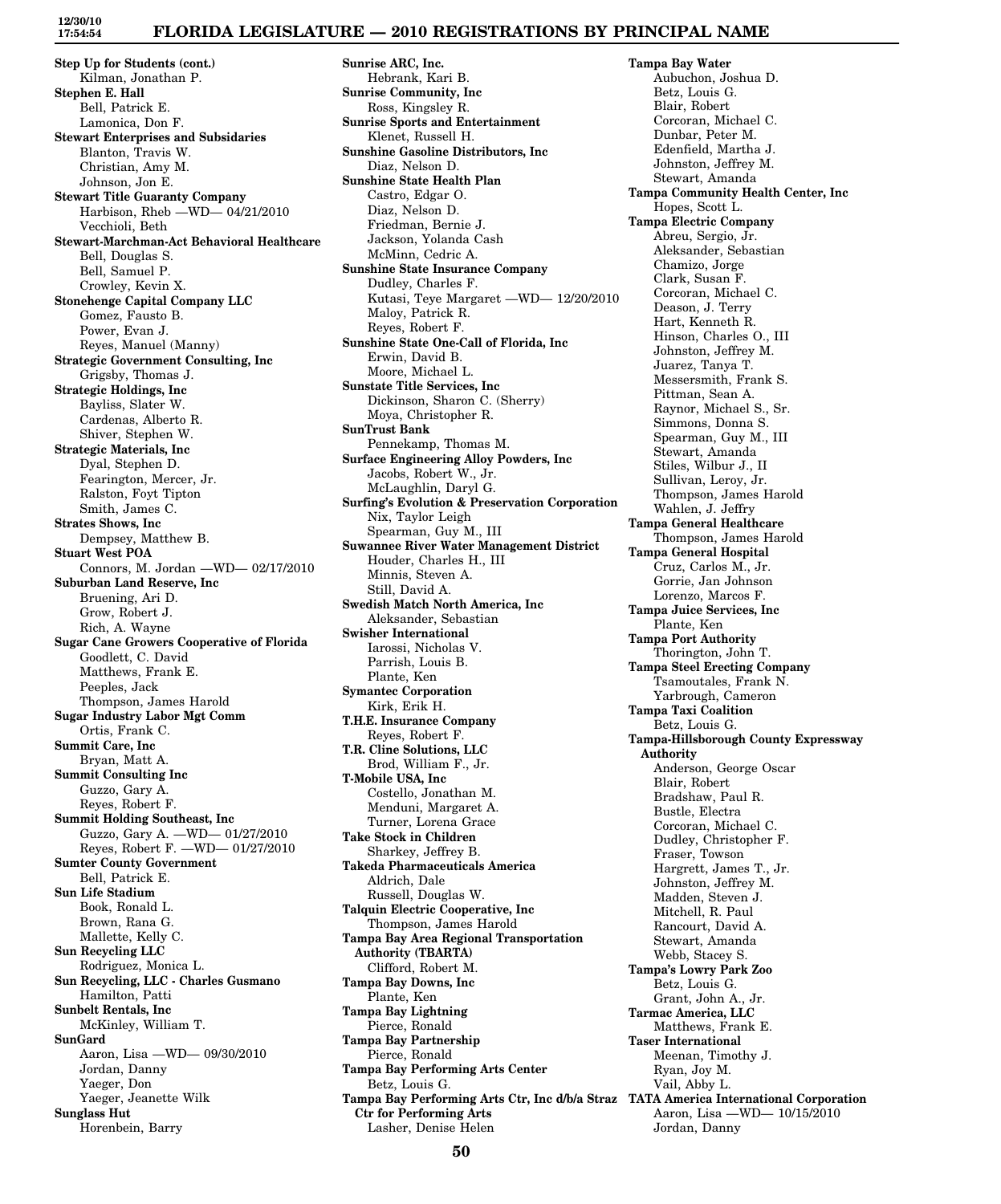### **FLORIDA LEGISLATURE — 2010 REGISTRATIONS BY PRINCIPAL NAME**

**TATA America International Corporation (cont.) Tenaska, Inc** Yaeger, Don Yaeger, Jeanette Wilk **Tavor Holding, LLC** Goldstein, Susan K. **Tax Management Associates, Inc** Maxwell, Mark A. Reeves, Richard A. Stephens, M. Lane **Taxpayers Against Insurance Bad Faith, Inc** Akeson, Melissa Blair, Robert Corcoran, Michael C. Johnston, Jeffrey M. Rubin, William D. Stewart, Amanda Turnbull, Heather L. **Teachers Insurance & Annuity Association** Becker, Geoffrey P. R. —WD— 11/19/2010 Daughton, James R., Jr. Husband, Warren H. Lyon, Aimee Diaz Metz, Stephen W. Sheheane, G. Herb **Teaching Hospital Council of Florida** Carvalho, Anthony P. Caserta, David Delegal, Mark K. Dyal, Stephen D. Mayer, Ashley —WD— 12/10/2010 Reed, Casey E. **Teaching Nursing Home** Levy, Robert M. **Technological Research and Development Authority** Nix, Taylor Leigh Spearman, Guy M., III Straub, Chester J., Jr. **Technology Association of America** Kip, Richard S. **Technology Insurance Company, Inc** Stiles, Mary Ann **TECO Energy, Inc** Abreu, Sergio, Jr. Aleksander, Sebastian Bradshaw, Paul R. Chamizo, Jorge Clark, Susan F. Corcoran, Michael C. Dudley, Christopher F. Fraser, Towson Hart, Kenneth R. Heffley, Richard J. Hinson, Charles O., III Horton, Kelly W. Johnston, Jeffrey M. Juarez, Tanya T. Madden, Steven J. Messersmith, Frank S. Montgomery, Matthew R. Pittman, Sean A. Rancourt, David A. Raynor, Michael S., Sr. Simmons, Donna S. Spearman, Guy M., III Stewart, Amanda Sullivan, Leroy, Jr. Thompson, James Harold Wahlen, J. Jeffry Webb, Stacey S. **Telecommunications Association of the Southeast** Renfroe, Jerry A.

Plante, Ken —WD— 09/02/2010 **Tenet Healthcare Corporation** Biehl, Taylor Patrick Large, Toni Uhlfelder, Steven J. Zepp, Victoria V. **Tensor Engineering** Tsamoutales, Frank N. **Terrell, Hogan, Ellis, Yegelwel, P. A.** Fort, Pamela Burch **Terremark Worldwide, Inc** Kirk, Erik H. **TerreStar Networks** Kilman, Jonathan P. **Teva Pharmaceuticals, USA** Book, Ronald L. Mallette, Kelly C. **The Lewis Bear Company** Walton, Garrett William **The Scott's Miracle-Gro Company** Enwright, Randall Enwright (Randy) Rimes, James C., Jr. Thomson, Todd **Therapy Review Systems** Chamizo, Jorge Dudley, Charles F. Maloy, Patrick R. **Thomas Enterprising, Inc** Karlinsky, Fred E. Mask, Trevor Mayernick, Frank P., Jr. —WD— 07/02/2010 Mayernick, Tracy Hogan —WD— 07/02/2010 Webb, Katherine S. **Ticketmaster - Florida, Inc** Sharkey, Jeffrey B. **Ticketmaster Entertainment, Inc** Corcoran, Michael C. Johnston, Jeffrey M. Stewart, Amanda **Time Customer Service, Inc** Moffitt, H. Lee **Time Insurance Company** Iarossi, Nicholas V. LaFace, Ronald C., Jr. Wester, Gerald C. **Time Warner Telecom** Adams, Howard E. (Gene) Dunbar, Peter M. Edenfield, Martha J. **Timothy & Theresa Ann Kulik** Corcoran, Michael C. Johnston, Jeffrey M. **Timothy and Theresa Ann Kulik** Stewart, Amanda **TippingPoint Technologies, Inc** Zepp, Victoria V. **Title Technologies, Inc** Bustle, Electra Dudley, Christopher F. Dyal, Stephen D. Fearington, Mercer, Jr. George, Marnie L. Harrell, Michael P. Hosay, Robert H. Iarossi, Nicholas V. Kilman, Jonathan P. LaFace, Ronald C., Jr. Ralston, Foyt Tipton Smith, James C. **TLP Group** Henderson, Cynthia A.

**TMS Management Group of Florida** Spinelli, Michael **ToHo Water Authority** Peebles, William J. **Tohopekaliga Water Authority** Peterson, Karen M. **Tomoka Holdings, LLC** Linnan, Nancy G. **TOMRA North America, Inc** Corbella, Agustin G. **Tower Hill Insurance Group** Meenan, Timothy J. Ryan, Joy M. Vail, Abby L. **Town of Bay Harbor Islands** Caserta, David Helmich, William E. **Town of Cutler Bay** Balido, Albert Fuentes, Jose K. Gomez, Fausto B. James, Stephen Killinger, Lee M. Osorio, Gilberto (Gil) —WD— 10/12/2010 Power, Evan J. Reyes, Manuel (Manny) **Town of Davie** Ericks, David L. Sigerson, David K., Jr. **Town of Eatonville** Juarez, Julia **Town of Fort Myers Beach** Peebles, William J. Peterson, Karen M. Romig, Robert P. —WD— 11/10/2010 **Town of Glen Ridge** Pinsky, Richard B. **Town of Golden Beach** Caserta, David Helmich, William E. **Town of Indialantic** DuPree, William Matthew **Town of Lake Park** Gomez, Fausto B. Power, Evan J. Reyes, Manuel (Manny) **Town of Malabar** DuPree, William Matthew **Town of Medley** Balido, Albert Fuentes, Jose K. James, Stephen Killinger, Lee M. Osorio, Gilberto (Gil) —WD— 10/12/2010 Rodriguez Pina, Rick J. **Town of Miami Lakes** Dorta, Gonzalo —WD— 11/02/2010 Nuhfer, Esther J. **Town of Palm Beach** Ballard, Brian D. Bracy, Carol L. Forrest, Mathew McCann, Joseph M. Smith, Jim Turbeville, William Gregory Young, Amy J. **Town of Palm Shores** DuPree, William Matthew **Town of Pembroke Park** Coates, Richard E. Fenner, Noreen Grimes, Ken Milita, M. Dale Sigerson, David K., Jr. Vanassche, Connie Carpenter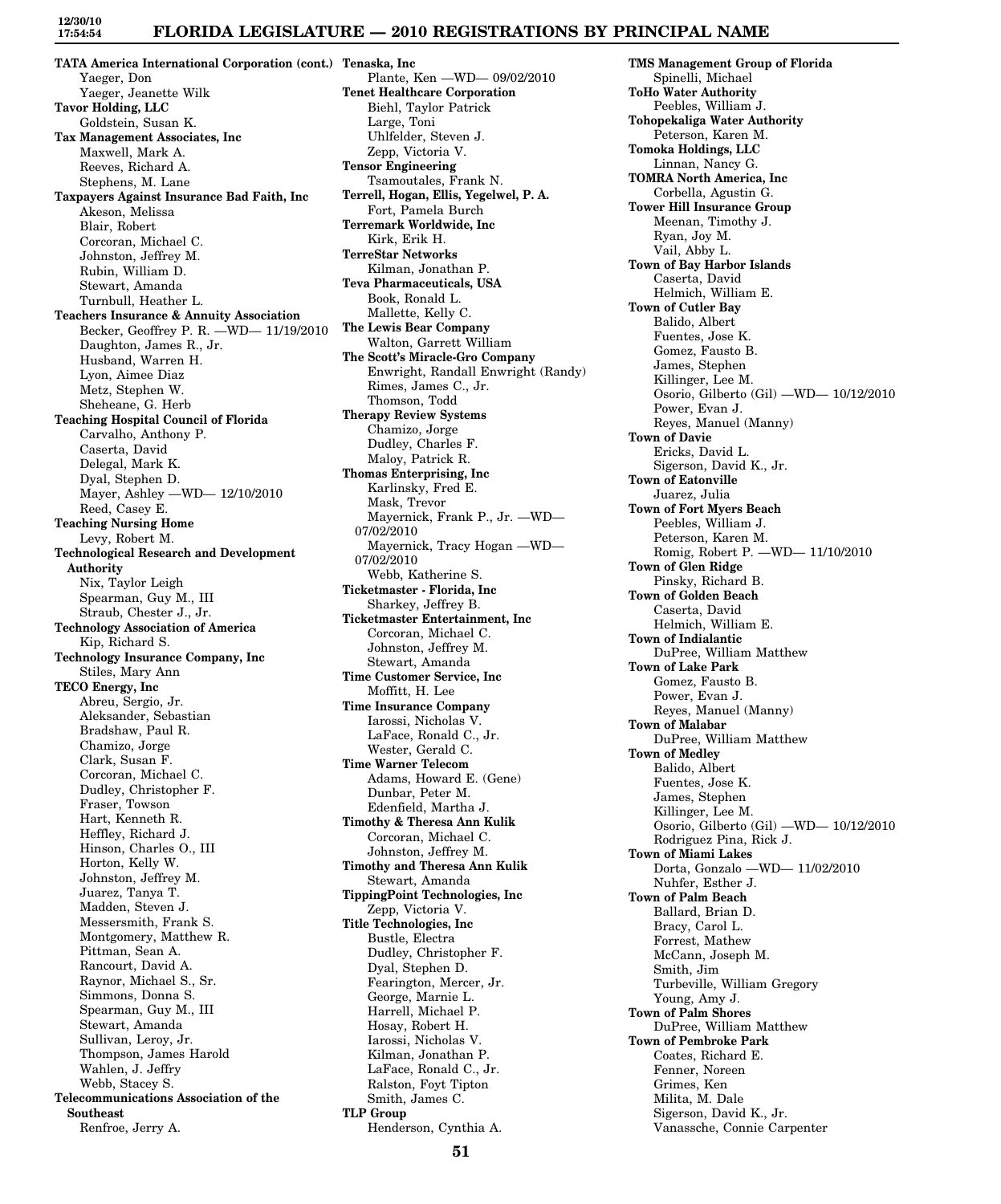## **FLORIDA LEGISLATURE — 2010 REGISTRATIONS BY PRINCIPAL NAME**

**Town of Southwest Ranches** Castro, Edgar O. Diaz, Nelson D. Friedman, Bernie J. Jackson, Yolanda Cash McMinn, Cedric A. Poliakoff, Keith M. **Town of Surfside** Gomez, Fausto B. Power, Evan J. Reyes, Manuel (Manny) **Towner Corporation, The** Towner, Michael **Toy Industry Association** Daughton, James R., Jr. Hackman, Andrew Lyon, Aimee Diaz **TracFone Wireless, Inc** Chamizo, Jorge **Trademark Metals Recycling** Magill, James Patrick McGlynn, Kimberly F. Stipanovich, John M. (Mac) **Traffipax Incorporated** Blakely, Edward W., Jr. —WD— 06/29/2010 Coates, Richard E. —WD— 03/25/2010 Fenner, Noreen —WD— 03/25/2010 **Trane, a division of American Standard, Inc** George, Marnie L. Harrell, Michael P. Hosay, Robert H. Kilman, Jonathan P. **Trans-Florida Development Corp** Bjorklund, Rachael Moya, Christopher R. **TransCore, Inc** McMillian, Stacey M. Williams, Thornton J. **Transition House, The** Leonhardt, Frederick W. Stuart, Robert F., Jr. **Travelers Companies, Inc, The** Balady, Michele **Travelers Indemnity Company, The** Prutsman, Eric D. **Travelers Marketing, LLC** Bjorklund, Rachael Moya, Christopher R. **Treasure Coast Advocacy Coalition** Betz, Louis G. **Tree Top Software LLC** Davant, Claudia Stickle, Crystal L. **Trial Lawyers Section of the Florida Bar** Falmlen, Marlene Harris, Bob L. Herron, Mark Plyler, Kristen Leigh **Trinity Services, Inc** Rayborn, Keri M. Timmins, Margaret M. **Tropicana Products, Inc** Harbison, Rheb Lezman, Steven J. **Trust for Public Land, The** Abberger, William W. Chelius, Gregory J. A. **Trust 100** Bitner, David I. —WD— 12/08/2010 Bitner, Wendy M. **Tug McGraw Foundation, The** Yaeger, Don

**Tulepan Management, LLC** Barlow, Thomas W. **Turkey Hill Farm** Ballard, Brian D. Forrest, Mathew **Turnberry Associates** Book, Ronald L. **Twin Oaks Juvenile Development Inc** Bjorklund, Rachael Dickinson, Sharon C. (Sherry) Moya, Christopher R. **Two Rivers Ranch, Inc** Harvey, James M. **TYA Parmaceutical Services, Inc** Bell, Patrick E. —WD— 03/01/2010 **Tyler Technologies, Inc** Aaron, Lisa —WD— 10/15/2010 Jordan, Danny Yaeger, Don Yaeger, Jeanette Wilk **Tyndall Hammock** Ericks, David L. **U. S. Legal Services, Inc** Miller, Lisa **U. S. RE Companies, Inc** Dudley, Charles F. Maloy, Patrick R. May, Brian E. **U.S. Chamber Institute for Legal Reform** Meros, George N., Jr. **U.S. Preventive Medicine, Inc** Bayliss, Slater W. Cardenas, Alberto R. **U.S.T.M.** Richmond, Ronald R. **UBS Securities LLC** Catry, Henry —WD— 05/13/2010 Dempsey, Matthew B. —WD— 05/13/2010 Jaber, Lila A. Osborne, Tom Williams, J. Larry **Uhlfelder & Associates, P. A.** Uhlfelder, Steven J. **UHS of Delaware, Inc** Karlinsky, Fred E. —WD— 07/30/2010 Mask, Trevor —WD— 07/30/2010 Mayernick, Frank P., Jr. Mayernick, Tracy Hogan Webb, Katherine S. —WD— 07/30/2010 **Underground Contractors Association of Florida** Bachman, Jason Todd **Underground Utility Contractors of Florida** Kershner, R. Bruce **Underwriters at Lloyd's London** Schulte, Leonard E. —WD— 09/30/2010 **Unemployment Appeals Commission** Atkinson-Hazelton, Geralyn M.(Geri) Forst, Alan Orantes **Unified Sportsmen of Florida** Hammer, Marion P. **Unisys Corporation** Cerio, Timothy M. Unger, Jason L. **Unite Here** Chamizo, Jorge —WD— 06/21/2010 Kutasi, Teye Margaret —WD— 06/21/2010 Maloy, Patrick R. —WD— 06/21/2010 **United Automobile Insurance Group** Karlinsky, Fred E. Webb, Katherine S. **United Cerebral Palsy** Levy, Robert M. **United Faculty of Florida Service Unit of FEA** Mitchell, F. Edward

**United Faculty of Miami Dade College** Barocas, Julia Mackay Lipof, Irene Saben **United Healthcare Services, Inc** Baggett, Fred W. Combs, Chanta G. Corbella, Agustin G. Dempsey, Hayden R. Dughi, Leslie Y. Ray, Barbara L. Roth, Cari L. **United HomeCare Services, Inc** Chamizo, Jorge **United Insurance Holdings, LC and its Subsidiaries** Ballard, Brian D. Bracy, Carol L. McCann, Joseph M. Smith, Jim Turbeville, William Gregory Young, Amy J. **United Partners for Human Services** Piller, Melinda A. **United Pawnbrokers Group** Ericks, David L. **United Phosphorus, Inc** Bayliss, Slater W. Busk, Sarah Cardenas, Alberto R. Shiver, Stephen W. **United Pool & Spa Association** Kershner, R. Bruce **United Rentals, Inc** McKinley, William T. Texeira, Nancy A. **United Services Automobile Association** Henderson, Robert A. Iarossi, Nicholas V. LaFace, Ronald C., Jr. Wester, Gerald C. **United Space Alliance LLC** Holland, Christopher M. Lindstrom, Richard A. **United States Organization for Bankruptcy Alternatives** Grigsby, Thomas J. **United States Sugar Corporation** Ballard, Brian D. Bjorklund, Rachael Bracy, Carol L. Bryan, Matt A. Case, Chip Chamizo, Jorge Coker, Robert E. Cruz, Carlos M., Jr. Dudley, Charles F. Dyal, Stephen D. Fearington, Mercer, Jr. Hartley, Jeff Karlinsky, Fred E. Magill, James Patrick May, Brian E. McCann, Joseph M. McGlynn, Kimberly F. Moya, Christopher R. Naff, Jim A. Nocco, Bridget Ralston, Foyt Tipton Smith, Grant J. Smith, James C. Smith, Jim Stipanovich, John M. (Mac) Turbeville, William Gregory Wade, Malcolm S., Jr. Watson, Screven H.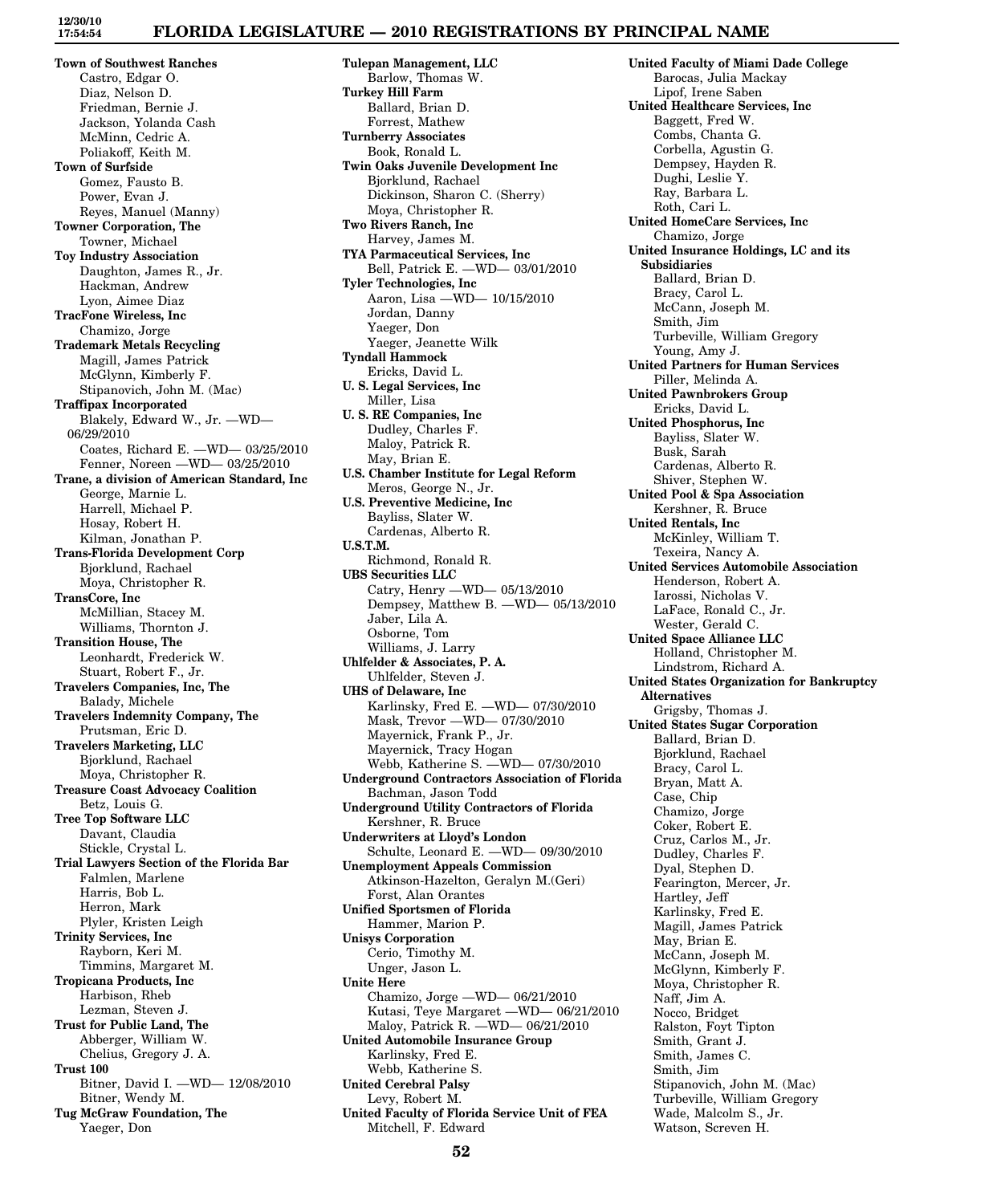# **FLORIDA LEGISLATURE — 2010 REGISTRATIONS BY PRINCIPAL NAME**

**United States Sugar Corporation (cont.)** Webb, Katherine S. Wester, Elizabeth D. Young, Amy J. **United Teachers of Dade** Aronowitz, Karen Cunningham, Karyn Ingram, Fedrick C. Joseph, Jason Leichner, Arthur Minor, Joseph **United Technologies Corporation** Dickinson, Fred O. McKinley, William T. Poole, Van B. **United Transportation Union** Trujillo, Andres **United Way of Florida** Granger, Theodore G. Plante, Ken Zepp, Victoria V. **Universal City Development Partners, LTD. dba Universal Orlando** Barnes, Candace Rodatz Coker, Christopher Dickinson, Fred O. Horne, James W. Magill, James Patrick McGlynn, Kimberly F. McKeown, Georgia F. McKinley, William T. McReynolds, John L. Poole, Van B. Stipanovich, John M. (Mac) Texeira, Nancy A. **Universal Data Technologies** Miller, Lisa **Universal Health Care, Inc** Ballard, Brian D. Turbeville, William Gregory **Universal Property and Casualty Insurance Company** Roddenberry, J. Steve Safley, Ramon Z. Snowden, Meredith Woodrum **University Community Health** Winn, Stephen R. **University Community Hospital** Gorrie, Jan Johnson **University Medical Service Association, Inc** Coker, Christopher Magill, James Patrick McGlynn, Kimberly F. Stipanovich, John M. (Mac) **University of Central Florida** Hitt, John C. Holsenbeck, Daniel C. Kittinger, Fred R., Jr. **University of Central Florida Foundation, Inc** Carmody, Christopher L. Dudley, Christopher F. Fraser, Towson Leonhardt, Frederick W. Madden, Steven J. Rancourt, David A. Stuart, Robert F., Jr. Webb, Stacey S. **University of Central Florida Student Government Association** Carmody, Christopher L. Leonhardt, Frederick W. Stuart, Robert F., Jr. **University of Florida** Adams, Jane A. Collins, Linda H.

**University of Florida (cont.)** Hoffmann, Marion S. Machen, James Bernard Orth, Melissa A. **University of Florida Foundation, Inc** Brewton, Wilbur E. Bryan, Matt A. Daniel, David T. Dudley, Christopher F. Evans, Gina Moreton, Belita Rancourt, David A. **University of Florida Institute of Food & Agricultural Sciences** Gosa, Mary Ann **University of Florida Student Government Association** Iarossi, Nicholas V. LaFace, Ronald C., Jr. **University of Miami** Book, Ronald L. Fernandez, Rodolfo Kastan, Shira Mallette, Kelly C. Overton, Larry J. Sayfie, Justin J. **University of North Florida** Delaney, John A. Owen, Janet D. **University of North Florida Training & Services Institute, Inc (TSI)** Bohannon, Hubert (Bo) Fiorentino, Thomas M., Jr. Mobley, Joseph G. **University of Phoenix** McKinley, William T. Meros, George N., Jr. Poole, Van B. **University of South Florida** Betancourt, Kathleen A. Genshaft, Judy Miller, Lesley J., Jr. Walsh, Mark **University of South Florida Foundation** Corcoran, Michael C. Johnston, Jeffrey M. Stewart, Amanda **University of Tampa** Floyd, Chris L. **University of West Florida** Bense, Judith A. Gilley, Janice P. **University of West Florida Foundation** Heffley, Richard J. Horton, Kelly W. **University Press of Florida** Abberger, Lester **Univita Health, Inc** Overton, Larry J. **Unlimited Sports Mx, Inc** Peeples, Winn F. **UPS** Biehl, Taylor Patrick Large, Toni Snyder, Robert George Uhlfelder, Steven J. **US Composting Council** Bell, Patrick E. **US Crude Jatropha Oil** Mathews, Peggy H. Webster, Steven **US Magnefuels, Inc**

**USA Managed Care Organization** Angelos, Cynthia G. —WD— 11/23/2010 Duncanson, Carole L. Guenther-Peterson, Nance **USA Managed Care Organization Inc/USA Senior Care Network Inc** Karlinsky, Fred E. Mask, Trevor Mayernick, Frank P., Jr. —WD— 07/02/2010 Mayernick, Tracy Hogan —WD— 07/02/2010 Webb, Katherine S. **USB Industries, Inc** Tsamoutales, Frank N. **USMD / Visionary Medical Systems, Inc** Delegal, Mark K. Gorrie, Jan Johnson **USSI** Harrell, Michael P. Hosay, Robert H. Kilman, Jonathan P. **Val-Pak Direct Marketing System, Inc** Spearman, Guy M., III **Valencia Community College** Mullowney, William J. **ValueOptions, Inc** Overton, Joel T. Overton, Larry J. **ValueOptions, Incorporated** Dudley, Charles F. Wester, Elizabeth D. **Van Wagner Communications, LLC** Mannheimer, Douglas L. **VancoreJones Communications, Inc** Jones, Andrew F. Vancore, Steven J. Watson, Screven H. **Vangent, Inc** Large, Toni Uhlfelder, Steven J. **Variable Annuity Life Insurance Company** Graham, William B. **Variety Children's Hospital, d/b/a Miami Children's Hospital** Ballard, Brian D. Bracy, Carol L. **Vause Mechanical Contracting, Inc** George, Marnie L. Harrell, Michael P. Kilman, Jonathan P. **Vehicle Production Group** Book, Ronald L. Mallette, Kelly C. **Venice Area Board of Realtors, Inc** Merkle, Marlene S. **Venture Four, LLC** Cox, Ernest A. **Venture Marine, Inc** Kirk, Erik H. **Vercipia BioFuels** Bohannon, Hubert (Bo) Fiorentino, Thomas M., Jr. **Verenium Corporation** Bohannon, Hubert (Bo) Fiorentino, Thomas M., Jr. Walker, Whitney W. —WD— 07/28/2010 **Verizon** Ballard, Brian D. Christian, David M. Corcoran, Michael C. Edmonston, Rebecca A. Forrest, Mathew Johnston, Jeffrey M. McCann, Joseph M.

Paul, Jerald Scott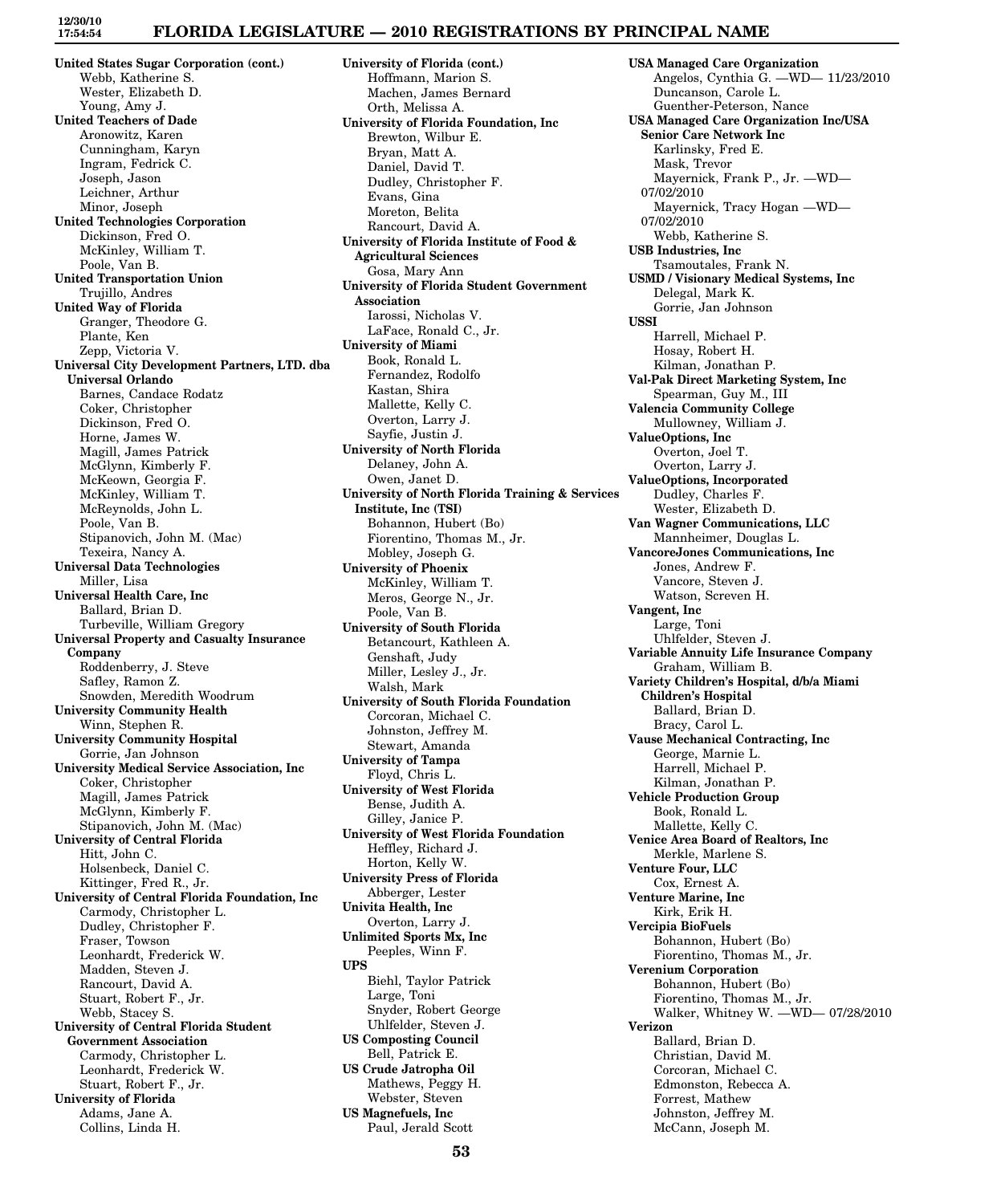## **FLORIDA LEGISLATURE — 2010 REGISTRATIONS BY PRINCIPAL NAME**

**Verizon (cont.)** Mixson, Stephen R. Reid, William T. Robinson, Michelle A. Simmons, Woodrow J. Smith, Jim Stewart, Amanda Timmins, Margaret M. Turbeville, William Gregory Young, Amy J. **Verizon Business Network Services, Inc** Hosay, Robert H. **Verizon Wireless** Blair, Robert Corcoran, Michael C. George, Marnie L. Harrell, Michael P. Hosay, Robert H. Johnston, Jeffrey M. Kilman, Jonathan P. Stewart, Amanda Timmins, Margaret M. **Vertical Integration, Inc** Arnold, Thomas W. Bustle, Electra Dudley, Christopher F. Fraser, Towson **Vestagen Technical Textiles** Green, Jennifer Jankowski —WD— 08/03/2010 **Veterans of Foreign Wars, Department of Florida** Helmich, William E. **VIANT** Beck, Robert S. —WD— 07/22/2010 Davant, Claudia Stickle, Crystal L. **Vietnam Veterans Association, Florida State Council** Levy, Robert M. **Vila and Son Landscaping Corporation** Reyes, Manuel (Manny) **Village of Bal Harbour** Book, Ronald L. **Village of Biscayne Park** Helmich, William E. **Village of Key Biscayne** Gomez, Fausto B. Power, Evan J. Reyes, Manuel (Manny) **Village of Palmetto Bay** Book, Ronald L. Levy, Robert M. Mallette, Kelly C. **Village of Pinecrest** Ballard, Brian D. Forrest, Mathew McBeth, Danielle McCann, Joseph M. **Village of Royal Palm Beach** Book, Ronald L. Mallette, Kelly C. Pittman, Sean A. **Village of Tequesta** Cory, Jack Cory, Keyna Daly, Erin C. **Village of Virginia Gardens** Balido, Albert Fuentes, Jose K. James, Stephen Killinger, Lee M. Osorio, Gilberto (Gil) —WD— 10/12/2010 **Village of Wellington** Harvey, James M. **Village South, Inc, The** Hill, A. Stephen **Villages of Lake Sumter, Inc** Harbison, Rheb Linnan, Nancy G. **Villages Regional Hospital, The** Prutsman, Eric D. **Villages, The** Bayliss, Slater W. Cardenas, Alberto R. **Vincent Merriweather** Corcoran, Michael C. Johnston, Jeffrey M. Stewart, Amanda **Virgil Hawkins Florida Chapter National Bar Association** Jackson, Yolanda Cash McMinn, Cedric A. **Virtual Learning Group of Florida** Whitis, Derek A. **Visa U.S.A Inc** Iarossi, Nicholas V. Wester, Gerald C. **Visa, Inc** LaFace, Ronald C., Jr. **Vision Quest National** Benedict, Dustin —WD— 02/16/2010 Harris, Peter F. **Vista Health Plan** Akeson, Melissa Dickinson, Fred O. McKinley, William T. Poole, Van B. Rubin, William D. Texeira, Nancy A. Turnbull, Heather L. **Vista Memorial Gardens & Funeral Home** Ard, Samual J. Rudolph, John A., Jr. **Vista Motor Company** Iarossi, Nicholas V. LaFace, Ronald C., Jr. Wester, Gerald C. **VitalMD Group Holding, LLC** Young, Amy J. **Vitas Healthcare Corporation** Book, Ronald L. Mallette, Kelly C. **Vitaver & Associates, Inc** Kirk, Erik H. **Vohra Wound Physicians** Asztalos, Robert P. **Voices for Children Foundation, Inc** Abrams, Michael I. Rodriguez, Monica L. **Volusia County** Bell, Douglas S. Bell, Samuel P. Crowley, Kevin X. **Volusia Teachers Org.** Spar, Andrew L. **Voyager Expanded Learning** Horne, James W. McKeown, Georgia F. **Vulcan Materials Company** Bohannon, Hubert (Bo) Fiorentino, Thomas M., Jr. Mobley, Joseph G. Walker, Whitney W. —WD— 07/28/2010 **W.S.G. Development, Inc** Henderson, Cynthia A.

**Wachovia Corporation** Bradshaw, Paul R. Dudley, Christopher F. Fraser, Towson Madden, Steven J. Mitchell, R. Paul Webb, Stacey S. **Wackenhut Corporation, The** Karlinsky, Fred E. Mask, Trevor Mayernick, Frank P., Jr. —WD— 07/02/2010 Mayernick, Tracy Hogan —WD— 07/02/2010 Webb, Katherine S. **Wahi - Media** Ard, Lisa C. **Wakulla County** Bleakley, Sarah M. Encinosa, Heather J. **Wakulla County Board of County Commissioners** Langston, Jennifer Cook **Wakulla EXPO** George, Marnie L. Harrell, Michael P. Hosay, Robert H. Kilman, Jonathan P. Schulte, Leonard E. —WD— 09/30/2010 **Wal-Mart Stores, Inc** Belaire, Michelle Azel Brewer, Eric Corcoran, Michael C. Johnston, Jeffrey M. Marsiglio, Cindi Nix, Taylor Leigh Spearman, Guy M., III Stewart, Amanda **Walden Group, The** Richards, William S. **Walgreen Company** Cesnovar, Casey Pugh, Kandace M. Schwartz, Michael I. **Walt Disney World Company** Becker, Geoffrey P. R. —WD— 11/19/2010 Bibeau, Brian H. Conochalla, Amanda Daughton, James R., Jr. DiPietre, Jacob D. Dudley, Christopher F. Fraser, Towson Hedrick, Wendy E. Husband, Warren H. Lyon, Aimee Diaz Madden, Steven J. McAleavey, Shannon Metz, Stephen W. Montgomery, Matthew R. Rancourt, David A. Sheheane, G. Herb Webb, Stacey S. Weber, Victoria L. **Walton County Board of County Commissioners** Heffley, Richard J. Horton, Kelly W. **Walton County Sheriff's Office** Fountain, Graham W. **Washington Center for Internships and Academic Seminars** Castro, Edgar O. Diaz, Nelson D. Friedman, Bernie J. **Washington County Kennel Club, Inc** Costello, Jonathan M. Lockwood, John M.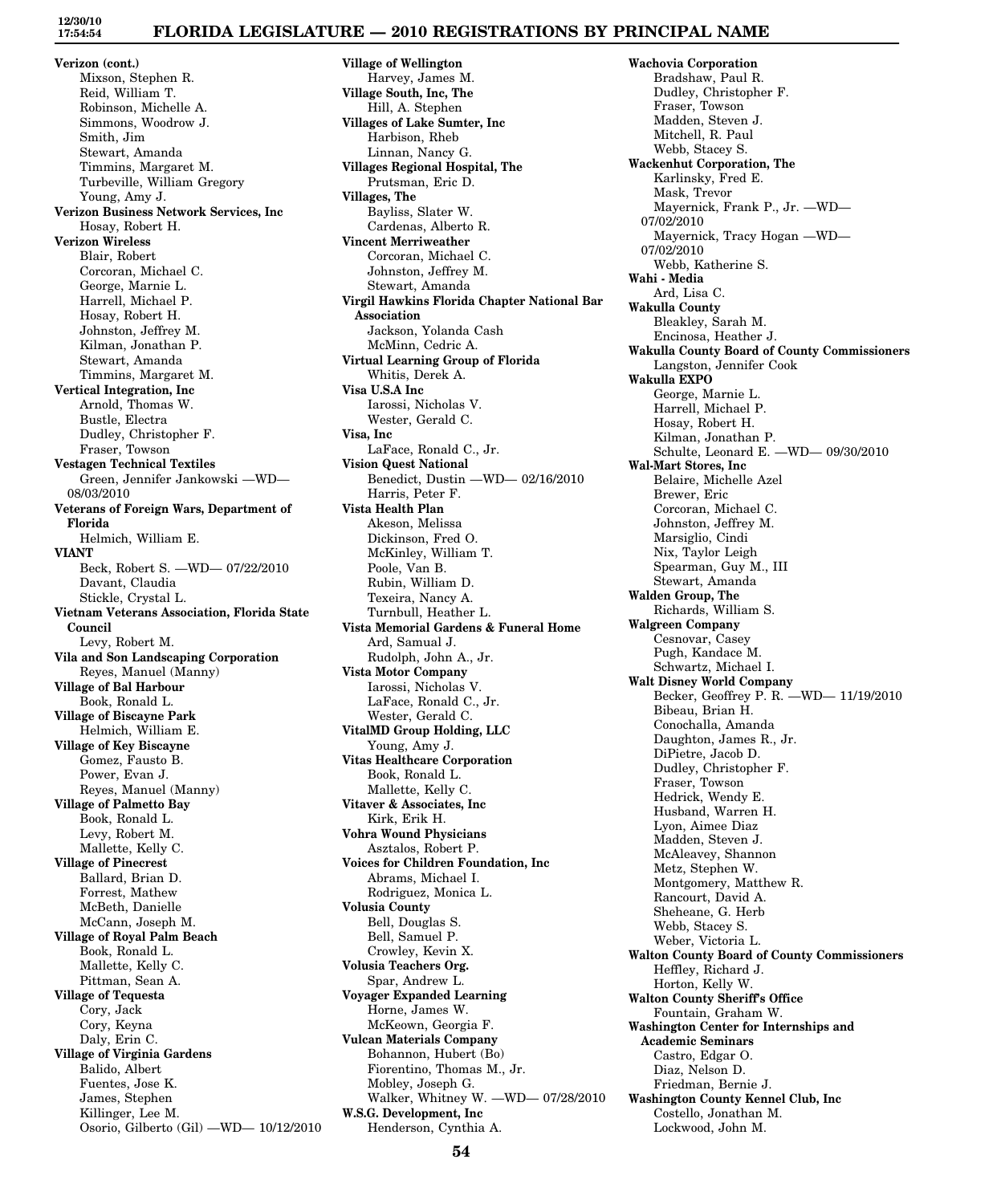**Washington County Kennel Club, Inc (cont.)** Rutledge, Gary R. **Waste Management, Inc** Betz, Louis G. Bibeau, Brian H. Bitner, David I. —WD— 12/08/2010 Bitner, Wendy M. Dees, Charles Dixon, III Hunter, Gary K. Matthews, Frank E. McNicholas, Thomas R. Moyle, Jon C., Jr. **Waste Management, Inc. of Florida** Blanton, Garrett R. Grimes, Ken Milita, M. Dale Sellers, Lawrence E., Jr. **Waste Services of Florida, Inc** Anderson, Steven A. **Water Optimizer, LLC** Donaldson, Laura Jacobs Pfeifer, Pamela —WD— 07/12/2010 **Watershed Treatment Programs, The** Becker, Geoffrey P. R. —WD— 11/19/2010 Daughton, James R., Jr. Hedrick, Wendy E. Husband, Warren H. Lyon, Aimee Diaz Metz, Stephen W. Sheheane, G. Herb **Watson Clinic LLP** Blanton, Travis W. Christian, Amy M. George, Marnie L. Harrell, Michael P. Hosay, Robert H. Johnson, Jon E. Kilman, Jonathan P. Schulte, Leonard E. —WD— 09/30/2010 **Watson Laboratories, Inc. - Florida** Cerio, Timothy M. Unger, Jason L. **Wekiva Parkway Community Coalition, Inc** Feeney, Thomas C., III **Wekiva River Mitigation Bank, LLC** Hunter, Gary K. Matthews, Frank E. Olsen, Eric T. **Well Dyne, Inc** Watters, Wayne C. **WellCare Health Plans, Inc** Cerio, Timothy M. Corcoran, Michael C. Diaz, Robert Johnston, Jeffrey M. Lanier, Larry R. —WD— 10/25/2010 Meros, George N., Jr. Robertson, Jennifer Stewart, Amanda Unger, Jason L. **WellCare HealthCare Plan** Akeson, Melissa Rubin, William D. Turnbull, Heather L. **Wells Fargo** Jenkins, C. Scott Meiners, H. Frank Phipps, Benjamin K. **Wendover Housing Partners, LLC** Sharkey, Jeffrey B. **West Coast Inland Navigation District** Lewis, Terry E. **West Flagler Kennel Club, Inc** Book, Ronald L. Mallette, Kelly C.

**West Orange Healthcare District d/b/a Health Central** Blanton, Travis W. Christian, Amy M. Johnson, Jon E. **WestCare Foundation, Inc** Hill, A. Stephen **WestCare-GulfCoast Florida, Inc** Hill, A. Stephen **Westchester General Hospital** Book, Ronald L. Mallette, Kelly C. **Westcor Land Title Insurance Company** Bell, Samuel P. **Western General Warranty Corporation** Mang, Douglas A. **Western Growers Assurance Trust** Karlinsky, Fred E. Mask, Trevor Mayernick, Frank P., Jr. —WD— 07/02/2010 Mayernick, Tracy Hogan —WD— 07/02/2010 Webb, Katherine S. **Western Surety Company** Martin, Frederick A. **Western Union** Coates, Richard E. **Wexford Health Sources** Bustle, Electra —WD— 04/28/2010 **Wheelabrator Technologies, Inc** Moyle, Jon C., Jr. **White Hat Management, Inc** Brown, Stuart K. —WD— 09/28/2010 Heuchan, Brecht W. **White Rock Quarries** Book, Ronald L. Bruce, H. Douglas Steverson, Jonathan P. **Whitis Consulting, LLC** Whitis, Derek A. **Wilderness Quest** Bjorklund, Rachael Dickinson, Sharon C. (Sherry) Moya, Christopher R. **Wilkes & McHugh, P. A.** Heuchan, Brecht W. **Willard & Kelsey Solar Group** Carmody, Christopher L. Leonhardt, Frederick W. Stuart, Robert F., Jr. **Williams Acquisition Holding Company, Inc** Cloud, Thomas A. Gray, John Charles Leonhardt, Frederick W. **Williams Family Interest** Detzner, Kenneth W. **Williams Scotsman, Inc** Baggett, Fred W. —WD— 02/04/2010 Corbella, Agustin G. —WD— 02/04/2010 Dempsey, Hayden R. —WD— 02/04/2010 Dughi, Leslie Y. —WD— 02/04/2010 **Williams Wilson & Sexton PA** McMillian, Stacey M. Williams, Thornton J. **Willis Re, Inc** Roddenberry, J. Steve Safley, Ramon Z. Snowden, Meredith Woodrum **Wind Power Systems, LLC** Ballard, Brian D. Bracy, Carol L. **WindE Systems** Dughi, Leslie Y.

**Windstorm Mitigation, Inc** Padgett, Diana Hadi **Windstream Communications** Sheheane, G. Herb **Windstream Florida, Inc** Wahlen, J. Jeffry **Wine & Spirits Distributors of Florida, Inc** Ashley, Scott T. **Wine Institute** Deratany, Tim D. Duncanson, Carole L. McKeown, Georgia F. McKinley, William T. Poole, Van B. **Winewood Park, Ltd** Hansen, Christopher K. Huey, J. Michael Steibly, Todd C. **Winter Haven Hospital** Russell, Douglas W. **Wipro Limited** Tsamoutales, Frank N. Yarbrough, Cameron **Wireless Generation, Inc** Biehl, Taylor Patrick Horne, James W. McKeown, Georgia F. McKinley, William T. Texeira, Nancy A. Uhlfelder, Steven J. **Wise Gas, Inc** Montgomery, Matthew R. —WD— 09/29/2010 **Withlacoochee Regional Water Supply Authority** Salz, Diane R. **WMS Gaming, Inc** Harbison, Rheb **Wometco Enterprises, Inc** Dughi, Leslie Y. LaFace, Ronald C. **Workforce Florida, Inc** Money, April G. **World Touch Gaming, Inc** Garcia, Reginald R. **Worldwide Interactive Network** Dudley, Christopher F. —WD— 07/23/2010 Fraser, Towson —WD— 07/23/2010 Maxwell, Mark A. Webb, Stacey S. **Worldwide Interactive Network (WIN)** Dudley, Christopher F. —WD— 07/23/2010 Fraser, Towson —WD— 07/23/2010 Leary, Philip L. —WD— 09/30/2010 **Worldwinner.com, Inc** Antonacci, Peter **WPI Acquisition Corp** Moyle, Jon C., Jr. **WRB Enterprises, Inc** Kise, Christopher M. **WSource Group, LLC** Killinger, Lori **Wuesthoff Health Systems** Nix, Taylor Leigh Spearman, Guy M., III **Wyndham Worldwide Corporation** McGee, Wallace Gene Roberts, Adam J. **Xerox Corporation** George, Marnie L. Hosay, Robert H. Kilman, Jonathan P. **Xhale, Inc** George, Marnie L. Harrell, Michael P. Hosay, Robert H.